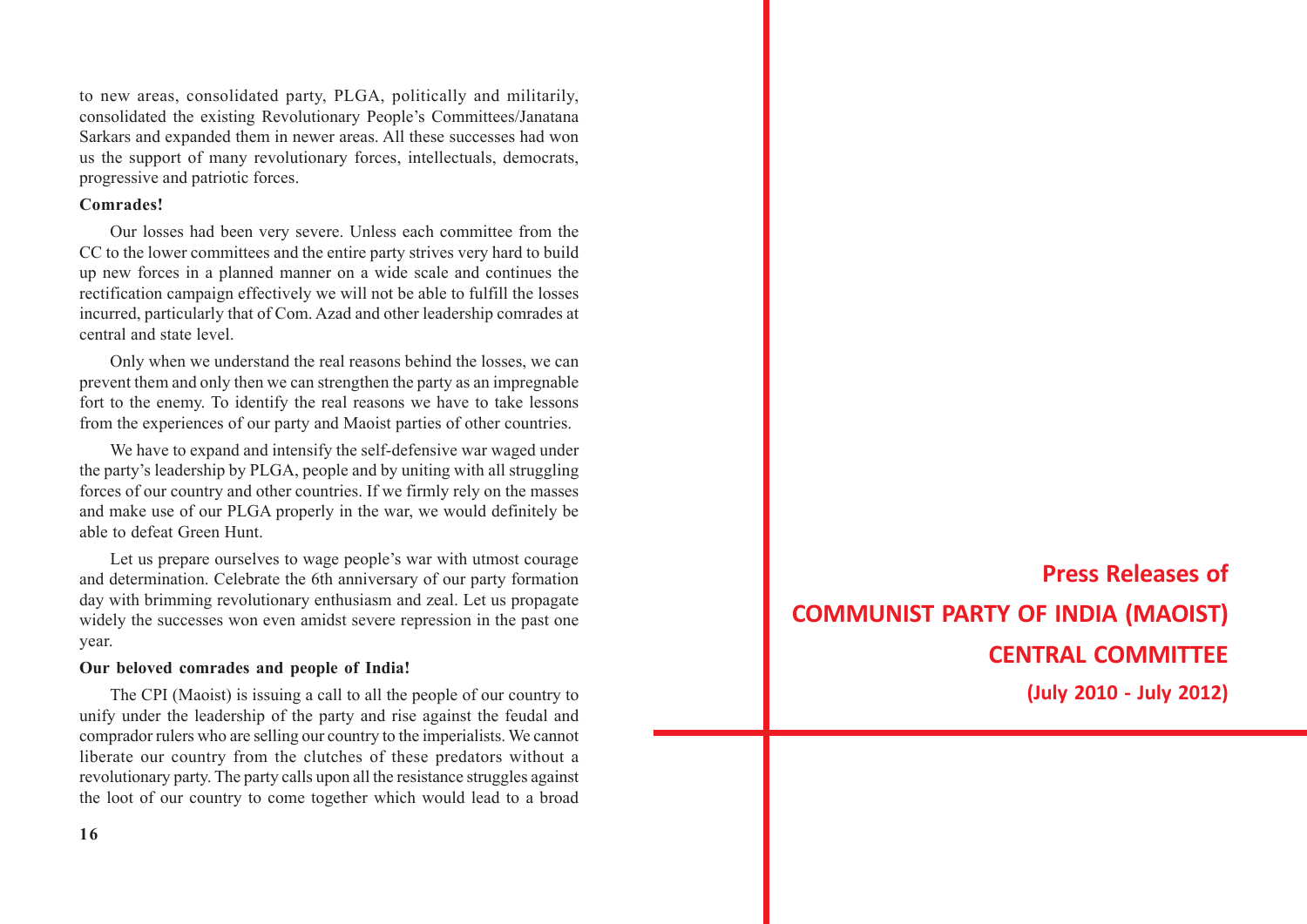the enemy would have found more ground to obliterate our movement. These great experiences would definitely help us in fighting back the enemy forces employed for a bigger attack. It was nothing else but the active support of the people which served as the foundation for all these successes.

- 2. The struggles of Kalinganagar, Singur and Nandigram shook the ruling classes and later Lalgarh and Narayanpatna struggles had burst forth on an extensive and higher scale than these struggles. These were led by our party against revisionism or right opportunism and were waged against the enemy classes, imperialists and the state. We had not seen a deluge of such vast, militant, long drawn mass uprisings in the past 25 years. The lessons of these revolutionary mass uprisings for the development of people's war in our country are invaluable.
- 3. Lalgarh armed peasant movement which had erupted, spread and consolidated in a period when the enemy had deployed forces on a large scale and was attempting to crush the peasant uprising, is very significant and earned a special place in the annals of Indian armed agrarian revolutionary struggle history.
- 4. Vast masses under our party's leadership have successfully thwarted the attempts of the MNCs and CBB corporations to loot the natural resources in Eastern and Central India. Our PB sends revolutionary greetings to all the people, revolutionary, democratic, progressive and patriotic organizations and individuals who stood firmly in these struggles and promises that our party would stand in the forefront in these struggles.
- 5. Our party had conducted ideological and political propaganda war against the enemy's psychological war, under the leadership of Comrade Azad. If our entire party had not fought along with Com. Azad at various levels, the people's war would not have won this much credit. His services in this field are most significant and paramount. Let us continue the struggle in this field with Com. Azad's inspiration.

Along with these five main successes, in some states, we had expanded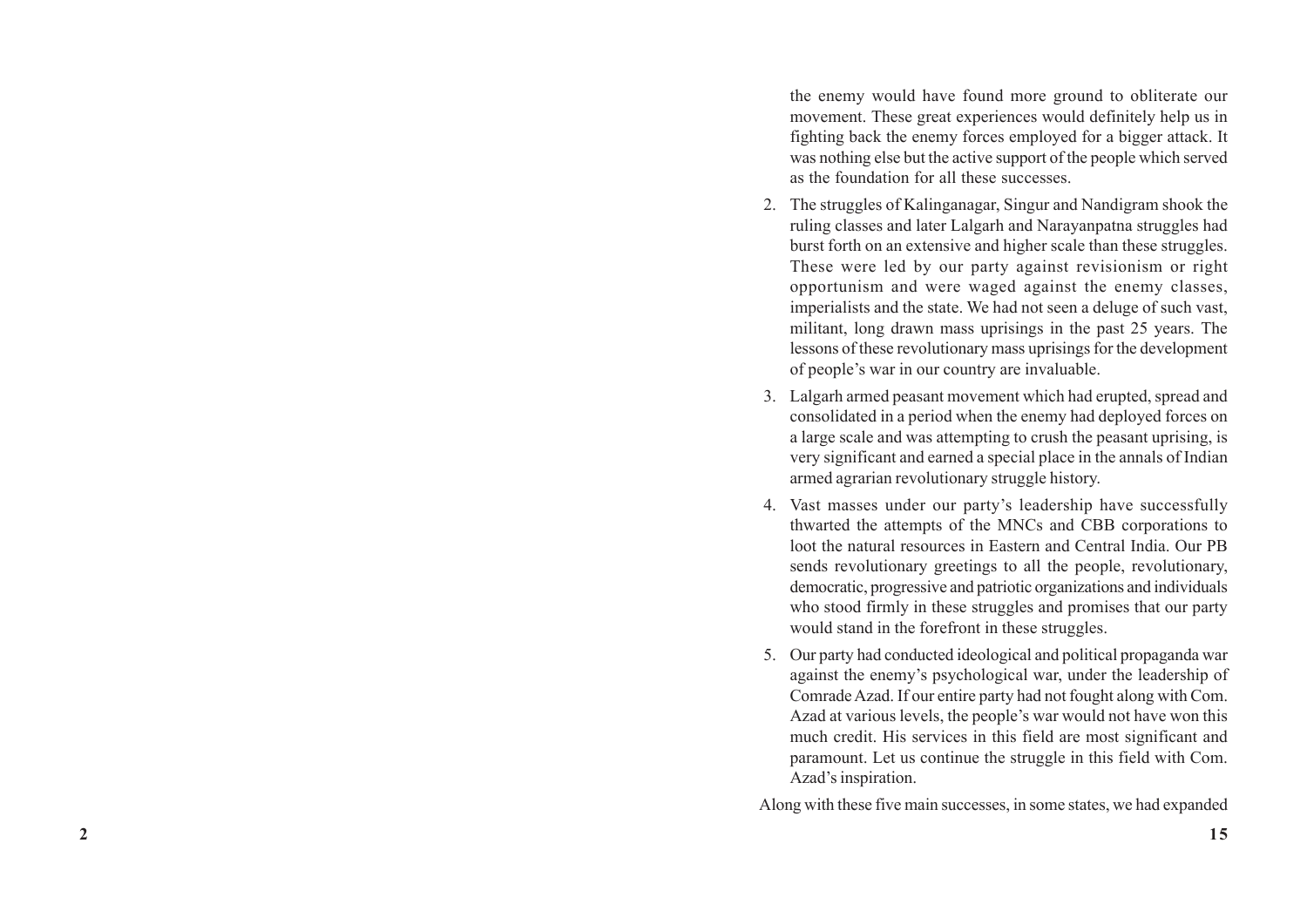Secondly - UPA-2 had launched the fascist 'Operation Green Hunt' (OGH) as a concrete form of the multi-pronged offensive strategy. Of all the offensive strategies formulated by the Indian ruling classes to crush the revolutionary movement in India, the one which started from mid-2009 (and continuing) is unprecedented, country-wide, most severe, deceptive, centralized and protracted one till date. The military suppression campaign is concentrated on our strong rural areas and guerilla zones, especially Dandakaranya, Jharkhand-Bihar, Lalgarh and bordering areas of Jharkhand-Odisha, Andhra-Odisha and Telangana-Chhattisgarh. This 'War on People' has intensified social contradictions. No other suppression campaign had earned the wrath and resistance of people as much as the OGH in the past 45 areas.

Thirdly - after UPA came to power for second time, there was a qualitative change in implementing the counter-insurgency theories which are restructuring or influencing the state machinery, Indian constitution, judiciary, legislating bodies, administrative bodies, politics, economy, culture, media and so on. This is inspired and led by the 'War on Terror' waged by the imperialists under the leadership of US imperialists. This will lead our country to a disastrous situation. The more they try to wage this brutal war, the more protest and resistance they would encounter from the vast masses. Such resistance is clearly seen all over the country.

Due to the struggles waged by us in all the fields and due to the immense sacrifices of our most revered and beloved three hundred martyrs in the past one year we have won significant successes. They are:

1. The successful attacks in Singanamadugu, Mukaram (Tadimetla) and Kongera of Chhattisgarh; Laheri in Maharashtra; Sankrel and Silda in Bengal; Gumla, Vishnupur and Latehar in Jharkhand; Sono, government toll plaza (Gaya) and Tandwa bazaar in Bihar; Potakal and Baipharguda in Odisha, particularly the historical Mukram (Tadimetla) attack had broken down the initiative of the enemy and increased that of the guerilla forces. These attacks had armed the PLGA with more weapons and new experiences in guerilla war. Tadimetla experience is of the highest level of all these. If not for this active resistance of our forces and people,

## **Publisher's Note**

We are publishing here the statements issued by the CC, CPI (Maoist) from July 2010 to July 2012. This period is one of the most turbulent periods in our country and the world and one of the toughest in terms of intensification of the offensive of the Indian state on the revolutionary movement in India. CPI (Maoist) responded to the various political changes happening in the world and in our country in this period and categorically stated its stand through these statements.

In view of the historical significance of these statements we have compiled them and are placing the compilation before the cadres, the people and all Maoist, progressive and democratic organizations, parties and intellectuals in our country and abroad who stand in solidarity with the Maoist movement. This compilation would be useful in informing the organizations, parties and intellectuals who support the Maoist movement about the viewpoint and stands of the party on various issues and would also educate the cadres and the people about the same. The calls given by the party on various issues in these statements were implemented by the party cadres and thus these statements had significance in revolutionary practice too.

In the backdrop of the ruling classes' foul and vicious propaganda increasing at an unprecedented scale as part of its psychological warfare that is itself an integral part of the Low-Intensity Conflict strategy implemented in our country under the guidance and full support of the US imperialists, it has become utterly necessary for revolutionary propaganda also to pose a formidable challenge to it. We hope that this compilation also would play its role in countering the psy-war of the ruling classes on the CPI (Maoist) and the revolutionary movement led by it. We appeal to our cadres and sympathizers and supporters of our movement to use this as a weapon in revolutionary propaganda in the fight against the foul propaganda of the Indian State.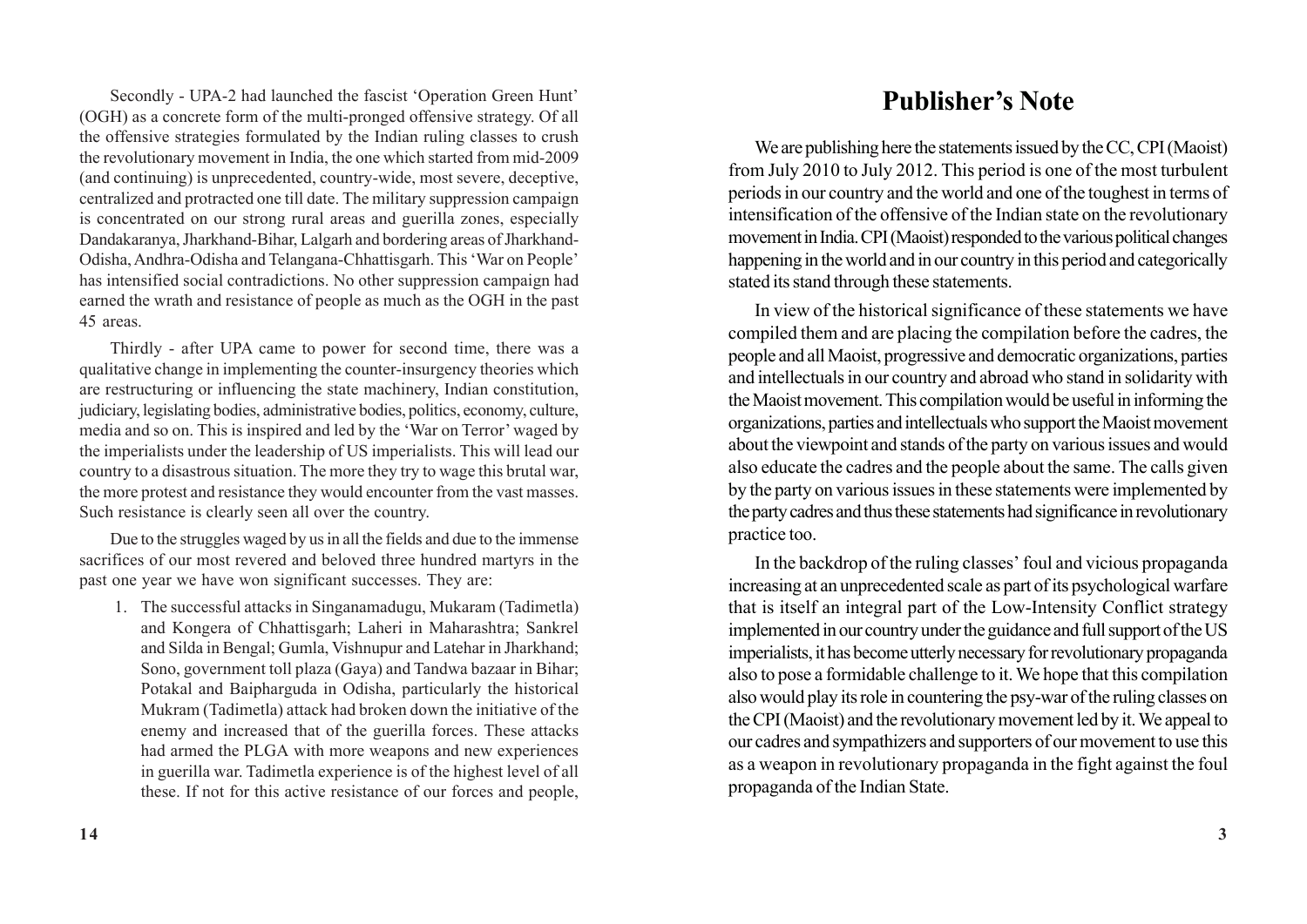On the occasion of bringing this compilation, we humbly pay our red homage to our beloved leaders Comrade Cherukuri Rajkumar (Politburo member) and Comrade Mallojhala Koteswarlu (Politburo member) who were spokespersons for the Central Committee and the Eastern Regional Bureau respectively for their contribution in the field of political propaganda in Protracted People's War as spokespersons of the party. We had lost both these great leaders of Indian Revolution in this period and this compilation includes statements that paid rich tributes to them.

### **With Revolutionary Greetings Central Committee**  *July 2012* **CPI (Maoist)**

revolution and counter-revolution in our country has intensified further. There have been many significant changes of strategic importance in this period which would affect the Indian revolution for a long time to come. It is necessary to look into our strengths and weaknesses, the favourable and unfavourable conditions for the revolution on this occasion and place before the people and the ranks of the party.

Firstly - starting from May 2009 to July 2010, eight topmost comrades including PBM and beloved leader Azad and ten state level comrades had either been caught and killed by the enemy or had been put behind bars. Many leadership comrades from district level to lower ranks were either arrested or killed. These losses had all affected our party and movement seriously. Particularly, losing comrade Azad who had been fulfilling key responsibilities in the highest committee and had been rendering multifaceted services most efficiently in many fields is a great loss.

The formation of the new party in 2004 placed before the people of our country enriched political, organizational, military lines, a strong party, a strong leadership, a people's army, the PLGA and a vast mass base and struggle areas. This created very favourable conditions for the advancement of the revolution. Fearing all these favorable conditions, the enemy sought to crush our party and all the losses in 2005 and 2006 occurred due to this conspiracy. Yet, the Unity Congress - 9th congress had strengthened the unity of the party and the party leadership and laid down a thorough plan for the advancement of the revolution. Though Andhra Pradesh movement and North Chhattisgarh movement suffered setback and though we suffered heavy losses in North Odisha, the successes won filled the revolutionary camp with self-confidence.

The successful completion of the Unity Congress and the later successes worried the enemy camp to no end and so the enemy had intensified war on people at an unprecedented level to annihilate the party leadership. These losses which occurred since 2009 May are larger in number and more serious in nature than before. However, serious they may be, in the past 45 years, revolutionary movement had been giving birth to new leadership constantly and it will do so again. As long as masses need a revolution, they give birth to its leaders too.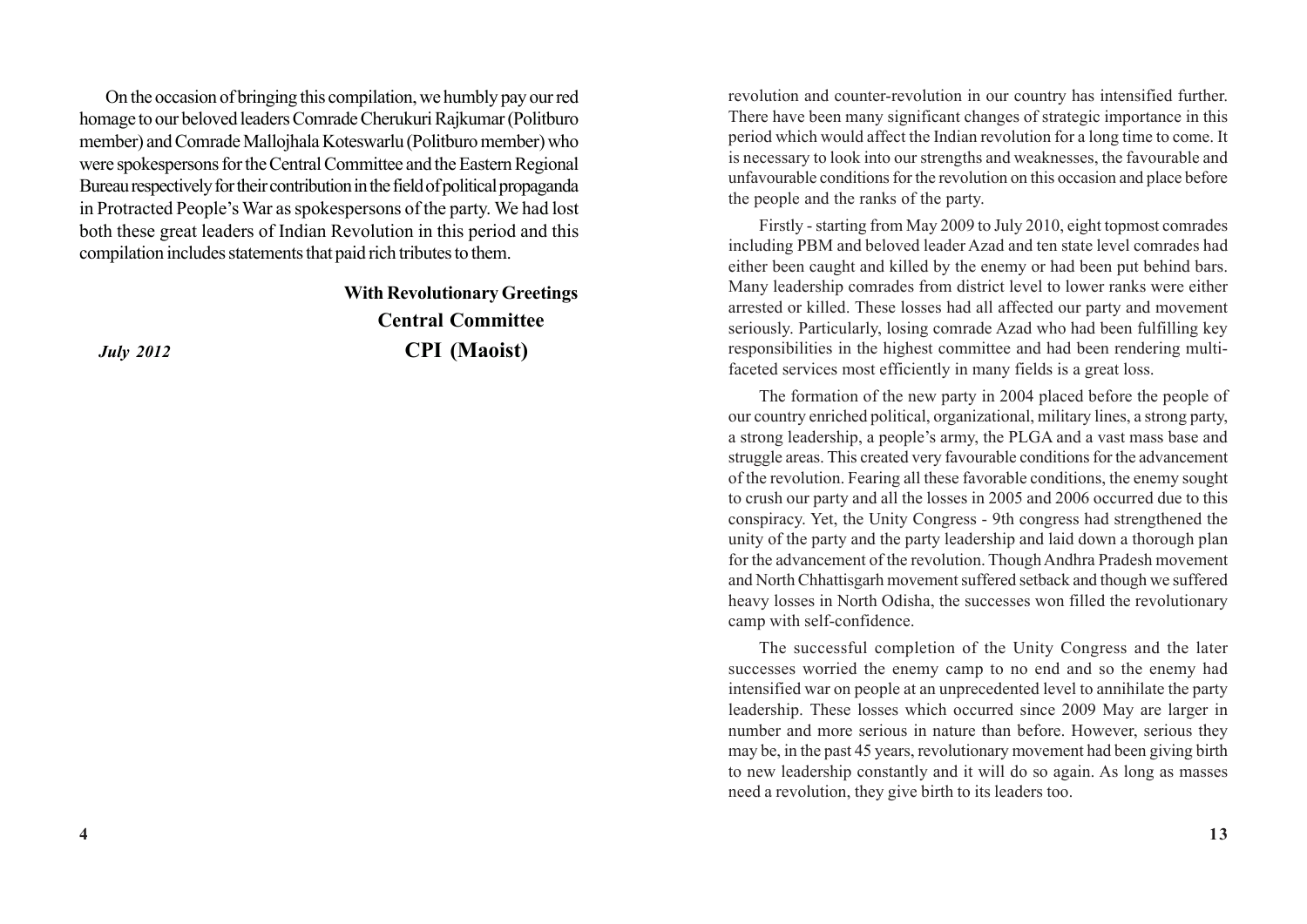### *August 30, 2010*

# **Hail the Historic 6th Anniversary of the Party Formation Day! Defeat the fascist Operation Green Hunt!! Come together for a united struggle against the loot of our country!!!**

### **Call of the Politburo of CPI (Maoist) on the occasion of the 6th anniversary of the party to be celebrated with revolutionary enthusiasm and great fervor from September 21 to 27, 2010**

### **Our beloved comrades and people!**

On the 6th anniversary of our party formation day on September 21, 2010, our PB extends hearty revolutionary greetings to the Party, PLGA, Revolutionary people's committees and comrades of all mass organizations and to the revolutionary people who are advancing the people's war by fearlessly fighting back Operation Green Hunt, the countrywide massive counter-revolutionary military offensive of the enemy, who is bent upon annihilating our party. On this fervent occasion our PB also congratulates the comrades in the jails who are bravely facing the enemy.

Our PB humbly pays homage to the more than 10,000 great martyrs, 1500 of them after the unified party was formed in 2004, and 300 in one year, who sacrificed their invaluable lives for the success of the New Democratic Revolution in India and for the achievement of the greatest cause of human kind, i.e. socialism and communism. The fact that a majority of these martyrs are common people, revolutionary mass organizations' members and militia member shows how the vast masses of India are thronging into the revolution.

Since we celebrated our party formation day last year, the war between

### **Contents**

| Hail the Martyrdom of Comrade Azad                            |          | $\overline{7}$ |
|---------------------------------------------------------------|----------|----------------|
| Hail the 6 <sup>th</sup> Anniversary of Party Formation Day   |          | 12             |
| Stay alert to the ruling classes' attempt to divide us        |          |                |
| on religious lines                                            | .        | 18             |
| Bandh call protesting the massacres of Kashmiris              | .        | 21             |
| Defy orders to kill the people of Lalgarh                     | .        | 26             |
| Oppose Obama's visit to India                                 | .        | 28             |
| Stop Army recruitments in Maoist movement areas               | .        | 32             |
| Unified Action Plan aimed to crush the revolutionary movement |          | 35             |
| Rebuild Babri Masjid at the same site                         | $\cdots$ | 38             |
| Protest week condemning the sentences of Dr. Binayak Sen,     |          |                |
| Maoist leader Narayan Sanyal, Piyush Guha & Asit Sen Gupta    | .        | 40             |
| Red Homage to Comrade KG Kannabiran                           | .        | 45             |
| Condemn fake encounters in Odisha                             | .        | 48             |
| Protest week & Bharat bandh against price-rises, scams &      |          |                |
| state terror                                                  | .        | 52             |
| Condemn war on Libya, solidarity to people of Arab countries  | .        | 58             |
| Boycott Assembly polls in 5 states                            | .        | 64             |
| Intensify mass struggles to end institutionalized corruption  |          | 69             |
| Condemn state repression on people of Jaitapur                | .        | 72             |
| Condemn brutal murder of Osama Bin Laden                      | .        | 77             |
| Bharat bandh protesting arrest of three CC members in Bihar   | .        | 82             |
| Indian Army GO BACK                                           | $\cdots$ | 89             |
| Bharat bandh protesting arrest of Comrade Jagdish Master, PBM |          | 94             |
| Fight back the new state offensive on Chhattisgarh & Odisha   | $\cdots$ | 98             |
| Protest week in Central Region against Army Training School   |          |                |
| in Maad                                                       |          | 103            |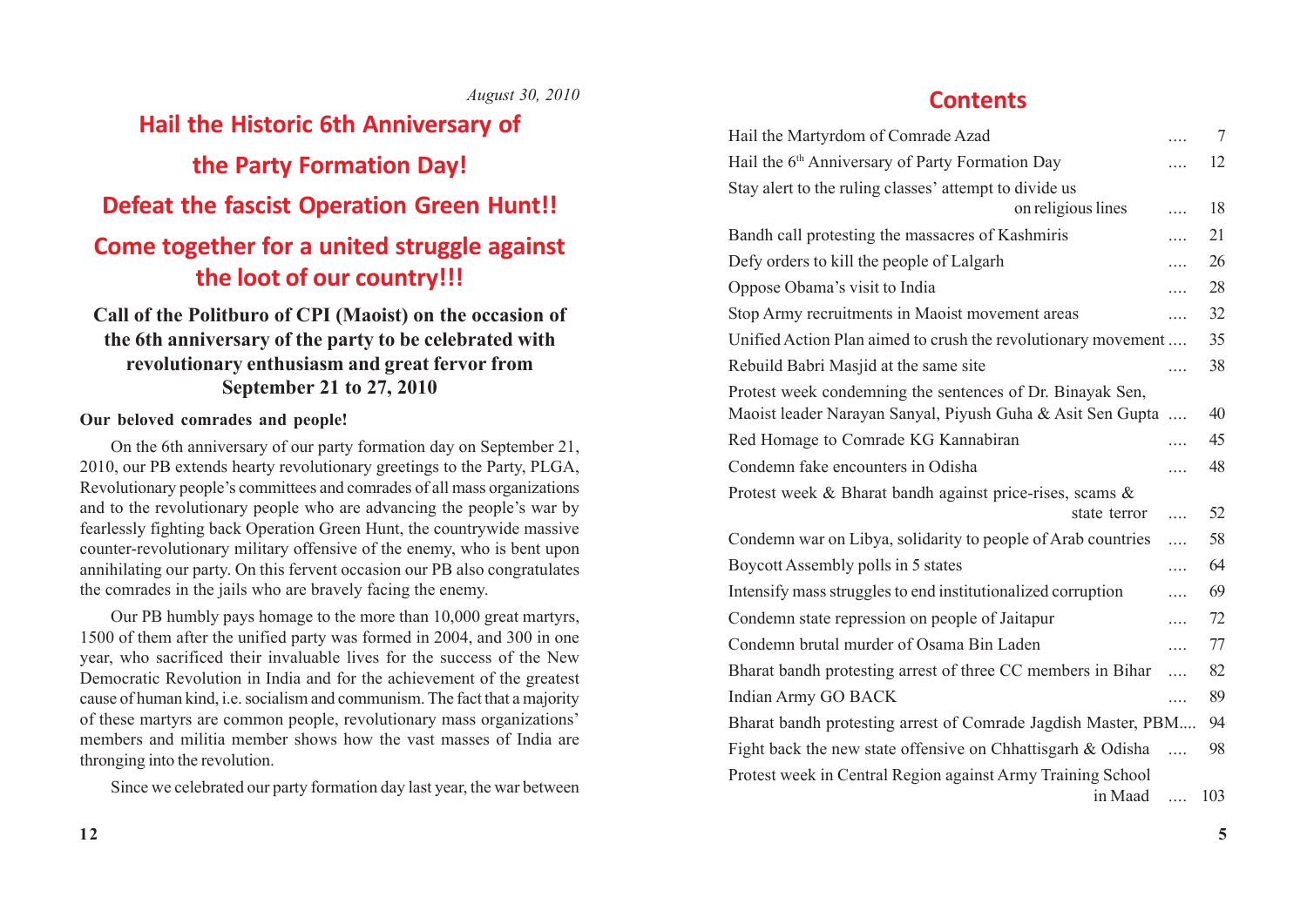| Red Homage to Comrade Pattipati Venkateswarlu                        | $\cdots$                | 105 |  |  |
|----------------------------------------------------------------------|-------------------------|-----|--|--|
| Hail the heroic resistance of anti-POSCO agitators                   | $\cdots$                | 108 |  |  |
| Red Homage to Comrade RS Rao                                         | $\cdots$                | 113 |  |  |
| Offer for talks by President a ploy to divert from the               |                         |     |  |  |
| reality of OGH-II                                                    | $\ddotsc$               | 116 |  |  |
| Withdraw death sentences of Jitan Marandi & others                   | $\mathbf{r}$            | 119 |  |  |
| Observe Martyrs' Memorial Week – July 28 to August 3, 2011           | $\ddotsc$               | 123 |  |  |
| Condemn gruesome Mumbai bomb blasts                                  | $\cdots$                | 134 |  |  |
| Throw into dust bin vicious propaganda by the state                  |                         |     |  |  |
| on Maoist movement                                                   | $\cdots$                | 138 |  |  |
| Condolence message on demise of "Ka Roger" to CPP                    | $\cdots$                | 142 |  |  |
| Bharat bandh supporting "Sakala Janula Samme"                        | $\cdots$                | 144 |  |  |
| CMC call on 11 <sup>th</sup> Anniversary of PLGA                     | $\cdots$                | 148 |  |  |
| Condemn brutal murder of Comrade Mallojula Koteswara Rao             | $\mathbf{r}$            | 153 |  |  |
| Revolutionary greetings to the friends of Indian revolution          | $\mathbf{r}$            | 158 |  |  |
| Condemn arrests of Maoists in Kolkata and Mumbai                     | $\mathbf{r}$            | 162 |  |  |
| Scrap the proposal for the formation of fascist NCTC                 | $\overline{\mathbf{r}}$ | 164 |  |  |
| Revolutionary Greetings to NPA for Butuan Raid                       | $\cdots$                | 168 |  |  |
| Chidambaram has no moral right to talk about 'kidnaps' by Maoists170 |                         |     |  |  |
| Expose the sham of 60 years of Parliamentary rule in India           | $\ddotsc$               | 174 |  |  |
| Condemn the proposal to ban on Com. Jan Myrdal's visits to India 178 |                         |     |  |  |
| Punish the perpetrators of Basaguda massacre                         | $\cdots$                | 181 |  |  |
| Sabyasachi Panda Expelled from Party                                 | $\cdots$                | 185 |  |  |
| Homage to Com. Goru Madhava Rao                                      | .                       | 194 |  |  |

The main reason for the murder of the freelance journalist, Hemachandra Pandey, who is traveling with Com. Azad, is only to erase the evidence to Azad's killing. This is also a warning given by the ruling classes to the journalists and democrats that are with the people. The brutal murder of Hemachandra Pandey is also a warning to some journalists and intellectuals who visited Dandakaranya recently and exposed the factual situation to the world. It is a good example to understand that how hostile the ruling classes can be with the freedom of the press.

The ruling classes are day dreaming to eradicate the movements by murdering the leaders of the revolutionary movement. With the murder of Com. Azad, the toiling masses of our country lost a great revolutionary intellectual, a great communist warrior, and a great scientist of Marxism. It is indeed a big loss. But, the people and the revolutionary movement themselves created and will create a great leader like Azad. Thousands of the country's youth will definitely fulfill the loss of Com. Azad by following the path that shown by him, and will make the Indian Revolution a success. This is an indisputable historical truth.

We, the Central Committee appeal the people of this country to observe a protest week from July 8th to 14th, to organize protest rallies, dharnas, and meetings for five days i.e., from 8th July to 12th July, and to make the 48-hour Bandh, i.e., on 13th and 14th of July, a success. We are exempting the emergency services like medical services from the bandh. We also appeal all the masses, to demand in several forms, for the complete investigation of this fake encounter, for the severe punishment to the culprits of these brutal murders, and for the immediate withdrawal of Operation Green Hunt.

#### **Sonu**

*Politburo member, CPI (Maoist)*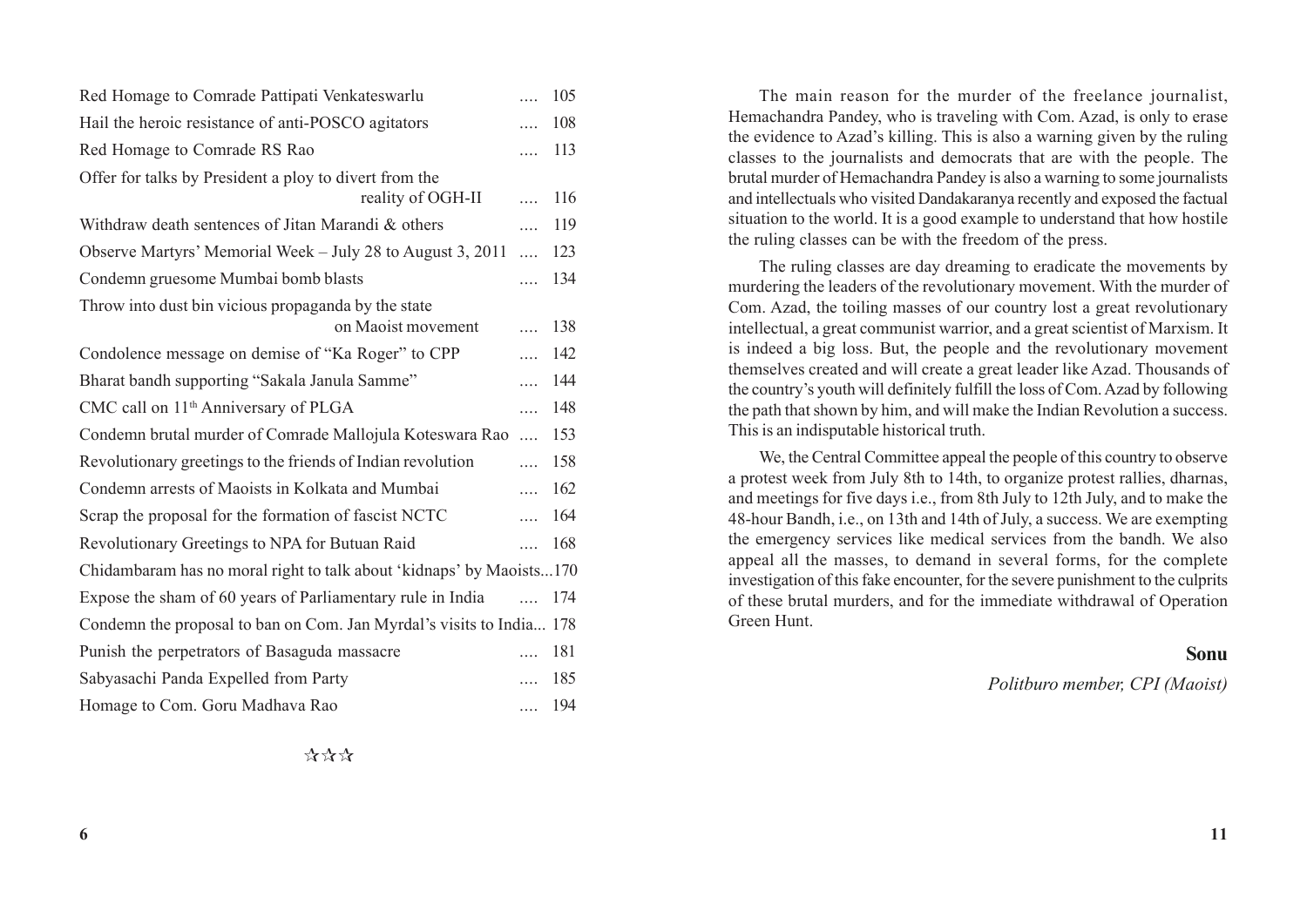While killing the general people on one side, they are targeting and hunting the Maoist Party and trying to wipe out the leadership to the people. The brutal killing of Com. Azad is a part in that. Com. Azad worked with strong conviction for the Indian Revolution for the past four decades. He began his journey as a Radical student and in a very short period spread to several arenas. He completed his M.Tech. in Warangal Regional Engineering College and dedicated his life to the revolution with the inspiration of martyr Com. Surapaneni Janardan and Com. Kondapalli Seetharamaiah, the then leader of the movement. He exhibited extraordinary intelligence and capabilities right from his childhood and maintained the same heights in the study of revolutionary ideology, its implementation and revolutionary practice. He laid foundation to build the revolutionary movement in Karnataka state. He was elected to the Central Committee, became the member of Politburo. He worked hardly in different arenas like ideological, political and constructive work and also worked as an official spokes person of the oppressed masses, targeted against the ruling classes.

The murder of Com. Azad is significantly notable. For some time, the home minister Chidambaram, with his high-flown talk, about bringing to an end to the Naxalite violence and trying to conceal the inhuman violence that they are executing on the people. While Chidambaram has been waging an unlawful war against the people of the country and concealing innumerable atrocities that he was committing against the people, resorting to bad propaganda in a big way against the resistance of revolutionary forces; Com. Azad had been instantly and incessantly made the Party's viewpoint and the voice of toiling masses, audible loudly to the world. When some democrats along with Swami Agnivesh came with peace proposals recently, Com. Azad put "forward the Party's opinion. He proposed that to solve this problem, the Operation Green Hunt should be stopped immediately and the ceasefire should take place from both sides at a time. While pretending to continue this process and prevaricating the people on one side, the Sonia, Manmohan, Chidambaram clique determined to kill Com. Azad. That is why Chidambaram impeded Swami Agnivesh's initiation. It is crystal clear that Com. Azad's murder was a part of a big conspiracy and the clique of the ruling classes has no sincerity in peace, peace talks, and solving the problems of the people.

## **Hail the Martyrdom of Com. Azad, Leader of Indian Revolution and Member of Politburo!**

## **Condemn with one voice, the Fake Encounter that took place as a part of the war against people and Operation Green Hunt!**

### **Make a success the Protest Week**

### **from July 8th to July 14th and Bharat Bandh on 13th and 14th of July,**

### **as a part of this Protest Week!**

A bright star of the Indian revolution fallen down! Three days back, Com. Cherukuri Rajkumar (Azad), the great leader of the proletariat who played a key role in the Indian revolutionary movement for nearly four decades; the central committee member of Communist Party of India (Maoist), the Politburo member and the official spokesperson of the Central Committee, and the beloved leader of the Indian toiling masses, was brutally killed along with a freelance Journalist, Hemachandra Pandey by the watch dogs of the Imperialism, i.e. the Indian ruling classes.

Com. Azad had to come to Dandakaranya in the first week of July, to teach political economy classes to the party cadre. For that purpose, he set up an appointment with the Special Zonal Committee of Dandakaranya, on July 1st, in Nagpur town. He even informed the Dandakaranya Comrades about his arrival on 30th June. The Dandakaranya Committee sent a comrade to bring him in. But that comrade returned as Com. Azad didn't turn up at the specified place and time. The police arrested Com. Azad along with the journalist Hemachandra Pandey at the wee hours of 151 and 2nd July and brutally killed them in an 'encounter' in Adilabad district of Andhra Pradesh. As Com. Azad informed that he had started on 30th of June and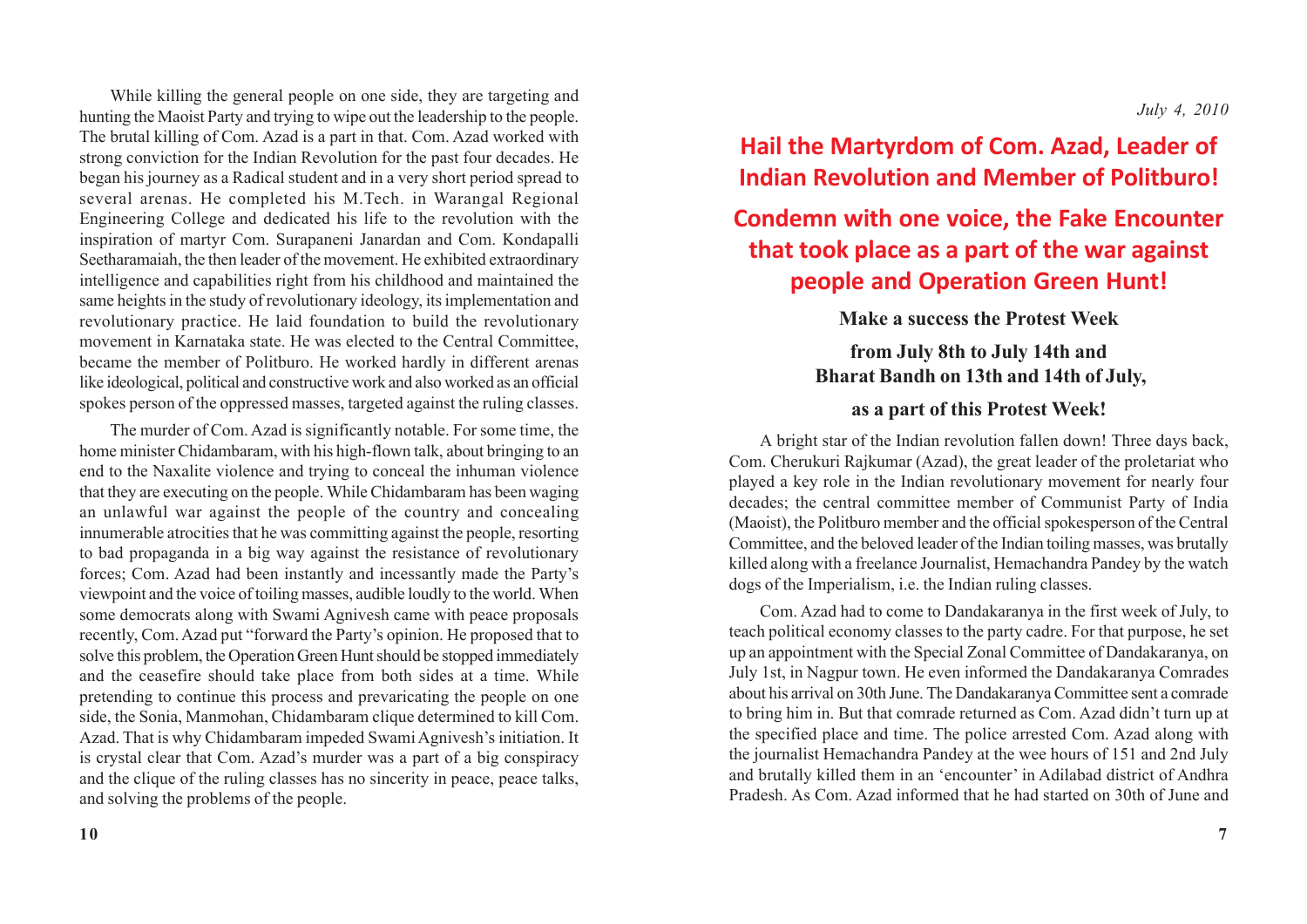not reached the particular place on July 1st suggests that, the murderous and monstrous APSIB personnel might have abducted them during his journey to Nagpur or after reaching the Nagpur town. The murderers tortured them cruelly and shot them up on the same night in Adilabad district.

We appeal to all to condemn this dastardly murder with one voice. We appeal all the people to agitate against the cruel and suppressive acts of the ruling classes, which on one side are hunting and brutally killing the revolutionaries standing for the cause of the people, and chanting the mantras of democracy, peace, law and justice with that same blood spilling mouth on the other side.

Some exploiting powers are trying very hardly to pocket our beloved country for their will or to mortgage it to their imperialist masters and are even trying to sell it. As a part of that they are giving out our forests, mines and the rivers to the imperialists. The innumerable agreements including the nuclear deal that our ruling classes made with the imperialist countries and multi national companies stand as naked evidences to this. Digging out the minerals from our mines is the part of this exploitation only. The projects on our rivers that are under construction and to be constructed are meant only for the speedy shifting of our fortunes through the ships by the imperialists; and the widening roads are to pave the way to exploitation. The proposed SEZs, corporate farmlands are for the interests of the imperialists only. The ruling classes fondly named this exploitation as 'development'! This 'development' is meant for the exploiting classes only and it is a fact that even 1% of this 'development' wouldn't reach the large sections of the Indian masses. Because of this 'development', our lands, the land produce, our water resources and our culture have been alienated from us. This unconditional surrender of the ruling classes is a great shame to us and it throws us into slavery. These exploiting powers which are selling our beloved mother land are shamelessly calling themselves as patriots.

The oppressed people of our country endeavored to demolish this conspiracy of these traitors in the guise of patriots, and chose the path of revolution. The workers, peasants, adivasis, students, intellectuals, women

and minorities, the true inheritors of this country, are actively taking part in this movement. The Communist Party of India (Maoist) is the inspiration to this struggle and stood in solidarity with the struggle, and proudly leading this movement. Because of this only, in the view of Sonia, Manmohan and Chidambaram clique, the Party became a serious threat to the internal security of the country. This clique and its imperialist masters clearly know that Maoist Party is not at all a threat to the country's internal security but indeed a threat to their security and their interests of the exploitation. This clique is trying to deceit the people and is day dreaming to gain authenticity to the ruthless suppression that it is launching on the struggling people, by showing the Party as a serious threat to the internal security. From the day it dubbed the Party as a serious threat to the internal security of the country, it is enforcing serious repression on the Party and the people that are struggling under the leadership of the Party. It is thinking that by making the people to believe that the Maoist Party as an internal threat, it can suppress anyone, who opposes its exploitation, by dubbing them as Maoists. We all see that the government is suppressing the people's movements that are not at all in any way related to the Maoist Party, by dubbing them as Maoist related movements.

To overcome the serious economic crisis that they are facing now, the imperialists have no alternative other than intensifying the exploitation. As a part of that they are severely trying to rob the produce of our forests, especially they are keeping their eyes on the forests of Dandakaranya, Odisha, Bihar, Jharkhand, West Bengal and Andhra Pradesh, the rich sources of minerals. But it's becoming impossible to them to move the assets from these areas, as these areas are under the influence of Maoist Party. That is why; they tried to suppress the movement in the name of Salwa Judum and Sendra. But the people and our Party defeated the attack by resisting heroically, and so they put forward the Operation Green Hunt now. From 10 months to till date, they brutally killed hundreds of ordinary people, from infants to elderly people, and killing more and more people in the name of Green Hunt. They are resorting to mass rapes on women, putting fire to hundreds of villages and demolishing the people's property. In Dandakaranya only, they killed 150 ordinary people, put fire to innumerable villages and resorted to sexual violence on hundreds of women.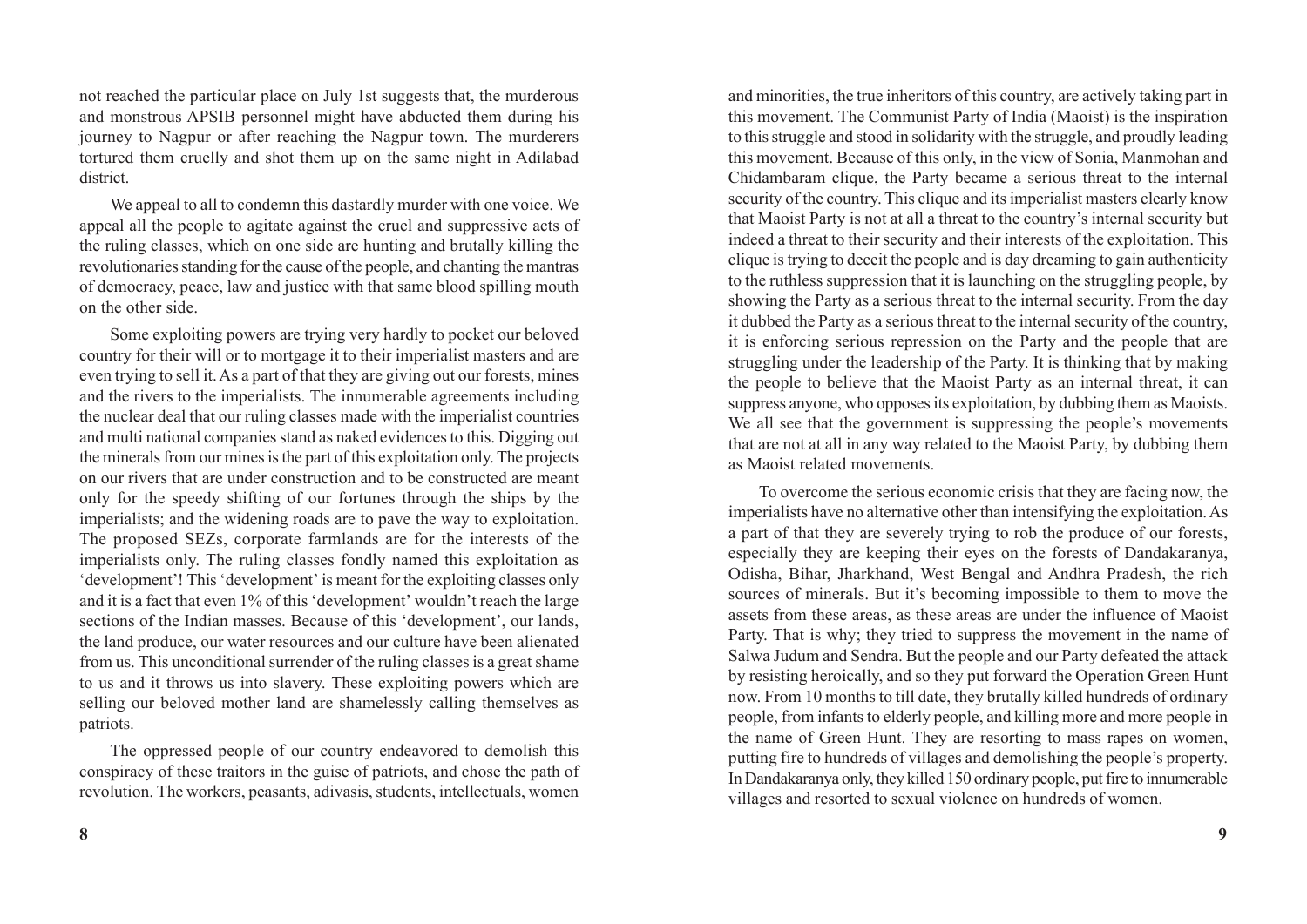*November 25, 2010*

# **Army recruitment campaigns should be immediately stopped in areas of 'Naxal influence'!**

Our party, the CPI (Maoist) severely condemns the army recruitment campaigns in areas of 'Naxal influence'. Rosaiah, the Chief Minister of Andhra Pradesh stated that the army recruitment campaigns carried out in Warangal and Karimnagar districts should be extended to all areas of naxal influence in the state as these campaigns would be very useful in pulling out the youth from under naxal influence. This very clearly shows what the stance of the central and state governments is towards the naxal issue.

Already army headquarters and Air Force headquarters were established in Raipur, the capital of Chhattisgarh. In states of naxal influence unified commands have been formed and it was decided that army officers should lead them. The paramilitary and special forces deployed in these areas are being trained under the leadership of the army officers and then sent. All the anti-naxal operations are guided closely by the army experts. In the background of the Mukaram (Tadimetla) ambush where 76 security personnel were wiped out in the valiant attack of our PLGA, the central government had come to the understanding that none of forces other than the army are sufficient for solving the naxal problem and has intensified the preparations to deploy the army. These army recruitment campaigns taken up by the defence ministry are also a part of this.

The central defence ministry which is at present facing a shortage in forces to deploy army in areas of naxal influence, is trying to fill up the deficit by recruiting as many as possible into the army in the next two to three years. The defence ministry is taking up these recruitment campaigns in a scheming manner as it had come to the conclusion that in order to decimate the naxalite movement completely local youth familiar with the local terrain, language and culture of the people are very much necessary and that they could not fight back the naxalite movement without increasing recruitment from them. As part of the LIC (Low Intensity Conflict) strategy

united front. The fight for land to the tiller, democratic power to the people and basic needs and against SEZs, displacement, corporate mining, plunder of our natural resources, price rise, corruption and all such burning problems have to be carried out in an united manner. We can win only through our unified strength. As our fight intensifies, the state onslaught on all the democratic and revolutionary struggles would also intensify. Let us prepare ourselves for this. Jan Jagrans, Salwa Judums, Sendras and Green Hunts can never break a determined people or their revolutionary party. Final Victory belongs to the people.

- *Let us consolidate our party as an impregnable fortress and avoid huge losses to leadership and ranks !*
- *Hail and follow the exemplary model battle of Tadimetla to defeat 'Operation Green Hunt' !*
- *Let us unite with and bring together all resistance movements paving the way for a countrywide strong United Front !*
- *Let us hail and follow the exemplary model of Comrade Azad in effectively fighting back the enemy's psychological warfare !*
- *Let us extend to vast areas to fulfill the multi-faceted tasks of People's War!*

**Abhay,**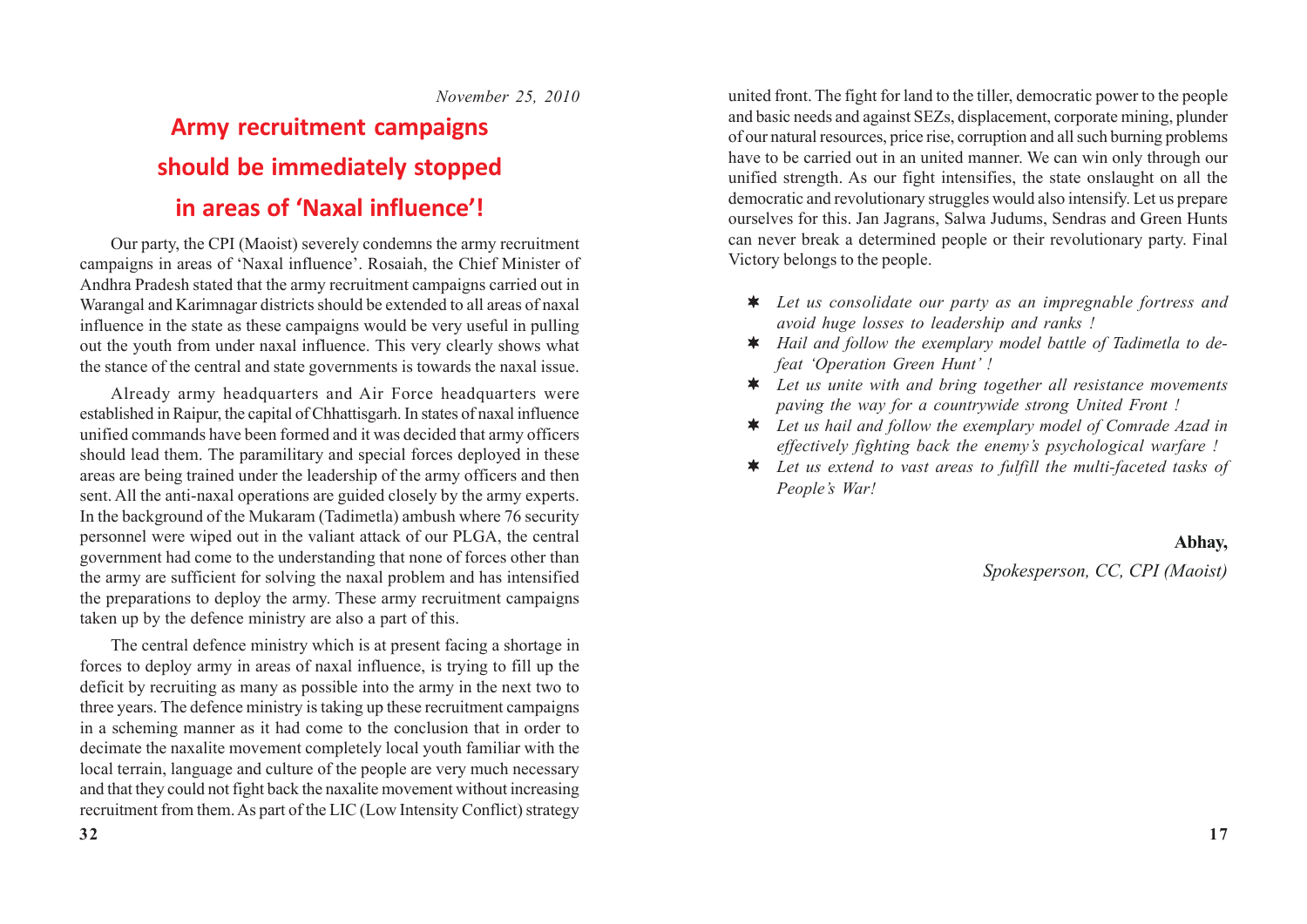*September 23, 2010*

# **Stay alert to the heinous attempts of the ruling classes to divide us in the name of religion and stop killing each other in their interests !**

Court judgment on the demolition of Babri Masjid was initially awaited on September 24, 2010, which has been postponed for a week today. Even before the judgment is delivered the air is reeking with apprehension and trepidation. The uneasy memories of that fateful day (December 6, 1992) are giving fear to all democratic sections in the country and needless to say, especially to the Muslims all over the sub-continent. Any sane person who wants to learn history in order not to repeat it is waking up with a start from the nightmare of our history of communal flare ups. The unprecedented deployment of police and paramilitary forces in all the states and Union Territories on the eve of the judgment is creating doubts as to what is to be awaited from the court which is but an organ of the Hindu religion and upper caste-biased state that is the Indian government. The callous, coldhearted, pro-imperialist, anti-Indian people, traitorous judgment in the Bhopal gas leak case is sending alarm chills down the spines of concerned citizens and is issuing warning calls. There is not much in our whole history of court judgments which could reassure the people.

We, the CPI (Maoist) appeal to all the people of India to stay alert to the possibilities of a flare up of communal tensions with the instigation of the ruling classes, especially by the saffron fascist brigades in the wake of this judgment. Whatever may be the judgment, what they would like to do is to divert the people from their problems, struggles and political and economic crises. Since the days of the Partition, many a time lakhs of Hindus, Muslims, Sikhs and people of other religions and minorities in the sub-continent had fallen victim to the vicious propaganda of the ruling classes and massacred each other. In the context of India, the main perpetrators had been the Hindu chauvinist fascist gangs and the main victims had been

both countries. It's been implementing its strategy of global hegemony by tightening the grip over this region on the whole. Indian ruling classes are not at all dissenting and thus supporting the regular bombings and drone attacks of the US on Afghanistan and western Pakistan. In response to this, US is supporting India's policies of intervention and plunder in south Asia region. Now, the Obama's visit and the warm welcome being offered by these comprador rulers and other opposition parties are an integral part of this collusion.

Instead of opposing Obama's visit firmly, the parliamentary Left parties are so showing their eagerness and glad to listen this warmonger. They are cheating the people by saying Obama is not Bush. They are trying to hide the fact that the difference between these two would be equivalent only to the difference between a monster and a beast. BJP is singing the welcome tunes along with Congress showing to its comprador nature as well.

Dear people of India! Democrats!! Welcoming Obama means nothing but a betrayal to the values of sovereignty, freedom, independence, selfreliance, peace, justice and democracy. Inviting Obama to our beloved country means showing servility to its warmongering, invasive, exploitative and hegemonic policies. That's why the Central Committee of the Communist Party of India (Maoist) is calling upon entire people, revolutionary and democratic organizations and all patriotic forces of India to register your protest in various forms and to raise the slogan 'OBAMA! GO BACK!!' loudly in one voice. On this occasion through distributing leaflets, posters and banners and conducting meetings and seminars, we also call upon the people to register your protest to Obama's visit to India and to oppose the UPA government and other bankrupt parliamentary parties who're ridiculing the sovereignty of our country by bowing their heads before the US imperialists.

#### **Abhay,**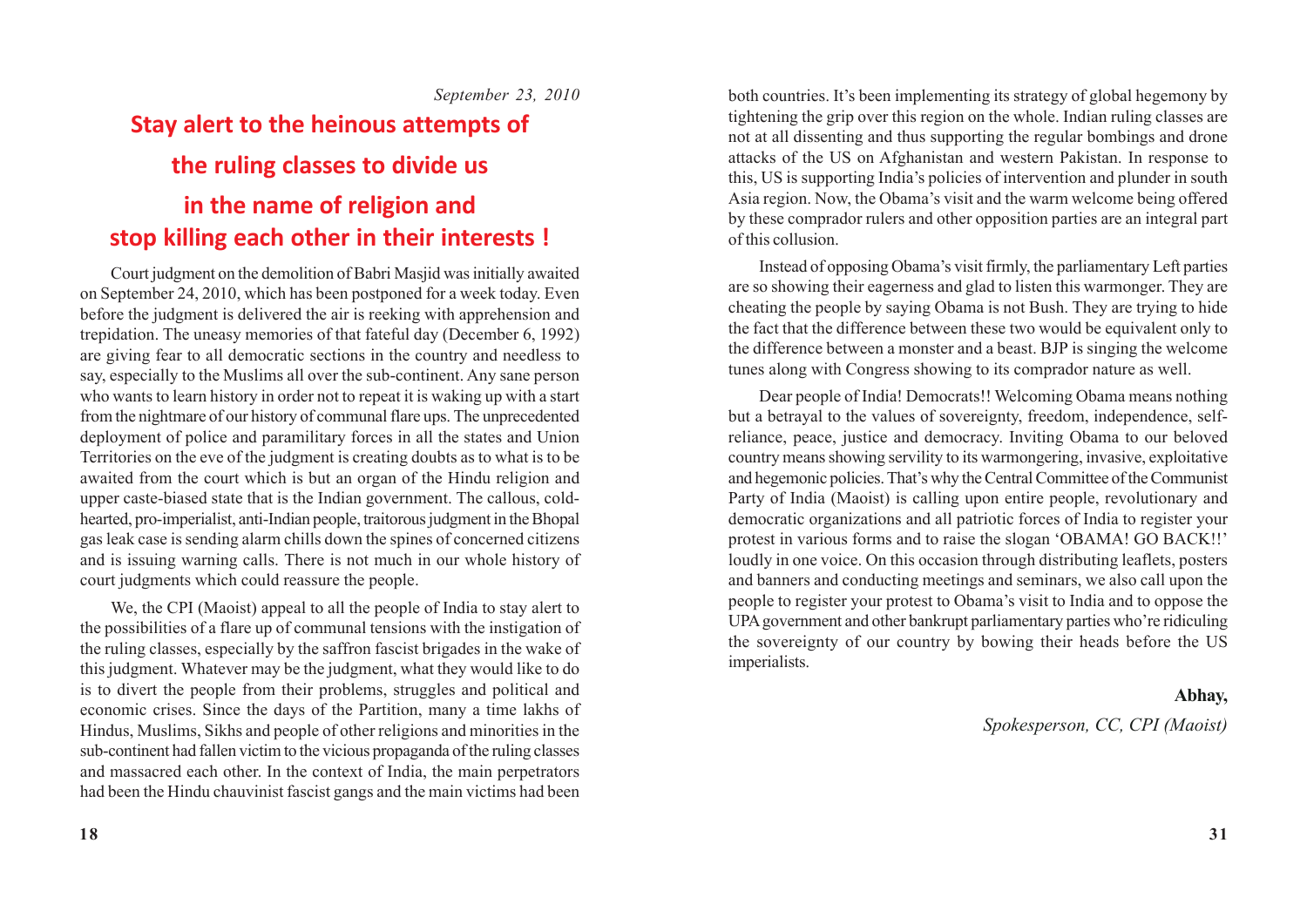hope of getting out of this cyclone of crisis, he's been trying to intensify the plunder of resources from backward and poor nations so as to revitalize his economy. Now Obama along with the host of rapacious corporate bosses is not going to come here to enjoy the beauty of Mumbai or Delhi. They're going to visit our country only to push more capital here and to sign many more agreements which would plunder our country's wealth further more. Thus, they are eager to plan to push their burden of their crisis onto the shoulders of India even more. They are coming here only to give suggestions to suppress the Maoist movement which is the biggest obstacle in robbing away the resources of this country indiscriminately, along with all other people's movements, with more barbarity.

 During UPA-I, Prime Minister Manmohan Singh ignoring stiff opposition from the people, had civilian nuclear deal with the US passed proving himself a trustworthy servant of the US imperialists. The Nuclear Liability Bill which has been passed by the Parliament recently is nothing but a continuation of this servility. Regarding the Bhopal gas leak accident which led to gruesome death of thousands of people and disaster for hundreds of thousands of people in Bhopal, the wounds in the hearts and minds of the people of India continue to pain till this day. And now the UPA government has in a most shameless manner dared to prepare this Bill enabling many more 'Bhopals' to make their way and ensuring even if such holocausts take place, the foreign capitalists responsible for those would be set free with far less 'liability' (just like Warren Anderson and Dow Chemicals were set free). While BJP has helped UPA government in passing this Bill, the parliamentary Left parties who call themselves Communists, have once again proved their compromising nature by not opposing this traitorous Bill firmly and not initiating people's movement against this. Manmohan Singh worked hard to ensure this Bill passed before the arrival of Obama.

Indian government is acting as a tool in the hands of the US in its geopolitical strategy of encircling China which has been rising recently as a new player in the arena of international capitalism. The US is one hand keeping both India and Pakistan of this region in its firm grip and on the other hand, ensuring the enmity between these countries sustained. It's been selling arms to both of these countries and plundering the markets of Muslims and other religious minorities. The state is not an accomplice; in fact it is the main actor in all these massacres. The main culprits among the political parties are the Congress and the BJP.

**We appeal to the people that it is high time we realize the conspiracies of the ruling classes in dividing us. Let us say a big** NO **to their scheming. Let us stand united against their devious plans to massacre us, especially the Muslims. However hard they may try to make us raise swords against each other, let us stand united and turn those swords against those who are trying to drive this wedge of communalism between us.**

CPI (Maoist) has been the most consistent among all the political parties of this country in unequivocally condemning the demolition of the Babri Masjid and demanding its reconstruction at the same place. It has stood firmly in support of the minorities, especially of Muslims and Christians and had put up a bitter struggle against the Hindu chauvinist Sangh Parivar and the pseudo secularism of the Congress. We once again firmly reiterate that reconstruction of the ancient, historical monument at the same place is the only solution to this issue.

We appeal to all the Hindus of the country not to believe the divide and rule policy of Congress and Hindu chauvinist fascist propaganda of BJP and Sangh Parivar. We appeal that as the majority community in the country more responsibility lies in their hands as massacres are perpetrated only through their known and unknown collaboration. It is the duty of every concerned citizen of our country to stand in support of the victims of communal pogroms and do everything possible to stop genocide of innocent people, whatever may be their religion. We appeal to the people of Muslim community to stay alert to the opportunistic attempts by some fundamentalists to stoke the fires instead of taking up a united resistance of all peoples against the common enemy. Our party stands with people and would do everything possible to stop massacres of innocent people.

- $\triangleright$  Stand united against the malicious attempts of the ruling classes to divide us in the name of religion and community !
- $\triangleright$  Fight back the communal pogroms on minorities, especially Muslims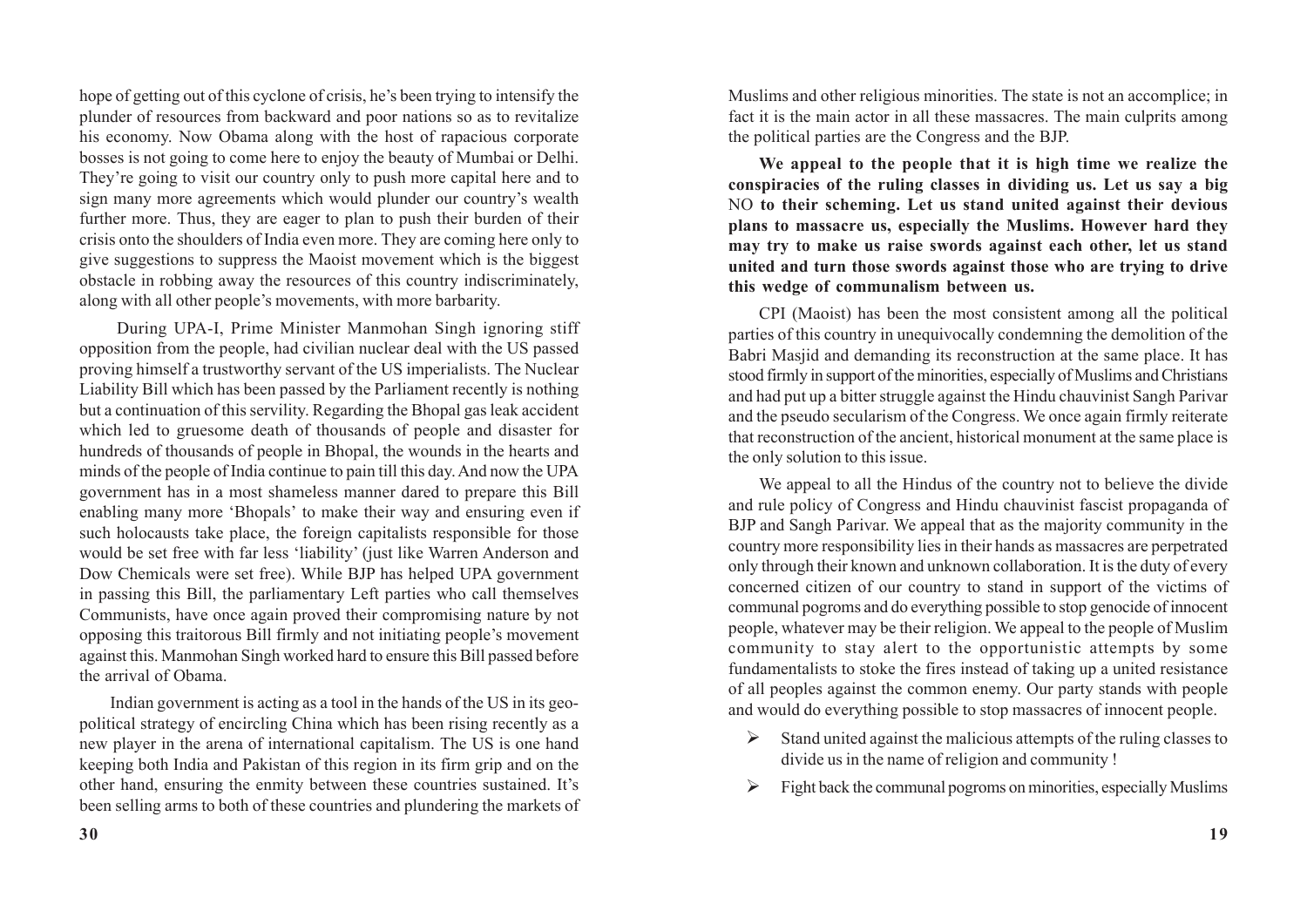which may be perpetrated in the wake of the judgment on demolition of Babri Masjid !

 $\triangleright$  No more killing of our own brothers and sisters, no more innocence in being at the receiving end of the false propaganda of all hues of communalism, particularly Hindu communalism, Indian state and the US imperialists !

### **Abhay,**

*Spokesperson, CC, CPI (Maoist)*

endless massacres are still going on in Iraq. Obama has proved himself a warmonger by sending 30 thousand more US troops to Afghanistan. The US imperialism, which has stood upon the huge mountains of most destructive arms which could smash this globe at least for ten times, has been instigating wars and waging wars itself so as to keep away its war industry getting caught in crisis which constitutes the mammoth of its economy. On the other hand, it's been issuing threats to Iran and North Korea in the pretext that they were acquiring nuclear capabilities. Now it's targeting Yemen alleging that it had become a hub for Al Qaeda. 'War on terror', initiated by George Bush after 9/11 attacks, is now being continued without any letting by Democratic Barack Obama with indiscriminate attacks in the name of dealing with Al Qaeda, Talibans and so-called Islamic terrorists. Obama did not try to stop or condemn the inhuman attacks of Israeli Zionists on Gaza, which had become a hell on the ground, and the conspired assassinations of notorious Mosad. Thus Obama holds responsibility for the death of hundreds of Palestine people.

A significant phenomenon that has come to the fore in Obama's rule, is that the US intelligence agency FBI has been provoking the innocent American Muslims, particularly the American youths of Pakistani origin, for attacks and then by covert operations it's arresting them with all evidences and propagating its victory in a big way. Thus it's has been able to keep the insecurity feeling alive among the masses of America and to divert huge amounts of people's money into its 'war on terror'. By this, the Obama administration is creating endless waves of hopelessness and despair among the Muslim community in America in particular and among entire toiling masses of the US on the whole.

Today, the US economy is caught in a quagmire of severe economic crisis. Present crisis which was initially ignited as a sub-prime crisis, now has taken such a severe form that was never seen after 1930s. Unemployment rate in US is 10% now which is unprecedented. But Obama has been pouring hundreds of billions of dollars of money collected from tax-paying people into the huge bellies of greedy monopolistic corporate lords by pushing American people, particularly working class and middle class people into a state of agony. He cut so many schemes meant for the welfare of the people. Despite all these steps, as there seems no ray of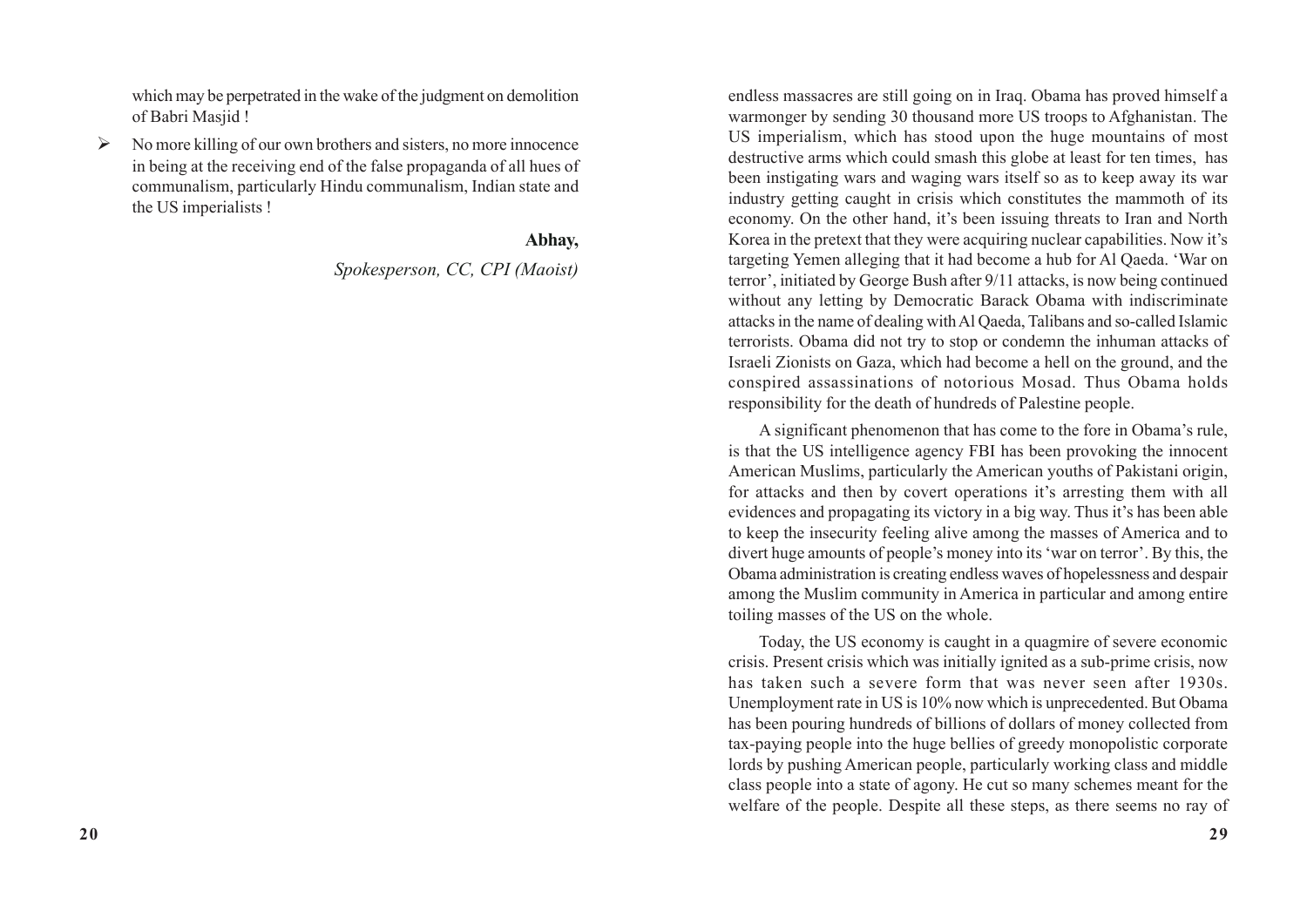#### *October 31, 2010*

**Oppose Firmly Barack Obama's visit to India, who is the Gang Leader of US Imperialism and The No. 1 Enemy of the World People!**

# **Raise the Slogan in One Voice 'OBAMA! GO BACK!!' Loudly Throughout the Country!**

US President Barack Obama will be coming to our country on November 6. The comprador rulers of India are busy laying red carpet to welcome him and trying to beautify Mumbai and Delhi. This is a great insult to democracy-loving, peace-loving and patriotic people of our country. US imperialism, which has been plundering the poor countries across the world, suppressing the oppressed nationalities, pushing the notorious thugs and dictators into the power, bullying those countries who wouldn't cooperate, going to any extent to loot oil, minerals and all other natural wealth and sources, is the no. 1 enemy of world people. Its leader Barack Obama is such a person whom the entire humanity must hate. As his predecessor George Bush had accumulated the hate across the globe, US imperialist masters brought Barack Obama in a plan that people could be deceived with his skin color. Though Obama was so much rhetorical opposing the policies of Bush, after entering into the White House, all the policies and decisions taken by him till this day are nothing but continuation of the Bush administration. In fact the difference between George Bush and Barack Obama lies just in their color and in the name of their representing parties. There is no difference between them in exploiting and suppressing the world people, oppressed nationalities, countries and working class of the US. It's an irrefutable fact that this black color President was selected by the most notorious white vultures of US monopolistic corporations.

The US imperialists are killing innocent people everyday in Afghanistan and western Pakistan by indiscriminate bombing and drone attacks. The

**28**

 *September 23, 2010*

# **Condemn the brutal killings of Kashmiris who are agitating for their freedom by the Indian ruling classes !**

**Participate in huge numbers in the 24 hour bandh called on September 30, 2010 in protest of the massacre of Kashmiris by the government armed forces and in support of the just movement of the Kashmiri people!**

Massacres of people in Kashmir by the state is out bursting all limits. People are conducting protest marches all over the Kashmir valley against the innumerable atrocities, indiscriminate firings and endless curfew hours. The slogan of AZADI is reverberating all over the valley. More than a hundred Kashmiris have lost their lives since June 11 in the firings done by the paramilitary, army and police forces to suppress the just struggle of the Kashmiri people. Most of those who died are youngsters below 20 years of age and children. Hundreds of protestors have been injured. The exploitative and expansionist Indian ruling classes who claim that this is the biggest democracy in the world are shamelessly deploying the armed forces to suppress the Kashmiris who are conducting peaceful, unarmed and just protests. While the UPA government led by the Congress and all parliamentary parties including the so called left parties CPI, CPI(M) are supporting directly or indirectly this massacre of the Kashmiri people, the Hindu chauvinist BJP is repeatedly inciting the government to suppress the Kashmiri people in cruelest manner. The Omar Abdullah government which is working as a stooge of the Indian ruling classes is participating in this brutal suppression and has been completely isolated from the people.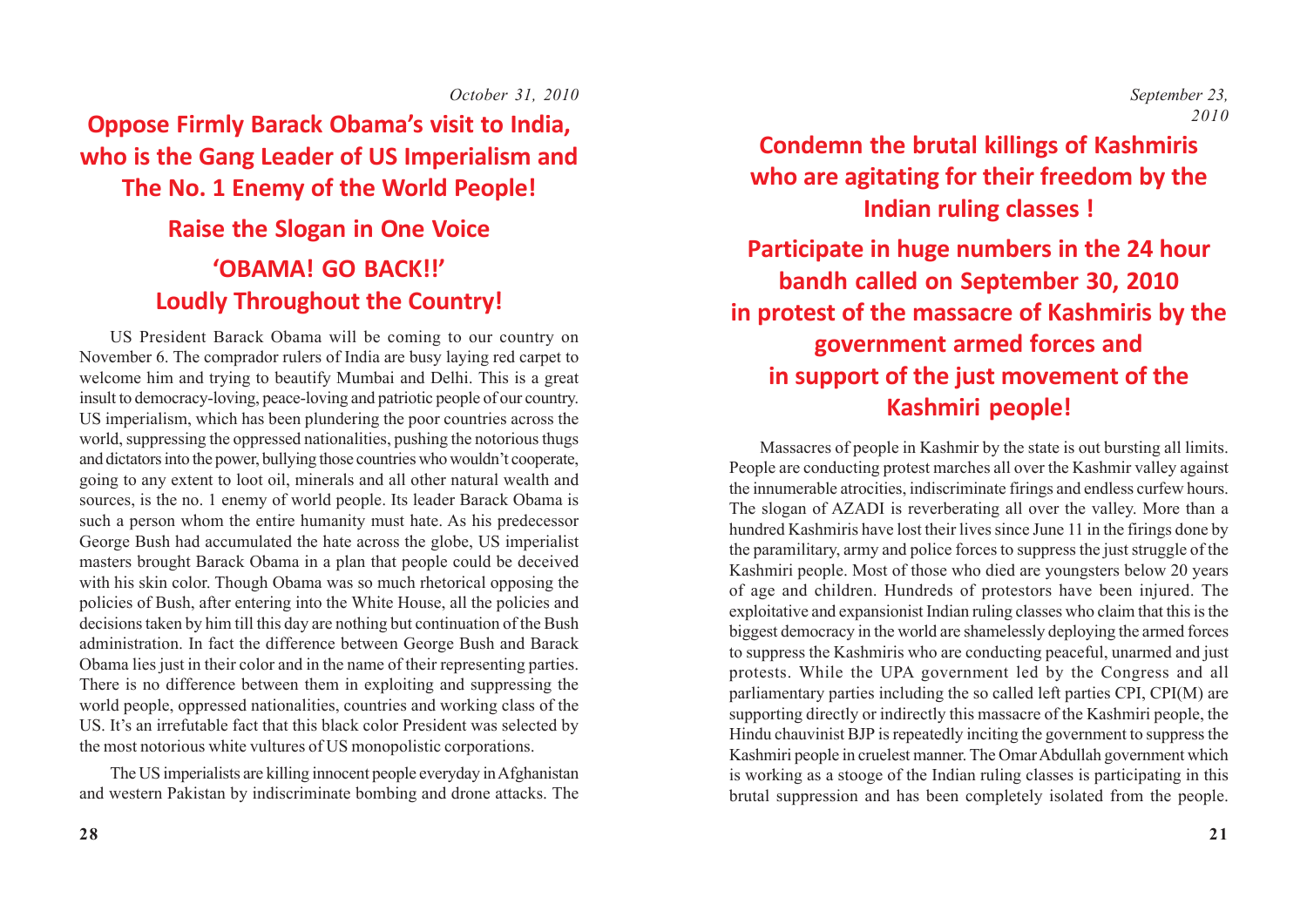Kashmiri people hate these traitors. Firing, tear gas shelling and lathi charges on each and every procession have become the order of the day. It is in this background that the Kashmiri youth are resorting to counter offensive by hurling stones. This resistance done in self-defence against the brutal massacres is completely justified and democratic.

Kashmir people had never considered themselves a part of India. By 1947 when a sham 'independence' was handed over to India and Pakistan by the British rulers, Kashmir was an independent state under the rule of Raja Hari Singh. The Indian and Pakistani ruling classes who are stooges of the British imperialists had integrated Kashmir into their countries for their own interests and against the aspirations and desires of the Kashmiris. One part was occupied by the Indian expansionists and the other half was occupied by Pakistan. Thus Kashmir was divided into two parts in the most atrocious manner. In order to cool down the fury of the Kashmiris, Nehru government had promised to the people of Kashmir and the UNO in writing to conduct a plebiscite and promised that it would give them independence if people wanted to secede. Nehru had reiterated this promise many more times. But within a short time Nehru began suppressing the Kashmiris under the iron heels of his armed forces. This promise had been deeply buried by every ruling class party which had come to power from Nehru to Sonia-Manmohan's UPA. Indian expansionists had always used repression against the Kasmiris whenever they agitated for their independence. The Indian ruling classes had been conducting a planned propaganda that Kashmir is an integral part of India by hiding even the recent past and burying the promises. The desire for independence has been simmering inside the hearts of the Kashmiris since then and it turned into a militant armed movement in the 90s. Many militant organizations conducted armed struggle. Though there are some differences in the political aims of these organizations, they got the support of the people because they expressed the national liberation aspirations of the Kashmiris. But the fascist Indian ruling classes had deployed more than 7 lakh para military and military forces all over the Kashmir valley and had already killed more than 80 thousand Kashmiri people. Thousands of Kashmiris had gone missing. It is no exaggeration to say that no other government had carried out such a cruel repression on any nationality struggle by

to battle against the Maoists. You must keep it in mind that you are inviting an inglorious end to your lives and infamy to the freedom-loving Naga people.

Here in West Bengal we the Maoist are struggling against centuriesold exploitation and oppression. The Congress-led Central government and the state government here controlled by the fake Marxist CPI (M) want to sell out natural resources, acquire land and destroy livelihoods of the people by any means in the interests of native and foreign corporates. The Operation Green Hunt in West Bengal in collaboration with the armed CPI (M) goons is to clear the land of Maoist patriots and fighting masses. You have been brought here to fight their war against the people and the Maoists dedicated to the interests of the poor people.

It is your duty as sons of the freedom-loving Naga people to resist this conspiracy against the exploited people and their leaders. **The CPI (Maoist) appeals to you: revolt against the Orders to do battle against people, desist from pumping bullets into the bodies of your brothers and sisters and defy all Orders to dispatch you from one place to another at the diktat and whims of your superiors to kill people and get killed.**

### **Kishanji** *Spokesperson, Eastran Regional Bureau, CPI (Maoist)*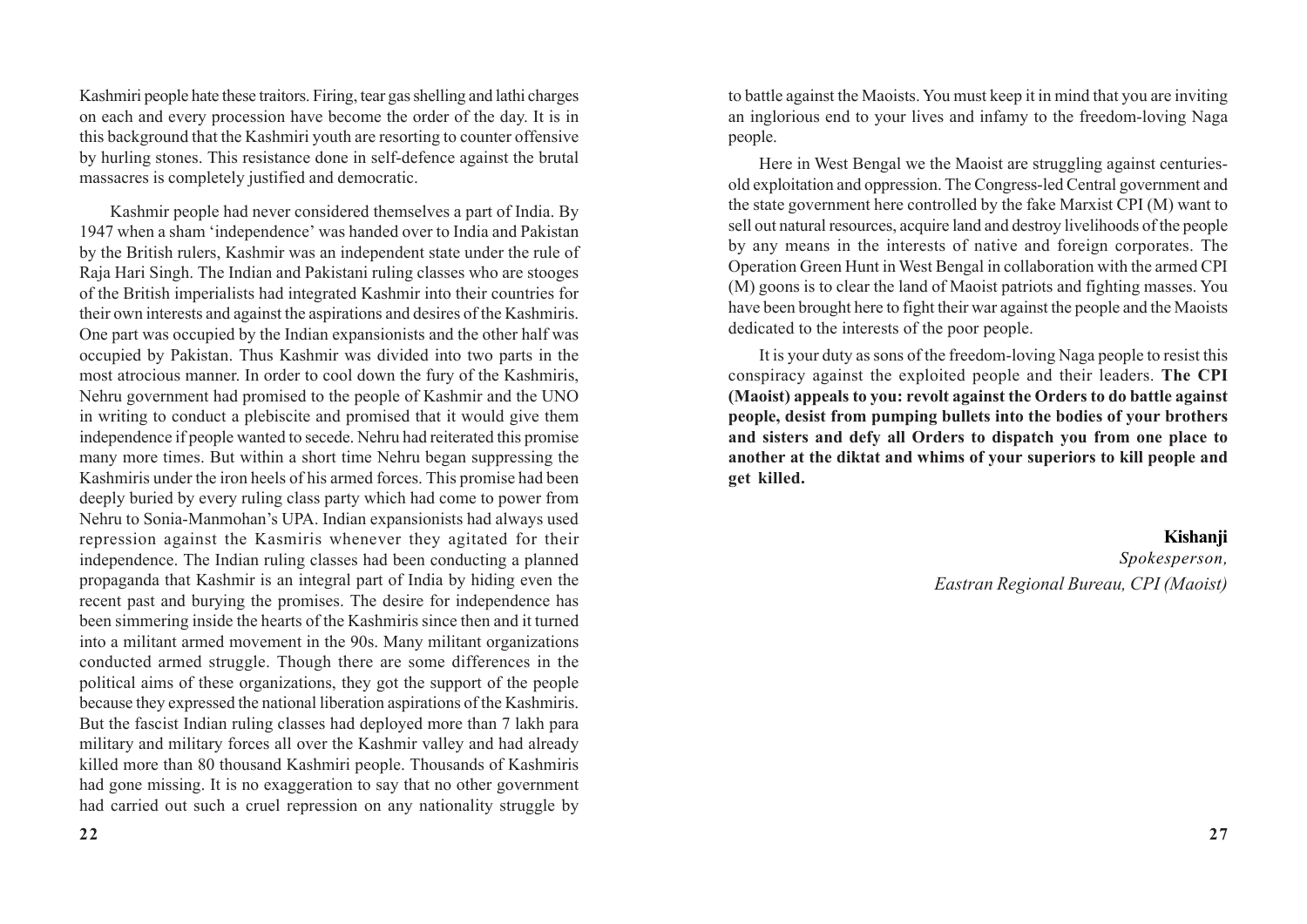*September 25, 2010*

## **Defy the Orders to Kill Fighting People of Jangal Mahal!**

### **Dear Friends,**

You are the soldiers of the Nagaland Indian Reserve Battalion. You have been deployed in this mountainous terrain of Purulia district of West Bengal to fight against the Maoists and the poorest of the poor people who have dared to struggle against extreme poverty, visible and invisible murders every day, every moment and against this unjust system. You the Naga soldiers will be compelled to kill, injure and brutalize the poverty-stricken people in exchange for a fixed salary to look after your poor parents in Nagaland. With this monthly income the government of the rich uses you as cannon fodder in this war against the class of people who are like your parents, brothers and sisters. The government considers you as ambush expert Nagas who can easily kill and get killed in the battle-zone of the Ayodhya Hills of Purulia district in West Bengal. Your precious lives are of no value to the government of the rich. They think you are like robots who can be utilized like lifeless machines. And with such a hatred and disdain the central government has sent you to risk your lives in this treacherous battle field.

You do not know why this unequal war of the State against the exploited people continues in Jangal Mahal. But you are definitely aware that this same State has never stopped its brutal war on the Naga people in your native land struggling for freedom and justice. This Indian State thinks you the Naga soldiers are like beasts who are adept at ambushes. So you can be deployed here for the most risky and brutal war against the uprising of the people of Jangal Mahal. And as this is a war against the Maoists and the common people, retaliation shall inevitably kill and injure many of you. A few years back even after our earnest appeal to your colleagues in Chhattisgarh not to participate in anti-people operations, they did not heed to it and many got killed. You must remember that common people in Nagaland protested then against sending the Naga soldiers to Chhattisgarh

deploying armed forces in such large numbers on such a massive scale. The Indian ruling classes had resorted to all kinds of conspiracies and scheming and had ignited differences between Kashmiri Hindus and Muslims using divide and rule policy. They are still conspiring to counter pose the Kashmiri Pandits against the just movement of the Kashmiri people. Particularly, the role of the expansionist chauvinist Congress, and role played by the saffron Hindu chauvinist Sangh Parivar in the past and present is outrightly heinous. With the excuse that there are pro-Pakistan forces and Islamic forces in the movement of the Kashmiris, Indian rulers are propagating that the movement of the Kashmiris is aimed at seceding from India and integrating in Pakistan. This is nothing but an utter lie. The only aspiration of the Kashmiris right from the beginning is to win liberation for their nationality. That is why, though the Indian ruling classes had been repeatedly stating that they had put down militancy in Kashmir, in fact, it had never been extinguished. Though this movement has been erupting under various circumstances as a response to different problems, the fact that the main slogan of all these agitations is AZADI is testimony to this. CPI (Maoist) firmly reiterates that Kashmiri movement for the liberation of Kashmiris, for their right to self-determination is completely just and that neither India nor Pakistan have any rights over them.

### **Freedom-loving people of Kashmir,**

Our party supports and stands in complete support of your struggle for independence and right to self-determination against the expansionist Indian ruling classes. Our party is sending revolutionary greetings to you on behalf of the entire revolutionary, democratic and struggling people of India and salutes the determination you are demonstrating in your agitations braving police firings, lathi charges, curfews, continuous searching operations and unending insults. Though dozens of youngsters are being killed in indiscriminate firings, you are hoisting the dead on your shoulders and are participating in the funeral marches in thousands all the while demanding AZADI. Your determination and sacrifice will forever be etched in the annals of history. Our party expresses deep condolences to all the martyrs' families, their near and dear and to the whole Kashmiri society who had lost their beloved sons and daughters to the bullets of the mercenary troops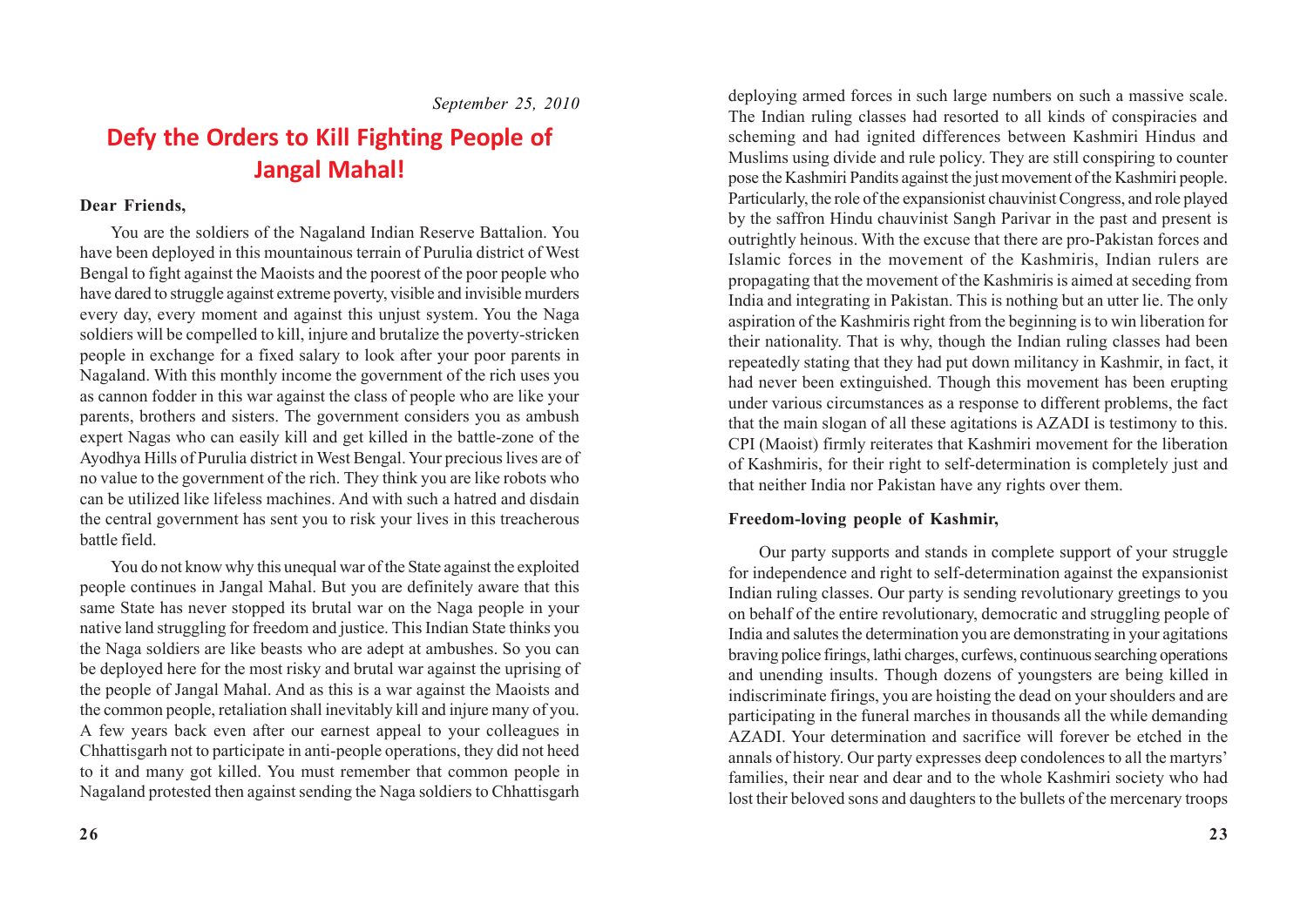of the Indian expansionists. It is the ruling classes who are trying to isolate you by branding you as anti-national and your movement as a secessionist movement who are the real enemies of all the oppressed nationalities and peoples all over the sub-continent. So let's fight unitedly against this common enemy of ours. Let us intensify our struggles.

### **Justice-loving people of India,**

Our party is appealing to all of you to not to believe the chauvinist lies propagated by the Indian exploitative ruling classes, particularly by Congress and saffron terrorist brigade against the just struggle of the Kashmiris. It is appealing to all of you to verify facts and stand in firm support of this just struggle. We are calling upon all of you to participate in huge numbers in observing a 24 hour bandh on September 30, 2010, in support of the just struggle of the Kashmiris and against the massacres perpetuated by the government armed forces.

#### **The concrete demands of our party in this context are as follows**

- **1. Stop immediately the massacres of Indian armed forces in Kashmir!**
- **2. Withdraw immediately military and para military forces from Kashmir !**
- **3. Immediately repeal the Armed Forces Special Powers Act (AFSPA) which authorizes the armed forces to kill the people indiscriminately !**
- **4. Plebiscite should be conducted in Kashmir and Kashmiris should be allowed to decide their future on their own !**
- **5. Release all political prisoners unconditionally !**

We are calling upon the people of six states (Bihar, Jharkhand, West Bengal, Chhattisgarh, Odisha and Andhra Pradesh), people of Gadchiroli, Gondia, Chandrapur districts of Maharashtra and people of Balaghat in Madhya Pradesh to close down all rail and road traffic, banks, government and private offices, industries, educational institutions and business establishments and refuse to attend them. We are excluding essential services like hospitals and other services from this bandh call.

 **Anand Abhay** Secretary, Central Regional Bureau Spokesperson, Central Committee, Central Committee, CPI (Maoist) CPI (Maoist)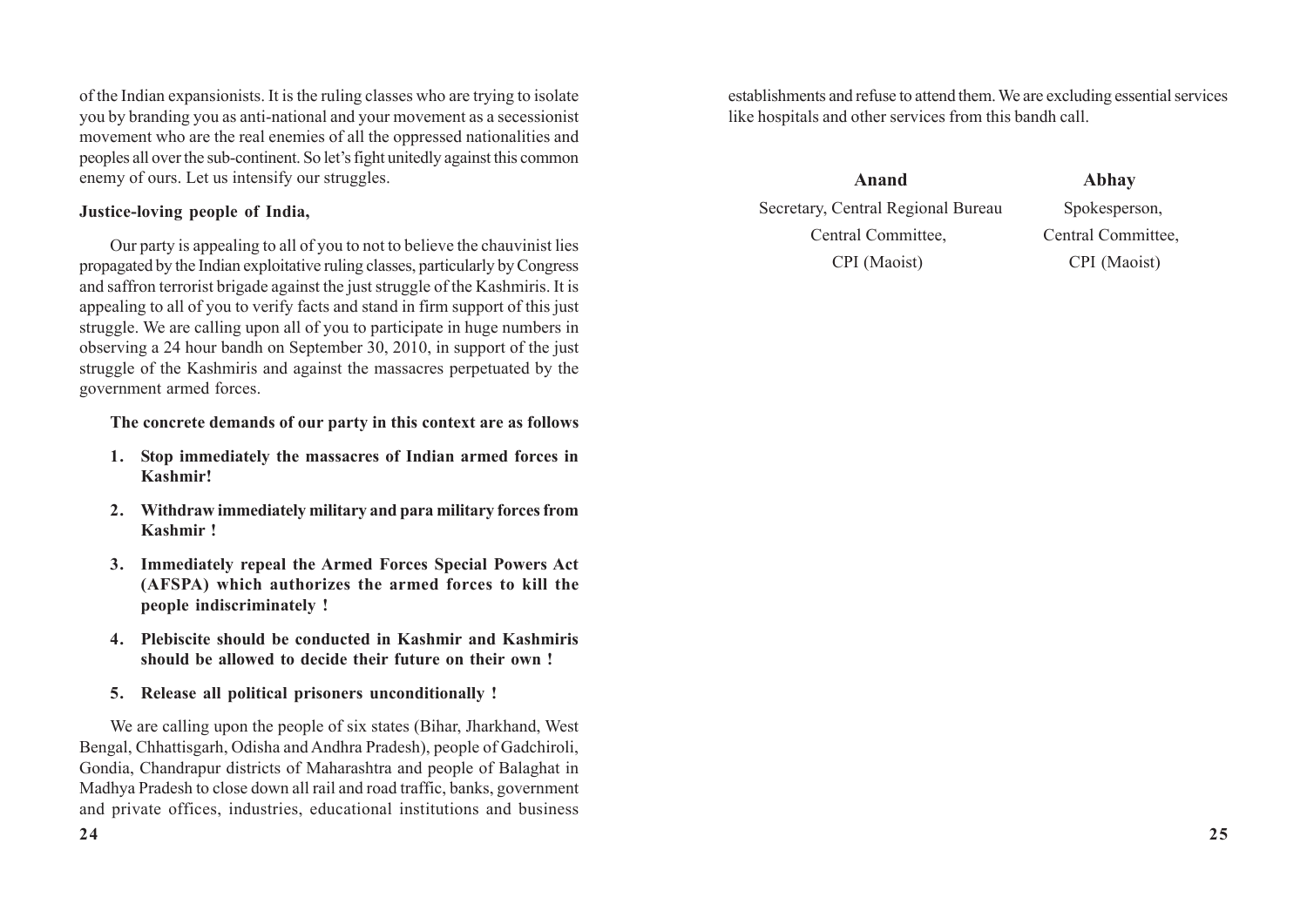*January 12, 2011*

# **Condemn the indiscriminate killings and fake encounters by the police and paramilitary forces in Odisha ! People would surely defeat the conspiracy of Naveen Patnaik to hand over the natural resources of Odisha to the Corporations by decimating**

### **the Maoist revolutionary movement !**

As part of the massive offensive Operation Green Hunt being conducted in coordination by the central and state governments with the avowed aim of decimating the Maoist revolutionary movement completely, the special police and paramilitary forces have resorted to indiscriminate killings in the past two months in Odisha and have taken nearly 25 lives in cold-blood in various incidents. Of these most of them were fake encounters while others were incidents where hundreds of police and paramilitary were deployed with specific information about the whereabouts of the guerillas and fired indiscriminately on the guerillas and the people with them.

Recently on January 12, 2011, in an 'encounter' in a forest area in Keonjhar district two Maoists had died and on January 9, 2011 in an alleged encounter in Bandhkamali mountains which fall under the Niyamgiri area of Rayagadha district, nine comrades were martyred. Ravi, one of the martyred comrades, is an important leader who has been working among the oppressed people of Odisha for the past few years. He hails from East Godavari district in Andhra Pradesh. Just one week back, on January 2, 2011 in the encounter which was said to have taken place in the Rayaghati forests under Kalinganagar area in Jajpur district, five Maoists including three women comrades were martyred. One among these martyrs was an and tactics it is trying to continue army recruitments by luring the youth born in areas of revolutionary movement with the 'promise of jobs' in order to damage the unity among the people through bringing a divide and making them fight each other. The Indian ruling classes want to solve the naxal problem thus through the army.

In 2005 as part of the counter-revolutionary 'Salwa Judum' taken up with the same goal, thousands of SPOs were recruited from local adivasis by the government of Chhattisgarh and ignited the 'civil war' among the people. Now all the people of our country know how 'Salwa Judum' was defeated. The adivasi people had vehemently opposed the white terror created by the Salwa Judum and had defeated it through large scale attacks on the SPO system it had given birth to. The youth had strongly voiced their opposition to the 'SPO job' which creates a divide between the people.

But the central and state governments which have not taken any lessons from this are following the bankrupt policies of recruiting youth into the army by luring with the promise of a job without solving the basic problems of the people who are fighting for 'Jal-Jungle-Zameen' and for the liberation of the country. Our party is giving a call to all sections of people in our country including the democrats, patriotic forces and adivasi mass organizations to oppose this recruitment campaign. The governments have signed hundreds of MoUs to hand over for peanuts the abundant forest and mineral resources in areas where adivasi population lives in large numbers to the MNCs and the Indian comprador big bourgeoisie. The goal of these army recruitment campaigns is to decimate the revolutionary movement which is very strong in exactly the same adivasi areas. Their ultimate aim is to carry on unrestrained offensive on people and revolutionaries in those areas by using the locally recruited youth as a shield and destroy the naxalite movement, chase away the adivasis from the forests and carry on their exploitation without any hindrance. Every citizen should oppose the attempt to build the army from sections of the oppressed people to suppress and annihilate the adivasis and the oppressed people.

Our party is calling upon the youth to boycott these army recruitment campaigns. If they had already been selected, we appeal to them to take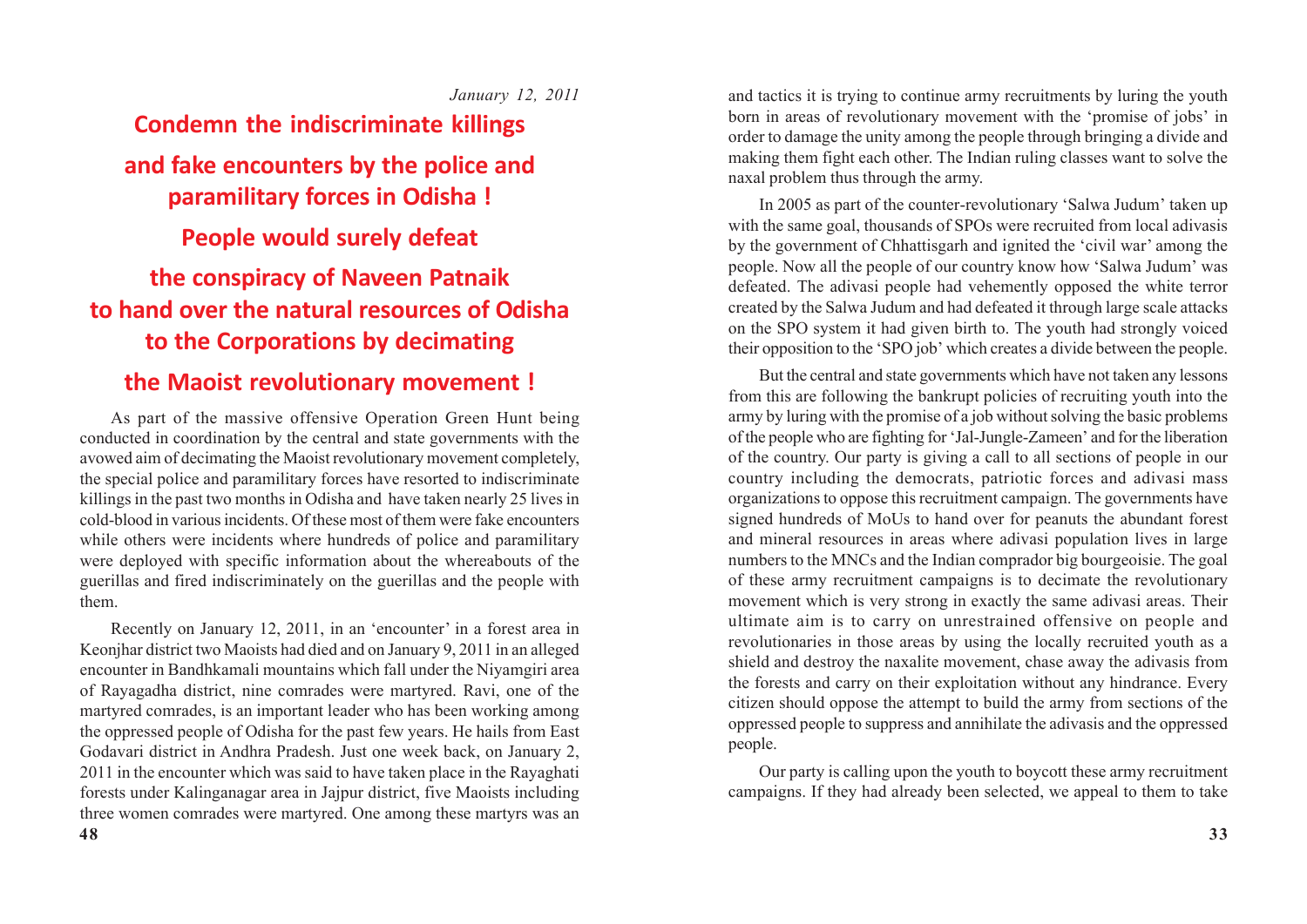the interests of their people and their class to heart and cancel the selections. In the name of patriotism and by propagating that Maoists are the 'biggest threat to internal security' the Indian ruling classes are filling the brains of the youth with poison and are trying to realize their interests by making them cannon fodder. The people of Kashmir and North-East states would tell you what would happen if army is deployed. People would be killed, tortured, incarcerated in *sibirs*, women would be raped and become victims of innumerable atrocities, thousands would be arrested and put in jails – this is what would happen if the army is deployed and it has been proven in history that this had never ensured security for the people. So our party is appealing to the youth not to join the army which leads to the destruction of property and dignity and lives of their parents, brothers and sisters. Please do not become the enemies to your own people.

Our party is calling upon the unemployed youth, their organizations, students and student-youth organizations to resort to united action to solve the unemployment problem. Our party is appealing to the people to fight with the slogans 'Provide us with jobs other than the jobs of police, homeguard and army' and 'Jobs to all the deserving'. They should fight against unemployment, hunger, ill-health, illiteracy, poverty, corruption and displacement problems. The youth should realize the solution to several basic issues like right to land, water and forest is linked to the liberation of the country and should join the People's Liberation Guerilla Army (PLGA) in thousands.

#### Pratap

*Spokesperson, Central Regional Bureau, CPI (Maoist)* withdrew from the talks and began a grave offensive on the Maoists and exposed the sham behind its mantra of peace chanted till then. Even when the revolutionary movement faced a setback in AP he fought firmly against state violence and inspired others.

KGK was a voracious reader and a prolific and creative writer. He wrote extensively against state violence and on people's issues. He wrote on the anti-people provisions in the constitution and the inadequacies in the laws. Particularly during his last days his writings on revolutionary leaders who were brutally murdered by the state eulogizing their contributions had earned an eternal place in the hearts of the oppressed masses.

The Central Committee of CPI (Maoist) expresses its deep grief at the demise of Comrade Kannabiran and humbly pays revolutionary homage to him on behalf of the whole revolutionary camp. It is sending its deep condolences to his family members, colleagues in the civil liberties movement and friends. Our party sees this decades-long service of KGK for genuine democracy, independence and oppression-free India as an inseparable part of the broader movement for the establishment of people's democratic society. The establishment of a New Democratic society would ensure in the real sense all the democratic rights fought for by comrades like KGK to all the marginalized and deprived people of India and we once again appeal to all on this solemn occasion to vow to carry on the struggle for such a society. It is appealing to all democrats, intellectuals, lawyers and writers to continue the ideals and values he established and to continue his fight for the democratic rights of the oppressed masses of India. That would be the real homage one could pay to this great democrat.

#### **Abhay,**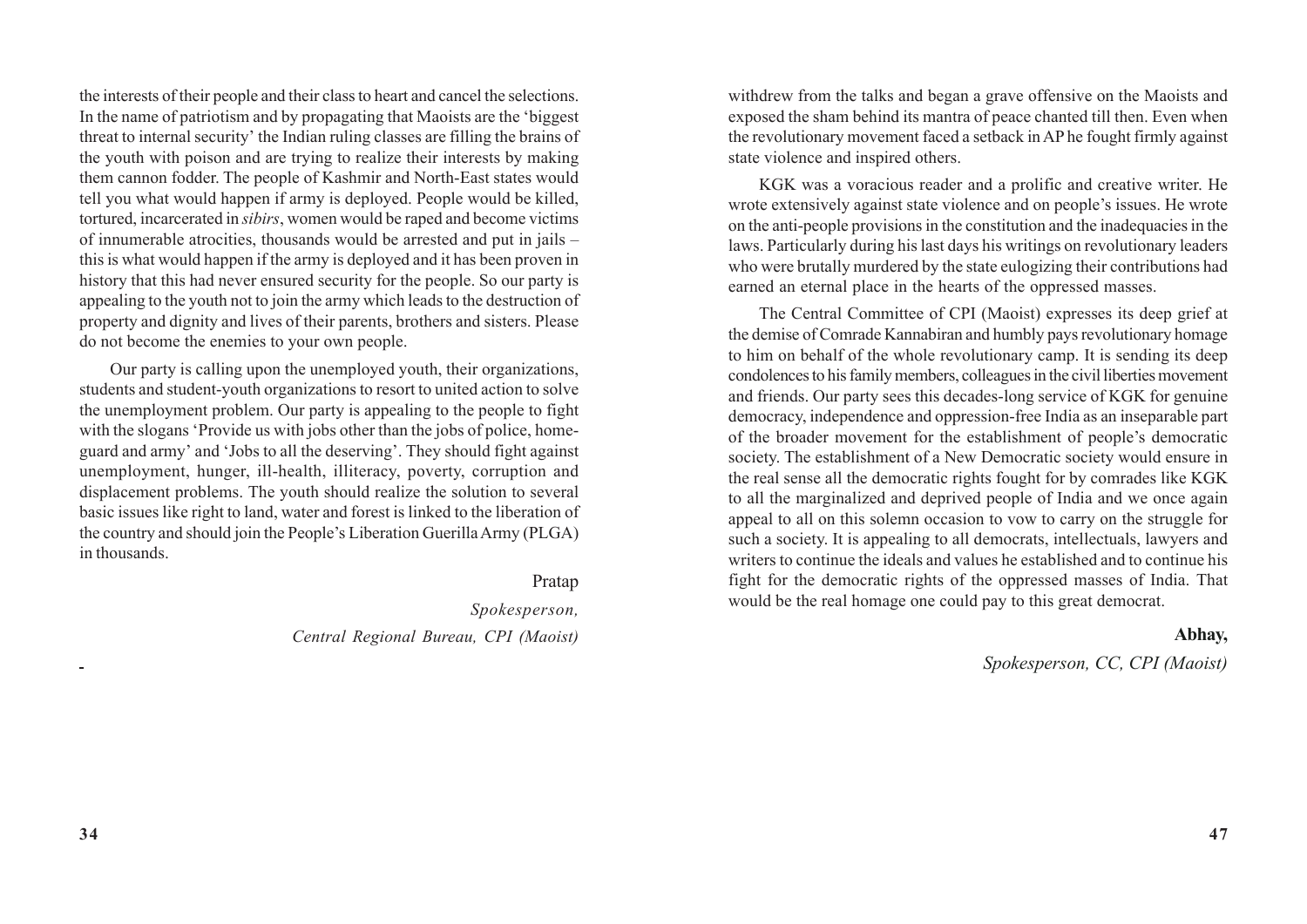Sudhakar, Apparao and accused the state of perpetrating these murders.

Since the days of emergency, KGK had stood in full support to all the agitations led by prisoners and political prisoners. During the historic jail agitation led by Maoist political prisoners in 1994-1995 in AP, KGK participated in the talks with the government. Thus he strived for the release of hundreds of prisoners which included several revolutionary leaders. Due to the legal services offered by KGK, a number of prisoners could escape the dark dungeons of the jail and gallows. Many among them had once again joined the revolutionary movement. In his last days, he worked as the President of Andhra Pradesh chapter of Committee for Release of Political Prisoners (CRPP).

KGK had persistently argued in courts for years together in the Parvatipuram, Srikakulam, Secunderabad, Ramnagar and Bengaluru and several other conspiracy cases and had proved that revolution is no conspiracy and that revolutionaries are not conspirators. He offered free legal service to poor people on whom false cases have been foisted. KGK's legal service were not limited to AP alone, he freely offered his services to the dalits and poor peasants who fought against age-old feudal oppression in Bihar and other struggle areas. Due to his services, many peasants could escape the gallows. The revolutionary masses, dalits, adivasis and national liberation activists would always fondly remember KGK for the legal services he rendered to their movements as well as the moral support. He gave material help to fellow civil rights activists' families when the activists faced state repression. The values and standards he established in his 50 year career as a lawyer are of a higher quality and worth emulating.

KGK propagated about the callousness of the state in the Indravelli massacre of adivasis in Adilabad, the burning of adivasi villages in Manyam of Eastern Ghats and other atrocities on them. From the 1980s till Operation Green Hunt, the latest offensive of the state on the fighting masses, KGK had consistently and staunchly fought against the state terror on the adivasis and was in the forefront in building a country-wide democratic movement against it.

KGK played a crucial role during the talks between the CPI (Maoist) and the government in AP in 2004. He criticized the government when it

### **Unified Action Plan**

# **To 'Develop' Maoist Stronghold Districts Is Not Aimed To Solve Any Basic Problems**

# **Of The People, But To Crush The Revolutionary Movement! Punish Traitors Severely, Who Are Involved In Scams Of Billions Of Rupees Of Hard Earned People's Money!!**

Cabinet Committee on Economic Affairs, yesterday on 26th November, has approved Central Planning Commission's Rs 137.42 billion 'Unified Action Plan' to 'develop' naxal affected areas. Two year long, Rs. 33 billion package of the first phase announced by Home Minister is to spend Rs 250 millions in each of the districts of the 9 naxal affected states in the year 2010-11 and Rs. 300 millions for each of the districts in the year 2011- 12. He said cabinet committee will review it after 2 years. These rulers claim that, by providing basic amenities in these poor tribal districts, where more than 50% of the population live below poverty line, want to achieve 'development' and thus aim to solve naxal 'problem'. As per them, basic 'amenities' include primarily roads, later panchayat buildings, electricity, school buildings, education and health. On the one hand, since one year these rulers, in the name of Operation Green Hunt, have deployed more than 200 thousands of paramilitary forces and massacred hundreds of tribal people, now on the other hand, in these same areas want to spend millions of rupees. Is it for the benefit of people? Or is it to further its repression on the people? It is easy to understand. While making this announcement, Home Minister P. Chidambaram insisted to spend all the money by end of the March next and show 'development'. Involving police department in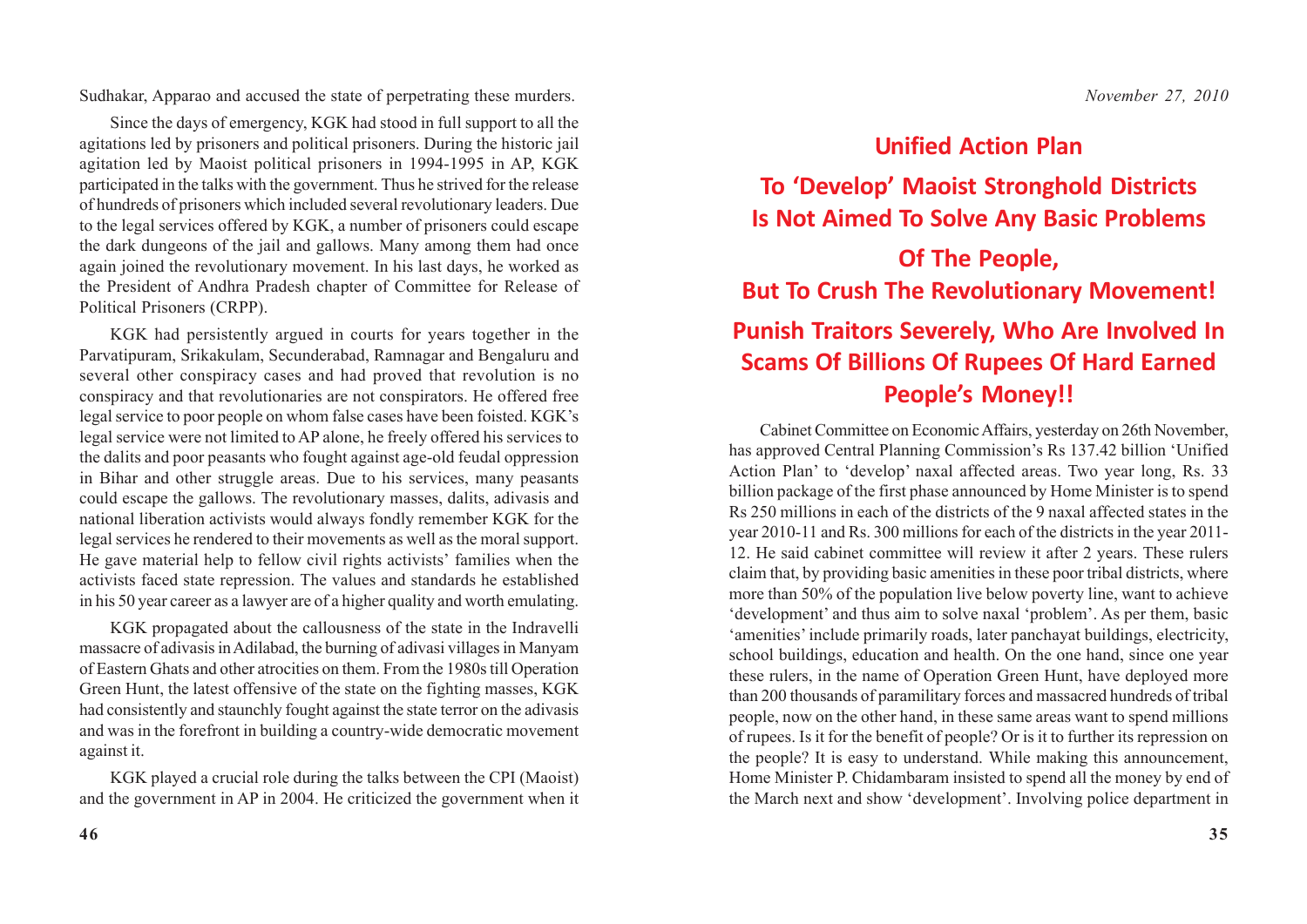the programme and placing district superintendents of police in these committees is nothing but an effort to put a 'developmental' mask to their fascist repressive measures. Is construction of roads and buildings for 'people living below poverty line'? Or is it to facilitate state's armed forces, which are carrying out killings at will and crushing their right to live. Any *adivasi* living in these areas can answer this question. Hiding the fact that, by occupying the buildings of educational institutions, armed forces have themselves become a great hindrance to the very education, want to spend billions of rupees to improve educational facilities is an outright deceit. These rulers never bothered, at the loss of lives of *adivasis* every year for minor diseases like diarrhea and fevers can not be trusted, when want to improve medical facilities under these packages.

In fact, since the last two months not a single day passed without the news of scams. People are witnessing, how tens of billions of people's money is being whacked away by corrupt political leaders, ministers, big bureaucrats, corporate bosses and noted media barons. These rulers, who shout on top of their voice that Maoists are the biggest internal security threat and their bankrupt intellectuals who beat the drums in unison are the real big dacoits. This can be easily realised without referring history. Commonwealth Games scam (nearly one billion rupees), 2G spectrum scam (above one billion rupees), Adarsh housing society scandal, Karnataka land scams etc. are enough of evidence. Congress, BJP, DMK, Janata Dal like exploitative ruling class parties are all, without exception, part of this outright plunder. All these scams are more nakedly and blatantly getting exposed before the people. Maoist understanding that the only way out is to smash this deep-rooted, corrupt, exploitative system completely is day by day getting more people's acceptance. This is what is threatening these exploitative ruling classes.

By all these scams, which are visible to naked eye, one can easily guess to where and in whose pockets millions of rupees of money by these economic packages would end up. It's worth noting that these rulers are not afraid of the people that they will mock at them, when they say that 'development' will take place by these economic packages. If we note the fact that Montek Singh Ahluwalia, vice-chairperson of the planning commission, who, designed this economic package, Chidambaram, who

## **Revolutionary homage to Civil Liberties leader Comrade KG Kannabiran!**

KG Kannabiran (KGK), the civil liberties leader, democrat and close friend of Indian revolution, breathed his last on 30 December, 2010 in Hyderabad. He was 82. His demise had left a void in the civil liberties movement of India. Kannabiran's whole life was dedicated to the civil rights movement and he fought on behalf of the poor people in the bourgeois courts to protect them from the injustices of this system. He stood firmly with the oppressed people fighting state violence on them. He always stood in support of the revolutionary masses. KGK's life was inseparably intertwined with the more than four decade long revolutionary movement in our country. He did not cave in even in the face of severe repression on the civil liberties movement in Andhra Pradesh or all over India. In this whole period he stood firmly with the oppressed people fighting state violence on them. He was not only a civil rights leader but also an efficient and bold lawyer who undauntedly argued for the just things he stood for. In the post 70s, he left an indelible mark as a rare personality who had carved a niche in the field of civil liberties and also as a people's lawyer in India.

Kannabiran was influenced by communist politics in his youth and since the wake of Naxalbari he walked in step with the revolutionary movement in our country waged under the leadership of Maoists. Kannabiran's activity as a civil rights leader started in the 1970s and his services in this field continued for four decades. After emergency he took up responsibilities as the President of Andhra Pradesh Civil Liberties Committee (APCLC) in 1978 and served in that post till 1993. He was elected the national president of People's Union for Civil Liberties (PUCL) in 1994 and served in that post till last year. In this course he came closer to the revolutionary movement as the well-wisher of the oppressed people. He proved since the dark days of the emergency period of Indira raj that the "encounters" staged by the state are nothing but brutal murders. Even in his last days, as an unflinching civil rights leader he strongly raised his voice against the brutal murders of Comrades Rajkumar (Azad), Patel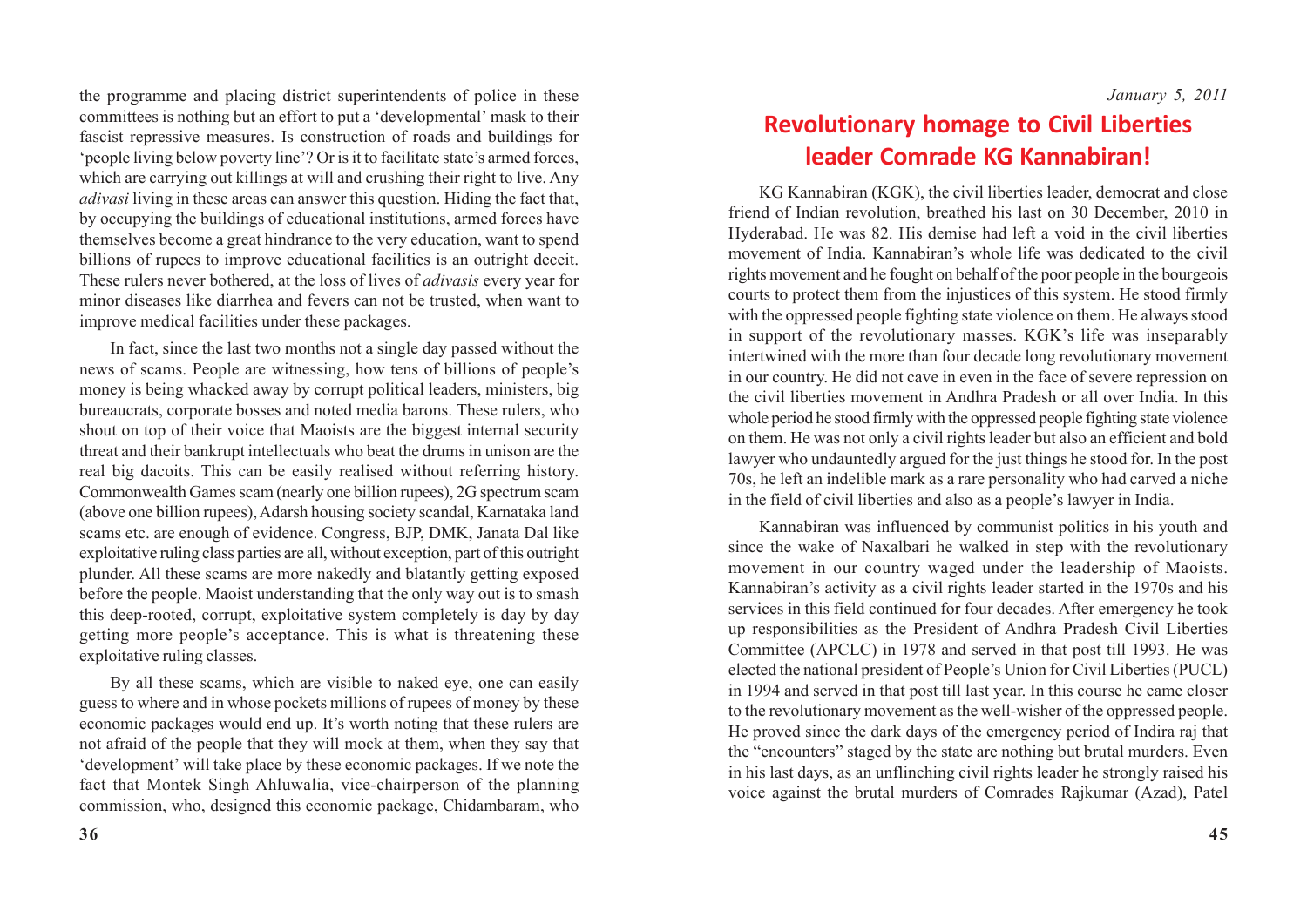patriotic forces, national liberation activists and to all civil rights activists, organizations, students, intellectuals, teachers, writers, artistes, doctors, lawyers, media friends, workers and peasants to come out on the streets condemning and opposing these judgments delivered through the reactionary legal system by the collusion of the UPA government at the centre and the BJP government in Chhattisgarh. We appeal to all of you to build united and militant agitations demanding the immediate repeal of UAPA, CSPCA, MCOCA and AFSPA. We appeal to all the progressive, democratic and revolutionary organizations, communities and individuals of various countries to condemn in severe terms this criminal act of the Indian ruling classes and express their vigorous protest in various democratic struggle forms. In the past the international community stood in strong solidarity with the Indian people's movements and had condemned the arrest of Binayak Sen and demanded his immediate release. Now the time has come for it to play this role more solidly.

Our party calls upon the people to observe protest week all over the country from January 2 to 8 against these judgments by creatively taking up various protest activities including press conferences, statements, *dharnas, rasta rokos*, meetings, protest rallies, processions, signature campaigns, wearing black badges, waving black flags, burning of effigies etc., and to take up legal battles condemning severely the anti-people, traitorous and fascist policies of the ruling classes.

Our party is calling upon all our ranks, PLGA forces and revolutionary mass organizations to take up various protest forms on this occasion by mobilizing vast masses.

Our Central Committee is making it very clear that no call for bandh is being given as part of this protest week and is requesting the people and media not to believe the deliberate propaganda of the police to portray this as a bandh call.

#### **Abhay,**

### *Spokesperson, CC, CPI (Maoist)*

approved it, both of them have sincerely and reliably served in imperialist financial institutions and imperialist corporate houses and the leader of this ruling clique, Prime Minister Manmohan Singh, who himself spent most of his life in the service of imperialist financial and monetary institutions, then it is easy to understand who will be the end beneficiary. On the one hand, signing hundreds of billions of rupees of MOUs with corporations, facilitating the plunder of country's resources in tribal areas, threatening the very existence of tribal populations, turning a deaf ear to the demand by the people and democratic forces to make all MOUs public and cancel them all, on the other hand, talking of 'Development' is a big joke.

We, the Central Committee of CPI (Maoist) severely oppose this antipeople 'Unified Action Plan'. Our CC feels that this is a part of the fascist repressive campaign by the centre and state government-sponsored Operation Green Hunt and facilitate it further. The claim that, backward areas will be developed is a farce, a deceit. The governments, if at all sincere, should first give all rights over *Jal-Jungle-Jameen* to *adivasis* and poor people; cancel all MOUs signed with MNCs and big corporate companies; stop all those projects of big dams, mines, sanctuaries, big steel plants and SEZs which would displace hundreds of thousands of people; and stop Operation Green Hunt immediately under which *adivasis* are being massacred.

On this occasion, our Central Committee demand to arrest and punish severely all those political leaders, ministers and corporate houses' heads involved in Commonwealth Games scam, Adarsh housing society scam, Karnataka land scams etc.; and all those saffron terrorist leaders involved in Malegaon, Ajmer Sharif, Mecca Masjid etc. bomb explosions.

### **Abhay,**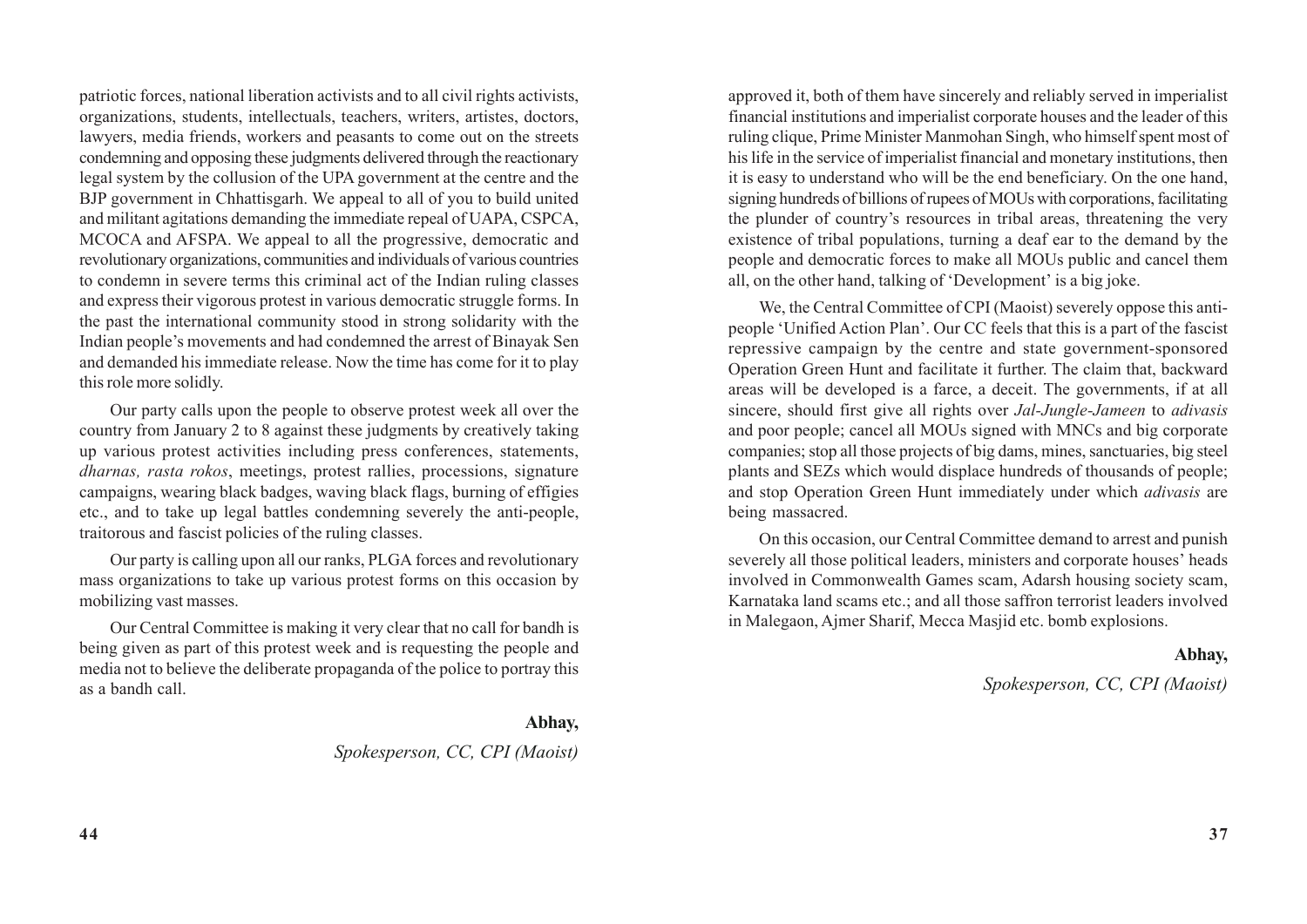*December 4, 2010*

# **Rebuild Babri Masjid At The Same Site! Isolate And Defeat Hindu Fascist Forces!! Punish Severely Saffron Terrorists Responsible For Malegaon, Mecca Masjid, Ajmer Sherief And Samjhouta Express Bomb Blasts!**

Exactly 18 years ago, on 6<sup>th</sup> December, 1992, Hindu religious fundamentalist goondas in connivance with the then Congress government at the centre, demolished Babri Masjid at Ayodhya. Firstly, these Hindu fundamentalists made 500 year-old Babri Masjid a controversial site by claiming it as the birth place of Lord Rama and on that pretext many a time instigated communal disturbances in the country killing thousands of Muslims. Demolition of Babri Masjid was the biggest attack by Hindu fascists in the history of our country. The likes of LK Advani, Ashok Singhal, Murali Manohar Joshi, Praveen Togadiya, Uma Bharati, Sadhvi Ritambara, who were directly involved in it were not punished by any court even till today. On 30<sup>th</sup> September, giving its verdict on the ownership rights of the controversial site, pending for 61 years, the Lucknow bench of the Allahabad High Court with its Brahminical Hindu religious ideology did injustice to Muslims. Without any historical evidence and archeological proof it stated the controversial place to be the birth place of Lord Rama. First occupying Masjid, then demolishing, now by giving verdict to build temple, that too to handover the very forces involved in demolition, clarifies Indian state's Hindu fascist mindset. By this verdict, once again it has been proved that the Houses of justice in this country favour only exploitative classes and Brahminical Hindu religious fanatics, but not peasants, workers, *dalits,* women and religious minorities. By court verdicts a solution to this cannot be found, only by smashing the present system and by establishing New Democratic State, a solution to this can be found.

In the recent past, many evidences surfaced proving the involvement of saffron terrorist groups of the Sagh Parivar in bomb blasts at Malegaon, bureaucratic comprador bourgeoisie and the feudal classes, as 'terrorist' and 'traitor'. Why are the ministers, political leaders, big bourgeoisie and their brokers, the real traitors who are amassing billions of rupees in scams and stacking them in Swiss Banks shamelessly roaming in the corridors of power not booked under SEDITION? Why are all those criminals who perpetrated and facilitated the Bhopal Gas Tragedy not called CONSPIRATORS? How could striving for the liberation of the toiling masses become SEDITION? How could democrats who raised their voices and pens in support of people's movements be called CONSPIRATORS?

These sentences are nothing but a part of the bigger conspiracy of the ruling classes to eliminate all kinds of hurdles to their anti-people, unpatriotic and immoral neo-liberal economic policies. This is an alarm signal that fascist repression would intensify further in the near future. These judgments are an eye opener for those who believe and get deceived innocently that there is still some semblance of democracy in this country. Though the overt statements of the ruling gang declare that Maoist movement is their prime target, what is happening in reality is a fascist onslaught on progressive and democratic forces who wish for the welfare of the people and aspire to protect the interests of our country vis-à-vis the imperialists. Our party is appealing to the people to stand united against this offensive and defeat it through a determined fight.

The comprador governments are resorting to suppression of people's movements and nationality liberation struggles using black laws like UAPA, CSPCA, MCOCA and AFSPA following in the footsteps of the US government which promulgated black laws like the Homeland Security Act. The reactionary legal system which had never bothered to book or sentence the saffron terrorists who had killed many innocent people in the Mecca Masjid, Malegaon and Ajmer Sharif bomb blasts or the scamsters and political gangsters involved in scams like 2G Spectrum (worth 1,76,000 crores of rupees), Commonwealth games, Adarsh housing society, Karnataka lands and dozens and dozens of other scams are eagerly sentencing revolutionaries, people's leaders, democrats and activists of national liberation movements in Kashmir and North-East.

The CPI (Maoist) Central Committee is appealing to all democratic,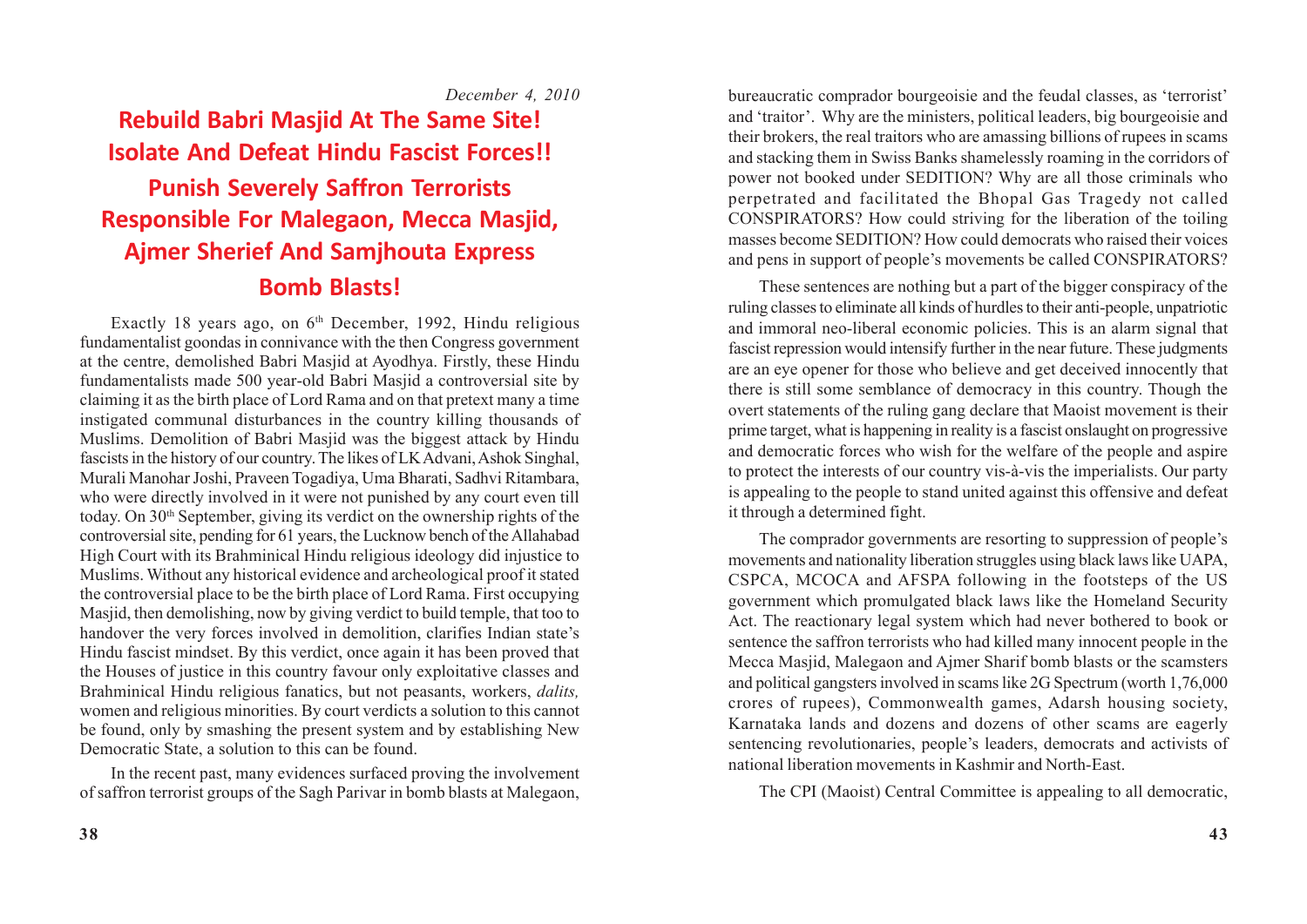On July 29, 2010, our party activist Comrade Malati @ Santi Priya and a worker Surendra Kosaria were sentenced to ten years imprisonment using false witnesses under the case that Maoist propaganda CDs were sent to the MLAs. Amitabh Bagchi, a Politburo member of our party and Comrade Kartik, a state committee member of West Bengal, incarcerated in Ranchi jail, were also sentenced to life imprisonment through fast track court in Jharkhand. On October 29, the AP government sentenced Comrade Panduranga Reddy and three others to four years imprisonment in the Alipiri case (attack on ex-CM Chandrababu) using false witnesses. Many more revolutionary activists and ordinary people are being sentenced to very harsh punishments including capital punishment by the reactionary courts serving the exploiting ruling classes. Comrades Sushil Roy and Kobad Gandhi who are senior leaders and ailing with various health problems and old age; comrades Shobha, Patitpavan Haldar, Pramod Mishra, Vijay, Asutosh, Balraj, Chintan, Biman, Bidhan, Chandi Sarkar, Balganesh, Jharkhand Abhen's Jeetan Marandi and thousands of other comrades are denied bail, being implicated in false cases one after another and made to languish in jails for years together. In West Bengal, Comrade Swapan Das arrested under UAPA was denied health care in Jail and became the first martyr of this draconian law.

The UPA government bent on selling our natural and human resources to imperialist MNCs like Vedanta and to comprador bourgeoisie like Tata, Essar, Jindal, Mittal etc has declared CPI (Maoist) as the biggest internal security threat as it is standing in their way offering stiff resistance to this unlimited loot. As part of this, the government is carrying on vicious foul propaganda using its propaganda machine. Since August 2009, in the name of Operation Green Hunt the central and state governments are resorting to brutal attacks on the revolutionary movement and particularly adivasis are being massacred by deploying millions of police and paramilitary forces in Chhattisgarh, Odisha, Bihar, Jharkhand, Andhra Pradesh, West Bengal and other states. This offensive is carried on under the guidance and full support of imperialists, particularly the US imperialists. The exploiting rulers are using every means at their disposal to portray our party which is fighting with the lofty aim of establishing people's government of democratic classes basing on the unity of worker-peasants by overthrowing the imperialists,

Ajmer Sherief, Hyderabad's Mecca Masjid, Samjhouta express. The leaders of VHP, RSS, Bajarang Dal and other organizations on the proxy name of 'Abhinav Bharat' conspired bomb blasts and killed many innocent people. It has become a norm for the police and intelligence agencies to blame Muslims as culprits, wherever and whenever bomb blasts take place, even if at Masjids. Arresting hundreds of youth without any reason and severely torturing, killing in fake encounters, implicate false cases, accusing of having links with ISI and thus playing with the lives is part of the Hindu communal and fascist policies of the governments. By projecting every Muslim as a terrorist through media, governments are trying to suppress them by all means. Those who demand to hang Ajmal Kasab who is involved in Mumbai attacks, at the same time keeping mum or not raising their voice loudly against Hindu fascist killers of Sangh gang is a dangerous sign. Governments are not arresting these saffron terrorists, even if they arrest a few on some occasions, are setting them free declaring innocent by not conducting thorough probe. On the other hand, those intellectuals, journalists, media organizations, newspapers and activists who dare to raise their voice against these Hindu fundamentalist forces are being attacked by Sangh gang at several places. On the whole, the communal fascistic trends of the Indian state are taking a severe form day by day.

Secular forces of all religions, democrats and progressive thinkers should come forward and fight unitedly against Hindu communal fascism. All of us must condemn the attacks of Hindu fascist forces on Muslims, Christians and all other religious minorities. At the same time all other kinds of religious fundamentalism should be opposed.

Our Party has been maintaining that the place of Babri Masjid belonged to Muslims; it should be given to Muslims and has been demanding that Babri Masjid should be rebuilt at the same site and those fascist leaders who had demolished it must be punished severely. Our Central Committee calls upon all democratic, secular, progressive and revolutionary forces, organizations and parties to support this demand. Our CC also calls upon entire people to observe 'BLACK DAY' on December 6, by conducting meetings and processions and wearing black badges in protest of Hindu communalism.

### **Abhay,**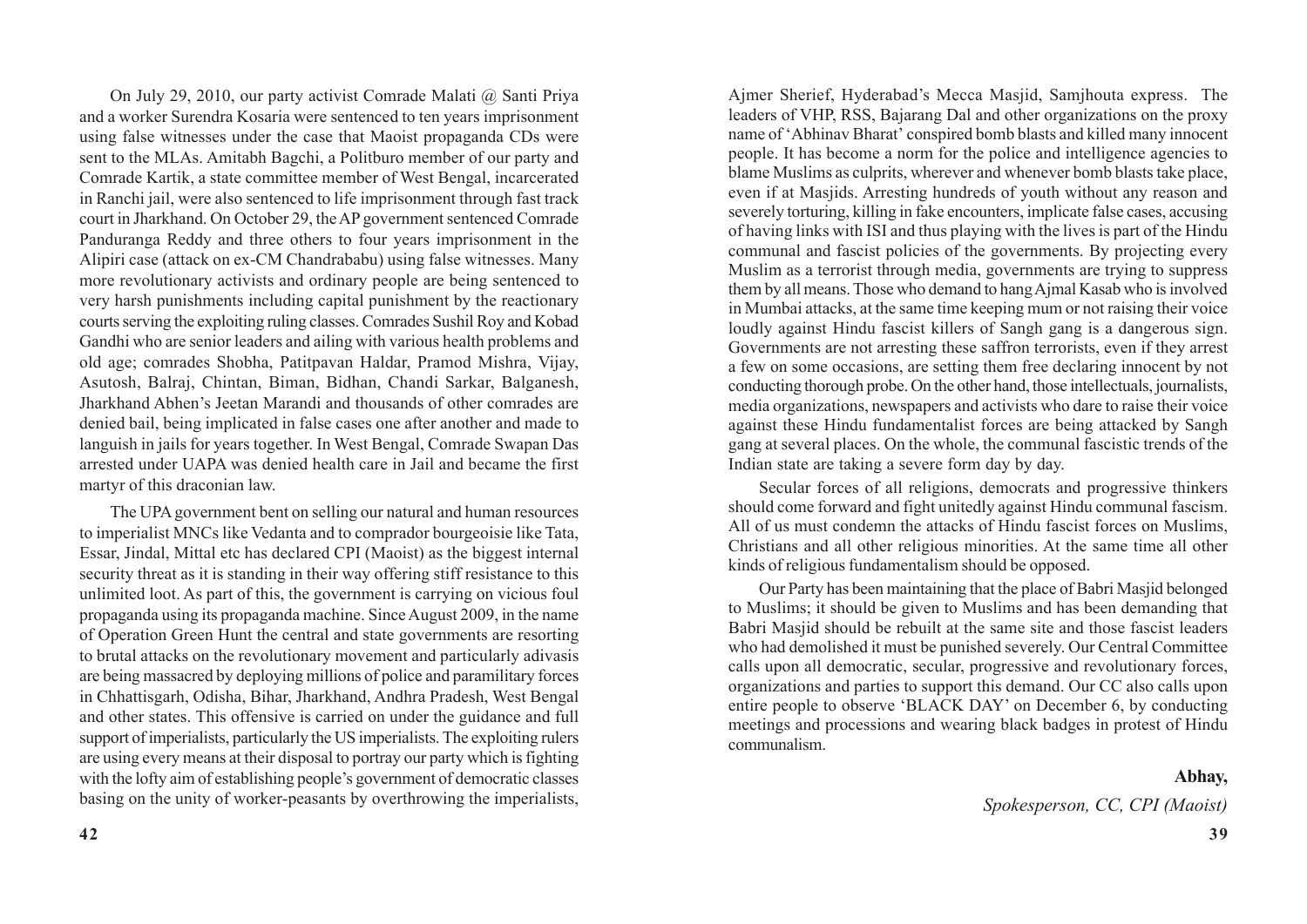*December 24, 2010*

# **Serving people is not conspiracy! Supporting people's struggles can never be sedition!!**

### **The Scamsters who amass billions of rupees are**

### **the real conspirators!**

### **The Gangsters who sell-out our country to imperialists are the real traitors!!**

**Observe Protest Week from January 2nd to 8th, 2011 against the fascist Chhattisgarh government's court judgments that sentenced Civil Rights activist Doctor Binayak Sen, Maoist leader Narayana Sanyal, trader Piyush Guha under sedition for life imprisonment and magazine editor Asit Sengupta for eight years imprisonment!**

On December 24, the Raipur district additional sessions court sentenced for life civil rights activist Dr. Binayak Sen, our party Politburo member Comrade Narayan Sanyal, trader Piyush Guha under IPC, Chhattisgarh Special Public Security Act and UAPA implicating them in false cases. The life sentences were pronounced by B.P. Verma under IPC section 124 (sedition), 120 B (conspiracy) and many other kinds of sentences were pronounced under various sections of CSPCA and UAPA. The eight year sentence for Asit Sengupta was pronounced on the same day by O.P. Gupta. Both these judgments are the latest additions to the huge cache of anti-people, fascist repressive measures of the Indian ruling classes.

Sentencing for life our party Politburo member Comrade Narayan Sanyal, Binayak Sen, a doctor who had dedicated his life as a doctor serving the poor people selflessly, a prominent civil rights activist and the vicepresident of PUCL and Piyush Guha, a trader belonging to Kolkata is the most shameless thing for the rulers to do even while boasting that this is the biggest democracy in the whole world. Opposing the repressive policies of the government, the fascist Salwa Judum, raising his voice for the repeal of the black law CSPSA and standing in support of the just peoples movements are the 'crimes' committed by Dr. Binayak Sen for which he has been punished with life sentence. When he was arrested in May 2007 and kept in jail for two years, immense protests were held and severe condemnations were issued by democratic sections, medical community, Nobel laureates and many others in India and abroad. Pronouncing this sentence ignoring all this can only mean that the fascist rulers are without any scruples or embarrassment issuing a threat to all the democratic, progressive and patriotic sections of our country. If responding positively towards people's issues in a legal, democratic manner, serving the people sincerely and criticizing the anti-people policies of the government is 'sedition', then one can imagine what kind of 'democracy' is being practiced in this country and how dangerous it is for the people. The eight year sentence for Asit Sengupta (editor of the Hindi version of 'A World To Win' which is published in various languages all over the world) who is languishing in jail since three years with the false accusation that he was participating in Maoist activities is nothing but stifling the Freedom of Press. Recently, Chhattisgarh Chief Minister Raman Singh, DGP Viswaranjan, Bastar IG Longkumer and Dantewada SP Kalluri gang had published pamphlets under the name 'Maa Danteswari Adivasi Swabhimani Manch' and had openly declared that they would kill journalists SRK Pillai, Anil Sharma and Yaswant Rai along with democrats Himanshu Kumar and Arundhati Roy and had the audacity to declare that it is indeed their own doing! So much for the 'rule of law' harped upon by our rulers day in and day out!

Comrade Narayan Sanyal, a 73-year old veteran communist who began his revolutionary life in 1968 and has dedicated more than four decades of his life for the liberation of the oppressed people, is ailing with various health problems and has been languishing in the dark dungeons of the fascist Chhattisgarh government since five years. The Sonia-Manmohan-Chidambaram-Raman Singh terrorist gang is killing Maoist leaders in fake encounters and sentencing many of them to harsh punishments under black laws. They are subjected to physical and mental tortures in the inhuman conditions prevailing in jails.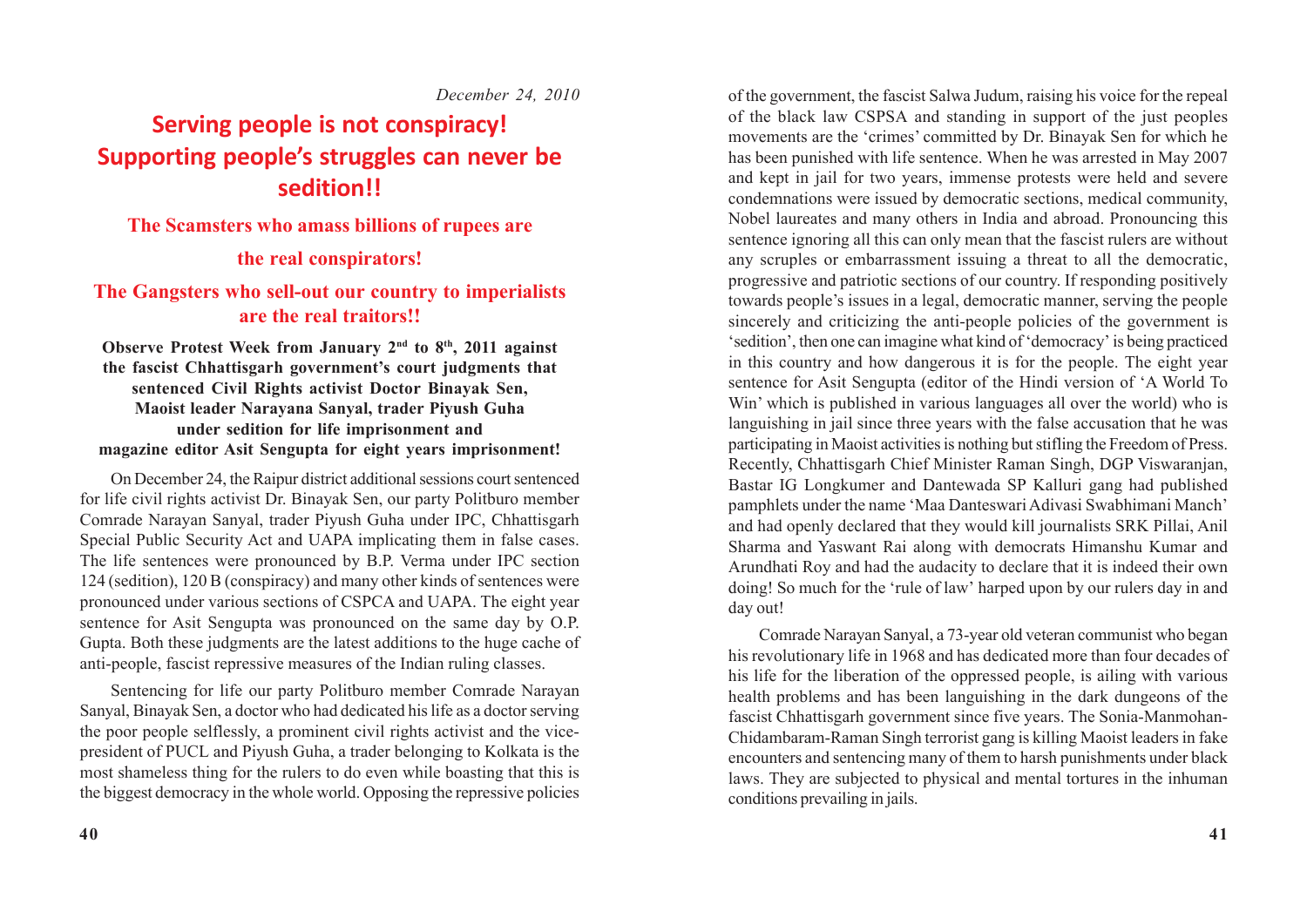*April 05, 2011*

## **Boycott the assembly polls in the five states!**

### **Intensify the People's War to establish the People's Democratic State**

### **by uprooting the present semi-feudal and semi-colonial system of exploitation, oppression, corruption, violence, atrocities and insults!**

The farce of assembly polls in the five states of Assam, Tamilnadu, Kerala, Pondichery and West Bengal is on. While the people of our country are facing corruption, price rise, poverty, hunger, unemployment, loot of resources, displacement, destruction of ecology etc, all the parliamentary parties are oblivious to these life and death problems of the people and are engaged in a severe violence filled contest to capture power by hook or crook. Apart from the main exploiting classes' parties of Congress and BJP who are in the forefront in implementing the imperialist-dictated economic policies, other ruling class parties like the CPM which is implementing fascist rule in West Bengal since 30 years, the DMK and AIDMK that are notorious for their corruption and malpractices, the Assam Gana Parishad which shamelessly betrayed the national aspirations of the Assam people are mainly in the race. They are indiscriminately using money power, muscle power, identities like caste, religion etc and are vying with each other for votes. All kinds of cheap tricks are being used like wooing the voters with everything under the sun from sarees to computers. Millions of rupees are poured down the drain just to 'buy votes'.

For the past 30 long years, CPM has been carrying on a social fascist rule in West Bengal in support of the feudal, imperialist and comprador bureaucratic capitalist exploitation and has been completely exposed before the people. For the sake of comprador capitalists like Tata, Jindal etc and for the sake of SEZs the fertile lands of peasantry were sought to be seized. The cruel repression, the inhuman massacres and the atrocities on women perpetrated by the state police, central paramilitary forces and the goonda force of CPM, the 'Harmad Bahini' on the militant peasantry of Area Committee member of the Kalinganagar area. They were in preparation for some mass activities on the occasion of the fifth anniversary of the massacre of Adivasis on January 2 when this incident occurred. On 29 December, 2010, in an alleged encounter in Talpada forest area of Keonjhar district one woman comrade was martyred. Before this in the fourth week of December the police announced that three Maoists had died in an encounter at Adaba forest area in Gajapati district. In the beginning of January, in another alleged encounter in Bargarh district two persons had died but the people had declared that they were ordinary people and that the police had killed them in cold-blood. Some days before this there were news items in the media that even the encounter in Gajapati district was also a fake one and that ordinary people had died in this. Though huge scale protests were staged by people and democrats on these fake encounters, the Naveen government is not caring a damn and is resorting to murders of ordinary people and revolutionaries unscrupulously.

Odisha is a state abundantly rich in mineral, water and forest resources but it has become the abode of dire poverty and hunger deaths. Odisha is in the first place in iron reserves and it has many other valuable mineral resources. But all this wealth is filling the coffers of the wealthy while the conditions of the poor people are deteriorating. In the past 63 years of socalled independence, the oppressed people of Odisha, particularly the adivasis are getting crushed under the feudal and imperialist exploitation. The Odisha government led by the Mining Mafia Boss Naveen Patnaik has turned Odisha into the paradise of the mining corporations by signing innumerable MoUs with them. More than 49 MoUs regarding steel plants, more than 20 MoUs regarding thermal power plants, some MoUs for alumina refinery projects and a harbor were signed. The MoU worth 55,000 crores of rupees signed with the MNC Posco belonging to South Korea is the biggest foreign direct investment in India. The Odisha government had shamelessly violated its own laws while granting permissions to Tata in Kalinganagar and Vedanta in Niyamgiri apart from Posco. All these MoUs lead to untold miseries for the Odisha people. These would lead to destruction of the forests, lands, water, ecology and all aspects of their lives. This could be one of the biggest man-made disasters in the world. That is why the people of Odisha are fighting against this atrocity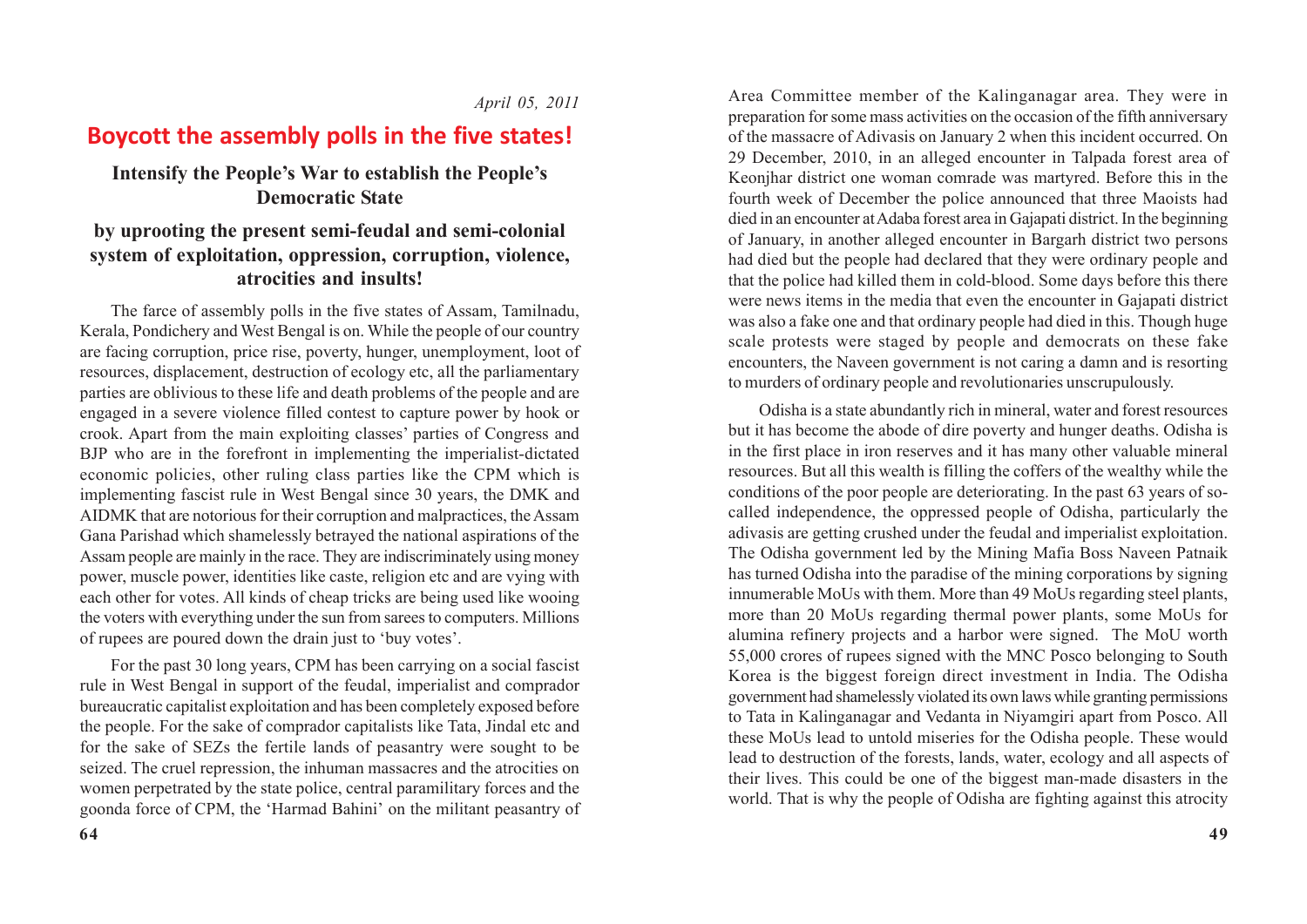and exploitation.

In the recent past, Odisha people agitated and are still agitating against the exploitation and atrocities of the MNCs and big comprador bourgeoisie companies like Tata, Vedanta, Posco etc. and also against the feudal exploitation in the Narayanapatna area of Koraput district. Government used brutal force against these struggles and killed many people. On January 2, 2006, the police fired on the adivasis who refused to hand over their cultivable lands to the Tata Steel company in Kalinganagar and killed at least fourteen of them. In many other instances, people had become injured or have lost their lives in police firings. People launched agitations against bauxite mines of Vedanta company in Niyamgiri area and against Vedanta Alumina refinery in Lanjigarh. Caving in before the people's agitations, the Central government had cancelled permission to Vedanta with the reason that it had violated rules and regulations. But the people are still continuing their agitation as they feel that as long as the Vedanta refinery exists in Lanjigarh it is detrimental to their very existence and that it would adversely affect their lands and ecology. People of Odisha are fighting against such issues in many places. The Maoist party is leading these agitations in many places and supporting them in others. More important is the fact that people are welcoming the leadership of Maoists and are aspiring for it. The Odisha people have realized that there is no political party other than the Maoist party which could put an end to feudal and imperialist exploitation. The Maoist movement is expanding to many new areas. The Naveen Patnaik government with the full support of the UPA government at the centre is resorting to these massacres precisely because the Maoists constitute the main hurdle to their blanket loot of resources. Particularly, it is obvious to one and all that the callous murder of nine revolutionaries in Niyamgiri area has happened with the aim of facilitating the wholesale loot of Vedanta and under its aegis. Similarly it is also very clear that the fascist massacres resorted to by the government in the Kalinganagar area (in Jajpur and Keonjhar districts) is to facilitate the exploitation of corporations like that of Tata and others waiting in the wings to occupy this whole area. Naveen Patnaik who is gobbling billions of rupees as the stooge of the corporations and his administrative machinery are being threatened seriously by the existence of the Maoist movement. That is why they are resorting to fascist grow into determined resistance struggles against imperialists, against their intervention and against the unjust wars imposed by them. Only then could the Arab world be liberated from the clutches of dictators and imperialists.

#### **Call of the CPI (Maoist) to the people of India and the world**

The upsurges of the Arab people for freedom and democracy are entirely just struggles. Though there are some reactionaries like religious chauvinists among the agitators, these movements are democratic and progressive. Express solidarity to these movements. Condemn with one voice the unjust war imposed on Libya by the Western imperialists and the intervention of the imperialists in the Arab world.

- **·** Stop immediately the unjust war on Libya by NATO forces led by US!
- **·** The imperialists have no right to intervene in the internal matters of Libya!
- **·** Expose the interventionist policies of imperialists, particularly of US, Britain and France in the Arab world!
- **·** Support the just people's movements in the Arab countries!

### **Abhay,**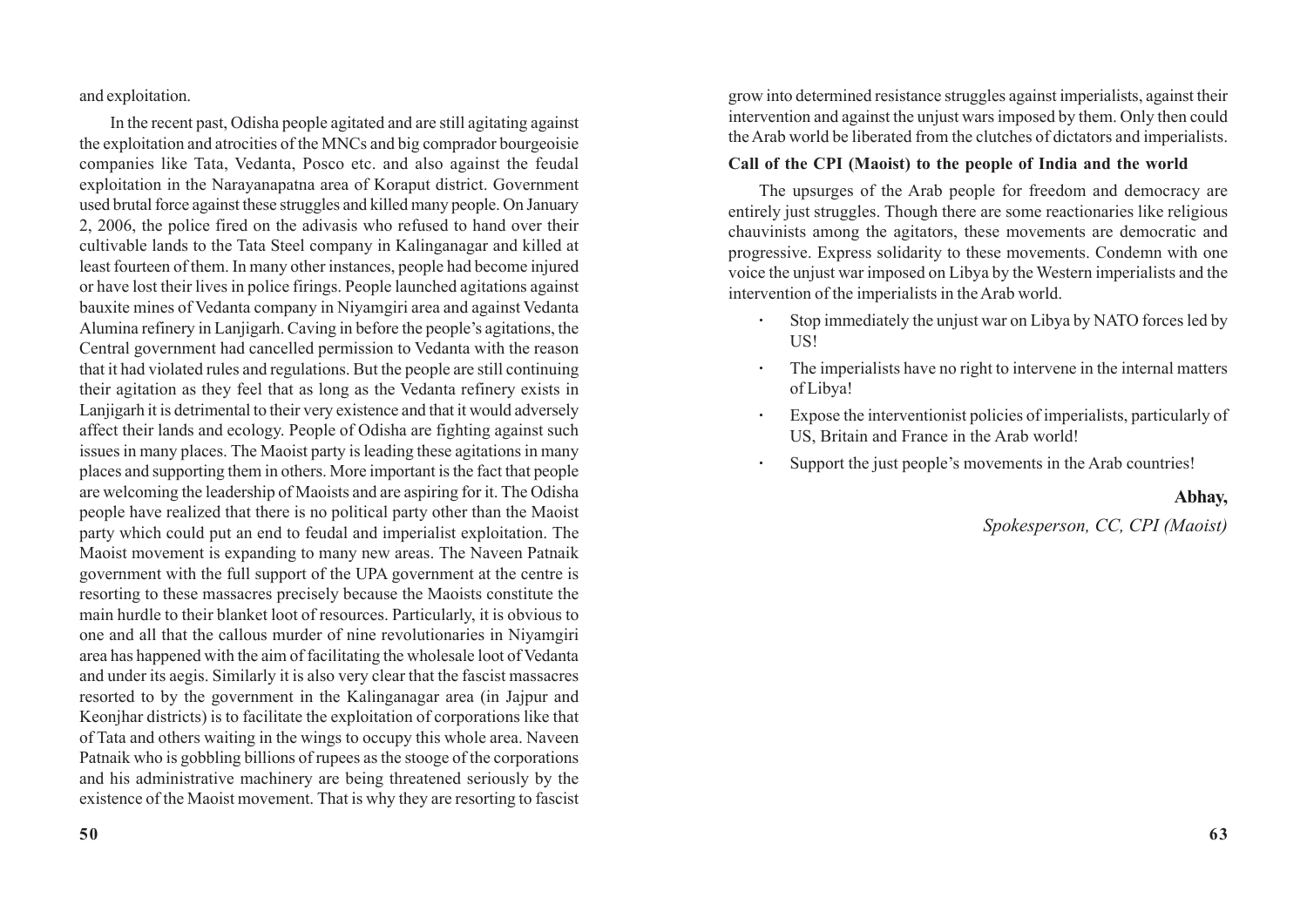and unite them and oppose imperialism unequivocally can defend and preserve the independence and sovereignty of their countries. Any ruler, whether it is Oaddafi or any other, who resorts to autocratic rule over his people can never fight imperialism uncompromisingly. He can never unite people against imperialism.

The imperialists have been resorting to many conspiracies and scheming right from the beginning to establish their authority in West Asia and North Africa which are home to immense oil resources. They have stood in support of the dictators who bent their knees and preserved imperialist interests. If they think that he is a hindrance to their interests they are not hesitating to 'use and throw'.

### **Call of CPI (Maoist) to the Arab people**

The Arab people should continue their agitations against dictators and imperialists with great determination. They should firmly oppose the attempts of imperialists, particularly US, Britain and France to hijack their movements. They should stay alert towards the military councils which came to power in place of the dictators. We are cautioning the whole Arab population not to get deceived by believing that the military generals who had all along supported the dictators would now guarantee democracy. All the antiimperialist, democratic, patriotic sections including workers, peasants and middle classes should unite. The only path before the Arab population is to fight uncompromisingly with imperialism under the leadership of the proletariat. The recent phenomena in the Arab world has once again proven clearly that guidance of Marxist ideology and leadership of the vanguard of the proletariat, i.e. of a revolutionary communist party are inevitable for the true liberation of the oppressed masses. The namesake independences won by these countries from colonialism has given way to neo-colonial exploitation resulting in unbearable living conditions and the Arab people are direct victims of this since the past 40-50 years. If the Arab people have to win real independence then they have to stand on their own legs, destroy neo-colonialism and fight imperialism firmly. They should fight a united war against US, Britain and France imperialists who are waging an unjust war on Libya. CPI (Maoist) is hopeful that the struggles against the comprador bureaucratic rulers supported by the imperialists would definitely onslaught on the people and the guerilla squads spending billions of rupees on increasing police, commando forces (SOG), SPO and informer network on a huge scale.

History has proven many a times that it is impossible to suppress the people's movements with murders, offensives and suppression campaigns. The comprador Naveen Patnaik, Vedanta ex-director and the CEO of the present Operation Green Hunt Chidambaram, other ruling class oligarchs and their imperialist masters are dreaming that they would be able to put aside all the hurdles in the path of exploitation of the feudal classes and the corporations by crushing the Maoist revolutionary movement. The people are bound to come to the fore more militantly to intensify their struggles. Though the spate of encounters in the past few days indicate the intensity of the offensive on the Maoists this should be seen as part of the overall offensive on all the people's movements fighting against their loot. We can stop these massacres only by taking up arms and fighting in a united manner against the anti-people, pro-imperialist policies followed by the blood-thirsty Naveen government and against corporate exploitation.

The Central Committee of the CPI (Maoist) is appealing to all the people of our country and democrats to condemn in severe terms these atrocious massacres and fake encounters. We are appealing to the people to demand independent judicial inquiry into all these incidents of firings and to demand punishment for all the police officials involved in them. We are appealing to all that they should realize that these offensives are not carried on exclusively on the Maoist movement and that they are aimed at all those who are raising their voice or fighting against this corporate loot. Our Central Committee is calling upon all the democratic, progressive and patriotic forces to unite and fight against the corporate exploitation and against the massacres perpetrated by the central and state governments and against the Operation Green Hunt carried on for the incessant loot of our resources.

#### **Abhay,**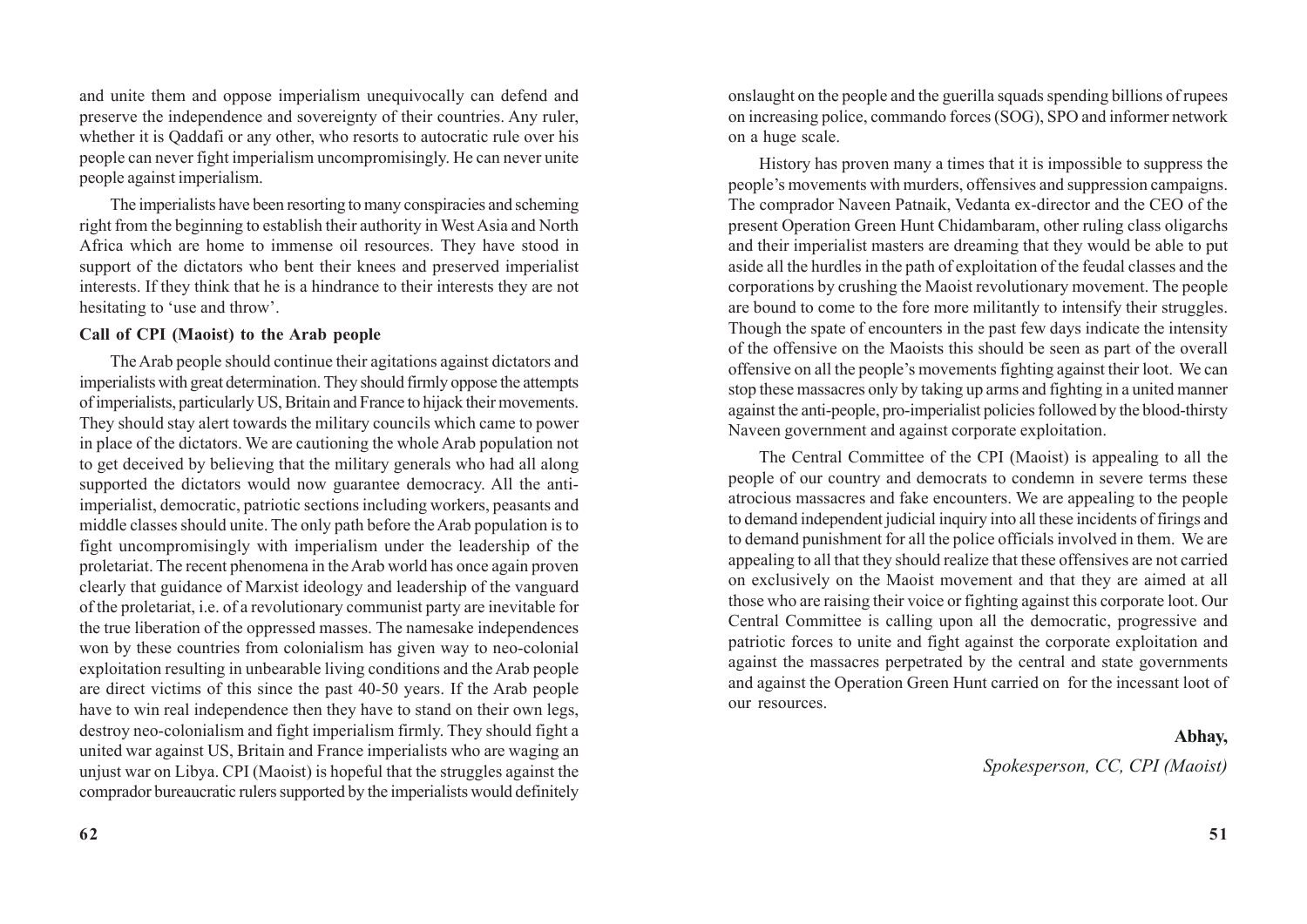*January 15, 2011*

## **Unite And Fight**

## **Against Price-rise, Scams And State Terror!**

### **Make Success Country-wide Protests From 4 to 6 February And Bharat Bandh on February 7**

The latest addition to the already long-list of sufferings of the people of our country is the new rise in food inflation to 18.5 percent with prices touching the sky. On top of this petrol prices have been hiked (Rs 2.50 per litre) from the midnight of 15 January which would again lead to more price-rise in all items particularly in food items. The life of 'Aam Aadmi' would become even more miserable with the prices of onion, *mirchi*, *atta*, pulses, vegetables soaring. Though price-rises have become an integral part of our life since decades, this kind of price-rise in the conditions where more than 90 percent of the workforce is employed in unorganized sector and where 83 percent of the people live on less than 20 rupees daily income, the connotations are grave and disturbing. Add to it the continuous loss of employment of even white collar jobs of the middle classes due to the world wide economic crisis and the picture which emerges is even bleaker.

It is one thing to put up with this. But how should one also put up with the most inhuman, cruel, insensitive and callous statement of the person in the highest post in our country, that too a person who is supposed to administer this country efficiently so that the lives of the people turn for better? While the people and particularly the children of this country are dying in their lakhs each year just due to lack of food and nutrition, this person had the audacity to declare that the present price-rise is due to the increase in food consumption of the poor people! This is the zenith of shamelessness one can ever reach. It is not our fault if this sounds like an echo of what an equally if not a more barefaced person named Mr. Bush (Junior) said some days back accusing the people of countries like China and India of consuming more, leading to a crisis! At least one could understand the contempt a President of the imperialist country (US), the

Ben Ali of Tunisia, Hosni Mubarak of Egypt, Ali Abdullah Saleh of Yemen, Isa Al Khalipha of Bahrain and King Abdullah of Jordan are the dictatorial rulers who have been suppressing the people of their countries since decades colluding with the western imperialists, particularly the US imperialists. The façade of democracy and elections in these countries can be gauged from the fantastic statistics that Ben Ali always got 97 to 99 percent of the votes?! There was no semblance of any democratic or civil rights. The police and intelligence departments were developed to monstrous proportions and they had been controlling the lives of people suppressing even an iota of dissent. Unemployment is on the rampage. Yemen alone has 40% unemployment. On the other hand the rulers are amassing immense wealth due to the rich oil resources there. Countless billions of dollars are stashed away in foreign banks. The world was astonished to find that Ben Ali had actually carried one and half tonne of gold physically with him while running away. Tip of an 'oilberg'? The illeffects of the worldwide financial crises on the Arab people since 2008 are as severe as in any other part of the world. More than half the population there is living on less than two dollars a day. These dictators are spending people's money indiscriminately in the 'War on terror' launched by US in the name of suppressing Al Qaeda. Yemen started a counter-terrorist training programme with 750 millions of dollars. Such misuse of people's exchequer while cutting subsidies on essential services etc earned the wrath of the people. All these years the imperialists have stood in support of all the exploitation, oppression and repressive measures of these dictatorships on the people of their countries and have been cashing in on the several contradictions between various religions, tribes, nationalities and between sects like Shias and Sunnis. Now seeing the scale of the upsurges the imperialists have decided to trade new horses getting rid of the old ones. They made Ben Ali and Mubarak step down and had the power transferred to the military generals. In other countries the western powers are still supporting the dictators. The 22 nation Arab League is behaving like a stooge of the western powers in this entire episode and is neither displaying any shades of Arab nationalism nor giving voice to the anti-imperialist aspirations of the Arab people.

Only those rulers who fulfill the democratic aspirations of the people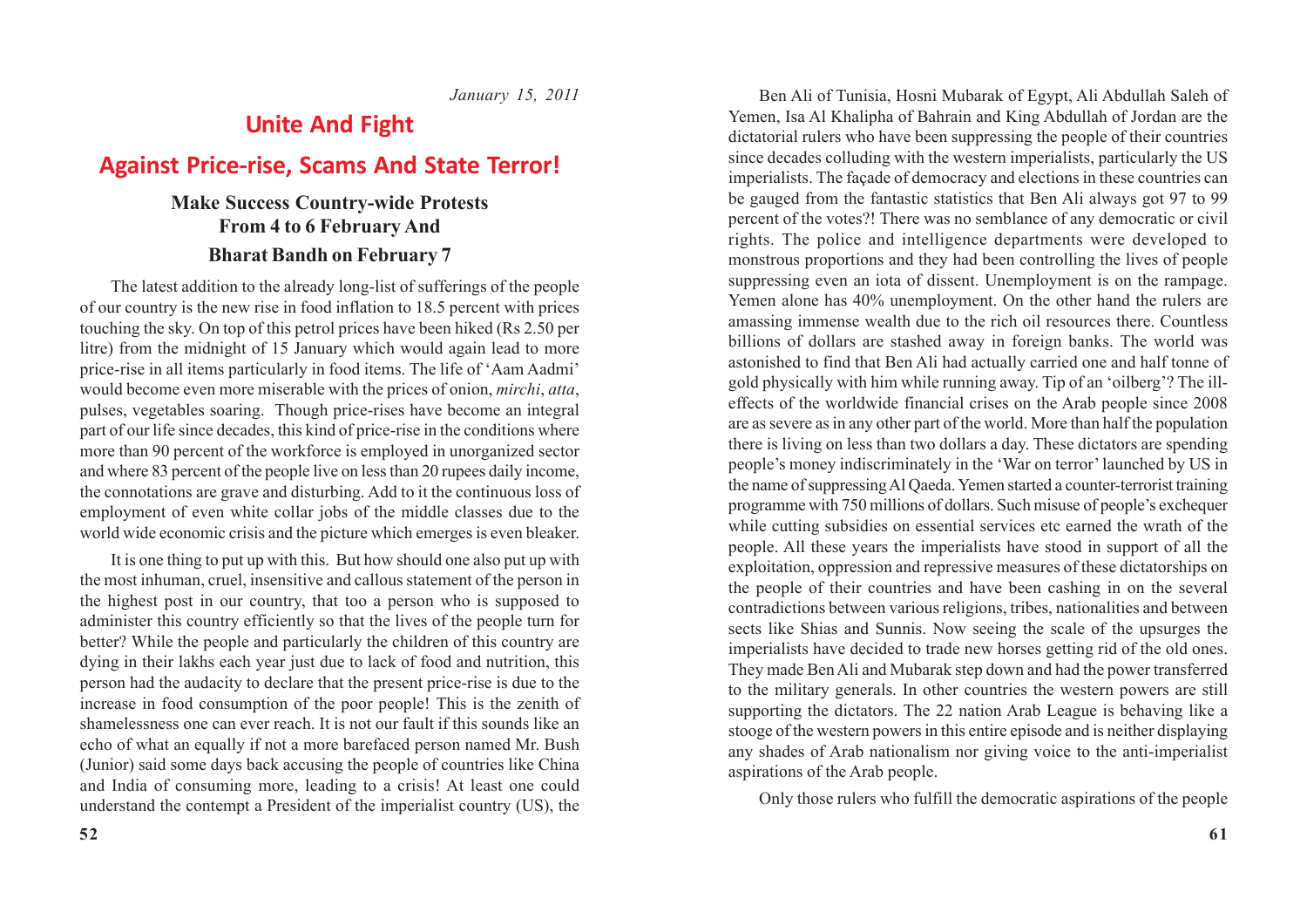due to this; it used F-16 bombers and resorted to 'targeted killings' and virtually made 15 lakhs of Gaza people live in conditions of an open jail without even drinking water or electricity – but all these were not enough for the UN to make a no-fly-zone resolution. The neo-Nazi Rajpakse government launched a genocidal war on Tamils to decimate LTTE and rained tonnes of bombs on residential areas and civilian targets and had killed 20,000 Tamils just in the last two days of the war; the atrocities committed by the Sinhala chauvinist army on the captured women tigers not sparing even their dead bodies have horrified the world – but the UN did nothing. In the past quarter of a century the Indian government through its army had crushed to death more than 80,000 Kashmiris under its iron heel – but the UN could not be woken from its slumber. And now the UN wants the world people to believe that this war on Libya is indeed being fought to protect the Libyans from Qaddafi forces. Shame on it! There is not even one instance where it had acted for the interests of the oppressed nations or the people while we can quote dozens of instances where it had jumped to save the US, Israel or other western countries' interests even if there is so much of a scratch.

The war on Libya defies the very spirit of the no-fly-zone resolution of the UN too. In the name of implementing the UN resolution made to prevent Libyan planes from bombing the rebels US, Britain and France are indiscriminately bombing Libya. This is nothing but a war of occupation. The real motive is to oust Qaddafi and replace him with their favorable ruling clique and loot the oil resources there. Nobody is so innocent as to believe that Obama is bombing Libya to protect Libyan rebels while he had sent Saudi Arabian troops into Bahrain through the back door to suppress the people's rebellion there. This blood-thirsty 'Nobel Peace Prize Laureate' who is killing hundreds of innocents in drone attacks in Afghanistan and western Pakistan has no moral right to utter even the words 'lives of innocents'. The western countries which never bothered about the lives of people when the armed forces of the dictators of Saudi Arabia, Yemen, Jordan etc, whom they had been supporting all these years, fired upon people killing them in scores are now bent upon dethroning Qaddafi – mind you, not for any selfish interests but 'to save the Libyans'. Unadulterated imperialist hypocrisy!

number one enemy of the world people, would have for the people of third world countries. But Mr. Manmohan Singh! You have out stepped all the limits of decency and humanity in expressing such contempt for the people of the country you are supposed to lead. The blood of every patriot boils and the face of every citizen burns with indignity to hear this from the high offices of this country. Surely our beloved country and its dignified people do not deserve this shabby treatment.

It is under the aegis of this Prime Minister that a Mukesh Ambani builds a *Mahal* worth 3,500 crores, ministers function on a daily basis from five-star hotels, trillions of rupees are guzzled in scams by every single person who is even a bit of somebody in his parliament or his administrative mechanism and army/police/forest services (the 1,76,000 crore 2G Spectrum scam is still fresh in public memory) not to mention their billions of dollars stacked away safely in Swiss banks! All the future trading, hoarding, black marketing, faulty PDS which have become the trademark of the 'independent' India have all been brazenly pushed aside as the possible reasons for this appalling inflation rate and the poor people who are breaking their backs in conditions which can be compared to the medieval times (again a fallout of the LPG policies gifted to us since 1991 by this reliable servant of IMF and World Bank) and are not even able to have one square meal in a day have become the culprits. Wah ! Great Economics indeed, worth a Nobel Prize! This is not just a cruel joke on the poor people of our country (whom he doesn't represent at all) but also an unabashed attempt to cover up the scams and hoarding of the richie rich people of our country and the imperialist countries (whom he represents so well) and to divert the attention of the people from the actual causes of inflation and burning problems at present.

What is the actual condition prevailing? On the one hand, people are tragically suffering with this price-rise while on the other hand a new scam is rising on the horizon along with the sun every day. The price-rise is closely linked with the scam-rises of the ministers and high-rises of the comprador bureaucratic bourgeoisie along with the rise in their bank accounts in the Swiss banks. (Remember? India refuses to reveal the names of those persons who have amassed billion of dollars in these banks?) The recent 2G Spectrum scam has exposed the back door deals of the big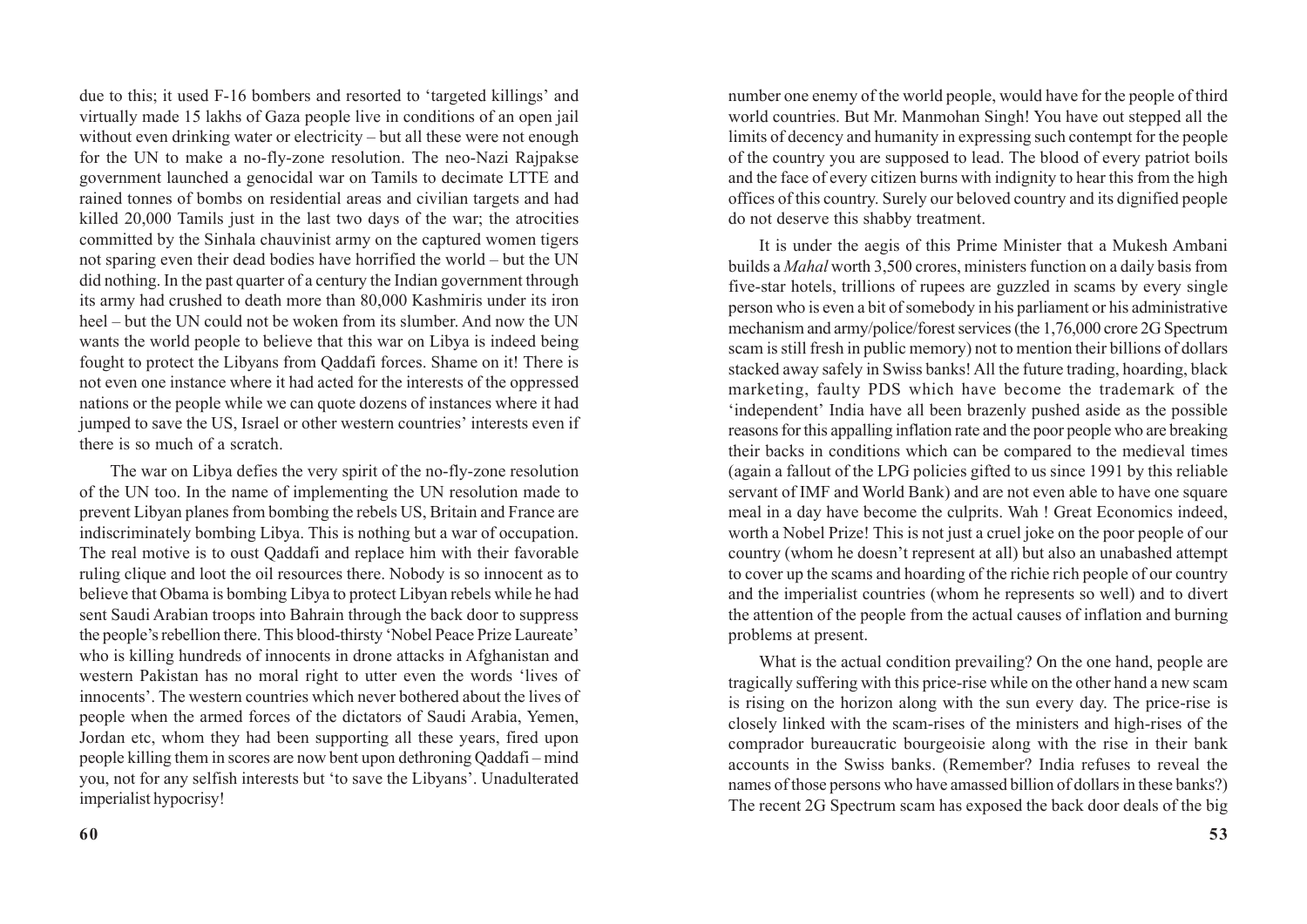players of the corporate world, ministers and hi-fi media people while the series of scams which came to light have uncovered the brash pillage by all the parliamentary parties of the resources rightfully belonging to the people. The BJP which had stalled the proceedings of the Parliament for a whole session with the demand of instituting a JPC on 2G Spectrum scam is desperately trying to masquerade as a 'clean party' hiding its own set of scams, one of the major of these happening in Karnataka under BJP Chief Minister Yedyurappa. The close relations which Congress and BJP, including the leader of opposition Ms. Sushma Swaraj have with the notorious mining mafia bosses Reddy brothers are well documented. There is another purpose too. With Aseemanand singing in police custody and the unearthing of other evidences, the direct involvement of the saffron terrorists in the Samjhauta Express, Malegaon and Mecca Masjid blasts stands exposed and the JPC probe demand and the uproar about price-rise are aimed at diverting the attention of the people from the heinous criminals involved in those blasts. The UPA government dumped A. Raja, of course after lot of hullabaloo due to inescapable evidence implicating him, in the 2G spectrum scam in order to save the skin of the Prime Minister and Sonia who are the directors of this sky-scraping scam and without whose involvement such a spectacle would be impossible. The names of highest level ranking generals in the army have also come up in scams not to mention the bureaucrats. The mother of all scams but which is not so visible is the stockpiling of thousands of crores of rupees by the likes of Naveen Patnaik, Raman Singh, YSR (now dead), Yedyurappa, Nitish Kumar, Narendra Modi, Vilasrao Deshmukh and Ashok Chavan in the form of commissions earned through the MoUs they are signing with the MNCs and imperialists. YSR had alone earned nearly 60,000 crores of rupees in his term as CM and one can imagine how many billions of rupees of the hard earned money of the common people is filling the coffers of all these super gangsters.

The people of our country are not sitting quite while these scamsters and gangsters are pillaging our wealth. In every corner of our country people are agitating at various levels and in different forms against corruption, all kinds of anti-people policies, price-rise and loot of natural resources. Of all these resistances, the most organized and militant struggle is waged by our party the CPI (Maoist). That is why it was named the

In the name of stopping Libya from using its armed forces to suppress the rebels opposing Qaddafi's rule, the Security Council made the 'No fly zone' resolution. The NATO countries led by US voted in favor of the resolution while Russia, China, Germany, Brazil and India abstained from voting. Nor did the ones with Veto power use it to stop this resolution. Obviously these countries had indirectly condoned the military action by not opposing the resolution. The Manmohan Singh government is deceiving the people of India and the world by shedding crocodile tears in the aftermath of the attacks without even caring to condemn the attacks formally. US which had never condemned the arbitrary killings of Palestinians carried out by the Zionist Israel umpteen number of times by confining dozens of UN resolutions to the dustbin and which had used its Veto power for Israel most indiscriminately and other western powers have immediately started bombing Libya as soon as the UN resolution was made. On the very first day of this attack which is said to be part of an international campaign, 18 bomber jets belonging to France had rained at least 40 bombs on several targets. The US and Britain navies have targeted the security systems in Libya and have launched missiles. 18 Air Force B-2 war planes of US launched more than a hundred missiles on Libya and bombed several targets. In this war launched in the name of preventing massacres that could be perpetuated by Qaddafi forces, hundreds of civilians have lost their lives. Nothing could be more callous than asking the world people to believe that the value of the lives (deaths) of the Libyans change according to which bombs took their lives! The very media houses which have been relaying badly twisted news items supporting this NATO war on Libya hiding the facts on the ground had to admit that in the first attacks many children had died. They have once again nakedly displayed their class nature in the reportage of this one-sided war.

The UN which calls itself a neutral organization has once again proved itself to be a puppet in the hands of imperialist countries like US, Britain, France etc. Secretary General Ban-Ki-Moon is behaving like their poodle. In the inhuman attacks on Gaza launched by Israel in December 2008, nearly 1,417 Palestinians (most of them women and children) lost their lives and many thousands of them were injured; Israel illegally used white phosphorus on the Gaza people and many of them became cancer patients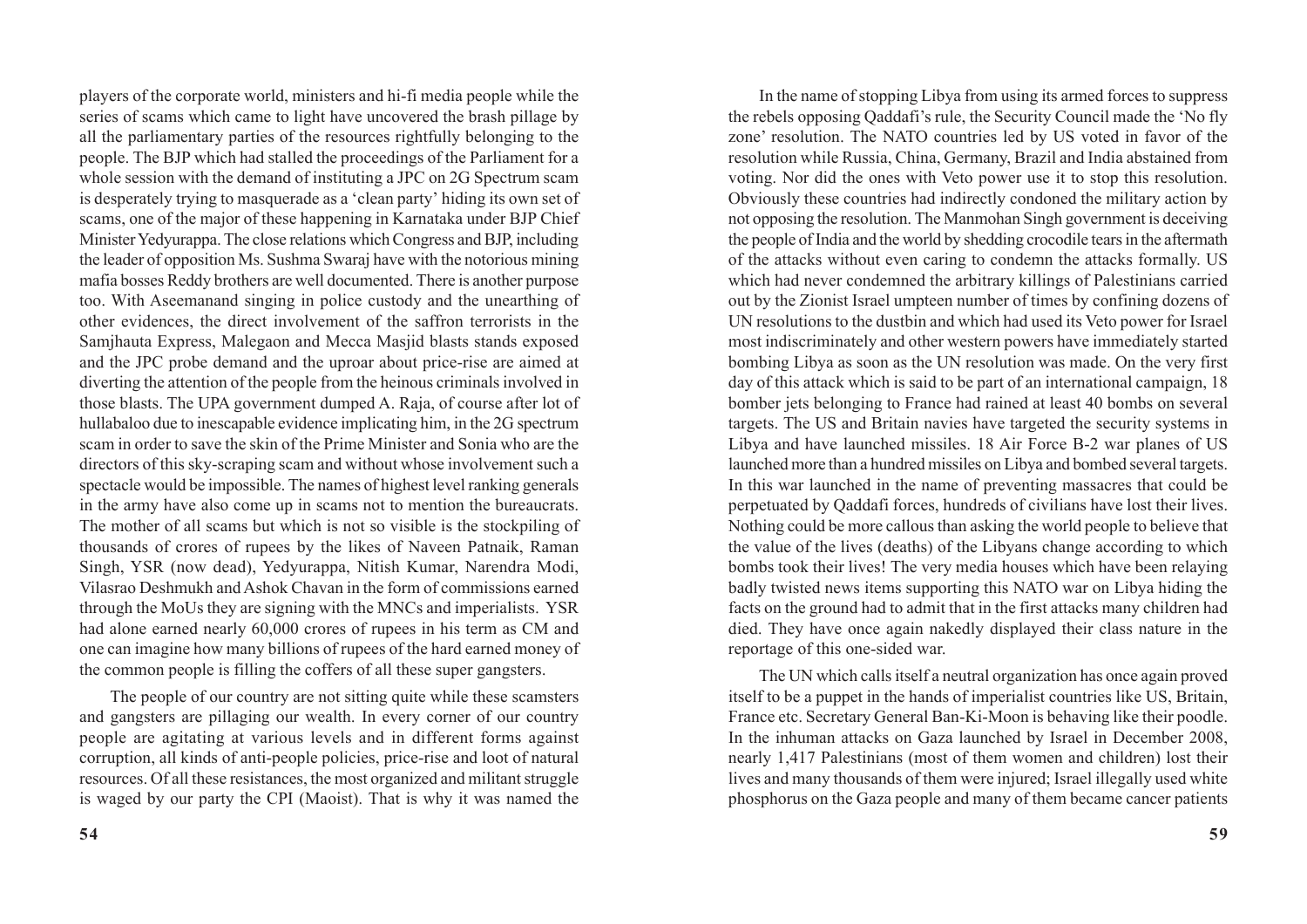### *March 31, 2011*

# **Condemn the war of occupation on Libya by US-France-Britain! Express solidarity to the people of countries like Tunisia, Egypt, Yemen, Bahrain, Algeria, Morocco and Jordan who are fighting for democracy and independence!**

# **Oppose the intervention of imperialists, particularly of US, Britain and France**

### **in the internal matters of Arab countries!**

For the past few weeks, the people's upsurges in Arab world are shaking the imperialists, particularly US imperialists while at the same time greatly influencing the people of the world. Starting from Tunisia this spread to many Arab countries. Ben Ali, the President of Tunisia who has been suppressing the people of Tunisia since 23 years and Hosni Mubarak, who was ruling Egypt since 30 years had to step down and run away dreading these mass upsurges. The mass movements in countries like Yemen, Bahrain, Algeria, Morocco, Jordan etc are ongoing in the same vein. The Arab population is demanding with one voice that their rulers who have been carrying on dictatorial rules since decades colluding with the imperialists should step down. Lakhs of Arab people, particularly the youth are defying ban orders and are pouring into the streets. Streets and squares have become seas of masses for weeks together. Hundreds have laid down their lives and thousands were injured in the crackdown by the governments. But now with the war on Libya by NATO countries led by US, the entire Arab world phenomena took a crucial turn.

biggest internal security threat by the Sonia-Manmohan-Chidabaram gang and an unprecedented countrywide multi-pronged offensive was launched on it in the name of Operation Green Hunt (OGH). The intensification of the anti-people, pro-imperialist policies which give rise to scams and pricerise and the repression on CPI (Maoist) are directly proportional and this became particularly obvious in the past two months. The Prime Minister and Home Minister are conducting series of meetings to crush the Maoist movement and in the latest meeting held in January first week with higher level officers of police and paramilitary forces of six states, they laid emphasis on synergy between intelligence agencies, paramilitary and the police. This insistence on synergy is not an innocent proposal but is aimed at perpetrating more massacres, mopping up campaigns and clearing the *adivasis* and Maoists from the forests. Some more billions of rupees were allotted for this War on People.

In West Bengal, the social fascist CPM in collusion with the central government has increased the number of camps to 140 in Jangal Mahal and Lalgarh and filled them with police, paramilitary and its own counterrevolutionary Harmad Bahini goons, with an eye on the upcoming elections. That the ongoing atrocities and repression on the people of these areas would increase is anybody's guess and the massacre by CPM/Harmad cadres of eight people and injuring many more in Lalgarh area in the first week of January are an indication of the terrible things in store. On December 3, 2010, the police arrested the West Bengal state secretary of our party Com. Sudeep Chongdar, state committee members Kalpana Maiti, Barun Sur, Anil Ghosh and some other comrades while another state committee member Com. Dwijen Hembram was arrested earlier. They were cruelly tortured and false cases were foisted on them. Particularly, the insulting and inhuman treatment meted out to Com. Kalpana is denigrating the dignity of a woman.

In Bihar and Jharkhand arrests, tortures, barbarous attacks and murders of Maoist cadres are continuing. In Andhra Pradesh despite the claims of the ruling classes that they have suppressed the Maoists, fake encounters and attacks on the people haven't stopped. On 17 December, 2010, in an encounter in Visakhapatnam district four comrades including three women were killed. People fighting against seizure of their lands for SEZs, thermal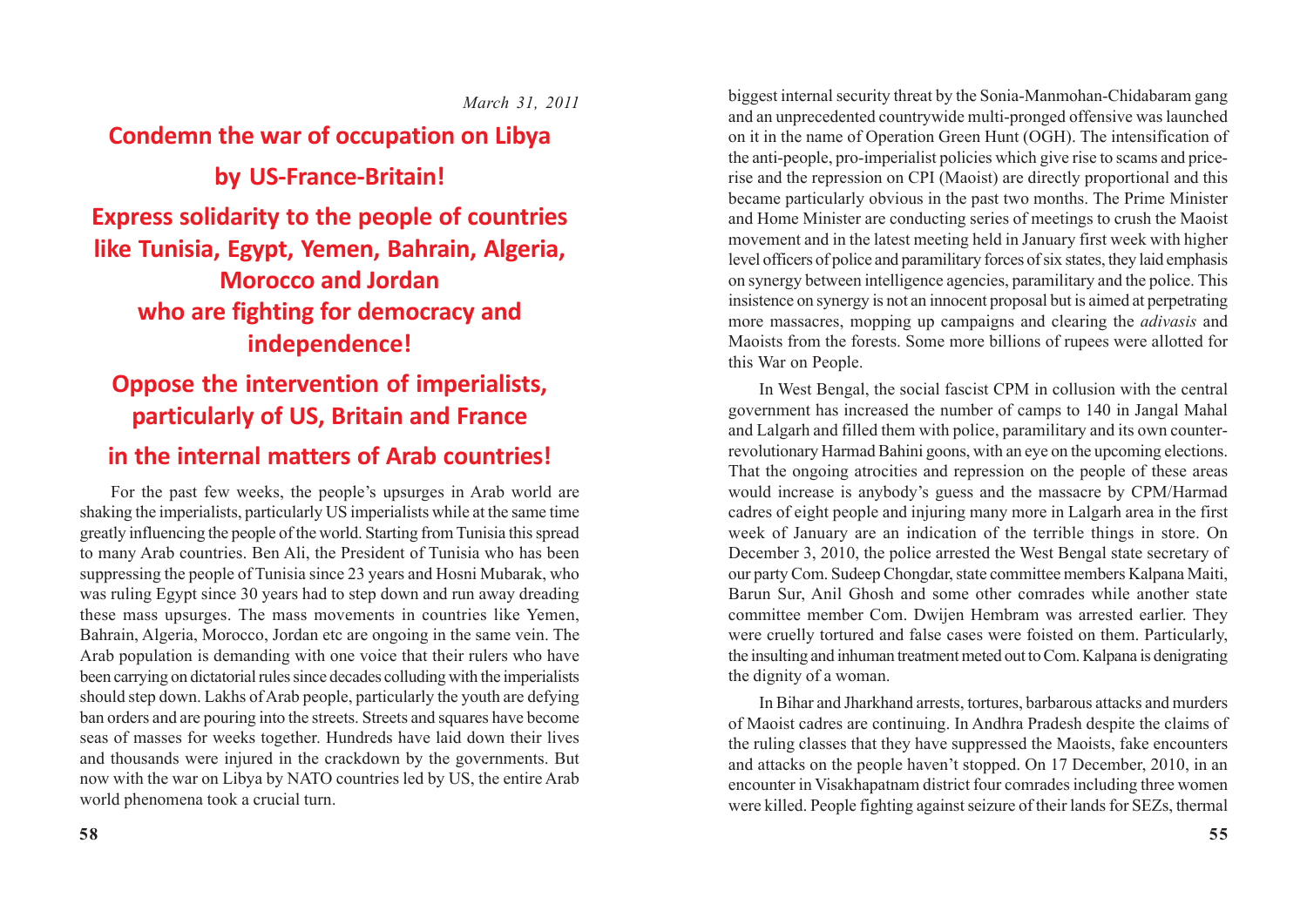power plants and for a separate Telangana state are being fired upon indiscriminately.

In an unprecedented severe offensive on Maoist areas in Odisha in the past two months nearly 25 Maoist cadres and ordinary people were killed and most of these 'encounters' were fake. Five Maoists in Kalinganagar area on January 2, nine Maoists in Niyamgiri area on January 9 and two Maoists in Keonjhar area on January 12 were killed in so-called encounters. Right in the beginning of this year two villagers were killed in cold-blood in Bargarh district and the police claimed it was an encounter.

On 8 October, in Savargaon of Gadchiroli district of Maharashtra (Dandakaranya), the ITBP forces had fired mortars shells on a school leading to the death of 6 people including two school children and injuries to eight more. On the next day on 9 October, in a fierce encounter in Mahasamund district of Chhattisgarh (CG) six comrades were martyred and the police killed two innocent villagers mercilessly in the same incident. On 23 November, the CRPF had massacred nine villagers near Jegurugonda in Dantewada district. The CG government is suppressing dissent in the most reactionary manner by arresting democratic intellectuals, putting them in jails and pronouncing harsh punishments on them. The recent conviction of CPI (Maoist) Politburo member Narayan Sanyal, Human Rights activist Dr. Binayak Sen, trader Piyush Guha and editor-writer Asit Sengupta is a blatant example of this. Though this offensive is obviously directed against the Maoists, in reality this is directed against all those individuals and organizations that are resisting the policies of the government.

#### **Beloved people of India!**

This is not the time to cry over the depths of despair and degradation the ruling classes are forcing us into. The need of the hour is for all the people to come together and fight back the anti-people, repressive and pro-imperialist policies of the state and to direct our fight against scamsters, hoarders, black marketeers and forces of the repressive state.

Our Central Committee appeals to all the people to observe protests from 4 to 5 February and one-day Bharat bandh on 7 February against price-rise, scams and state terror. We are making it clear that there would be no bandh during the protest days and that Bharat bandh would be

observed in six states – West Bengal, Jharkhand, Bihar, Odisha, Chhattisgarh, Andhra Pradesh and three districts in Maharashtra – Gadchiroli, Gondia, Chandrapur and one district in Madhya Pradesh – Balaghat. Medical services and people attending examinations and interviews will be excluded from the bandh activities.

#### **Abhay,**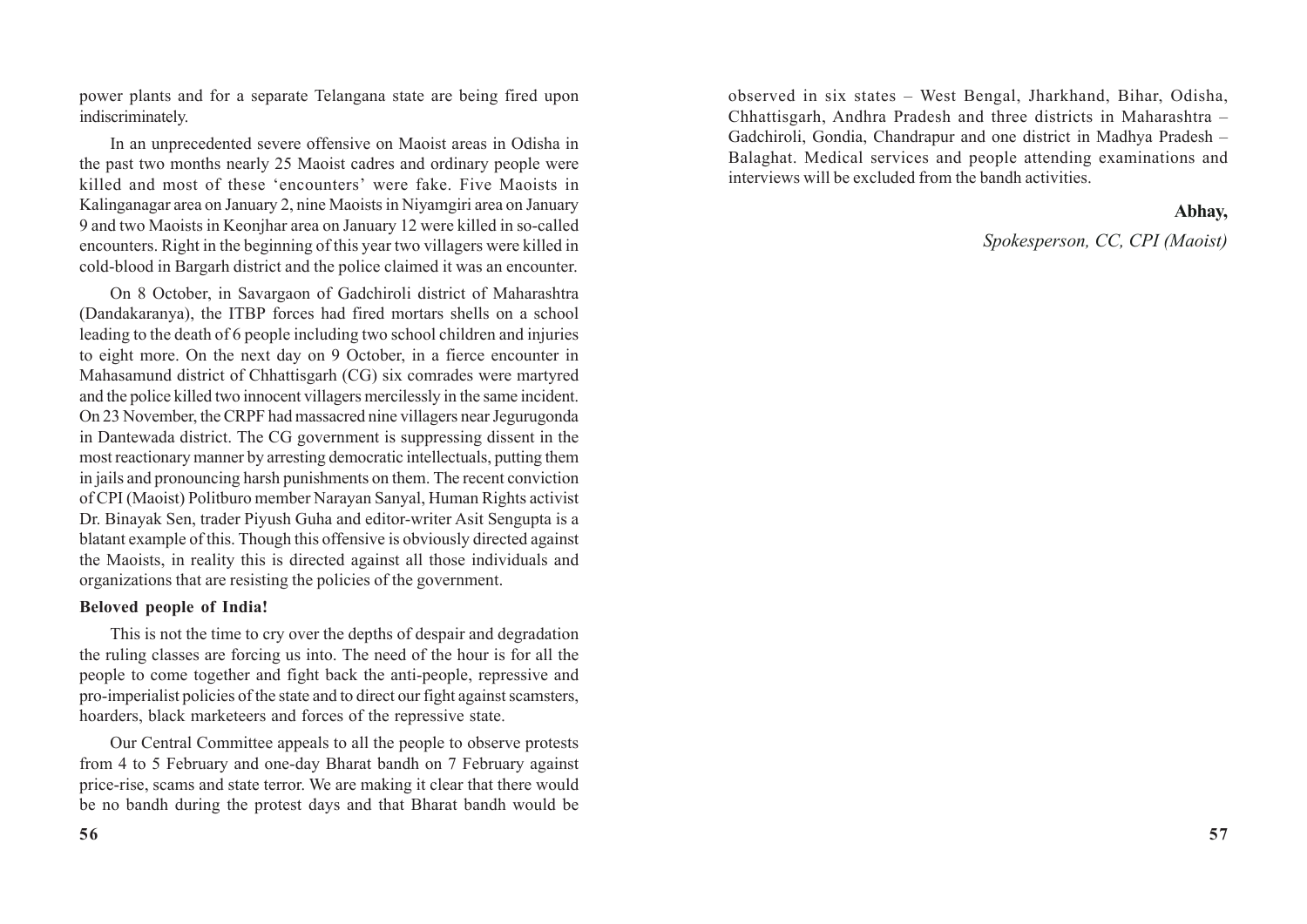murder of Osama Bin Laden by the US imperialists. It demands that all kinds of attacks on Muslims in the name of 'War on Terror' be stopped immediately.

CPI (Maoist) firmly reiterates that Marxism-Leninism-Maoism is the only ideology that can end all kinds of exploitation and oppression in the world. Only under the leadership of the proletariat and its communist party can the oppressed nations and peoples crushed under tyrants, bourgeois dictatorships going by the name of 'democracies' and imperialism achieve their complete liberation. Any number of acts of Al Qaeda or any other organization like Al Qaeda cannot win them freedom or sovereignty from the occupation and intervention of imperialists. The upsurges in the Arab World including the struggle of Palestinian people and the unrelenting fight and sacrifices of their organizations would go nowhere unless they get consolidated into People's Wars against imperialism, feudalism and comprador bureaucratic capitalism in their countries.

**CPI (Maoist) calls upon all the oppressed nations and peoples of the world to unitedly fight back the imperialists, particularly the US imperialists, who unjustly launched the so-called War on Terror targeting the Muslim populations all over the world.** We appeal to the US citizens to realize that it is the brutal imperialist policies followed by their rulers in third world countries that are endangering the lives of US citizens and not so-called terrorists; that it is the capitalist economic system which is leading to financial crises again and again affecting their wellbeing or rendering them unemployed and not immigrants. We appeal to the people of US to raise their voice and fight our common enemy on his home turf. Supporting the just struggles of the people oppressed by the rulers of your country would also pave the path for your own liberation. We sincerely hope that the struggles of the working class and people in imperialist countries, including US, against monopoly capital and that of the oppressed nations and peoples of the third world would unite and turn into a mighty storm which would ultimately destroy our common enemy.

CPI (Maoist) particularly calls upon the people of South-Asia to raise their voices against the brutality of the NATO forces led by the US in Afghanistan and Pakistan and demand their withdrawal immediately.

Nandigram and Singur who opposed seizure of their lands and the heroic people of Lalgadh who rose in an upsurge against police atrocities will remain a permanent blot in the history. Parties like the CPI and Forward Block which are sharing power with the CPM as part of Left block are getting exposed with each day for their bankruptcy of continuing with the CPM in all the anti-people policies it is taking up. The Trinamool Congress under Mamta Banerji's leadership is cashing in on the dissatisfaction and the hatred among all sections of the people towards CPM and came to the fore as a strong contender for power. So now the CPM is facing the danger of losing its power. Whatever Mamta Banerjee may promise today, once in power her rule is not going to be basically any different from that of the CPM. It is very clear that her rule in alliance with Congress would be a continuation of the pro-feudal, pro-corporate and anti-people policies implemented by all ruling class parties including the CPM till date. Along with Congress, BJP and CPM, Trinamool Congress is also a party which represents the interests of the feudal and comprador bureaucratic capitalist classes, bending its knees before the imperialists. So the only way before the people of Bengal is to boycott these sham elections and to build militant people's struggles while keeping the Maoist People's War at the core with the inspiration of the glorious struggle spirit of the Lalgarh people. The real alternative is to expand more militantly and in a more organized manner the alternative people's political power which came to the fore in an embryonic form as a result of the historic Lalgarh movement.

Using their power in the state and in the UPA alliance at the centre Tamilnadu Chief Minister Karunanidhi, A. Raja and his other bandit coterie have resorted to scams swindling billions of rupees and are now spending millions of rupees to come to power again. Karunanidhi granted permissions to nearly 70 SEZs and gave away thousands of hectares of prime land to MNCs. The living conditions of the peasantry and workers are worsening. More than 25,000 workers were retrenched in the past two years in Tirupur which resulted in the suicides of more than a thousand garment workers. AIADMK under Jayalalitha's leadership is trying to come to power by hook or crook utilizing the dissatisfaction among the people towards DMK. However the people of Tamilnadu are more than aware that she is also a notorious bandit who hoarded billions of rupees misusing power. DMK and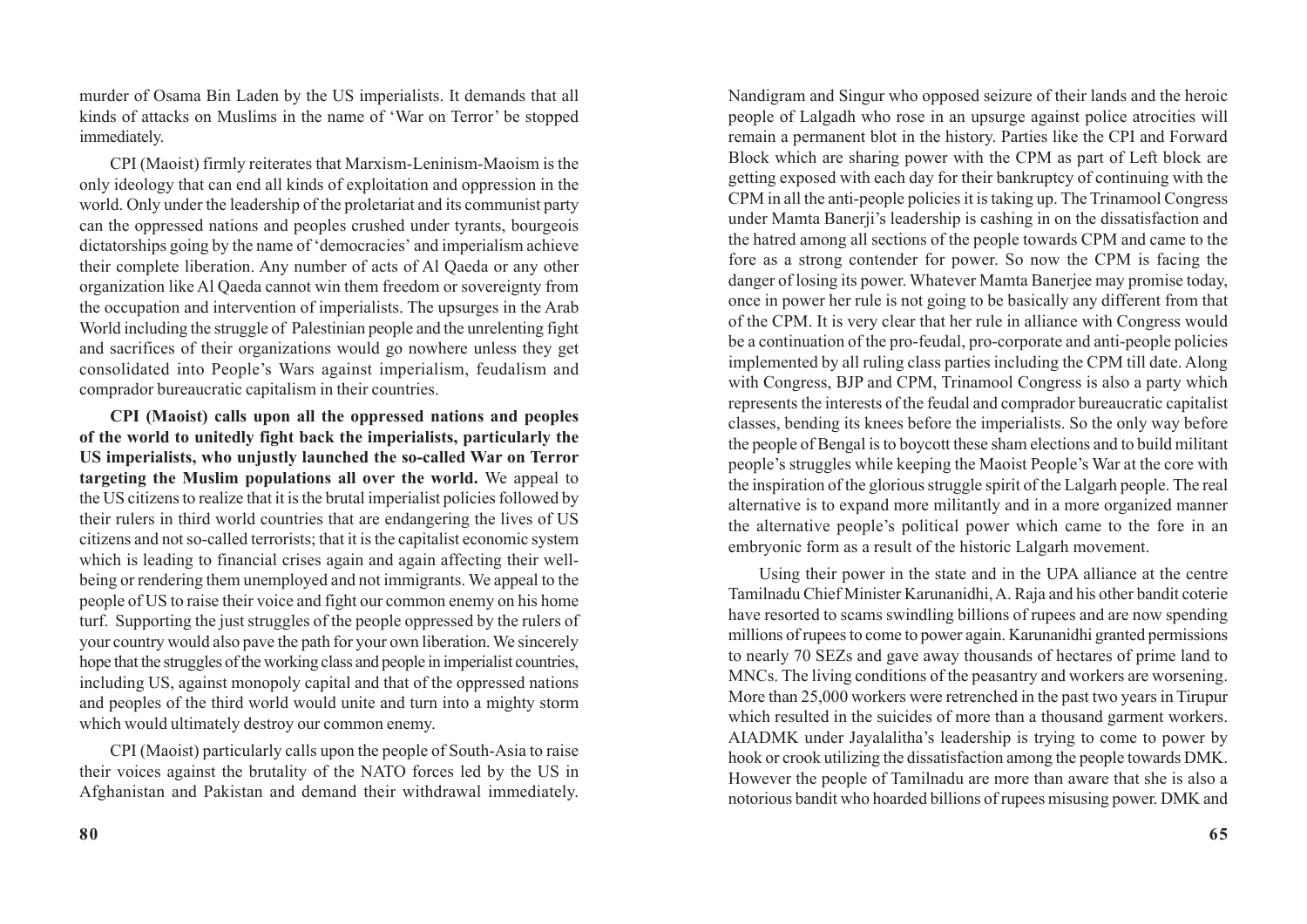AIADMK who do not tire of focusing themselves as the champions of the Tamil cause have indirectly supported the massacres of Tamils and the unjust war waged by the Sinhala chauvinist Rajapakse government in Srilanka with the support of India, China and US with the aim of decimating LTTE. Rejecting these two parties and other parties which are in cohorts with them and intensifying mass movements and revolutionary struggles is the only alternative in front of the Tamilnadu people.

The ruling Left Front in Kerala is bogged down in several corruption scams and earned the ire of the people by fulfilling the interests of the corporate classes. Using this situation the UDF under the Congress leadership is leaving no stone unturned to come to power. The AGP which had a past history of waging struggles representing the national aspirations of the Assam People has completely betrayed the cause and is now vying for power in the state. This party was hand in glove with Congress in suppressing the just national struggles of ULFA, Bodos etc.

Particularly, in the past few years many corruption scams have come to light and the real face of the political system of our country is getting exposed. It became crystal clear through the recent 2G Spectrum scam how the ministers of all parties, leaders, corporate bosses and media barons have colluded to amass billions of rupees. On the other hand, with the aim of suppressing the various sections of people, people's movements and revolutionary movements that are waging struggles on various people's issues, repressive campaigns are launched deploying security forces. Fascist laws are formulated and the people and revolutionaries are jailed for years together without any trial. Harsh punishments are pronounced. All the rights which are supposed to be granted by the constitution are curbed including the right to live.

The central government had deployed more than 800 companies of paramilitary forces for the 'smooth conducting' (read violence, atrocities, firings on people, arrests and rigging) of elections. It is worth noting that out of these, more than 600 companies are for West Bengal alone where the Maoist movement is relatively stronger. Long before the elections, CPM had deployed thousands of armed goons belonging to its goonda army Harmad Bahini in the villages, particularly in dozens of villages in the

Ever since the 9/11 attacks allegedly conducted by Al Qaeda under the leadership of Osama Bin Laden, the US imperialists under the leadership of the then president George W. Bush have launched a vicious anti-Muslim tirade all over the globe and launched occupation wars against Afghanistan and Iraq. Millions of ordinary people have died or were crippled in these unjust wars not to speak of the appalling horrors faced by women and children. In the name of War on Terror, Muslims all over the world were targeted and subjected to innumerable horrors. Al Qaeda was shown as the face of this 'terrorism' and Osama was portrayed as the number one enemy of the US and the world and given a larger-than-life image. Al Qaeda was inflated as the monster behind every terrorist attack in an attempt to justify all kinds of atrocities on Muslims. A man-hunt was launched for Osama and other leaders of Al Qaeda and billions of dollars were spent on the so-called War on Terror. Puppet regimes were installed in Afghanistan and Iraq and Pakistan almost resembles a colony now. The juggernaut of War on Terror continues to run amok among the Muslim populations crushing millions under its feet.

**It has been proven many times in history that killing one leader can never end an organization without eliminating the root causes, which are imperialist super exploitation, oppression, intervention and insult in this case, which gave birth to it in the first place. The deep anger and frustration of the Muslim people against the imperialists, particularly the US imperialists and Zionist Israel is finding expression in many ways and Al Qaeda is one of them. The upsurges in the Arab World are another expression of this fury both against their despotic rulers and against imperialism. Some of the methods employed by organizations like Al Qaeda in their fight against imperialism are harming the ordinary citizens and deserve to be condemned when lives of innocents are lost. But we should not take them out of context and see them as the acts of some mindless people who 'just hate America' as the US government wants its citizens to believe.** If there were no imperialist interventions and wars of occupation then there would be no Al Qaeda. If there were no slaughterers like Bushes and Obamas there would be no Osamas.

CPI (Maoist) calls upon the people of the world to condemn the brutal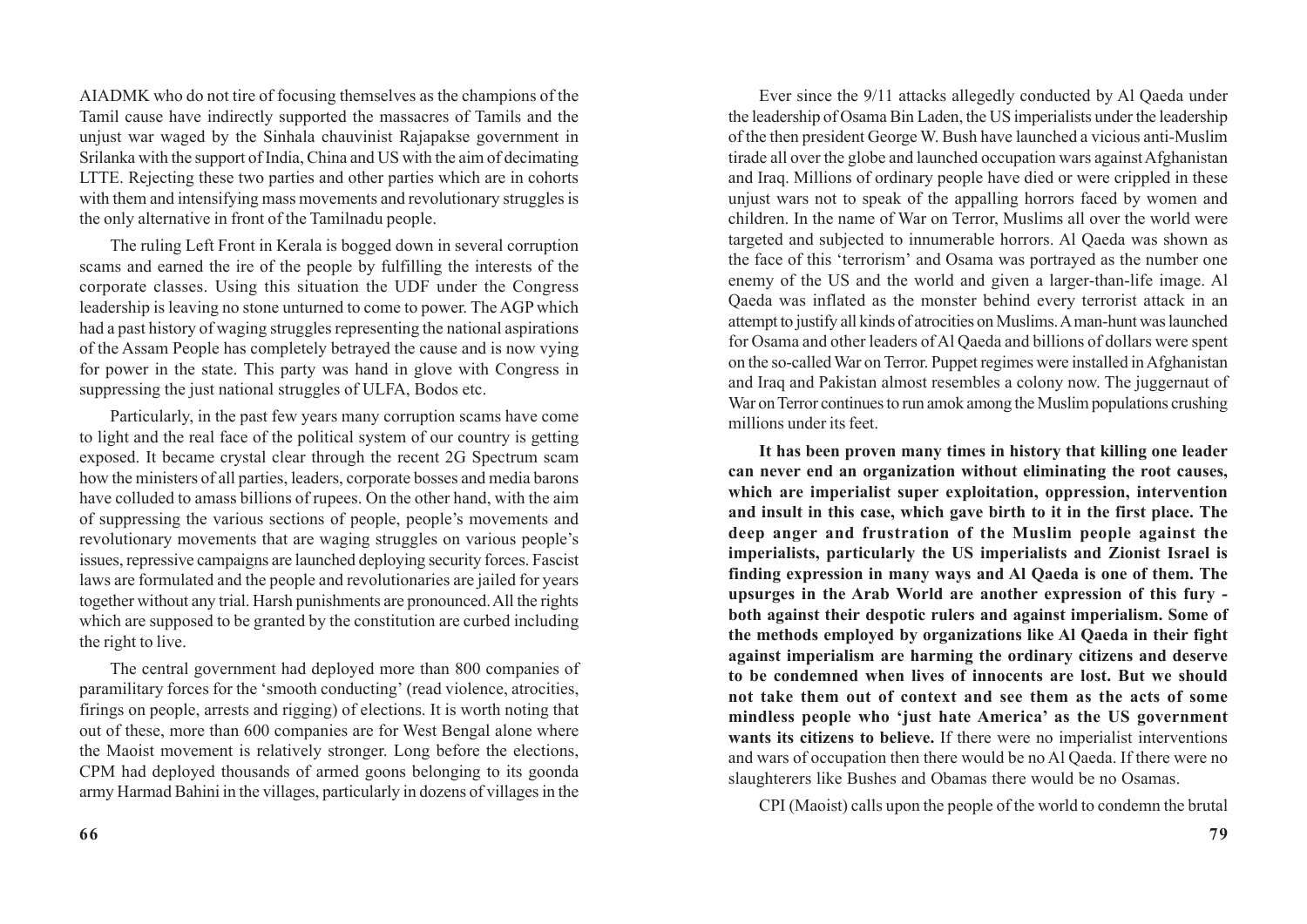leader, the fascists-in-arms of US government – the heads of imperialist countries and their minion rulers in the third world scrambled to describe this as a great victory in the global War on Terror. The comprador Indian ruling classes jumped at the chance to take potshots at Pakistan for sheltering such a 'dangerous man' on its soil. Not a word of condemnation about the one-sided attack on a SAARC nation conducted without any regard to its sovereignty. Not a question about what the US war-machinery was doing on the soil of the sub-continent in the first place. The response of the Indian compradors is not really surprising given their record of overt and covert support to most of the aggressive wars and interventions of imperialists (particularly that of US and NATO) in the third world violating their sovereignty in umpteen number of ways and given their own servility to the US imperialists.

The arm-twisting and coercing of Pakistan government by the US 'to get its cooperation' in its so-called war on terror ever since the NATO attack on Afghanistan in 2001 has been increasing with each passing day and Pakistan has become a extended backyard of US in this war. This operation is just the most glaring instance of the rampage of the belligerent bully as this is but in continuation of the numerous unchallenged interventions by it in Pakistan, especially in the past decade. The kowtowing of the Pakistan's comprador rulers is so complete that even after such an offensive action, the Pakistan government is not even unequivocally condemning the attack done leaving to wind all international norms. It was only after widespread agitations all over Pakistan pushed it to the corner did it whimper inaudibly that this attack was illegal and carried on without its knowledge. The Master says 'So what, I won't apologize' and the servant shuts his mouth. Again not really surprising when we look at its record of tail-wagging total submission to the US imperialists. No.1 global terrorist Obama day in and day out bombs Pakistani tribal (Pashtun) areas and kills hundreds of Pakistani citizens (mostly women and children) in the countless drone attacks. Scores of trigger-happy future Raymond Davises roam impudently in the streets of Pakistan baying for the blood of ordinary Pakistani citizens. But the shameless, spineless Pakistani ruling classes are jostling to lay red carpets soaked with the blood of Pakistanis for this murderous 'Nobel Peace prize winner.'

Jungle Mahal area. These armed goons and Joint Forces have already been perpetrating countless unspeakable brutal atrocities and violent acts on the masses. This means that all preparations have been completed to herd the people into polling booths pointing barrels of their guns at their backs and for unprecedented mammoth rigging. Particularly in West Bengal CPM readied itself to perpetrate huge scale violence to continue in power at any cost.

It has been proven beyond doubt in the past 64 years history of socalled independent India that any party or alliance in power or any party or alliance which wants to come to power is only fulfilling the interests of the feudal, comprador bureaucratic bourgeoisie and the imperialists and not that of the 95 percent of the population constituting workers, peasants, employees, students, women, dalit, adivasi and other oppressed classes/ sections in our country. The election process is itself a big sham. It is a farce conducted to strengthen the rule of the exploiting classes. Only the color of the ruling alliance or the party it represents changes with these elections but nothing changes basically in the system. None of the fundamental problems of hunger, poverty, unemployment, price rises etc can get solved through this. Money is spent for getting elected, it is the moneybags which sit in the parliament/assemblies and rule us and it is they again who amass wealth which is many times over what they spent to get elected. The increasing number of criminals who are accused of murders, kidnaps, rapes and such abominable crimes in all the parties contending in elections is an indication of their true nature. That is why our party makes it clear that the parliament and assemblies are nothing but 'pigsties'. Without uprooting this whole rotten system the lives of people can never improve. Successfully completing the New Democratic Revolution and building a People's Democratic State of all oppressed sections on the basis of workerpeasant unity is the real alternative before the people of our country. Our Central Committee is issuing a call to the people to rally into the People's War waged under the leadership of our party.

### **Beloved People of Our Country !**

Boycott the assembly polls in five states! A country which calls itself a 'democracy' should honor the right not to vote along with the right to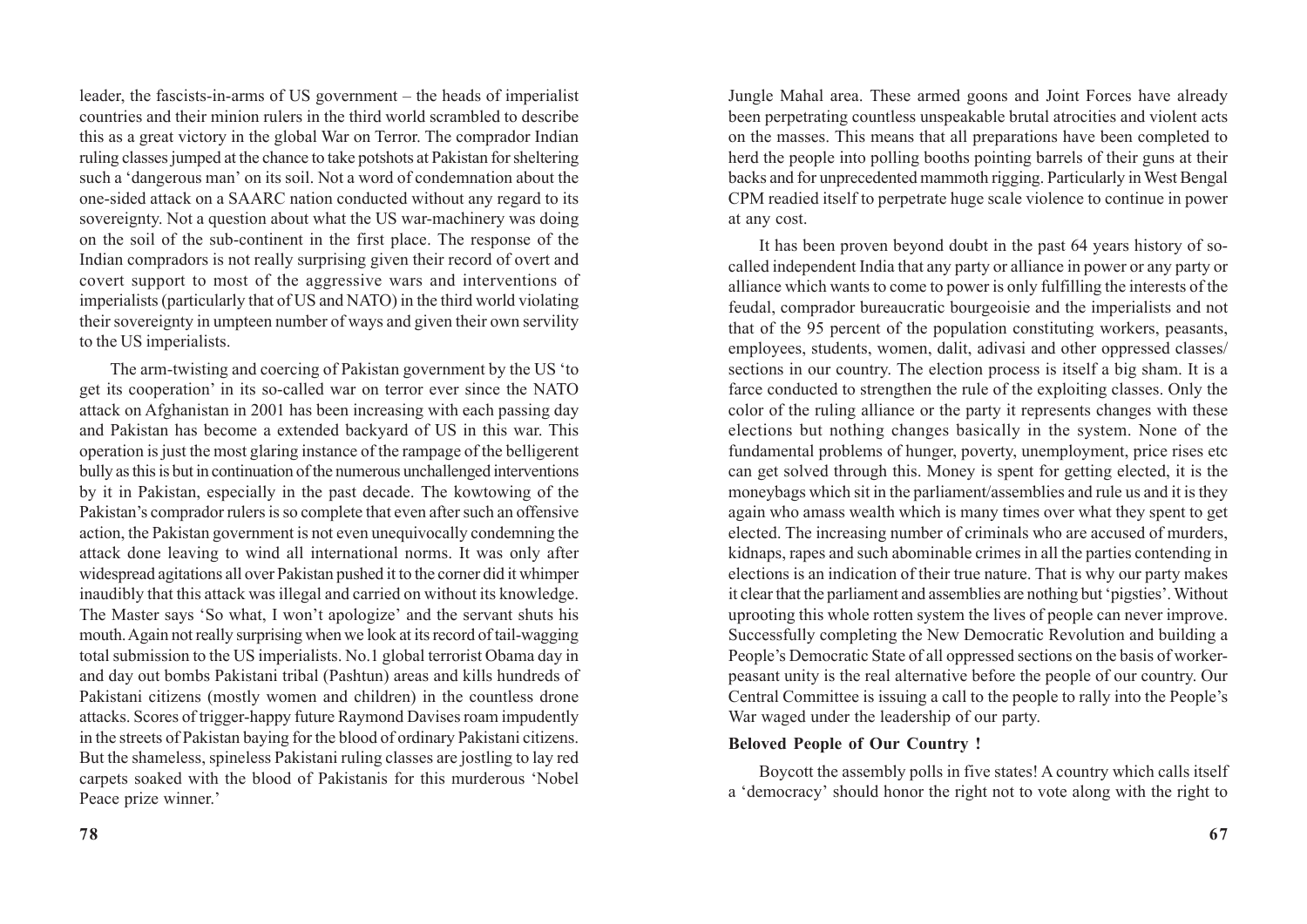vote. We must fight against curbing of this right. We must raise our voices against herding people into polling booths pointing guns at their heads. Reject the fake parliamentary democracy rotten with corruption and scams. Welcome the alternative people's democratic political power which is being established at a basic level in Dandakaranya, Bihar-Jharkhand, Odisha, Bengal and other places under our party's leadership and come forward to establish people's power in all four corners of our country.

#### **Abhay,**

*Spokesperson, CC, CPI (Maoist)*

*4 May, 2011*

**War-monger, butcher and blood-thirsty Obama and not Osama is the No.1 global terrorist threatening world peace! US imperialism and not Al Qaeda is the gravest global threat not only to the entire oppressed nations and people of the world but also to the US citizens!**

## **Condemn the brutal murder of Osama Bin Laden in a covert operation by the global gendarme CIA!**

On May 2, the US imperialists murdered Osama Bin Laden, the leader of Al Qaeda by attacking with helicopters the building where he was staying in Abbottabad in Pakistan. US overstepped the sovereignty of Pakistan by directly conducting this operation without even informing the Pakistan government about it. They jammed the radars of Pakistan, entered its skies with four helicopters and attacked the building and finished the operation 'with surgical precision'. One woman and two men in the building were also killed and it is said that Osama's wife was also injured in the attack. Their child seems to have escaped death only by chance in this forty minute operation. The Obama administration was callous beyond words even towards the dead body of Osama. They did not hand over the body to his family members but threw it into the Arabian Sea! This was done to rub salt into the wounds as they very well know how insulting and outraging it would be to the muslims all over the world.

As soon as Obama gleefully announced the death of the Al Qaeda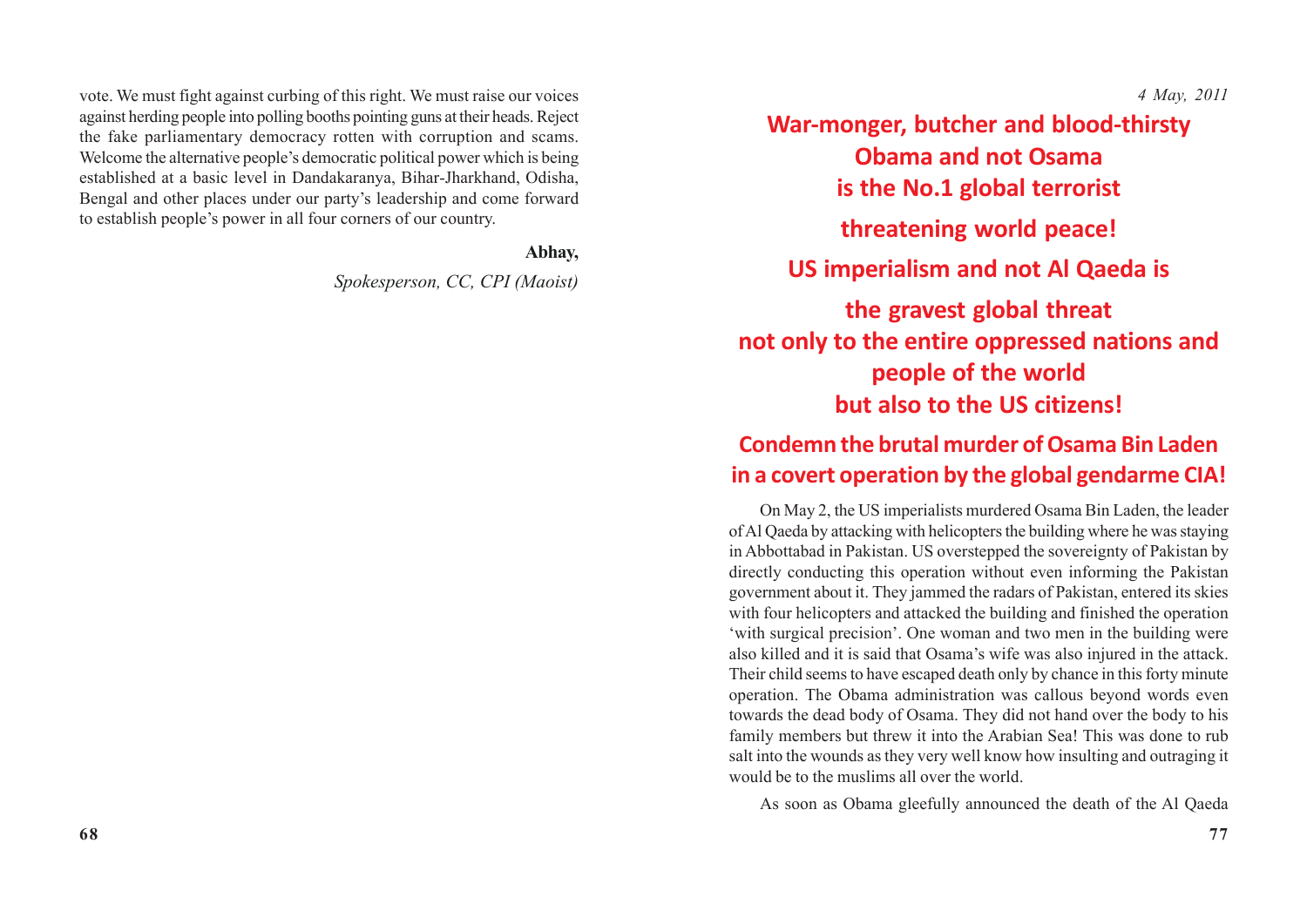Let us declare that the people of this country alone have the right to decide what kind of development or energy resources they need and not the corrupt politicians who behave like loyal servants of the imperialist MNCs. Let us stand in firm support of the anti-nuclear plant struggle of the militant Konkan people and build a country-wide campaign against the unsafe, harmful nuclear power option pushed by the ruling classes. As the Ratnagiri people have declared – let us not allow the sacrifices of Tabrezs to go in vain.

Our country is at present witnessing a deluge of militant struggles in all four corners on various issues with Jal, Jungle and Jameen, genuine democracy, progress and self-reliance at the core. People are carrying on these struggles (some of them since many years) peacefully and militantly without stepping back even in the face of severe repression. All these struggles are drawing inspiration from one another too. The need of the hour is for all these struggles to stand in firm solidarity and support to one another and unite on a common platform to fight the imperialists, Indian big corporate sharks and feudal lords which are implementing all these antipeople policies and repressing the fighting masses. A broad, united and militant movement of all the fighting masses of India can alone save this country and people from the dark pits of destitution these enemies of the people are scheming to throw us into.

### **Abhay,**

### *Spokesperson, CC, CPI (Maoist)*

### **Intensify Mass Struggles To Put An End To Institutionalized Corruption!**

In recent times, corruption has once again come to the forefront as a main issue with the exposure of massive scams like 2G spectrum, Commonwealth games, Adarsh housing society, Karnataka land scams, S-Band spectrum scam. Workers, peasants, adivasis, dalits, women, and urban middle class - all classes and sections of the society are expressing their deep discontent and anguish. Recently we saw great support to the hunger strike of Anna Hazare, which is the direct consequence of the widespread discontent in the people against corruption, corrupt political parties and their leaders. Though the demand for hunger strike is Jan Lokpal Bill, the aspiration of the people is to completely wipe out corruption.

It would be innocence, if anyone feels that by setting up a committee to frame Lokpal bill and by selecting half of the committee members from civil society would itself finds a solution. In fact, lack of rules and laws is not the cause for endless and deep-ridden corruption. Way back from jeep scam, Lockheed's airplane deal to late Rajiv Gandhi's Bofors deals, our country has seen many a scams starting from a few million rupees to trillions of rupees. Not only main parliamentary parties like Congress and BJP, leaders and ministers of all other national and regional parliamentary parties like RJD, BSP, SP, DMK, AIADMK, TDP and hand in glove beaurocrats have a long history of corrupt practices. By proper implementation of the existing laws in the country and by the proper functioning of anti-corruption wings, scams like these can be prevented to a grate extent and those responsible for these can be severely punished. In the last 64 years history of 'independent' India, we don't find a single incidence, where corrupt politicians, ministers, heads of corporate houses and beauraucrats have been punished. Due to pressure from people or opposition parties, even if arrested in some rare cases, by prolonging investigation and diluting of the charges, they get scot-free without any stringent punishment or with nominal punishment. This is because; the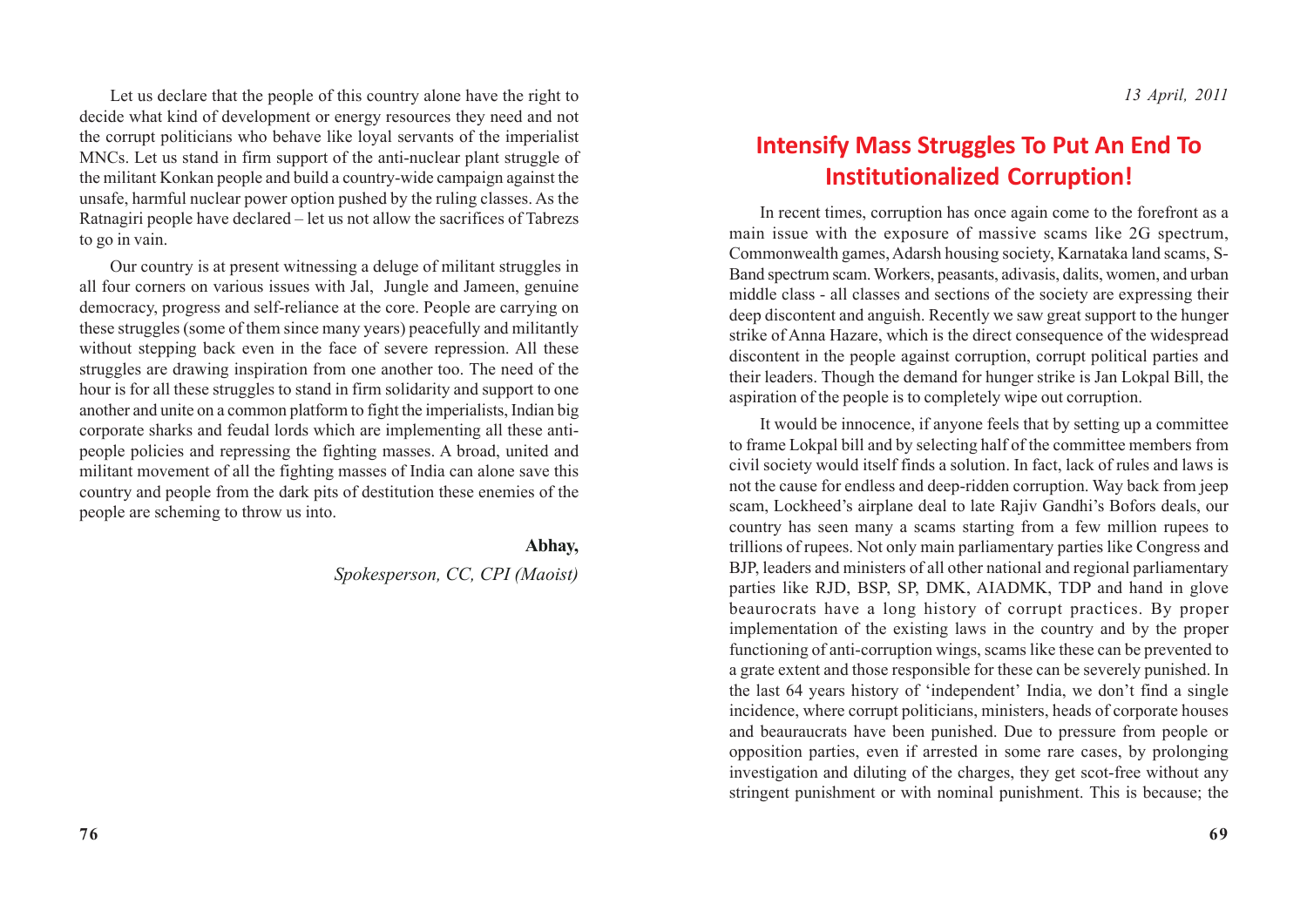judiciary of this country is also an inseparable part of this exploitative state machinery. None can be under the illusion to end corruption through these laws and court rooms.

We have to first realize that corruption is not an issue confined to a handful of bad or greedy individuals. The root cause of all these corruptions and scams lies in the capitalist system whose sole motto is cut-throat profiteering. In spite of preaching liberty, freedom and democratic values, in pracitce it's based on intense labor exploitation, bribery, commissions, kickbacks etc. Hence ending of corruptions and scams is an issue which is linked with the revolutionary transformation of present system. It would be illusionary to expect a complete solution to this by bringing in few fine laws while keeping this semi-feudal and semi-colonial system in our country intact.

In fact, the scams that have not surfaced are many times more compared to the ones that have surfaced. For example late chief minister of Andhra Pradesh, YS Rajasekhar Reddy, present chhattisgarh chief minister Raman Singh, Odisha chief minister Naveen Patnaik, chief ministers of Jharkhand Madhu Koda, Shibu Soren and Arjun Mundas, Karnataka chief minister Yediyurappa and likes, by signing agreements with mining mafia and big companies have amassed huge commissions amounting to tens of billions of rupees is being exposed even in the media. LPG policies being pursued by the governments have opened the floodgates for rampant corruption, huge scams and massive plunder of natural wealth of our country. Hence, without unequivocally opposing imperialist-dictated anti-people government policies and without focusing mass struggles against these, just speaking and hoping to wipe out corruption is to mislead people.

Anna Hazare ended his fast with the government's decision to form a committee to frame Lokpal bill. But justice is not meted out to the people who are aspiring to put an end to corruption. In fact, government accepted this demand not in fear of Anna Hazare's fast, but to pacify people's anguish that came forth in support to his fast. It is noteworthy that ruling classes accepted to this demand only because any numbers of laws like these in no way affect the present system.

The Central Committee of the CPI (Maoist) welcomes countrywide

alive from the district if they dare to enter it! The police even informed the media that Jaitapur agitation is being closely watched for 'possible links with naxalites', using an already-exposed intimidatory tactic. Eminent citizens from the region who have supported the struggle have been barred from entering the district. But all these and more could not cow down the Jaitapur agitation which is soon becoming another symbol of unflinching struggles raging across India on various burning livelihood issues.

The Shiv Sena which kept quiet during the four-year period that the agitation was raging on has now entered the agitation seeing an opportunity to regain the ground it has lost in Konkan after Narayan Rane defected. The politically aware people of Jaitapur must not allow these opportunists who said Enron would be thrown into the Arabian Sea and did a volte-face after they came to power, to hijack their genuine struggle for their selfinterests. The CPM which projected itself as the champion of nuclear deal issue is seen nowhere in the scene consolidating against the government's choice of nuclear power as the only option. In AP opposition parties like TDP are shedding crocodile tears when villagers protesting power plants are killed in police firings but they would be no different once they are in power as they had proved the previous times they were in power. While a broad based struggle uniting all kinds of forces which oppose the nuclear power plants is to be consciously built up the people should stay alert to various kinds of ploys to divert the struggle from the actual issue for vested interests or vote-bank politics.

CPI (Maoist) demands that all proposed nuclear power plants in India including the Jaitapur nuclear park should be scrapped. It strongly condemns the strong arm tactics employed by the government to suppress the just struggle of the Konkan people to preserve their lives and ecology from imminent dangers of a nuclear power plant. It is demanding a judicial probe into the firings on 18th April and immediate action against the officers and officials who ordered the firing. All false cases, illegal externment orders and banishments of anti-nuclear activists should be withdrawn. In fact, the people of Ratnagiri should declare that it is the likes of Narayan Ranes hell-bent on selling the resource-rich Konkan coastline to the imperialists and destructing their livelihoods have no right to enter the area and not the anti-nuclear activists who are selflessly fighting for them.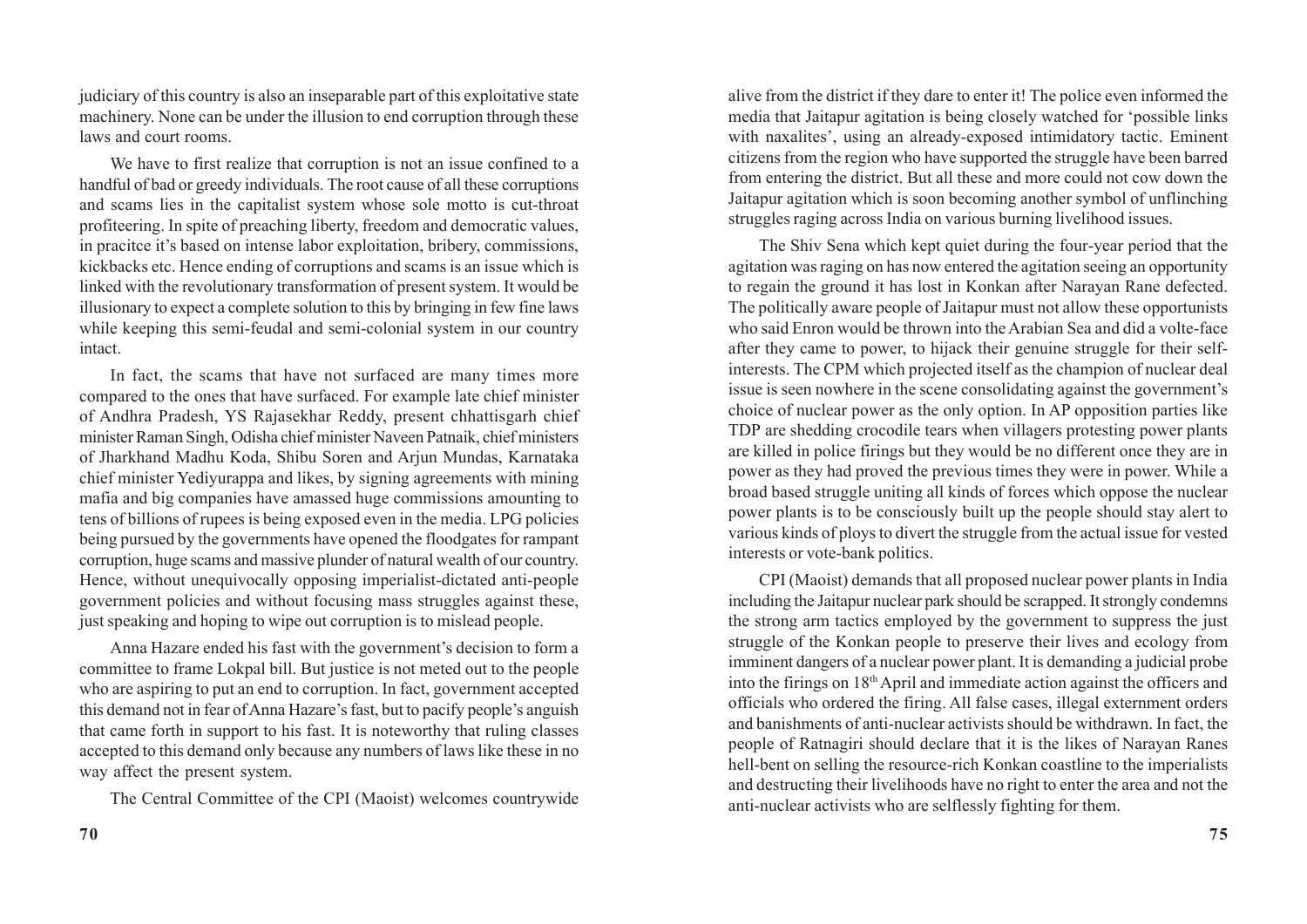know is to treat them like a 'law and order' problem.

Moreover, we would never know (unless another Wiki 'leak' surfaces) how much our comprador rulers had been paid in kickbacks from notorious corporations like the Areva (belonging to France) from whom we are importing reactors while even pro-nuclear countries like USA and UK too have refused to give design clearance to them. Not a single Evolutionary Pressurized Reactor (EPR) has either been built or safe-tested till now anywhere in the world which makes them the most unreliable and unsafe option but our rulers with their lickspittle servility to their imperialist masters are scurrying to purchase them without in the least bothered about the human or ecological costs.

Fukushima disaster affected lakhs of people and the deathly radiation would last for tens of thousands of years. Independent European medical experts have estimated that more than 4 lakh people will suffer from cancer in the coming decades in the region 200 kms from the reactor and the radioactive contamination from the plant has spread all over the world. Four lakh people were evacuated after the Chernobyl accident that happened 25 years ago while many millions continue to live in contaminated conditions constantly living in fear that they could develop cancer anytime and that even their great grand children may be born with severe birth defects. Nearly ten lakh people have already died due to its delayed health effects and the number will continue to increase. If there is a major accident at Jaitapur, the entire Ratnagiri district will have to be evacuated, permanently, and entire Western Maharashtra, including Pune and Mumbai would be radioactively contaminated for tens of thousands of years.

The Konkan people of Jaitapur who are well aware of all these consequences, more so after Fukushima are waging a determined struggle against the nuclear plant. The government unleashed a brutal repressive campaign (lathi-charges, promulgating Section 144 and Section 37 (3) prohibiting different kinds of assembly, beatings, indiscriminate arrests, registering of false cases (including one for an attempt to murder!) against hundreds of activists and now police firings) to crush the struggle. Leading activists of the area have been issued externment notices from Ratnagiri district with Narayan Rane even threatening that they would not return

response of the people against corruption. Our Party believes that only through the united, well-organized and militant mass struggles, corruption can be put to an end. Our Party calls upon the people of our country not to get satisfied by the namesake laws and forming new committees to frame such laws by the government and not to end these struggles, but to continue with firm conviction. We call upon workers, peasants, students, intellectuals, employees, pro-people Gandhians and all other patriotic forces to come forward and to form a broad alliance to fight against corruption which has affected our country. Our Party appeals to raise voice against all these thieves and dacoits who are involved in endless corruption, scams and plunder and who have stashed trillions of rupees of black money in Swiss banks, have no right to be in power even for a moment.

#### **Abhay,**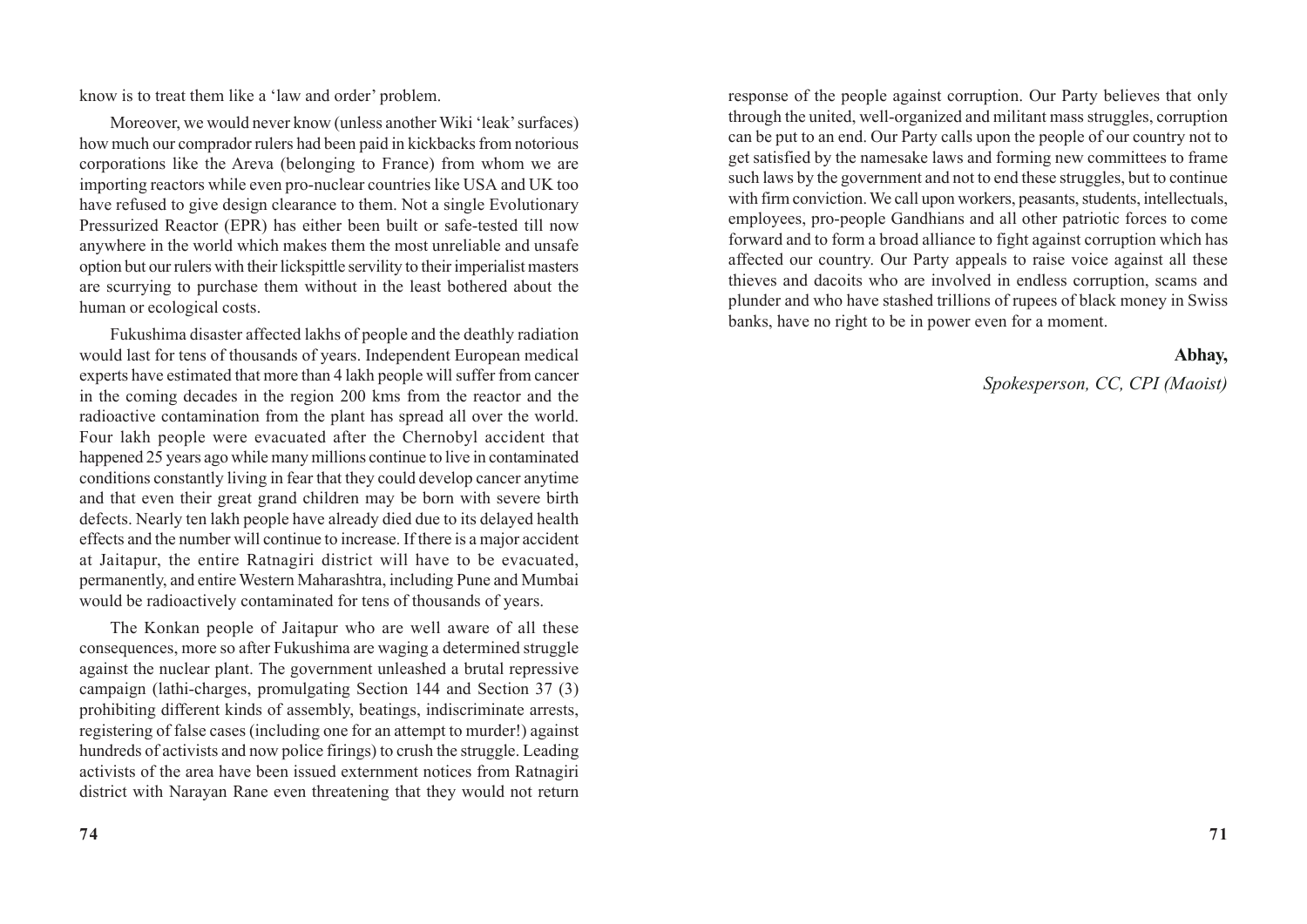#### *28 April, 2011*

# **Condemn police firings and arrests of people agitating against Jaitapur nuclear power plant!**

# **Fight for scrapping of all proposed nuclear power plants in the country including Jaitapur plant!**

On April 18, 2011 police fired on people agitating against the planned 9,900 MW Jaitapur nuclear power plant and killed Tabrez Soyekar (32), an anti-nuclear activist belonging to Nate village and the sole breadwinner of his family. Eight other demonstrators were seriously injured. Protestors attacked and damaged a hospital to prevent a government autopsy on the dead body as they believed the government would not conduct an impartial autopsy. The four year old agitation which intensified after the nuclear disaster at Fukushima nuclear power plant in Japan had gained enough first hand experience of the government's callousness to believe so.

Coldly ignoring the increasing protests and not bothering to compensate or reassure the victims, the Environment Minister Jairam Ramesh and the Maharashtra government (the spineless pet dogs of imperialists) restated their intention to go ahead with the construction of the 'world's largest nuclear power complex' with six reactors. In fact, the above protest was against this very stand of the government to build the nuclear power park 'come what may', deliberately unmindful of the Fukushima tragedy.

Nearly 100 people and eminent activists from all parts of India (Maharashtra, Gujarat, Tamilnadu, Jharkhand, West Bengal, Haryana, Madhya Pradesh) who gathered to participate in the national anti nuclear yatra planned from Tarapur, the First Nuclear power plant in India to Jaitapur from 23rd to 25th April were detained illegally by the Police. In fact, after Fukushima there were a spate of protests – both new and as a continuation of already ongoing agitations – against nuclear power plants in all corners of the country especially in Haryana, West Bengal and Andhra Pradesh, if only our stone-deaf rulers would care to hear.

The nuclear plant site covers the five villages of Madban, Niveli, Karel, Mithgavane, and Sakhari Nate, in an earthquake-prone region of Jaitapur in Ratnagiri district, Maharashtra and 968 hectares of land was cleared for acquisition. A total of 2,400 families were affected by this land acquisition. The plant affects the livelihood of 40,000 people which includes about 16,000 people dependent on fishing.

While many countries are rethinking about their nuclear programs after Fukushima, the government of India is hell-bent on implementing its nuclear program. Hiding the fact that India's reactors are considered to be the most inefficient and dangerous in the world, some anti-people scientists of India are misleading the people by utterly lying that India's safety standards are the better than Japan's! Jairam Ramesh who till now masqueraded as a pro-environmentalist minister came out with his true pro-corporate face claiming there is no alternative to nuclear power mimicking Manmohan Singh who bent over backwards to sign the Indo-US nuclear deal, disbursing billions of rupees given in bribes by the nuclear companies to buy votes. While the whole world is thinking about and trying out various alternative energy sources he has the audacity to say that there is no alternative as if all of us Indians are dumb enough to believe this trash. Everything would be possible if the basic electricity needs (domestic, industrial and agricultural) are to be fulfilled. But in a country where the monthly electricity bill of Mukesh Ambani is nearly 71 lakhs of rupees, where day and night cricket matches are played with utter disregard to the electricity consumed while on the other hand farmers weighed down by the agrarian crises they cannot escape, one of the reasons of which is lack of electricity, are committing suicides and millions of people are living without even a dimly lit electric bulb in their homes, one can only imagine about whose or what energy needs the Minister is talking about. The hundreds of MoUs signed by the comprador central and state governments to mine the rich resources in the vast rural and forest tracts of India and to build various industrial plants require enormous amounts of electricity and it is this need of the corporate MNCs that is driving the likes of Jairam and Manmohan crazy to construct power plants in spite of immense protests from the people. The issue of lives and livelihoods of the people or the ecology of this country which the protestors are raising mean nothing to them and the only solution they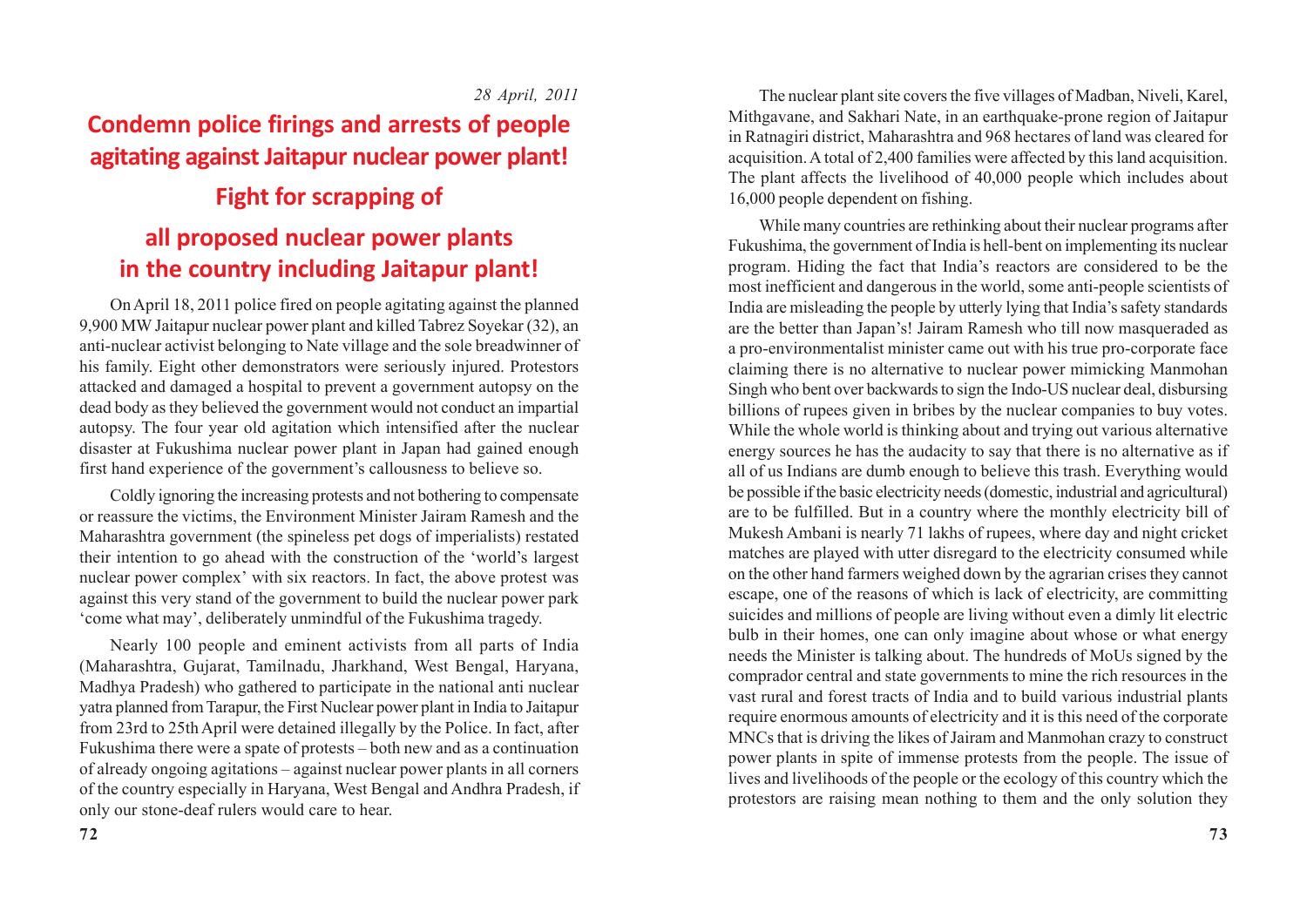imposing ban on PUCL; attacking and implicating in false cases writers and journalists; repression on people of Odisha who were agitating against the forceful acquisition of land by corporate companies; killings of antimining activists in fake encounters; police firings and killings of people in Bihar; police firings and atrocities on the people of Jharkhand who were agitating against the government's moves to evict the people from their residential areas in the pretext of illegal encroachments; arrest and torturing magazine editor and mass organization activist Harbindar Singh Jalal by police in Punjab; arrest of Dalit movement activist and magazine editor Sudhir Dhawale in sedition case in Maharashtra; various forms of repression on people's movement for 'separate Telangana state' in Andhra Pradesh – all of these are just some of the recent glaring examples.

The Indian ruling classes who are hell-bent on giving away the country's precious wealth to imperialists and comprador corporate houses have now deployed the Indian Army in this unjust war with the aim of wiping out the Maoist movement whom they see as the biggest hurdle in their way. At present, the forces of the Indian Army have arrived in Bastar region of Chhattisgarh in the name of 'training'. The Indian Army which is supposed to be deployed in the borders of the country to fight the armies of enemy countries has now been deployed against the very people of this country in the heart of the country. The decision of the Raman Singh government to give away as much as 750 sq km land to the Army in the name of setting up of training schools would carve out almost one fifth of the Maad region displacing thousands of indigenous *Mariya* adivasi people. On the other hand, corporate companies have been moving into these areas with their projects of acquiring thousands of acres of land. Thus the conspiracies of displacing the people living in the areas of revolutionary movement by using brute force are on the high now.

Today, the corrupt political leaders, corporate bandits and big bureaucrats who have amassed hundreds and thousands of billions of rupees by virtue of vast scams and scandals are facing the people's wrath severely. Tens of millions of people are immensely suffering from serious problems such as price rise, starvation deaths, famine, diseases, displacement, plunder of resources etc. Unable to solve any of these basic problems, governments have unleashed fascist repressions and mass killings with the aim of Support the struggles of Pakistani people against the attacks of US imperialists on their soil and their struggle for freedom from imperialist coercion and intervention.

Let us realize that US imperialism is the No.1 enemy of the world people threatening world peace, sovereignty of the third world countries and their progress. Let us fight back the imperialists and their compradors in our countries for a life free of exploitation and oppression, for a life to be lived with dignity and raised heads.

#### **Abhay,**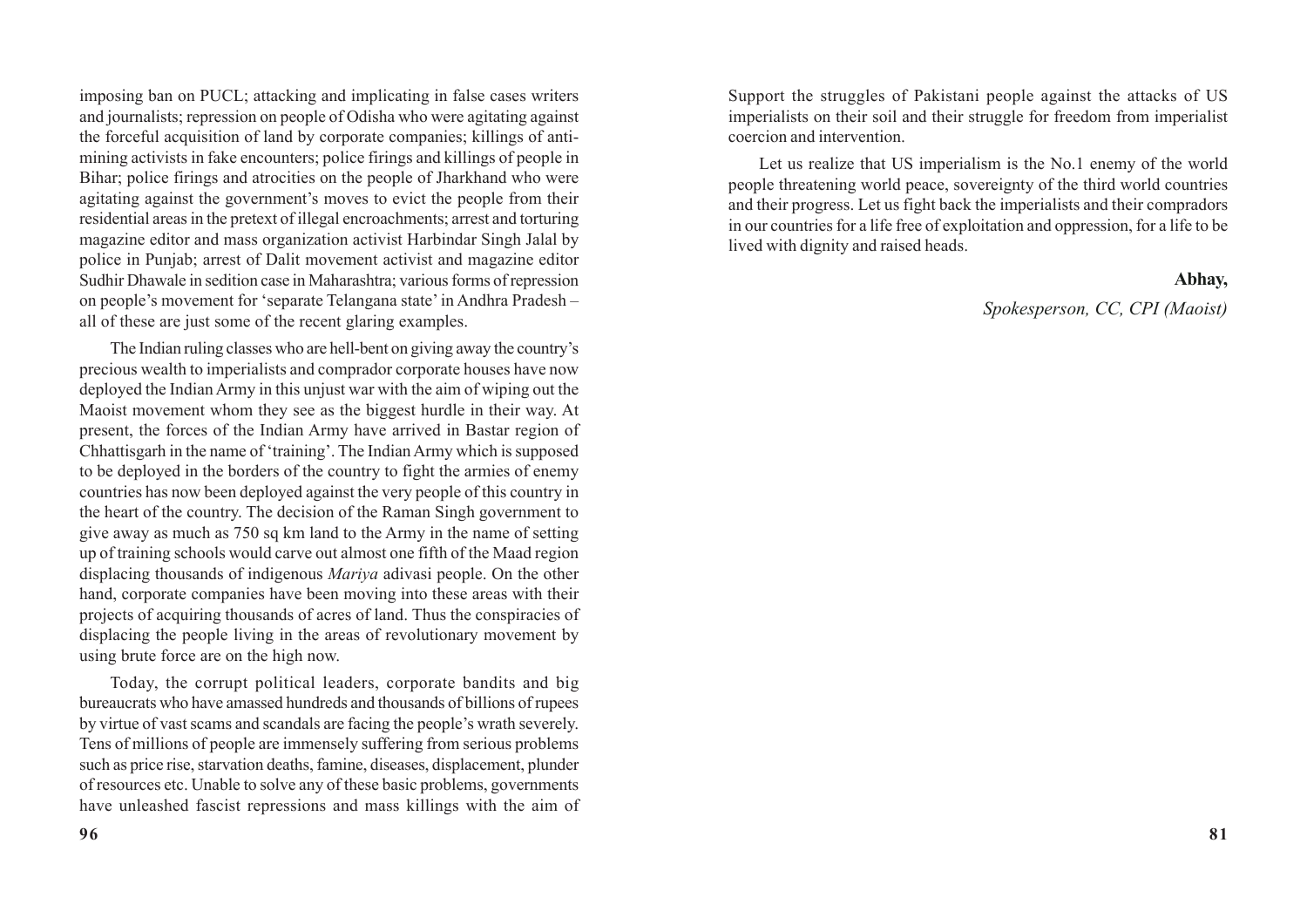*11 May, 2011*

### **Release the Maoist leaders arrested in Bihar unconditionally!**

### **Make success the 'Bharat Bandh' on May 21 and 22 against the arrests of**

### **CPI (Maoist) Central Committee members, the ongoing unjust war on the people waged by the ruling clique of the country and**

### **the brutal repression of Uttar Pradesh peasants!**

On April 29, the central and the state intelligence agencies of Andhra Pradesh, Bihar, Chhattisgarh etc conducted a well-planned attack and arrested seven persons including three CC members of our party from Barsoi village in Katihar district of Bihar. Among those arrested are CC members Comrade Pulendu Sekhar Mukherji alias Saheb da, Varanasi Subrahmanyam alias Vimal alias Srikanth, Vijay Kumar Arya alias Jaspalji, Comrade Abhimanyu alias Umesh Yadav – the secretary of the Uttar Bihar-Uttar Pradesh Regional Bureau under the Bihar-Jharkhand Special Area Committee, Nokhelal Choudhury, Syamji Rushi and house-owner Anirudh Ravidas. The APSIB notorious for hunting and killing revolutionaries has been following the movements of Comrade Subrahmanyam since some months. In end July last year, he narrowly escaped being caught by them. When our comrades met for a meeting, the Bihar STF officers arrested them on information provided by the centralstate intelligence agencies.

67 year old veteran Maoist leader Comrade Pulendu Sekhar Mukherji known as Saheb da, Gagan da and Akash da in the party has been leading the revolutionary movement since 45 years. Born in Kolkata city, he left his higher studies and joined the revolutionary struggle with the inspiration of Naxalbari and dedicated his whole life for the advance of people's war. In his long revolutionary career, he strove to build revolutionary movement masses by private armies of upper caste landlords, he led many mass struggles as a militant people's leader. By arresting him the neo-landlords like Nitish kumar and the ruling clique of Sonia-Manmohan-Chidambaram are trying to push Bihar peasantry once again into those dark years. Comrade Bhupesh ji was instrumental in seizing thousands of acres of land from the landlords and distributing them among the poor and landless peasants and thus enabling them to raise their heads with self-respect. The arrest of Comrade Bhupesh ji is a great shock to the people, revolutionary ranks and cadres for whom he has been an inspiration and a source of enthusiasm for his defiance of old age and severe ill-health and the way he led his entire life amidst the oppressed masses until his arrest.

Indian ruling classes have been viewing the Maoist movement as their biggest enemy and committing heinous acts of arresting and murdering its central and state leaders in fake encounters. Especially, as part of countrywide offensive named 'Operation Green Hunt' that has been going on for the last two years, they are on the one hand, eliminating the crucial leadership by targeting them and on the other hand, unleashing fascist repression in the struggle areas. This state offensive - OGH - has been continuing in the cruelest oppressive forms of Middle Ages and in utter fascist forms of Nazi kind such as massacring the unarmed people indiscriminately in the name of encounters, setting villages ablaze, raping women, destroying and looting the properties, beating severely, arresting and implicating false cases against people to make them languish in jails for years without trials and bails. The areas of revolutionary movement in Chhattisgarh, Jharkhand, Bihar, Bengal, Andhra Pradesh, Maharashtra, Madhya Pradesh, Uttar Pradesh states are crushed under the iron feet of police and paramilitary forces.

Since January 2011, as part of the second phase of OGH as it is being called, governments are on the one hand unleashing barbaric attacks on the villages and the people and on the other hand, resorting to fascist attacks on those writers, artists, democrats and human rights activists who dare to raise their voice against these attacks. Pronouncing life imprisonment to people's doctor and human rights activist Dr. Binayak Sen in Chhattisgarh; attacks on Swami Agnivesh and others who were trying to directly meet the victims of brutal state violence in Chintalnar area; issuing threats of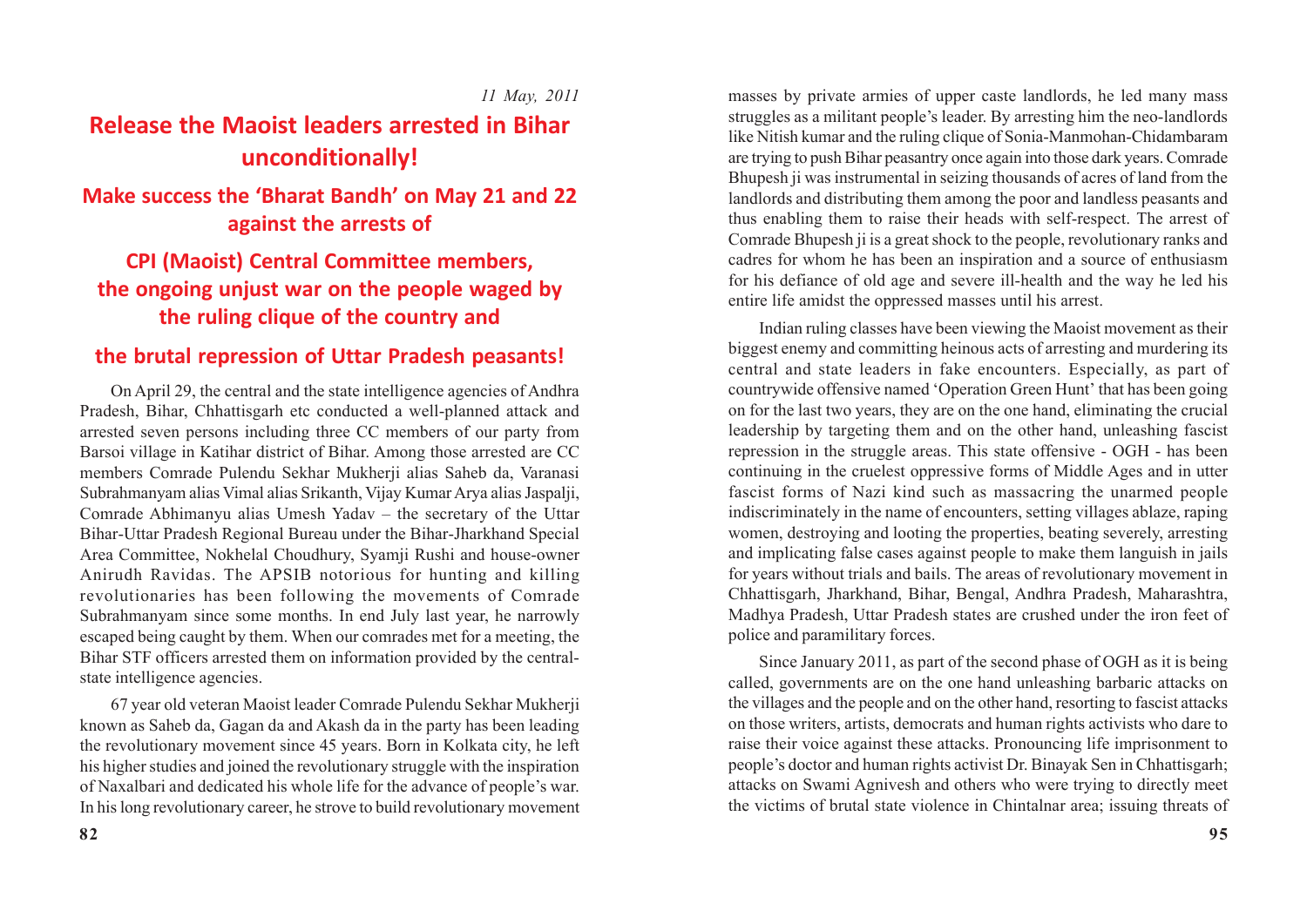*June 13, 2011*

**Release Beloved Veteran Leader of Indian Revolution and Oppressed Masses**

### **Comrade Jagdish Master (Bhupesh ji) Unconditionally!**

# **Observe 'Bharat Bandh' on June 23 against the arrest of Comrade Jagdish Master and the ongoing fascist oppression on revolutionary movement unleashed by the exploitative ruling classes!**

Politburo member of CPI (Maoist) and one of the senior most leaders of Indian Revolution Comrade Bhupesh ji, who has been popular among the oppressed people of Bihar as 'Jagdish Master', was arrested by police on June 11 from Gurar area of Gaya district in Bihar. 72-year old veteran Comrade Bhupesh ji suffering from serious illness for ten years has been living among the people and inspiring them for struggles. Plainclothes goons of Bihar's and central intelligence wings caught him while he was trying to get medical treatment. By not producing him before any court of law even after 24 hours and inflicting various kinds of torture and harassment on him, these licensed killers have bluntly violated their own constitution and law whom they always claim to follow.

Comrade Jagdish Master, who is very popular among Party ranks as 'Comrade Bhupesh ji' is one of the important leaders who has strived to advance the revolutionary movement for almost four decades. He was attracted to revolutionary politics in the early 1970s while he was serving as a school teacher inspired by one of the Great Leaders of Indian Revolution and Martyr Comrade Kanhai Chatterjee. He started his revolutionary activities as a professional revolutionary since then. In Bihar which was notorious for feudal exploitation and barbaric attacks on oppressed caste in various states including Bengal and put substantial efforts for the unity of communist organizations and genuine revolutionaries. Though suffering severely from asthma, ulcer and other ailments he is carrying on his responsibilities with great spirit.

Comrade Subrahmanyam known as Vimal among the AP cadres and famous as Srikanth among the party ranks all over the country, completed his higher studies from Andhra University in Visakhapatnam and entered revolutionary activities. In the 1970s he led the Radical Students Union, Radical Youth League and Singareni Karmika Samakhya. Responding to the call of the party he went to North India and put great efforts in building revolutionary movement in many states there. He worked day and night at various levels and in various spheres in spite of his severe ill-health.

Comrade Jaspalji well-known among the Bihar masses as Vijay Kumar Arya played a crucial role in the revolutionary movement leading the peasantry and the cultural field. For more than three decades he led the revolutionary movement in various spheres and areas and built mass movements.

Indian intelligence agencies which were trained by foreign intelligence agencies like CIA and Mossad notorious for their infinite cruelty are hunting senior comrades leading the revolutionary movement and catching them. In fact, it is the CIA and FBI of US which are running the intelligence agencies in our country. In the past two years the intelligence agencies murdered comrades Patel Sudhakar, Sakhamuri Appa Rao and Azad among the top leaders who were caught. Some more central and state level leadership comrades were arrested and put in jails. False cases were foisted on them in various states and they are left to rot in jails without granting bail for many years. False witnesses are summoned and harsh punishments and life sentences are pronounced basing on such testimonies. The women leaders and activists are particularly subjected to inhuman physical and mental torture. Comrades like Sushil Roy, Sheela didi, Narayan Sanyal, Kobad Gandhi and Amitabh Bagchi who are suffering from serious ailments are harassed by denying them health care.

The imperialists are intensifying the exploitation of resources in backward countries to come out of the severe crises faced by the world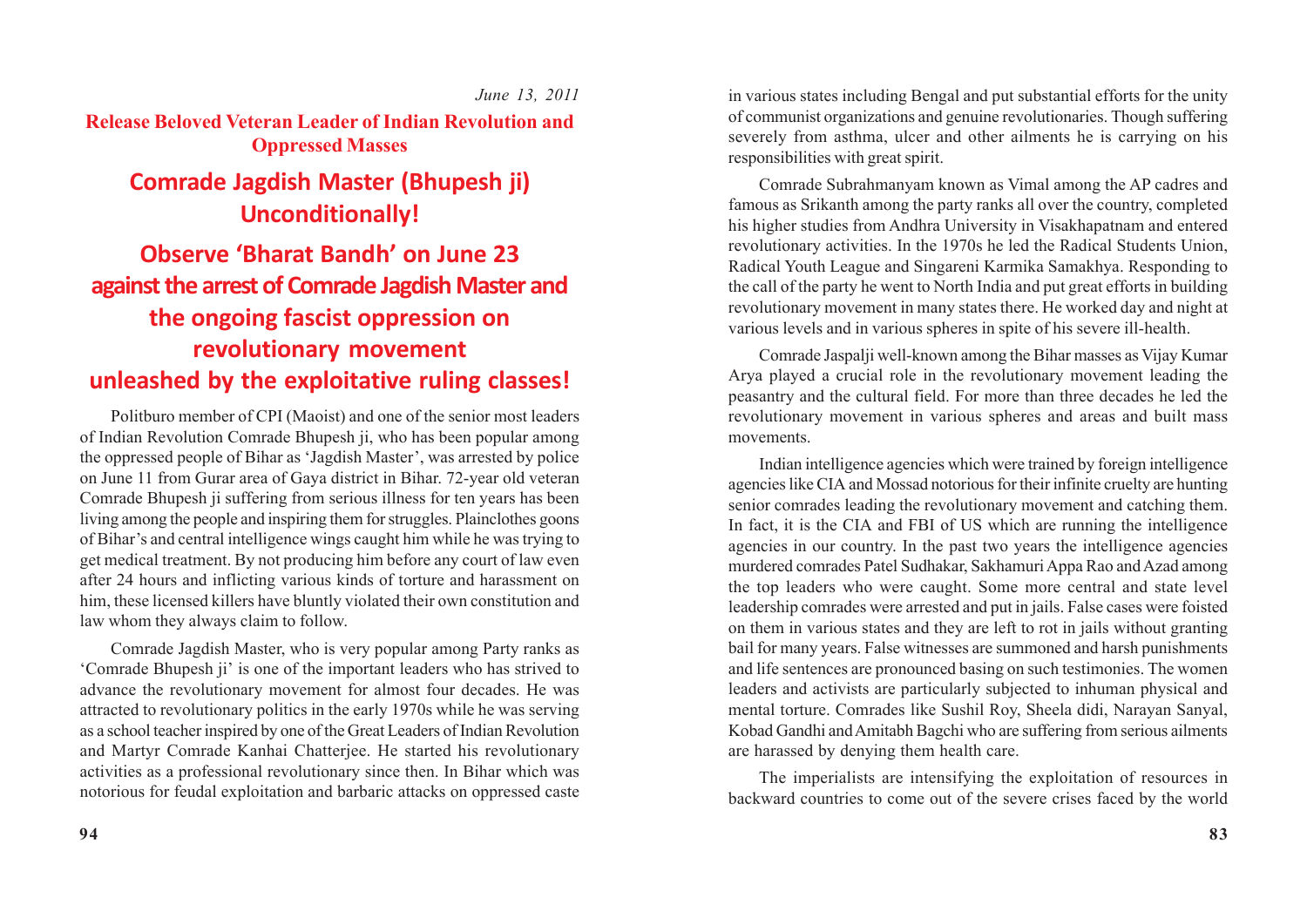economy. They are threatening those countries which do not cater to their interests. If they do not heed bombs are dropped and unjust wars are launched against them. The Indian feudal, comprador bourgeoisie ruling classes even while denying that there is any effect of the crisis on the country's economy are getting bogged down in it with each passing day. They are opening the doors of the economy to imperialist exploitation and are implementing neo-liberal policies with impunity. The central and state governments have signed MoUs worth billions of rupees with several MNCs and are selling the natural resources of our country. Lands are forcefully grabbed from the people in the name of SEZs, nuclear and thermal power plants, big dams, express highways, wildlife sanctuaries etc. While destroying forests, water, land and ecology on the whole they are rendering the people and particularly the adivasis homeless. Hiding behind these policies the ministers, chief ministers and bureaucracy are resorting to scams on a huge scale and stashing away billions of rupees in Swiss banks and rendering the lives of workers, peasantry, employees and middle classes unbearable. While the Tatas, Birlas, Ambanis, Jindals, Mittals, Mahindras, Ruiyas, Neko Jaiswals and Sun networks are amassing wealth worth trillions of rupees, 77 percent of the country's population is living on less than 20 rupees a day. The people of our country are caught in a whirlpool of problems like starvation deaths, price rises, unemployment, displacement, diseases and malnutrition. Lakhs of police and paramilitary is deployed by the ruling classes against those who question this situation and fight against it to suppress them under the iron heel. Black laws are enacted crushing underneath their feet democratic and civil rights. Billions of rupees are poured down the drain to sharpen the fangs of the repressive machine to suppress the people.

The ruling classes which realized that the huge discontent and anger erupting against the ruling classes is strengthening the Maoist movement have launched the well-planned campaign that 'Maoist movement is the biggest internal security to the country'. They are portraying the Maoist movement as violent and the Maoist party as a terrorist organization and is carrying on a malicious propaganda campaign on a large scale. To continue their pro-imperialist policies and to completely decimate the Maoist party which they think is the biggest hurdle for the loot of resources they have

their lives and livelihoods, to secure the future of their children and to save their mother forest and one of the most ancient cultures of this world of which they are the proud inheritors.

Let the slogans – **Forest belongs to the** *Mulvasi***s - Not an inch of it to the Sonias-Manmohans-Chidambarams and Raman Singhs, not to blood-sucking land grabbers masquerading as chief ministers and ministers, not to MNCs, not to Indian corporate sharks, not to mining mafias** – reverberate in every corner of Central and Eastern India. Mobilize to the very last member in the family – children and elders, young and old, women and men with the slogan – **Indian Army Go Back, do not kill your own citizens.**

We have seen many offensives, but this new offensive using the army puts the very existence of the aborigines and inhabitants of the forests in Central and Eastern India in peril. It is a question of life and death. If we let them prevail, the consequences would be very bleak and may lead to many decades of dark years. Sacrifices and acts of bravery are not new to us. It is a specific characteristic of our history of struggle against colonial rule that the most consistent, continuous, militant armed struggles against the British colonialists were waged by the adivasis of this country. And some of the most glorious chapters in it belong to the Santhals and Bastar adivasis during the Santhal rebellions and Mahan Bhumkal of 1910 respectively. It is this struggle legacy from our fore fathers and mothers which we have to evoke now if we have to save everything that is precious to us, everything that is dear to our heart – everything that makes us breathe free. So let us fight the enemies of the people to the end. Let us fight back everything which seeks to reduce us to a slave-like existence in the name of 'development'.

We appeal to all the revolutionary, democratic and patriotic organizations and particularly the adivasi organizations in India and abroad to raise your voice against the deployment of army in Central and Eastern India and do everything in your means to expose, to fight back and stop this war of the Indian government on its own citizens.

#### **Abhay,**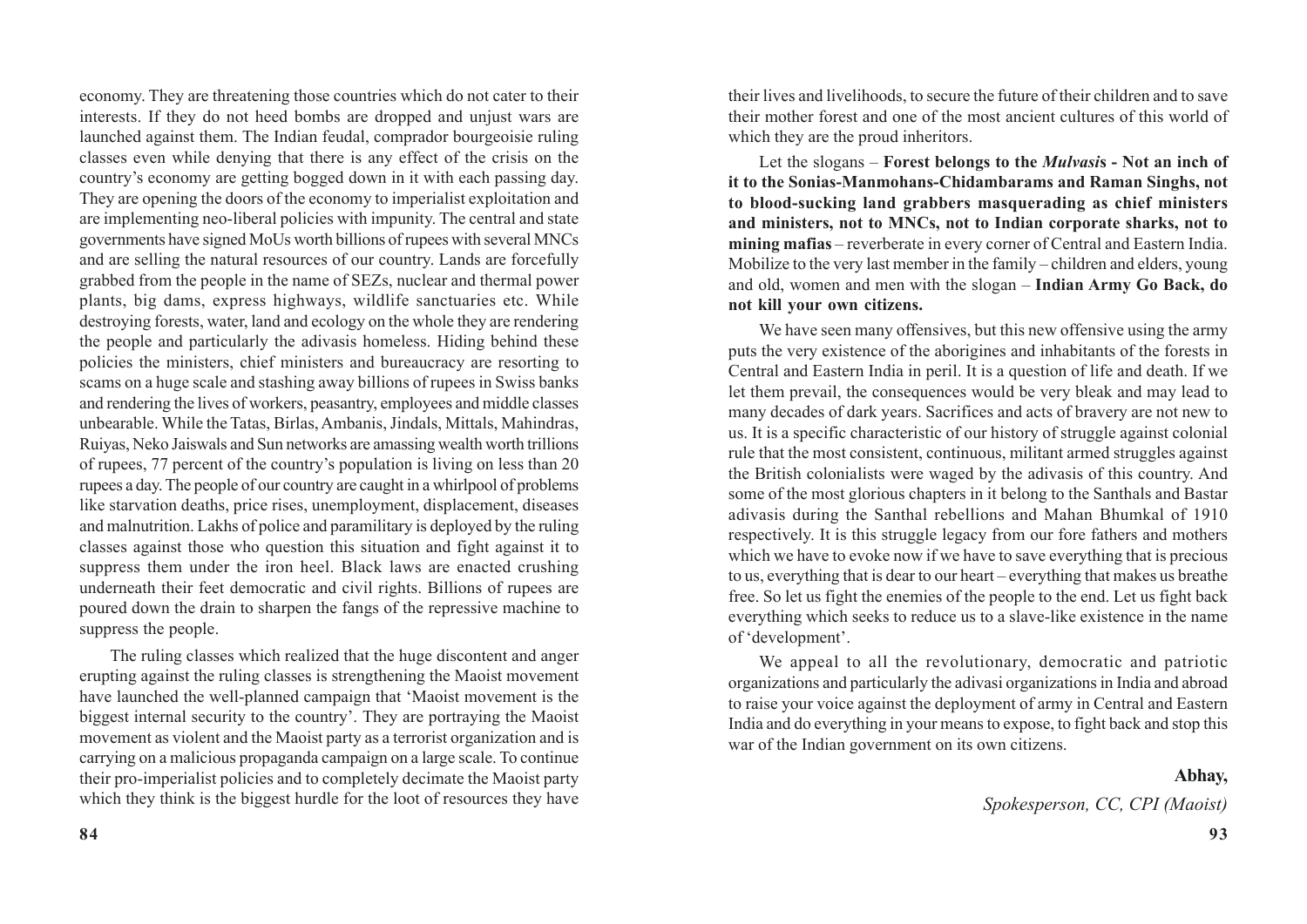No people in this world without a land to claim as their own could wage battles against their enemies. The ruling classes know this truth more than anybody else and this is exactly what they are planning to do. In the name of training schools it is occupying thousands of square kilometers of land and in the name of strategic hamlets it is rendering the adivasis and forest dwellers homeless and everybody knows that forest IS their home. So, revolutionaries, democrats, civil rights activists and particularly the adivasi organizations must realize the whole conspiracy behind the smokescreen of army training schools. It is the need of the hour to assert loudly that Jal, Jungle and Jameen belongs to the indigenous people *(Mulvasis)* of Bastar, who represent one of the most ancient inhabitants of the world and to the *Mulvasis* of Central and Eastern India.

True, the government must be questioned about land acquisition, throwing to wind all laws and regulations it has promulgated for adivasi areas (5th schedule, PESA, Forest Rights act etc). Though posing a direct question about its not following its own rules is necessary, one must be careful not to give it legitimacy to occupy the forest 'if it follows its rules'. In fact, a conspiracy is under way in the name of land acquisition act to hand over the land of the peasants in a 'legal' manner to the corporates. It would not result in any peaceful transfer of land from one hand to another but would remain a naked land-grabbing act which would never be implemented without shedding the blood of the peasants and without destroying their livelihoods. The first and foremost thing to be done is to declare that forest belongs to the *Mulvasis* and that they do not have any 'elder brother' named 'government' with whom they should share it!

As our party has been consistently saying and as even all genuine democrats have been expounding - all these operation green hunts and clear-hold-build policies are meant to loot the immense mineral wealth and other natural resources in Central and Eastern India. And for this they do not care if a whole community or a civilization is wiped out; it would just be a 'collateral damage' as taught by their ex-boss 'Bush' or their current master 'Obama'.

The Central Committee of CPI (Maoist) calls upon the people of Bastar and Chhattisgarh to fight back the Indian Army as they had been fighting back the police, paramilitary and vigilante gangs like Salwa Judum to protect launched the most fascist offensive in the name of 'Operation Green Hunt' particularly since two years. This offensive which even has the avowed aim of destroying the alternative people's power developing at various levels in the Maoist movement areas has been intensified since January 2011 and now they are calling it 'Operation Green Hunt –  $2^{\circ}$ . As part of this, the police, paramilitary forces, Special Forces and the counterrevolutionary vigilante gangs launched by them have intensified fake encounters, indiscriminate killings, burning of villages, loot, atrocities on women, arrests and tortures. They are making full preparations to deploy army in Chhattisgarh and are on their way to grab 800 sq. kms of land in Maad. In Maad and on the borders of Chhattisgarh and Odisha two army training centres are coming up. Apart from making preparations to establish an Air-Force base they have given permission to the Air-Force to conduct attacks in 'self-defence'.

In Chintalnar area of Dandakaranya between 11 and 16 of March, 350 Cobra commandos, Koya commandos and hundreds of STF forces descended on Morpalli, Timmapuram and Tadimetla villages, created havoc and razed to the ground 300 houses. Thousands of quintals of food grains were burnt. Every home was looted. Three villagers were shot dead, two went missing, five women were gang raped and nearly 50 villagers were severely tortured. Democrats who went to inquire into this, media persons who went to report this and social activists who were taking relief material to the victims were attacked by the Salwa Judum goons and not allowed to enter the area at the behest of fascist chief minister Raman Singh, the running dogs of the ruling classes DGP Viswaranjan, Bastar IG Longkumer and Dantewada SSP Kalluri. In the background of the furor which rocked the state and country on this atrocity, Raman Singh was forced to visit Tadimetla village. Even while he was speaking at the meeting, the Koya commandos went on a rampage once again and looted fifteen houses, beat some villagers and raped a woman in the same village. This is the level of fascist terror being unleashed in Chhattisgarh today. These kinds of attacks are being conducted regularly in Gadchiroli district of Maharashtra too. Moreover secret killer gangs are encouraged to attack and kill mass organization activists and party activists. They are told to particularly target women activists – to rape and kill them. On April 19, 14 year old boy Rajnu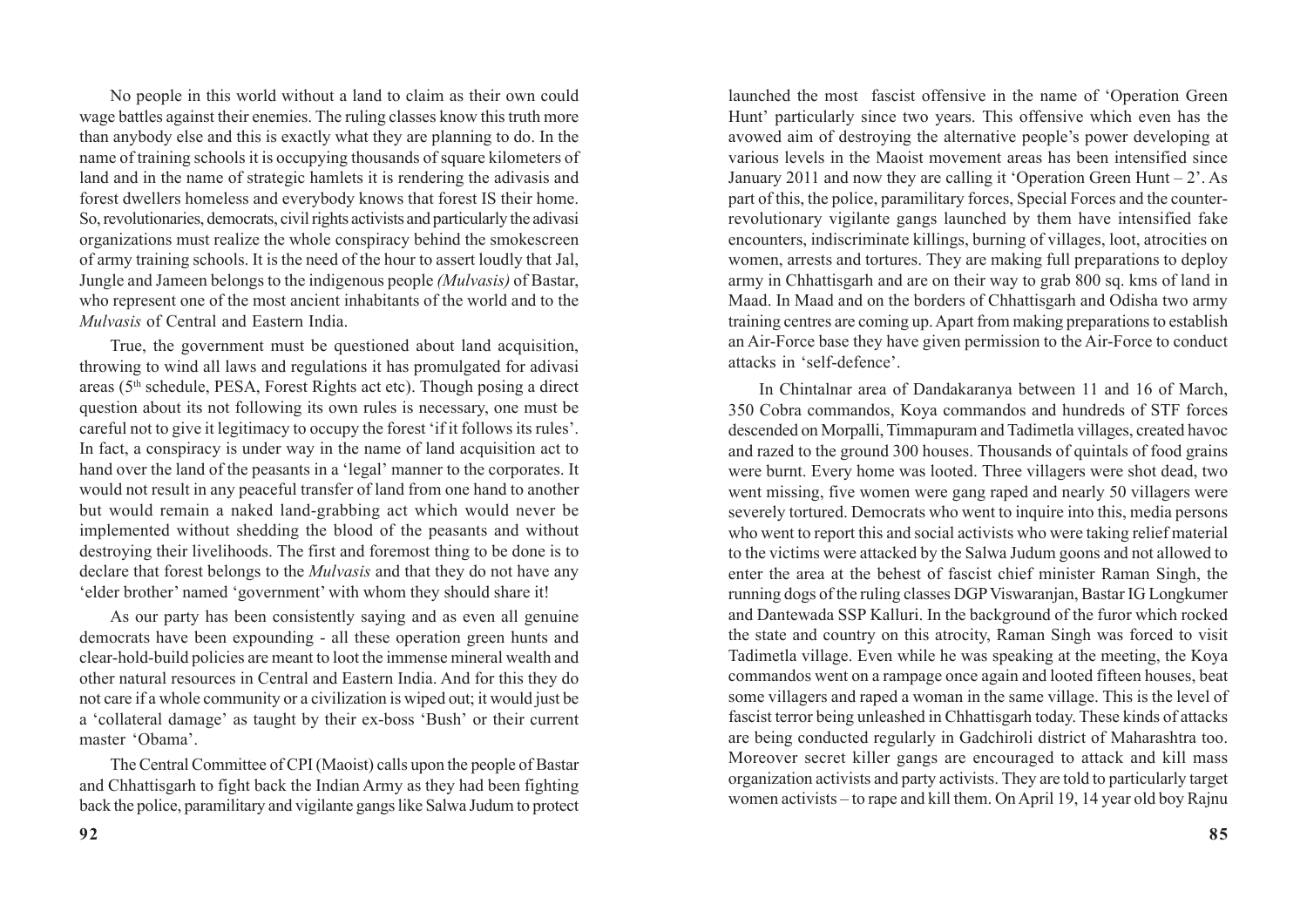was killed in cold blood in Chinari village and a fake encounter story was circulated. These are just recent examples of the severe repressive campaign unleashed on a daily basis in Dandakaranya.

On March 14, six Maoists including three women were killed by the police in East Champaran district of Bihar. Some more were arrested. The Jharkhand government is deploying thousands of police and paramilitary forces with the aim of annihilating Maoist leadership and is carrying on offensives. Indiscriminate arrests are continuing. Fascist attacks are conducted on people fighting against displacement and forceful evictions from land. In Odisha the comprador Naveen Patnaik government carried on fake encounters all over the state and killed more than 25 Maoists, antimining activists and ordinary people within four months. The fact that there is a 12 year old girl Janga and some more teenage girls among the dead bares the brutal face of the Patnaik regime.

With the aim of continuing their fascist rule of the past 34 years at any cost, the CPM government in West Bengal intensified its attacks on people and the Maoists. It is resorting to massacres and the most appalling atrocities using police, paramilitary and its goonda force of Harnad Bahini. Arrested Maoist leaders, particularly women, are being treated in the most inhuman manner. Recently WB police severely attacked the political prisoners who were striking against the horrible conditions in the Medinipur jail. The AP government which claims to have decimated the Maoist movement in the state is going on increasing its police forces on a large scale. It intensified its hunt for Maoist leaders. It is suppressing the people fighting for separate Telangana. Its leaders are being attacked by state-sponsored black gangs. The Maharashtra government is continuing the campaign of repression in the adivasi movement areas, is arresting Maoist leaders and democrats in the urban areas and foisting false cases on them.

This fascist onslaught is not just aimed at the Maoist movement. The oppressive ruling classes have been resorting to fascist repression against every democratic movement. Last month, on 18<sup>th</sup>, police had indiscriminately fired at the people of Jaitapur area in Maharashtra who were agitating against the proposed nuclear power plant killing one protester named Tabrez. And now, the police forces are brutally suppressing the agitating peasants

security threat? Who are you trying to fool? Only a fool would believe that this lion just sits there and roars instead of pouncing on us. Don't forget, this is a man-eater on the prowl which has tasted human blood in Kashmir and North-East. Let us be very clear – this training is nothing else but counter-insurgency training 'to fight the guerilla like a guerilla.' Unable to contain the armed resistance of the most deprived people of Central and Eastern India through their police and paramilitary, the ruling classes of our country have now turned to the army whom they have been 'grooming' exactly for such purposes (read for wars on people). What is the need for another 'training school' when there are already so many? And more importantly, why in Central India?

It is as clear as daylight – it is no doubt a training school but it doesn't stop with training, as soon as a batch finishes training it would be ready with its boots and helmets, guns and grenades on to be sent off to its destination to fight the Maoists, and it doesn't cater just to Chhattisgarh but also to Maharashtra, Bihar, Jharkhand, Madhya Pradesh, Western Ghats, West Bengal, Odisha and last but not least Andhra Pradesh. That explains the location of it.

Following the policy of 'draining the water to catch the fish', the central and state governments, with the close guidance of their mentors – the US imperialists - are implementing the 'Low Intensity Conflict' (LIC) strategy, applying it 'creatively' to the concrete conditions in India. This can be in such 'indigenous forms' like - in preparation for the deployment of army and 'draining water' – now Maad adivasis do not get to buy rice anywhere nearby their dwellings. They get them only from towns (and only in such quantities so that the Maoists do not take some rice from them) from shops which are actually police camps. Even the namesake schools from the hamlets are being shifted to pucca buildings on the road-side and would exist in the name of that hamlet which would be at least 60 to 100 kms away. Next the army would step in and 'clear' the forest of all inhabitants and herd them off to strategic hamlets which are a euphemism for concentration camps. At the higher level, the recent hobnobbing exercises of Indian and US ruling classes for 'helping each other' in Homeland Security were done in preparation for the crueler phase of this War on People – the Phase Two of the Operation Green Hunt as it is being called.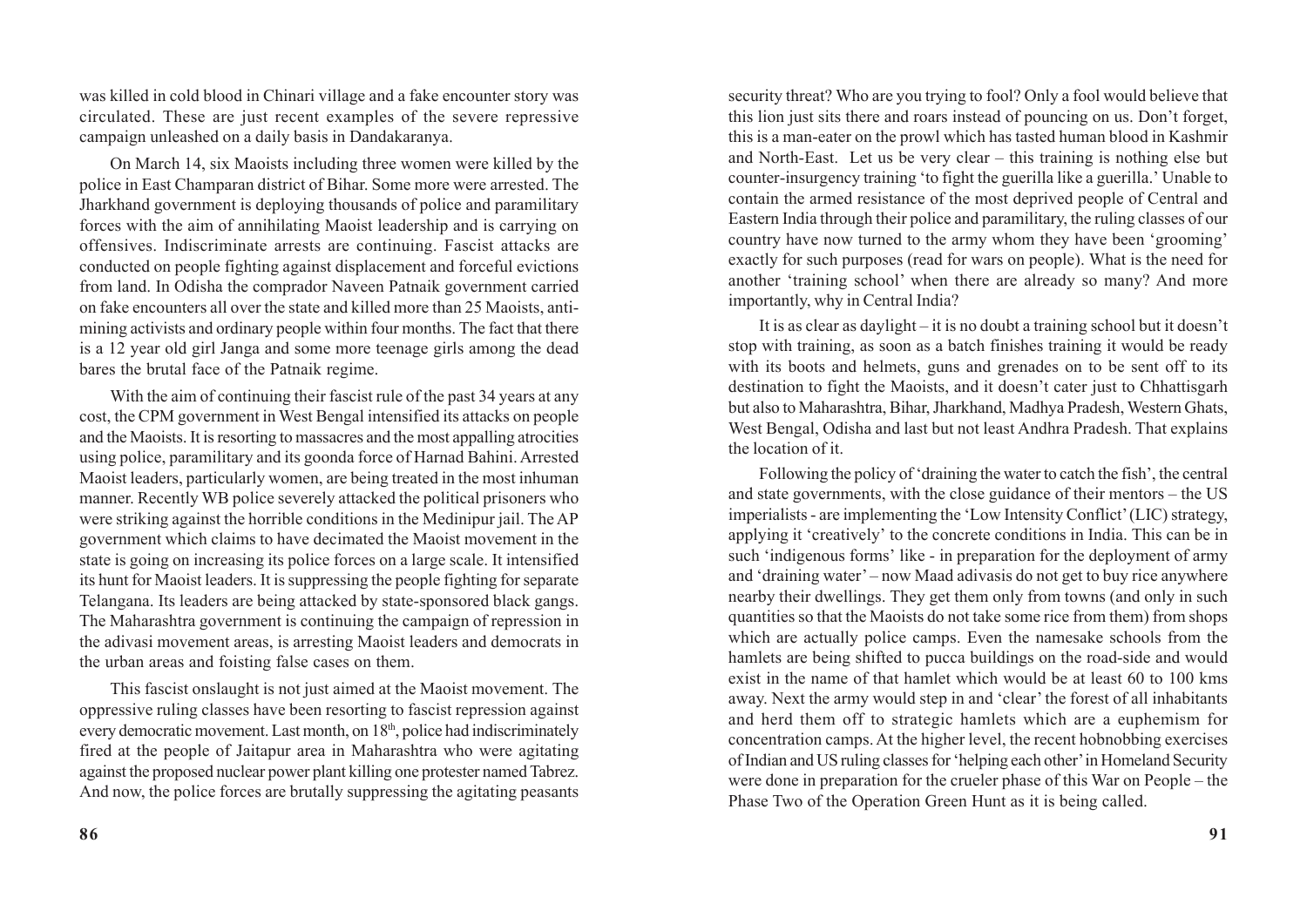The home ministry says it wants to 'clear, hold and build' in the 'Maoist areas.' In our country words have long ago ceased to have their original meaning, for which they were created in the first place. Here is the new lexicon– 'clear' means massacres, mopping up or complete destruction of everything, 'hold' means a war of occupation and 'build' means absolute loot of people's resources. All this ultimately results in reducing the people to a slave like existence complete with absolute surrender to the imperialist slave-owners and this has got its own word – 'development'. And it is not just words, even institutions have changed their 'supposed duties' in our country (into their 'actual duties' for which they were created, in fact) – the government doesn't look after the welfare of the people – it bends over backwards and crawls on its fours to protect the interests of those who exploit them; the judiciary doesn't protect the rights of the people – it shows admirable adroitness in finding ways to deny them; the police think they are the 'law' and that 'ordering around' restores it; and the Indian Army with impeccable acumen finds 'enemies' in the dilapidated huts of poor adivasis, in the empty granaries of the bankrupt peasants or in the stench-filled *bastis* of workers and of course in every nook corner of Kashmir and North-East.

In the first week of June, a thousand-men strong iron heeled column marched its way to Bastar – physically that is. Because the Indian Army has been breathing down the necks of Bastar people in many more indirect ways since almost a decade. It has been an integral part of all the counterinsurgency operation plans formulated against the Maoists and has been training the mercenaries who do that job in hundreds. In just Narayanpur the land to be allotted for the Army (training school) amounts to 750 sq.kms while the talk is about three training schools and in three districts (Narayanpur, Bastar and Bilaspur). This is not counting the previous allotments to army and air-force.

'Oh, no, don't mistake us, all this is just for the training school, the army won't enter into operations against Maoists, it is just to gain a psychological advantage over the Maoists, to tell them – 'see a lion is sitting at your door!' says the army. And pray – may the humble citizens ask His Excellency Herr Manmohan what this 'training' is for as it is he who with great insight discovered that Maoists were the biggest internal

of Uttar Pradesh who are opposing to give away their lands for proposed Express Highway to be built from Greater Noida to Agra. At least two peasants were killed and so many people were injured when police force resorted to beatings and firings. People of Bhatta-Parsaul and nearby villages boldly resisted the police rampage in which two policemen were also killed and some others including few officers were injured. Next day people of Agra and Aligarh also intensified their agitation and resisted the highhandedness of the police. Taking this as a pretext, fascist Mayawati government has resorted to severe repression on the peasants of Uttar Pradesh. Laying siege upon the villages, it is inflicting inhuman atrocities upon the villagers.

#### **Beloved People! Democrats! Patriots!**

The above fascist repressive measures and the arrests of Maoist leaders are part of the War on People waged by the ruling clique of Sonia-Manmohan-Chidambaram with the support of the imperialists in the name of OGH. We must see this political repression, massacres and attack on civil rights in the context of the repercussions of the severe crisis faced by the world capitalism on all the spheres in our society. It is part of a conspiracy to carry on their pro-imperialist, anti-people policies unchallenged by completely destroying the Maoist revolutionary movement. It is a historical truth that repression leads to resistance. The daydreams of Sonia-Manmohan-Chidambaram ruling clique that they would be able to suppress mass movements and revolutionary movements through arrests, murders and repressive campaigns are bound to end in a nightmare. The feudal and comprador bureaucratic bourgeois ruling classes and imperialists who control them are the biggest enemies to the development of our country, self-reliance, sovereignty and people's welfare. Our Central Committee is calling upon the people to join in huge numbers in the People's War waged by our party and in the New Democratic Revolution conducted with the aim of completely eliminating these people's enemies. Our CC is appealing to all civil rights activists, intellectuals, democrats and those who wish for peace talks to visit our movement areas and see with your own eyes the inhuman atrocities and massacres perpetrated by the state here. It is requesting you to place before the people of this country the facts about the fascist state violence unleashed on adivasis - the poorest of the poor -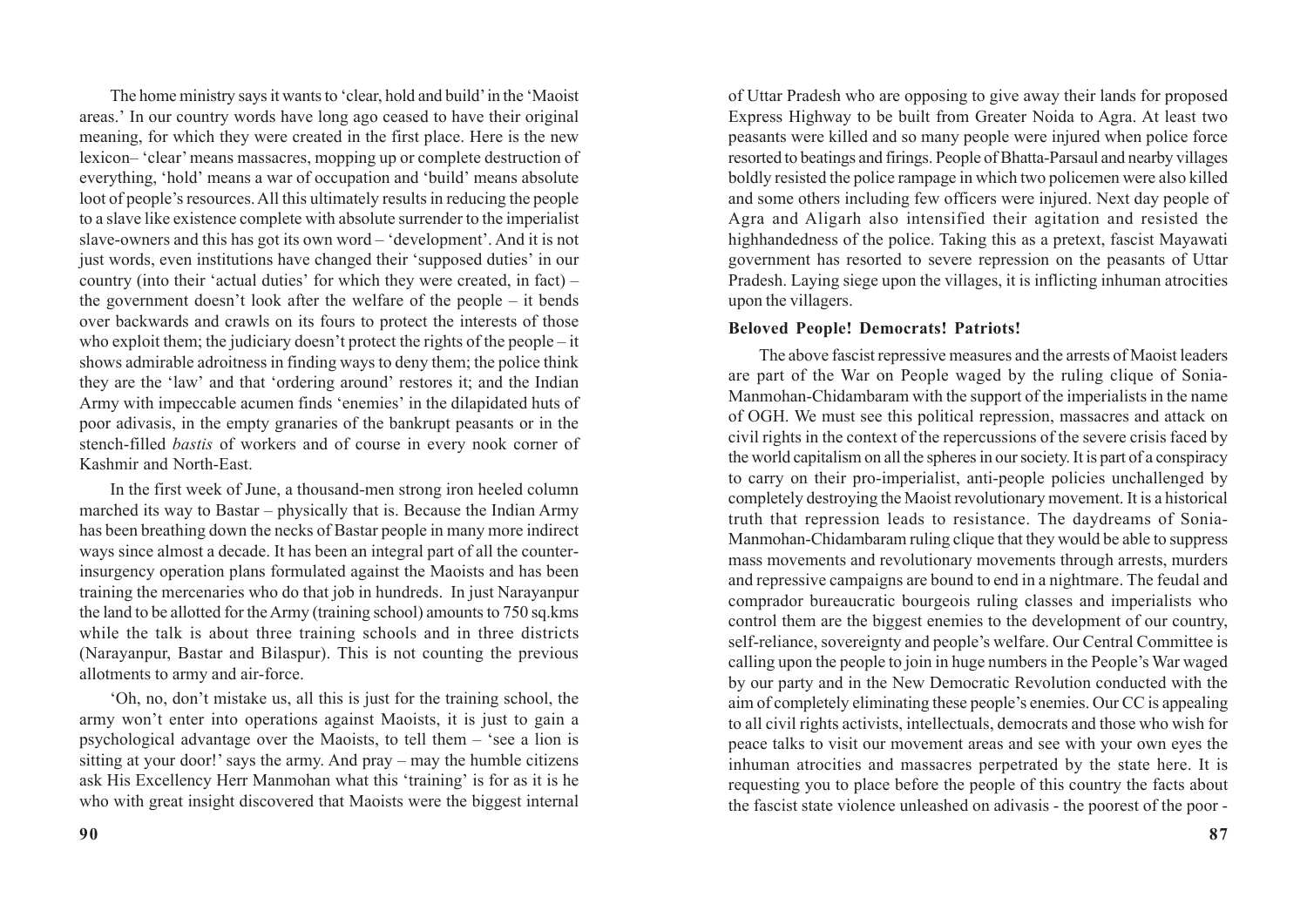in the heart of this country which calls itself 'the largest democracy'.

Our CC is calling upon the people and the democrats to condemn these arrests, massacres, destruction, loot, atrocities, foul propaganda, fascization of the state, forceful land acquisitions and black laws like UAPA and to fight unitedly against all these. It is demanding that the arrested Maoist leaders be released unconditionally and immediately. The only way before us is to fight back unitedly and militantly the fascist state terror and our CC is calling upon the people to come forward bravely to resist this. It is clearly stating that only by intensifying the people's resistance movement ongoing under the leadership of our party and PLGA and by getting mobilized into it in thousands and lakhs can we defeat this offensive.

Our CC is appealing to the people to make success the 48 hour 'Bharat Bandh' to be observed on May 21-22 protesting the arrests of Maoist leaders and against the war on people by the ruling clique and against the ongoing repression of Uttar Pradesh peasants. This bandh would be mainly observed in six states – Jharkhand, Bihar, West Bengal, Odisha, Andhra Pradesh and Chhattisgarh; in three districts of Maharashtra – Gadchiroli, Chandrapur, Gondia; in the border districts of Uttar Pradesh adjoining Bihar and in Balaghat district of Madhya Pradesh. There will be protests in various forms in other states. Emergency services like health care, examinations of students and interviews are exempted from the bandh.

#### **Abhay,**

### *Spokesperson, CC, CPI (Maoist)*

4 June, 2011

**Deployment Of Army In The Name Of Training Schools Puts The Very Existence Of The Aborigines and Inhabitants Of Bastar In Peril! Forest Belongs To The Indigenous People** *(Mulvasis)* **– The Government Doesn't Have Any Right Over Even An Inch Of It! Indian Army GO BACK –**

### **Do Not Kill Your Own Citizens!**

While the Bastar adivasi peasants are readying themselves for the monsoons to till their lands so that they can feed their children and families throughout the year – unknown to them, silently and stealthily the central and state governments have completed the preparations for another kind of monsoons. These 'monsoons' do not rain droplets of water but bullets and shells, rockets and cannon balls and would irrigate their lands with the blood of children, women and men – young and old. These 'monsoons' promise a lifelong peace and prosperity. Peace it would – as peaceful as a graveyard could be and lifelong as their longing for life would come to an end. Of course, prosperity it would be – for the imperialists, their running dogs - the ruling classes of India, the corporate vultures, the MNC sharks, the great Indian extended family of the comprador bureaucratic bourgeoisie i.e., the chief ministers, ministers, MLAs, MPs, IAS, IPS, IFS, bureaucrats etc as now they could lay their greedy hands on the immense wealth buried under this graveyard.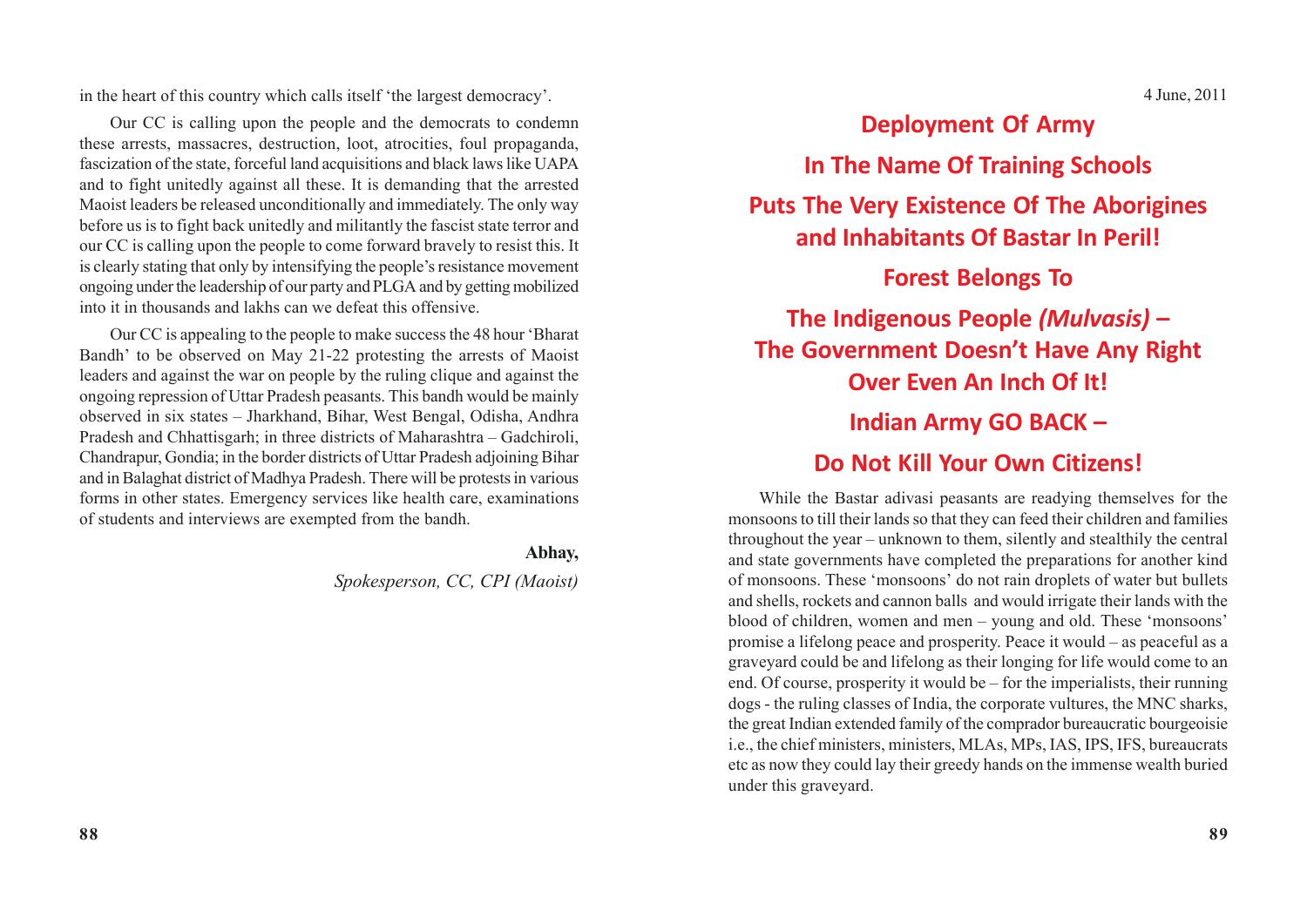waged against land grabbing and loot of natural resources of our country has the potential to decide the fate of the many other foreign investments coming unchecked into our country. The CC, CPI (Maoist) exhorts the people of Odisha to go ahead firmly with stead fast determination in their struggle and calls upon the people of India to build solidarity struggles in support of this brave people. While it is necessary for the people of Jagatsinghpur to take the support of every political and civil party or group which is coming to them in solidarity, they should also be alert to the ploys of some of them, particularly that of parliamentary parties to divert their struggle into various kinds of compromises. It should not be forgotten that almost all the parliamentary parties have been following or supporting such pro-imperialist projects wherever they have been in power or have been sharing power or were giving tacit support even when they were in opposition.

It is not only necessary to go to Jagatsinghpur in support of anti-POSCO agitation but also to take up various forms of supportive propaganda and agitational forms in every state in their support. CPI (Maoist) is calling upon the people of India and the world to express the widest possible solidarity to this courageous struggle. The need of the hour is for all such struggles to broaden into a coalition of anti-imperialist struggles which would not only fight for scrapping of projects like POSCO but would also fight for kicking off all kinds of imperialist control and exploitation from our country.

- $\star$  Stop land acquisition for POSCO project immediately!
- $\star$  Withdraw all police and paramilitary forces from Jagatsinghpur district and stop all kinds of intimidating tactics to cow down the people!
- $\star$  Scrap all country-selling MoUs signed with MNCs for looting the natural resources of our country which rightfully belong to the people and only to the people!

#### **Abhay,**

*Spokesperson, CC, CPI (Maoist)*

suppressing the just movements of the people. They're arresting and killing the revolutionary leaders who have been striving hard for the people selflessly, dedicatedly and relentlessly. Comrade Bhupesh ji's arrest must be seen in this context.

The Central Committee of CPI (Maoist) calls upon the people of our country to observe 24-hour 'Bharath Bandh' on June 24 to protest the arrest of Comrade Bhupesh ji and the fascistic repression unleashed against the revolutionary movement by the ruling classes. This bandh would be mainly observed in six states – Jharkhand, Bihar, West Bengal, Odisha, Andhra Pradesh and Chhattisgarh; in three districts of Maharashtra – Gadchiroli, Chandrapur, Gondia; in the border districts of Uttar Pradesh adjoining Bihar and in Balaghat district of Madhya Pradesh. There will be protests in various forms in other states. Emergency services like health care, examinations of students and interviews are exempted from the bandh.

#### **Abhay,**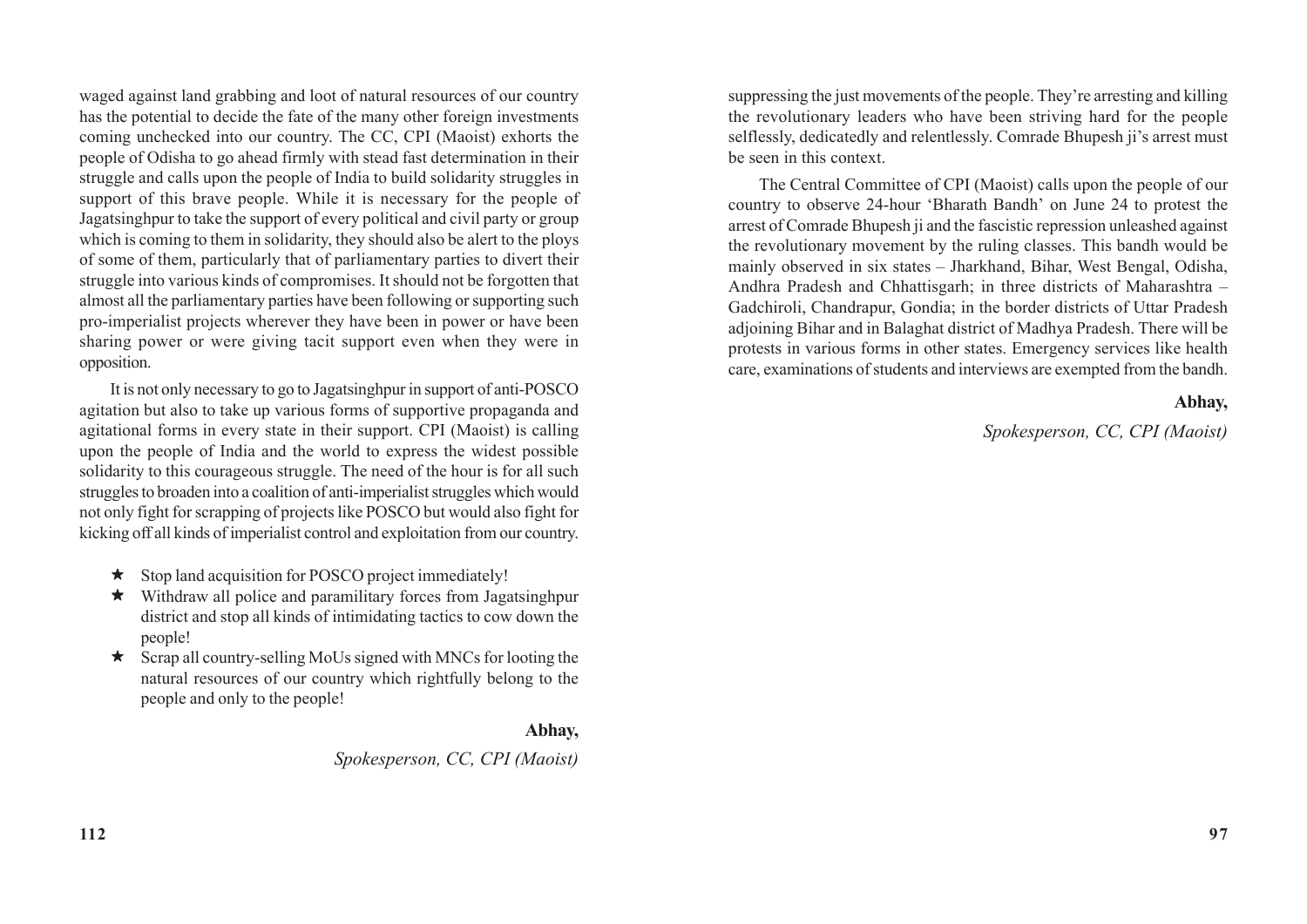*June 15, 2011*

# **Fight back the new state offensive in Chhattisgarh and Odisha as part of Operation Green Hunt – Phase II!**

# **Any fascist offensive aimed at looting this country is bound to be defeated by the courageous resistance of the self-respecting people of India!**

On 14-06-2011 the Union Home Minister P. Chidambaram had a high level meeting with the chief ministers of Chhattisgarh and Odisha and announced a new brutal offensive in these two states to contain 'Left Wing Extremism (LWE)'. In the guise of his oft-repeated two-pronged mantra of 'development and police action', the HM promised full support of the centre for these states in their cruel offensive and egged them on to go ahead in full swing. Naveen Patnaik, the blood-thirsty CM of Odisha whose hands are already stained with the blood of hundreds of people of Odisha offered as human sacrifices for this 'God of development' right from Kalinga Nagar to Niyamgiri is now asking for helicopters to bomb the hapless adivasis. Raman Singh who would perhaps go down in history as the saffron fascist who sounded the death knell for one of the most ancient inhabitants in the world in Bastar, tried to cover up his growing alarm at the increasing heroic armed resistance of the people in his state with highsounding rhetoric on how to go about decimating Maoists. A few days back in the first week of June (within a week of another meeting with the chief ministers of 'Maoist affected' states led by the PM and HM) an announcement had already been made by the AP and Odisha governments that a three-month long big offensive is ready to be launched on Andhra-Odisha Border region (AOB) to decimate the Maoists there. They announced that they would use modern technology and new methods and tactics of attacking utilizing 'water, air and land'. They said paratroopers may also be used. And now the whole country knows that the army had

The people of Jagatsinghpur are asking a simple question - So why should we lose all these things and moreover who are you decide that we lose these things? They are stating an obvious truth – it is the people who have the right to decide what they need. They are posing a straight challenge to the ruling classes – face the fury of the people, we are not the ones to surrender. They are declaring a principled fact for the world to hear – the people of India refuse to be pushed into a slave-like existence.

We are afraid that sometimes even photos always do not speak for themselves. For example, the photos of school buildings (in 'Maoist areas') do not show the security forces which would be occupying them as soon as they are ready for it. **But agitations which are being carried on for years together by lakhs of people putting everything at their stake including their lives do speak something. They speak something which is the most important thing to be spoken or heard in this country at this point of time and one which would decide its future.** They are speaking the same truth which was spoken by the countless peasant and adivasi struggles (mainly armed but also unarmed) which were waged against the British colonial rulers in the  $19<sup>th</sup>$  and  $20<sup>th</sup>$  centuries, a truth which seeks to end all kinds of colonial/neo-colonial exploitation and oppression. The British tried to close their eyes and ears to this din of truth opting instead to suppress them using brute force. The Indian ruling classes are tracing their steps and they are bound to trace their steps to their own graveyards too if they continue in their 'unjust, brutal wars on people' in the name of development just like their imperialist masters. Whether it is direct armed suppression by deploying police and paramilitary forces in Moaist areas (and now the army too) in the name of Operation Green Hunt or by deploying police and paramilitary forces in places like a Bhatta Parsaul or a Govindpur all are for brutal suppression of genuine people's struggles. The killing of more than twenty-five many anti-mining activists in fake encounters by Naveen Patnaik government since December 2010 and the recent meeting by P. Chidambaram with Naveen Patnaik and Raman Singh for anti-Maoist operations to be carried on in Odisha and Chhattisgarh in June point out how the central and state governments are planning to suppress the people's agitations.

The anti-POSCO agitation along with many other struggles being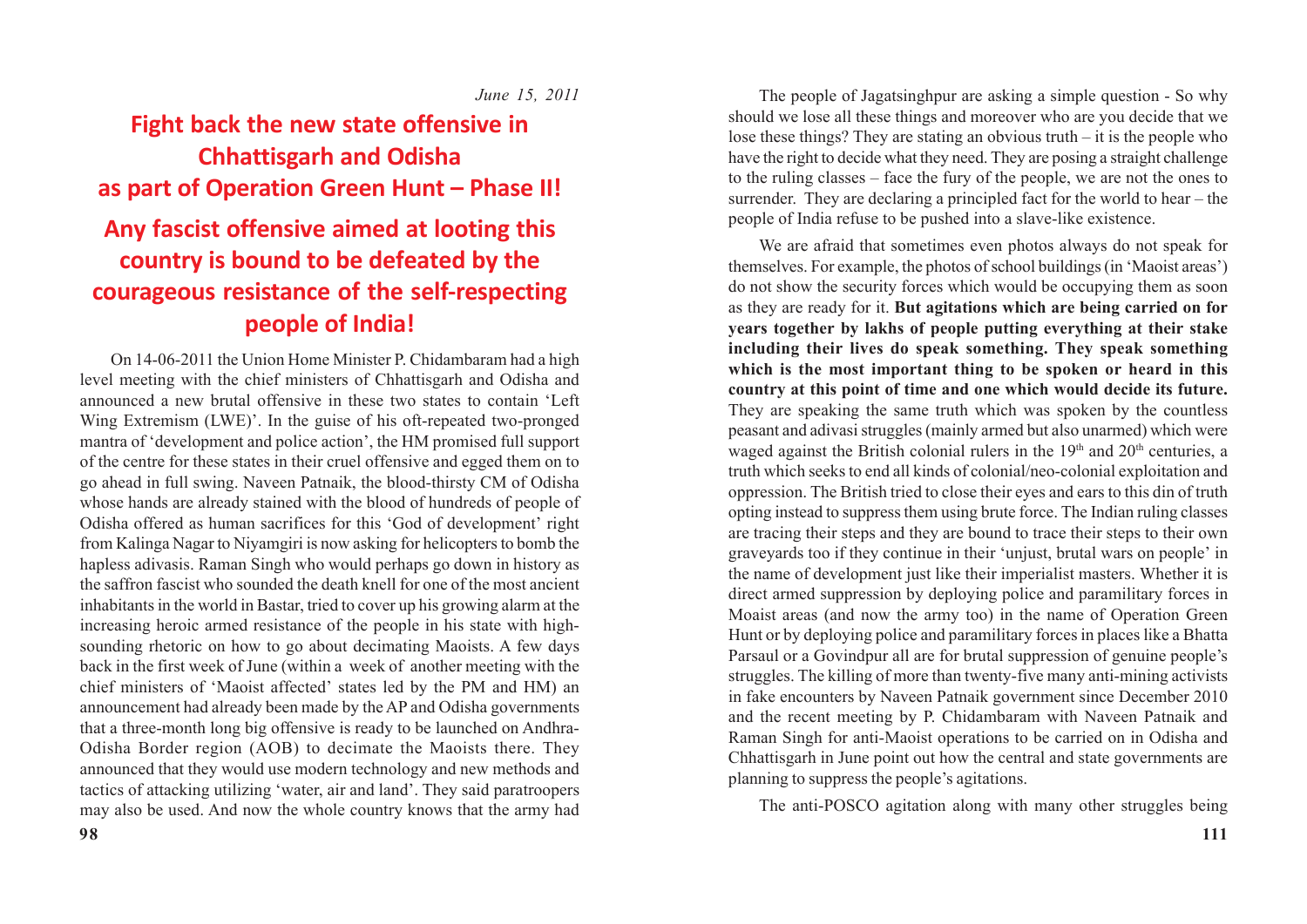women and elderly persons lying on their land in Govindpur area of Jagatsinghpur district under a hot sun or in pouring rains to save it from being grabbed by the MNC shark POSCO with the muscle power of the Naveen Patnaik's fascist 'licensed killers'. Do these photos speak anything?

Why are the thousands and thousands of anti-POSCO agitators fighting a life and death struggle not to allow POSCO's entry? Why is the number of people who agitate against the governments' policies swelling with each attempt by the comprador rulers to sell this country's resources to neocolonialists? Do the numbers speak anything?

Why is that there seems to be no end to these agitations involving a sea of masses in Singur, Nandigram, Kalinganagar, Lalgarh, Narayanapatna, Bhatta Parsaul, Srikakulam, Bastar, Lohardagga and scores of other villages and towns in almost every state in this country? Does this long list of militant agitations of the recent past speak anything?

Do the sacrifices and people thronging to the funerals of mass leaders and agitators (from Tapasi Malik of Singur to Tabrez of Jaitapur, from the 13 adivasis in Kalinganagar to the peasants of Sompeta and Kakarapalli) who fought and laid down their lives in such agitations speak anything? Why are thousands of more people taking the place of these fallen heroes with silent determination waving the flag of 'Jal, Jungle, Zameen Hamara Hai?'

For those who care to listen – the message is clear. The overwhelming majority of this country's population is rejecting the profit-centric proimperialist development model and embracing the people-centric pro-people development model. The message from the ruling classes is also brutally clear. Whatever may be the 'cost' the people of India may have to pay – the comprador ruling classes with the strong support and guidance of the imperialists would continue with their plunder and pillage. **This 'cost' would include not only loss of land, water, air, seas, ports, natural resources, forests, ecology, rare flora and fauna, ancient civilizations, properties, limbs and not the least lives in the 'material' sense but would also include loss of self-respect, sovereignty, independence, freedom, dignity and pride which are inalienable for our existence as human beings.**

already been deployed in Chhattisgarh under the pretext of 'training'.

This announcement comes within days of the announcement of SAIL to privatize Raoghat mines in Bastar (Chhattisgarh). This comes within days of the stiff resistance of the Odisha people against the land grabbing of POSCO for 'the biggest foreign direct investment in India' (read 'one of the biggest attempts in history to grab the natural resources in India'). This also comes within days of a series of attacks by our PLGA (People's Liberation Guerilla Army) on the mercenary forces of the central and state governments in Chhattisgarh and Maharashtra parts which constitute DK. The ruling classes concentrating on the borders of the states where the Maoist movement is strong and expanding so that there won't be any boundaries to their exploitation; so that he they could expand their loot unbridled. (For example, between Odisha and Jharkhand; between West Bengal and Jharkhand; Chhattisgarh and Mahararashtra; CG-AP-MR etc. previously) The relation between the cause and effect is obvious for all to see.

The actual reality is that this announcement comes in the backdrop of firm rejection by the people of India from North to South, from East to West and particularly in Central India of the 'development model' of the comprador ruling classes. The growing resistance to almost every countryselling and plundering 'development' project in throughout the country like in Bihar-Jharkhand, Odisha, Chhattisgarh, Andhra Pradesh, Maharashtra, West Bengal, Uttar Pradesh, Uttarakhand, North-East etc is such a glaring fact that only those wearing the visionless glasses of 'development' would refuse to recognize them. Only those wearing the sound-proof ear-plugs of 'police action' would refuse to hear the slogans of 'Jal-Jungle-Zameen Hamara Hai' and 'NO to this lopsided development' renting the airs.

Every genuine patriotic citizen of this country would indeed be proud of these bravest resistances - violent and non-violent, militant and peaceful, armed and unarmed - offered by the poorest of the poor to save this country from the vultures of MNCs and big comprador bourgeoisie and be humbled by the sacrifices they are making for a life of dignity not only for their children but for every citizen of this country. But the ruling classes of India are feeling the opposite. They are angered, alarmed, feeling cornered and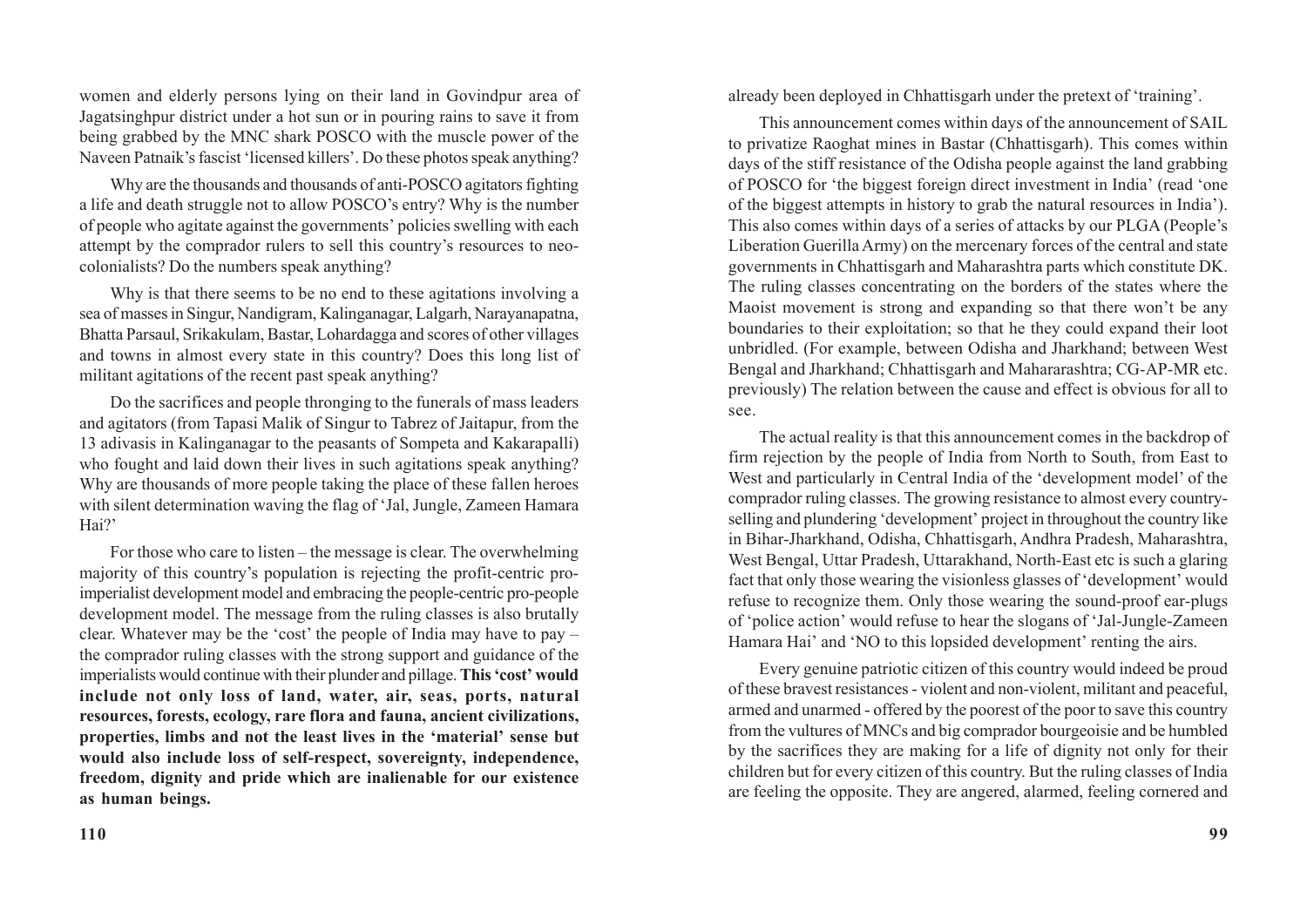filled to the brim with hatred towards these resistances because these movements are hindering the implementation of the 'promises' these minions made to their imperialist masters and to the members of their class to hoard all the riches of this country for peanuts. Their masters are breathing down their necks to 'show results' for all the kickbacks they have been gorging till their stomachs burst for paving 'the path of development.' So they are going on launching new offensives in a desperate attempt to crush the resistances.

The first thing to realize is that we should not be fooled by their utter lies that these offensives are launched only for crushing the Maoists. We have to realize that these offensives are launched to crush the peasants, adivasis and workers; the women, children, men and elderly; the democrats, the patriots and the revolutionaries of these regions or in one word all those citizens of this country who have the right over the resources of this country. So, we must fight back these offensives as one person and in one voice to defeat their conspiracies of selling our beloved country to the imperialists.

The questions to be asked are – who gave the right to these governments to implement the 'development model' which has been absolutely rejected by the very people in whose name this is done? What right do these governments have to spend the hard-earned money of the people of this country to kill its own citizens in police actions and military offensives? What right do these governments have to offer as cannon fodder the lives of lakhs of armed forces in a war which is not fought for their interests or any betterment of their lives but for the interests of the imperialists, comprador bureaucratic bourgeoisie and the feudals? Most importantly what right do these governments have to perpetrate massacres, burning, loots, rapes, fake encounters, lock-up deaths etc on the people fighting for their livelihood and very existence?

To keep up the sagging morale of the armed forces who are facing one attack after another in the Maoist areas, particularly in Chhattisgarh recently, the HM said that the forces were facing the Maoists bravely and had gunned down as many as 78 extremists in 125 encounters this year. We want to bring to the attention of the people of this country and the world that these figures do not convey the truth and we must realize that it is actually hundreds of unarmed people (who may be sympathizers or dwellers in the proposed areas depending traditionally on the forests for their livelihood, that sufficient documentary evidence is available which shows the existence of forest rights and that the FRA is not implemented by the state government in the area. The Central government the state government of Odisha disrespected the resolution of more than 65 % of the villagers who participated in both the Palli Sabhas of Dhinkia and Govindpur which unequivocally rejected the proposal for diversion of land. The government authorities deliberately suppressed facts and declared in the government's submission to the MOEF that such resolutions were fake! There are number of such instances where the government is suppressing the facts and figures and lying through the teeth. Based on the Meena Gupta committee's report the Forest Advisory Committee (FAC) has recommended withdrawal of forest clearance. But in violation of all this and making a complete U-turn, environmental clearance was given by Mr. Jairam Ramesh on May 2, 2011 and this proved to be the last straw. The state government immediately deployed the police in June to grab the land.

This whole period saw severe opposition from the people to any kind of land acquisition for the 12-million-tonne-capacity steel project, against mining lease for its Khandadhar iron ore reserve in Sundargarh district and the company's private port near the proposed steel plant about 12 km from the Paradip port. The fact is that both the central and state governments conspired for this and the statements by Jairam that environmental clearance doesn't mean that land should be acquired forcefully or Congress rushing to Govindpur supposedly to support the agitation are nothing but a big hoax. Jairam is advising the Odisha government to acquire land 'democratically'. Going by recent evidence, his 'democracy' looks like it includes lying and kickbacks from MNCs to keep shut. The only forms of democracy the people (mostly *Adivasis*) opposing such projects could see are fake encounters, tortures and incarceration for years together in jails !

Union Home Secretary GK Pillai in a recent interview asked the people to check the website of the Planning Commission and see the photos there to know how rapidly 'development' is progressing in the form of roads, *anganwadi* and school buildings coming up in backward (particularly 'Maoist') areas. He said 'Photos speak for themselves'. One wonders if the Pillai and his ilk have seen the photos of rows and rows of children,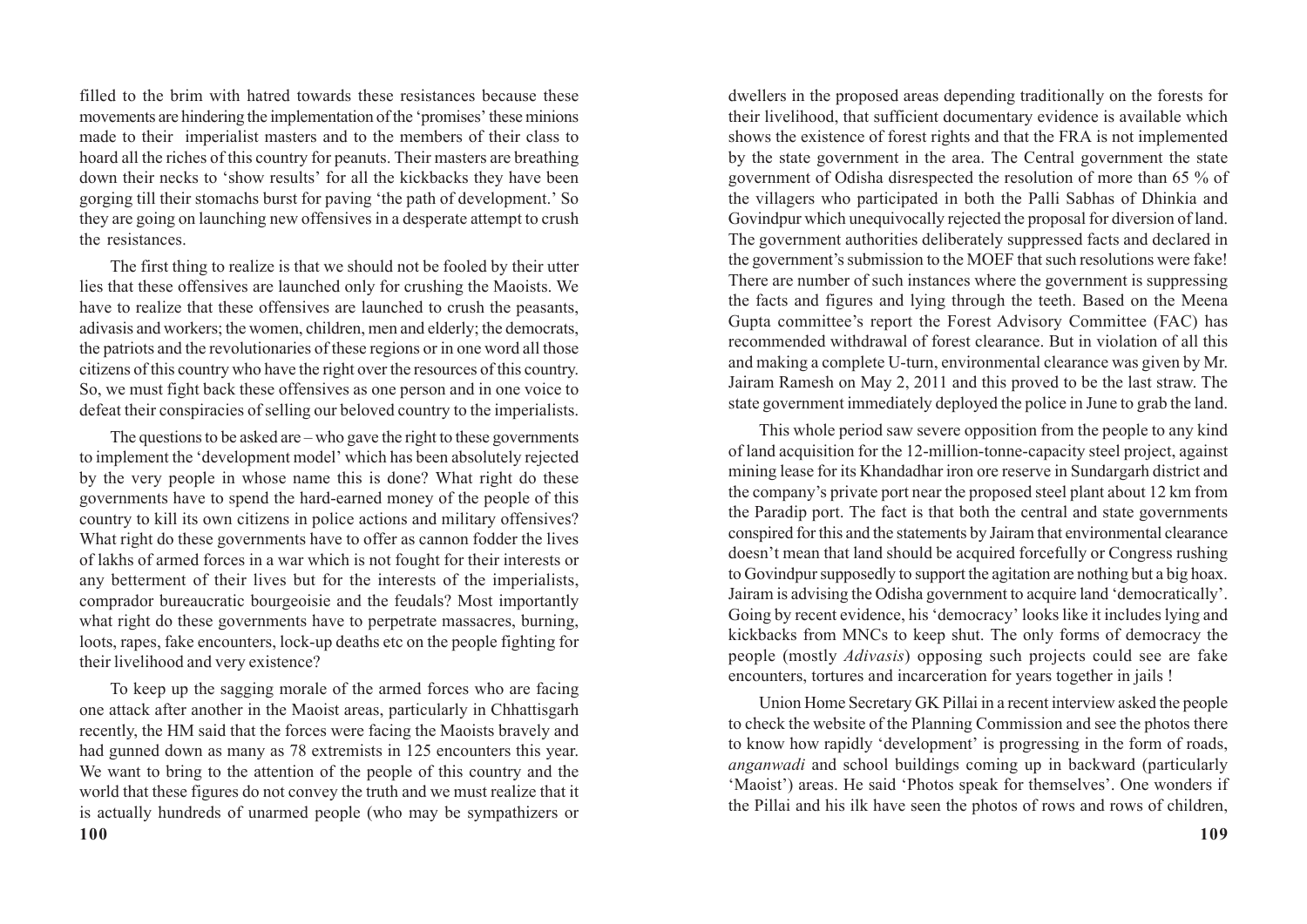#### *June 22, 2011*

# **Hail the heroic resistance of the anti-POSCO agitators against a project**

### **which not only grabs their land but also the future of their children!**

### **People of Odisha have the right to decide**

### **what kind of projects they need, not comprador despotic rulers like Naveen Patnaik or Sonia-Manmohan-Jairam-Chidambaram combine!**

### **Build widespread agitations in support of anti-POSCO agitation all over India!**

It has been one week since the people of India has been witnessing one of the firmest, staunchest resistances in the history of modern India against an imperialist MNC project in the form of anti-POSCO agitation in Jagatsinghpur district of Odisha. CPI (Maoist) hails the people of Odisha who are determined to stop the much-touted 52,000 crore 'biggest foreign direct investment' in India and declares its full support and solidarity for them.

The central government hastily cleared the POSCO project on 15 May 2007 and Manmohan himself had given full assurance to the South Korean government that he would do everything for building the project in the backdrop of people's rage erupting in severe opposition to it. The MOEF and the Odisha government have avoided compliance to the requirements under the Forest Rights Act and the MOEF guidelines issued in August 2009. In fact this is the ground for the Ministry's issuing stop work order on 5th August 2010. The state government has been repeatedly denying the existence of tribals in the proposed project area whereas subsequent visit and fact finding by the Saxena committee and the Meena Gupta committee has proved beyond doubt that there are other traditionally forest

activists of the revolutionary movement or not) who have been killed in cold blood in fake encounters and massacres of the central and state governments. 'Maoists' is just the alibi they are using to crush the genuine people's struggles including the ones led by Maoists and not just the ones led by the Maoists.

The Andhra Pradesh government has been patted on the back in every meeting of the gangster chief ministers and high-way robber DGPs for crushing the Maoist movement in the state effectively. It took a blood-bath of about four decades in an unprecedented series of fascist offensives both on revolutionaries and the people, particularly on the Telangana people for this to be 'achieved'. And now every state government is urged to follow this fascist model of AP. The AP greyhounds do not bother about state boundaries and enter unchecked into Odisha and Chhattisgarh to carry on attacks on the Maoists and the adivasi hamlets on the borders. And the Special Intelligence Bureau (APSIB) is present behind every major arrest and every fake encounter of Maoist leaders in all the states in the country. So now the three month long offensive in AOB to be implemented with the coordination of the AP and Odisha governments with the full support of central government may go down as one of the bloodiest in the history of this country if we do not offer the stiffest resistance to stop it. And the new offensive on Odisha and Chhattisgarh which are already notorious for Salwa Judums, Santi Senas and all kinds of atrocities by the security forces deployed there would also be most cruel as these states have been the theatre for the bravest armed and unarmed resistances against pro-imperialist policeis of the governments in this country. The central government has now zeroed down on these two states and included the AP borders region with these two states. It wants to finish off this vast region of resistance first and go on to other regions. This doesn't mean there would be respite in other areas such as a Jharkhand or a West Bengal. The war on those people would continue severely. It is just that the concentration would be more on this region in this phase of the countrywide 'War on People'.

The people of the world and our country have stood with the fighting people of India in their struggle for life and existence and their support is very crucial in the face of these new fascist offensives planned by the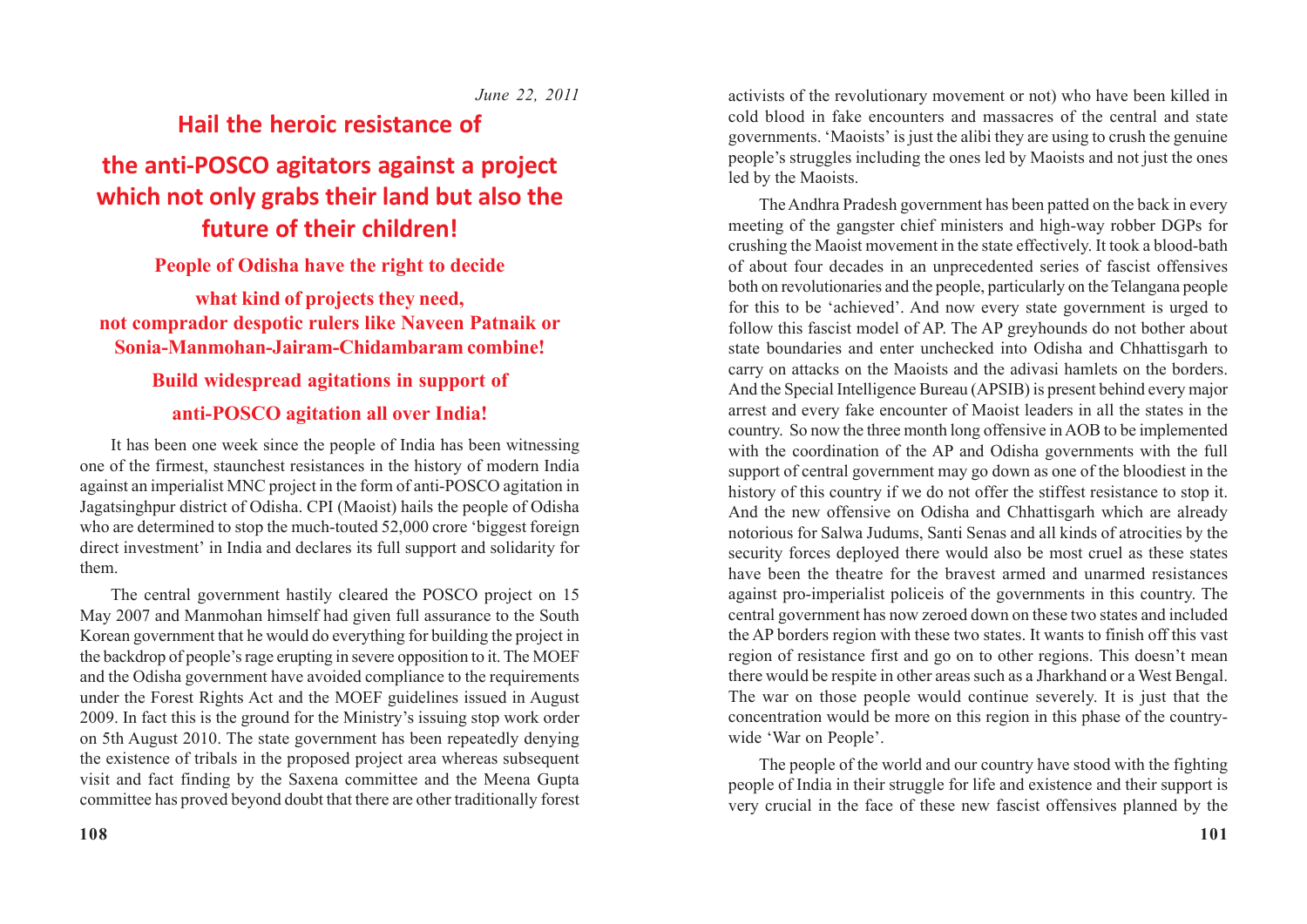ruling classes. So we appeal to all the genuine democratic forces in our country and in the world to expose the conspiracy of the Indian ruling classes and fight back this War on the People of India in every possible manner. Build movements across the country and the world to stop the deployment of army in the movement areas and to stop the economic, political, military and psychological offensives.

The CC of CPI (Maoist) calls upon the people of Chhattisgarh-Odisha border, AP-Odisha border and Chhattisgarh-AP border to fight back this latest fascist offensive unitedly. The entire Party and PLGA forces must fight back the enemy offensive in all spheres and by intensifying armed resistance involving the vast masses of this region.

- **Stop the new fascist offensive on CG-Odisha, Odisha-AP and CG-AP borders immediately!**
- **Stop Operation Green Hunt immediately!**
- **Stop land grab for POSCO and Raoghat railway line and mines!**
- **Condemn the brutal state repression on people agitating against POSCO project!**

**Abhay,**

### *Spokesperson, CC, CPI (Maoist)*

movement and believed in Marxism. The Central Committee of CPI (Maoist) pays red homage to Pattipati for his role in building the civil rights movement in AP and his role as a people's lawyer during one of the darkest periods of repression in the state between 1970 and 1977. Our party sees the struggle for democratic rights of the oppressed people by comrades like Pattipati and civil rights organizations as an integral part of the overall fight against feudalism, comprador bureaucratic capitalism and imperialism for a new democratic society where all rights of the oppressed people are guaranteed. At a time when an unprecedented country-wide multi-pronged offensive in the name of Operation Green Hunt has been unleashed in the form of 'War on People' by the fascist Indian ruling classes and every single right won by the people and civil rights movements through years of struggles are being curbed, it is necessary to remember the services rendered by civil rights leaders like Pattipati who fought for these rights. At a time when there is a need for the civil rights movement in the country to become active more than ever, it is necessary to propagate the struggles and the services rendered by organizations and individuals as part of it which went into creating the present improved and greater democratic awareness about the inalienable rights of the people. The CC is appealing to his family, friends, colleagues in the civil rights movement and people's lawyers to propagate and emulate the services done by him for the oppressed masses of this country so that the younger generation is inspired to work for the rights of the people as inheritors of the struggle legacy.

#### **Abhay,**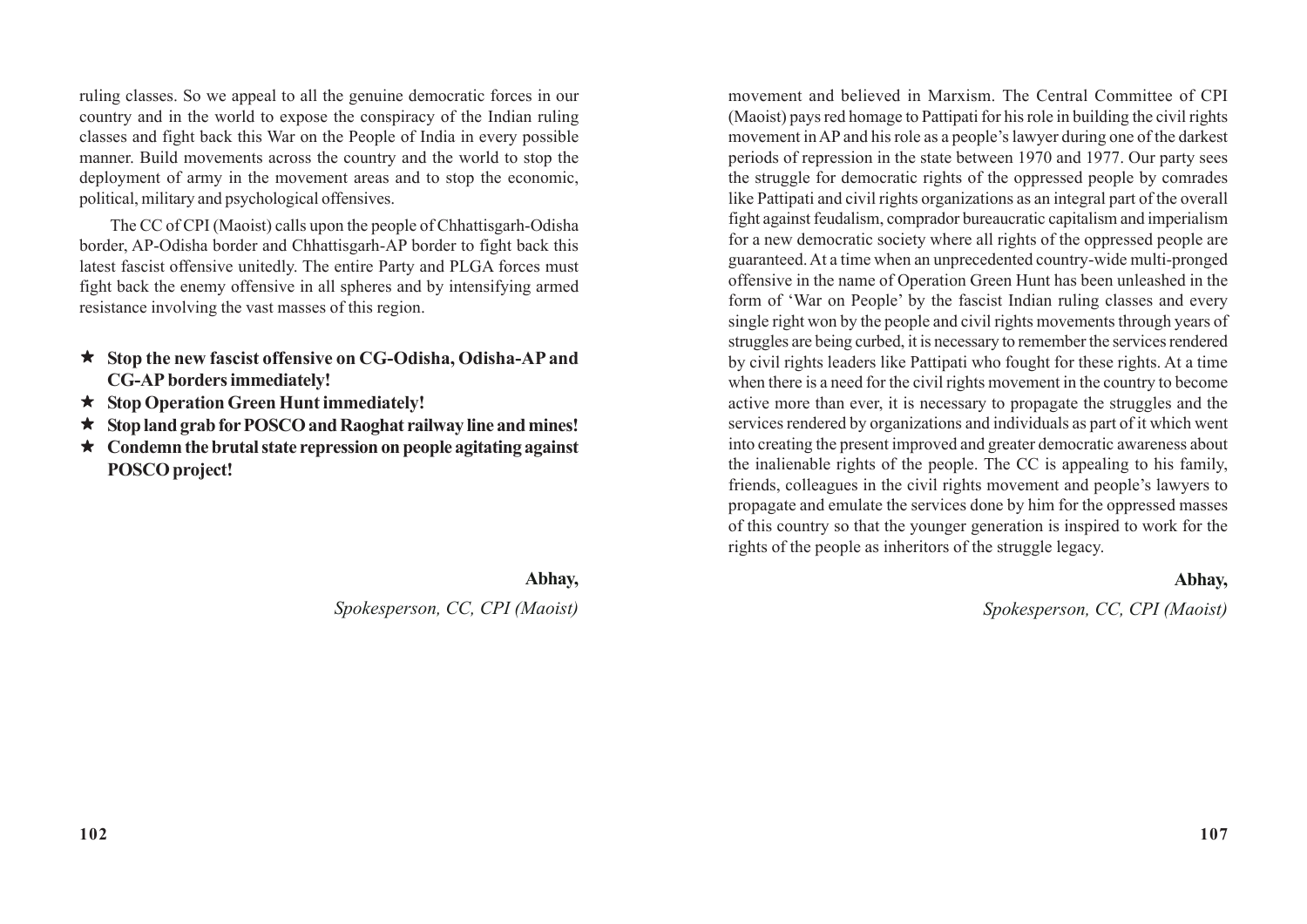few places in Hyderabad where the activists of mass organizations, victims of state repression, people on whom false cases were framed, revolutionary writers, civil rights activists etc congregated almost on a daily basis sharing the meagre food, shelter and contemporary revolutionary thoughts with him.

Pattipati would always be remembered for his memorable role in fighting for the annulment of the death sentences of comrades Bhumaiah and Kista Goud, the revolutionary peasant movement activists (pronounced in 1974) and for turning it into a country-wide issue. He was instrumental in involving leaders from various political parties in this campaign which included Jaya Prakash Narayan, Chandra Rajeswara Rao, Bhupesh Gupta, Vajpayee and George Fernandes. A committee was built up with this exclusive demand and he coordinated this from Hyderabad. His efforts in building solidarity for this demand internationally merit special mention. More than 300 intellectuals from all over the world (including Jean Paul Sartre and Tariq Ali) demonstrated in various countries like France and US in support of this demand. He argued their case and brought a stay when the state tried to hang them the first time. He would always be remembered by the movements which are being built the world over for a total ban on death sentences.

When emergency was declared on the midnight of June 25-26 in 1975, Pattipati was the first political activist and civil rights leader to be arrested in AP. During the time he was in jail his family had to undergo many trials and tribulations as he was the sole breadwinner. As Pattipati continued making phone calls, writing letters and sending telegrams even from jail to coordinate civil rights work the government brought a special G.O. banning such things. Between 1970 and 1977 as a lawyer he saved the lives of many revolutionary leaders and hundreds of activists whenever they were illegally arrested and were in the danger of being 'encountered' by the state. After the emergency Pattipati continued as a lawyer and campaigned hard for including the 'Right to Work' in the fundamental rights till his last breath. He remained a people's lawyer till the end.

Though Pattipati was not active in the civil rights movement after the lifting of emergency, he continued to sympathize with the revolutionary

## **Make success the protest week from July 4th to 11th in the Central Region!**

# **The Army Training School in Narayanpur district ( in Maad area) should be immediately scrapped !**

The Indian Army is establishing a counter-guerilla training school in a sprawling area of 750 sq.kms in Narayanpur district of Chhattisgarh. This area is home to an ancient *Adivasi* community. Since two decades the government has been citing that these *Adivasi*s are becoming an extinct human society. At present, establishing an army centre in a vast expanse of this area means speeding up of this process. Since five years the Chhattisgarh government has been propagating that top Maoist leaders are taking shelter in these mountains and that they are openly carrying out their activities and had turned this into a military camp. Since two years the brutal Operation Green Hunt has been unleashed by it here. Due to the establishment of the Army training camp the very existence of the *Adivasi*s here will be put in severe peril. In fact, looting the valuable mineral resources from these areas is their actual goal behind all this. People are vehemently opposing this. Now army has been deployed as part of suppressing this severe protest. Our party is severely condemning this. Our party is calling upon the people to intensify mass struggles against this.

Our party is calling upon the people to make success the protest week to be observed in Central Region, i.e., in Chhattisgarh, Andhra Pradesh, Maharashtra, Andhra Pradesh-Odisha border area from July 4<sup>th</sup> to 11<sup>th</sup> demanding the immediate scrapping of the Army training school in Maad area. Our party is appealing to the entire Indian masses, democrats and well-wishers of *Adivasi*s to make success this protest week.

Our party is appealing to the Indian Army jawans not to make war on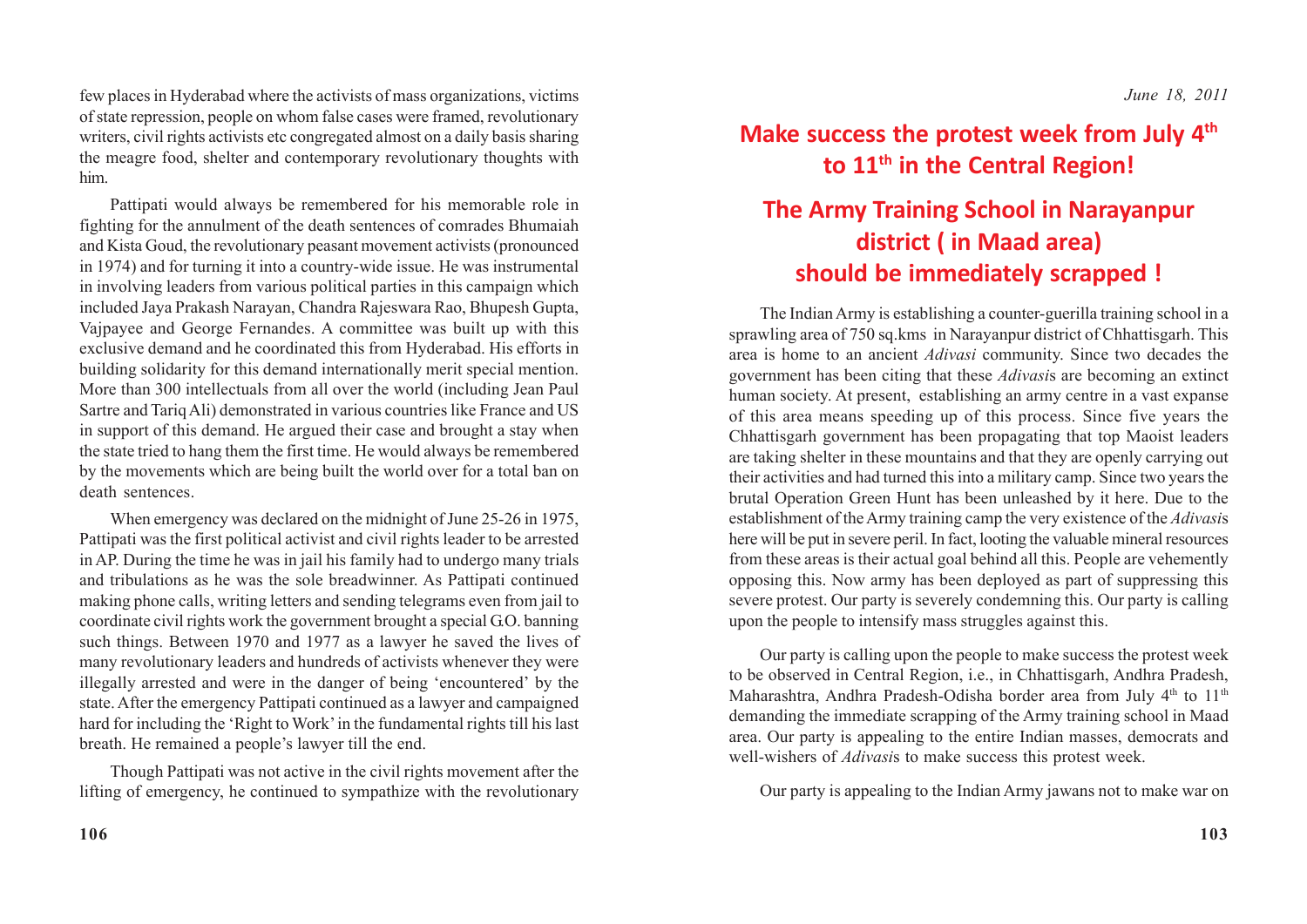*Adivasi* people for the interests of the exploitative ruling classes. We are appealing to them not to carry on firings on *Adivasi* people in the name of Maoists.

 **Anand Abhay**

Secretary, Central Regional Bureau Spokesperson, Central Committee, Central Committee, CPI (Maoist) CPI (Maoist)

#### *June 20, 2011*

### **Red Homage to**

## **Comrade Pattipati Venkateswarlu, a founder leader of the civil liberties movement in Andhra Pradesh!**

On June 11, 2011 Pattipati Venkateswarlu, a people's lawyer and founder-secretary of the Andhra Pradesh Civil Liberties Committee (APCLC) breathed his last in Hyderabad. With his death the oppressed people of India, particularly the people of Andhra Pradesh have lost one of their well-wishers, a people's lawyer and a civil rights leaders who had relentlessly fought for their rights. The CC, CPI (Maoist) is paying red homage to Pattipati and is sending its deep condolences to his family, friends, relatives and colleagues in the civil rights movement.

Pattipati was born in Tanguturu of Prakasam district in 1934. He was one of those several mass organization leaders who came forward to work for the rights of the oppressed masses and fighting people in our country in the wake of Naxalbari and particularly in AP during the Srikakulam armed struggle. With the notorious fake encounters which were intensified during the Vengala Rao fascist regime to suppress the Srikakulam struggle and the innumerable atrocities, arrests etc of revolutionaries and innocent people perpetrated by the government mercenary police and paramilitary forces, the need for a civil rights movement was felt more than ever in the 70s. APCLC was formed in 1973 and Pattipati became its first secretary while the legendary poet Sri Sri was its first president. Both of them had toured the length and breadth of AP to build up a strong civil liberties movement and their names became synonymous with this movement during this period. Pattipati was known for his fiery speeches which exposed the cruelest and fascist repressive face of the state. He strove like a one-man army to build up the units of APCLC in all the districts to strengthen the organization. Between 1970 and 1975 it was to him that the victims of state repression turned to, both as a lawyer and as a firebrand civil rights leader who passionately fought for them. His home in Isamiya Bazaar was one of the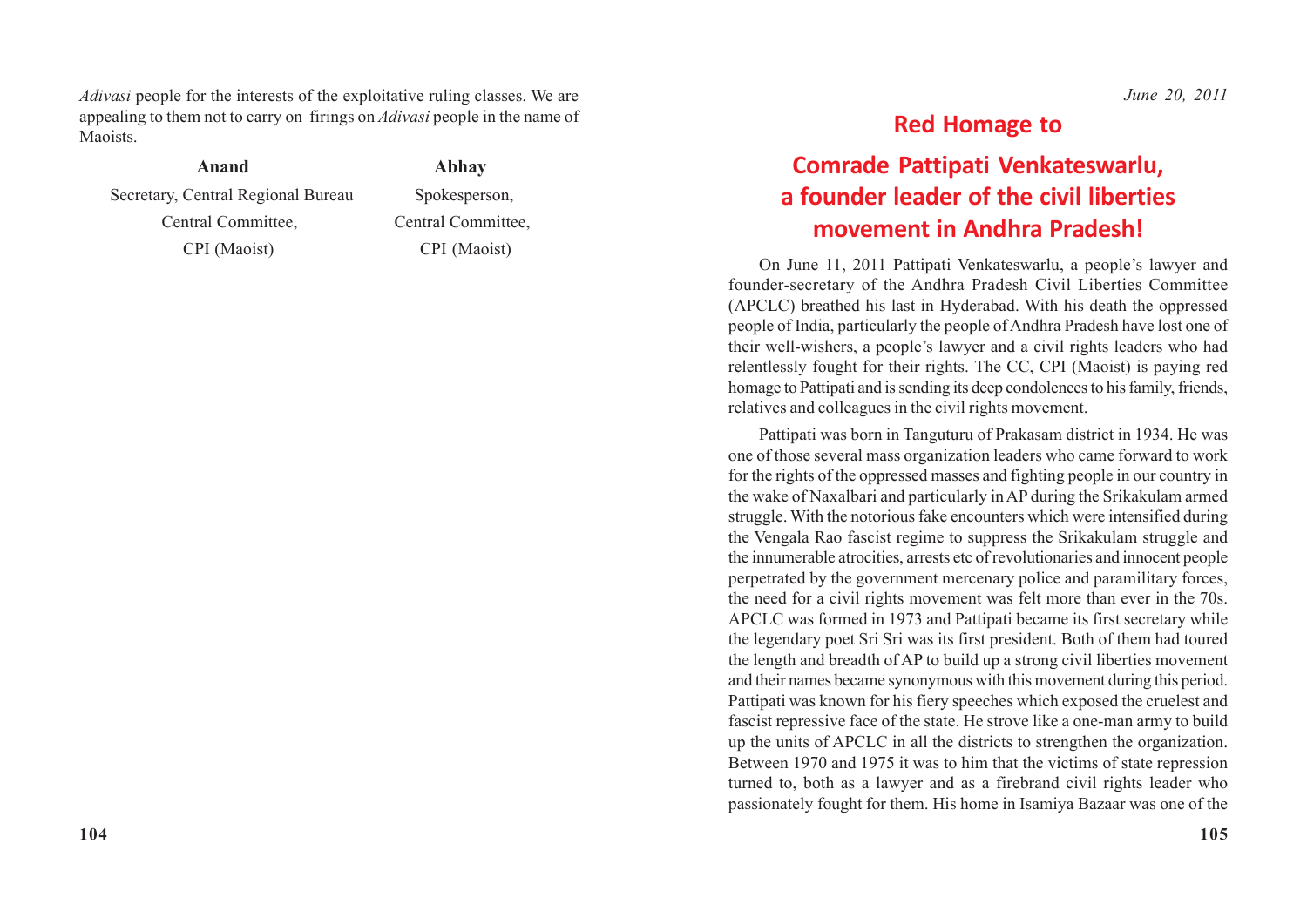unleashed by Cobras, Koya commandos and Salwa Judum goons in Morpalli, Tadimetla, Pulanpad and Timmapur villages in Chintalnar area (three murdered, six women gang raped, property worth crores of rupees and grains burnt, 300 houses looted and then razed down) and the cordoning off of the area for weeks together by police, paramilitary, Koya commando forces stopping any kind of relief from reaching the area from outside show the intensity of the counter-revolutionary offensive. Democrats all over the country protested against this. Similar were the agitations raged on a large scale in West Bengal against the massacre at Netai by social fascist CPM goons. Apart from this, hundreds of local mass organization and revolutionary people's government activists and people were arrested put in jails by booking them under black laws. Particularly, as part of damaging our party leadership, in the man-hunts launched by enemy intelligence forces, on April 29, 2011, three Central Committee members and Comrade Bhupeshda in June and many other leadership comrades and activists were arrested by the enemy. Dozens of cases were foisted on them in various states to keep them in jails lifelong. The lives of people are in turmoil due to the 'War on People' carried on by the enemy.

The traditions of sacrifices, valuable experiences, bravery, values and ideals, displayed with democratic-communist consciousness by hundreds of comrades who were martyred while fighting back the enemy repression have brightened the path of our revolution. On the occasion of the martyrs' memorial week the Central Committee is humbly paying red homage with a heavy heart to our beloved leaders comrades CM, KC and to all the known and unknown martyrs since Naxalbari. It is vowing that it would fight untiringly for the fulfillment of their aims. On this occasion it is expressing its deep condolences to friends, colleagues and relatives of all the martyrs and is sharing their grief. It is appealing to all their beloved colleagues to fulfill their loss. It is saluting the great consciousness displayed by injured comrades and heart fully wishes that they would recover soon and join the movement actively. CC is sending heartfelt greetings to all the brave comrades who displayed courage, sacrifice in spite of cruel tortures on them when they were arrested and are turning jails into an arena of class struggles despite inhuman conditions prevailing there. It is sharing the grievances of the lakhs of people who are suffering due to the repressive

*June 23, 2011*

### **Red Homage To**

## **Renowned Marxist Economist And Great Friend Of Indian Revolution**

### **Comrade Prof. R.S. Rao!**

On June 17, 2011 Prof RS Rao (74), the renowned Marxist Economist and great friend of Indian Revolution breathed his last in a hospital in New Delhi. With his demise, the Indian people have lost one of their greatest well-wishers and the Indian revolution has lost one of its greatest friends. His death spread a wave of grief throughout the revolutionary camp and the CC, CPI (Maoist) humbly pays red homage to this staunch Marxist who has stood firmly with the oppressed people and the Maoist revolutionary movement raging in this country ever since the Naxalbari days.

RS Rao, was born in Srikakulam of Andhra Pradesh but major part of his life and work were spent in Sambalpur of Odisha. The fact that he has chosen to work here as this area witnessed displacement due to big dams and was an Adivasi area shows his deep concern for the most deprived people of this country. This deep concern and sense of commitment for the oppressed masses, particularly for the Adivasis continued till the end. Naxalbari proved to be a turning point in his life and he deeply and firmly believed that only a movement which can fight back the feudal exploitation and oppression can liberate this country. In all his writings and speeches he kept pointing towards the semi-feudal relations and the need to liberate our country from them. Even as debates raged in the Marxist circles if capitalist relations have entered India he analyzed the production relations in India with a Marxist viewpoint and reiterated the semi-feudal nature of those relations. That is why he consistently believed and wrote about the need for new democratic revolution for this country as it would overthrow these exploitative production relations. His book Towards Understanding Semi Feudal Semi Colonial Society: Studies in Political Economy, and his other works are a must read for all serious political activists working for new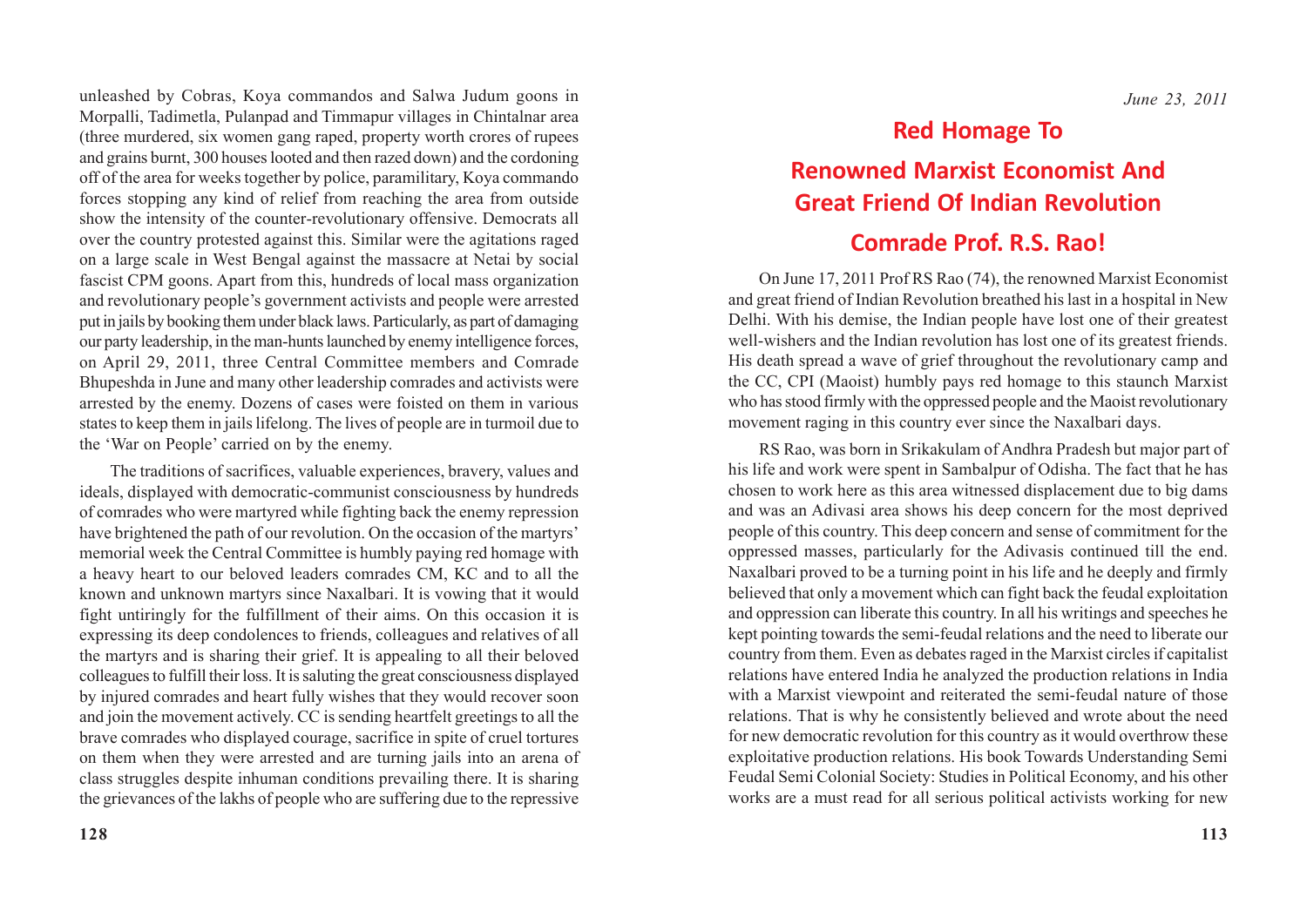democratic revolution. His lucid style of writing and usage of simple words for explaining complex economic terms have been appreciated very much by ordinary activists and public.

RS Rao was one of the first persons who questioned the imperialistdictated development model implemented by the Indian ruling classes and brought forth the concept that dark shadows lie below the lamp of development even from the days when big dams like Bhakra Nangal and Hirakud displaced people. When Nehru described big dams as 'Modern Temples', he said that indeed they were modern temples which did not allow entry to the ones who constructed them. His seminal work on this concept 'Abhivrudhi Velugu Needalu' (The bright and dark sides of development) in Telugu continues to influence any serious debate about the development model this country should follow. He had guided many young researchers and encouraged them to take up study of the social and economic changes occurring in the rural areas, particularly the changes in the old Maoist movement areas. As a veteran Marxist he tried to study things in their motion using dialectical method and tried to grasp their essence.

Recently, he played a crucial role of as one of the three mediators between the Odisha government and the CPI (Maoist) when Malkangiri Collector Vineel Krishna and junior engineer Pabitra Majhi were abducted. He was painfully aware of the fact that they could secure the release of these two government servants but could not even extract information from the government about the whereabouts of Comrade Seethanna leave alone the fulfillment of the promises made by the government in the wake of this abduction.

Since Naxalbari RS Rao has been a great friend and well-wisher of the people and the Maoist movement in the country and stood unwaveringly with the movement and Marxism in the face of all kinds of ideological debates, particularly during the world wide reactionary and post-modernist attacks on Marxism after the collapse of Soviet super power. The Maoist movement feels honored by the fact that a sound Marxist like RS Rao has always looked to the official political organs of CPI (Maoist) for his reference. The CPI (Maoist) hails RS Rao as a model pro-people intellectual

Kotwali, Tougveda-Bhulaveda, Bandarboni, Jhargram and Netai villages in Lalgarh area by Harmad Bahini goons, at Kotali-Jamirdanga, Patgaja, Gojra-Barikul, Hainhadugi-Barikul villages by Gan Pratirodh Committee goons; massacres by central and state joint forces in some more places; Kutrem, Rangaiahgooda, Kottapalli, Kolar, Madapa, Gurugutta, Gorukonda, Singannaguda, Murunga, Morpalli, Timmapur, Kesmundi, Chinari, Mankeli, Pullum, and Mechanar massacres in DK are stark witness to this. All these massacres happened between August 2010 and June 2011.

Comrades Kannabiran, Pattipati Venkateswarlu, RS Rao and other revolutionary intellectuals and civil rights movement leaders who have fought on the side of oppressed masses for people's democratic rights since many decades breathed their last. Their martyrdom is a great loss for the democratic movements.

People are waging militant struggles against the ever intensifying problem of displacement in our country and in the fascist police firings on these agitations at Kalinganagar (Odisha), Sompeta, Kakarlapalli (AP), Jaitapur (Maharashatra), Bhatta-Parsaul ( UP) etc. many activists laid down their lives. Anti-mining activists Gangul Tarangi, M. Subba Rao in Koraput area, Madhav Singh Thakur, Ramesh Sahu in Bargad (Odisha) and anti-Raoghat mining activist Sanavu Kumeti (DK) were tortured severely and killed. 14 activists including district committee member com. Ravi who were participating actively and leading the anti-displacement movement in Odisha laid down their lives in the police massacres in Jajpur district and Kashipur of Niyamgiri area. The sacrifices of Niyamgiri and Mahasamund martyrs who have taken up the strategic task of expanding People's War to newer areas as part of defeating the country-wide offensive launched by the enemy with the aim of completely decimating the revolutionary movement, are invaluable.

In the present phase-2 of OGH it is a fact that brutality of the mercenary police-paramilitary forces and counter-revolutionary gangs has increased further. Along with the incidents mentioned above, the murdersatrocities, burning and loot perpetrated at Chintalnar and the massacre at Netai perpetrated with the support of central and state joint forces and CPM goons in Lalgarh area are naked examples for this. The white terror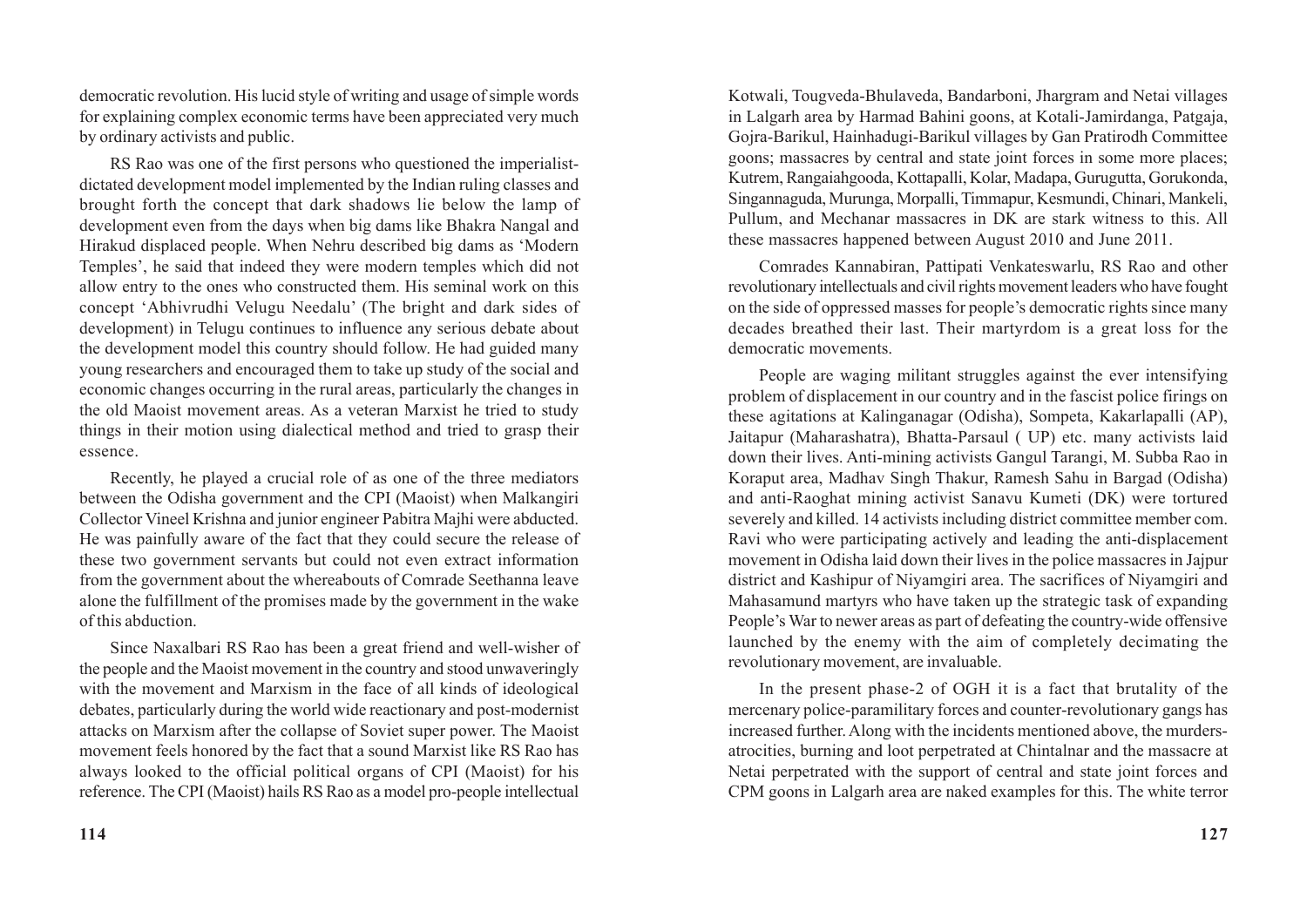of DK; com. Natasha in Mahasamund, two section/squad deputy comrades (DK), supply department driver com. Badal (Madhu) in Odisha, DK special action team member com. Prabhakar, division I-team member com. Ramesh, 27 PLGA (company, platoon, section/squad) members (six comrades in DK including Prameela, Kosal, 11 comrades in BJ including com. Vijaydas, five comrades in AOB including CRC coy-3 member com. Sandeep, Bangaruraju and Jyoti, five comrades in Mahasamund including Rajbatti and Lachu, three comrades in Maharashtra including Manju and Mangu, com. Jeevan Tudu in West Bengal); com. Ramaal, the president of village RPC (revolutionary people's committee) of North Telangana, KKC secretary com. Ramadhar (Bihar), sangam leaders – comrades Seethanna and Singal in AOB, com. Dharamdev in Bihar, senior leader of KAMS com. Vimala Devidas Kannake (DK), Jan militia squad commander com. Korsa Sukkal (DK), Jan militia members – eight in DK, two in Jharkhand, three activist group members (JH), 11 village defence people's militia members (AOB-six, DK-five) were also martyred.

In the attacks conducted by our PLGA forces on the enemy, section commander com. Ratan Yadav in Kajara ambush in Bihar, Oyam Budru and Vetti Hidamal in Usur ambush (DK), section deputy com. Muchaki Ganga in Morpalli ambush, PPCM and communication person in PLGA battalion com. Mangdu in Bejji ambush, Gondia C-in-C com. Nagesh, PLGA comrades Manju, Mangu, another comrade in Kobramenda (Gondia) ambush, Platoon-7 commander com. Maharu and member com. Rajesh in the courageous attack at Nargonda (Gadchiroli) where the notorious and cruel people's enemy Chinna Venta was wiped out had laid down their lives. One comrade was martyred in Sulungi ambush.

More than 50 ordinary and unarmed revolutionary masses were martyred in the 'War on People' launched by the central and state governments in DK, B-J-N.CG, Lalgarh and Odisha. Among them are Adivasi people who were part of the Lalgarh mass upsurge, anti-mining and displacement activists who were in the forefront in Odisha, revolutionary sympathizers and people in DK and B-J-N.CG. Police, paramilitary forces, Harmad Bahini and Gan Pratirodh Committee goons in WB, Koya commandos, SPOs and Salwa Judum goons in DK have murdered them in the name of 'Maoists'. The massacres perpetrated at Palaibani, Siyarbaniwho should be emulated by any intellectual of this country who has people's interests at heart. They must use their intellect and writings to preserve the interests of the oppressed people of our country and stand by them in spite of all kinds of odds. This need is felt more than ever at this juncture when the Indian state has launched a multi-pronged country-wide war on the people to facilitate the indiscriminate loot of the natural resources of our country. The oppressed people of India, particularly the Adivasis would never forget the services rendered by Prof RS Rao and would always fondly remember this gentle, soft-spoken intellectual who was always scathing in his critique of the ruling class policies.

CC, CPI (Maoist) on behalf of the whole revolutionary camp sends its deepest condolences to Bharatigaaru, family, friends, colleagues in the various revolutionary and other mass organizations and appeals to them to propagate his writings and the values he upheld in his life so that they can be emulated by the younger generations who seek to liberate our country. The support extended by intellectuals like RS Rao for the revolutionary movement plays a crucial role in its survival and development and our party warmly remembers all support and solidarity extended by such writers and intellectuals. The real homage one could pay to RS Rao would be to follow the ideals and values he had propagated and followed in his life, to continue the study of the production relations of our country with a sound Marxist viewpoint in order to change them and to stand firmly with the movements which aim to liberate our country from the shackles of feudalism, comprador bureaucratic bourgeoisie and imperialism. Our party sees the efforts of all such intellectuals as part of the whole effort for a new democratic India. We appeal to all the friends and colleagues of RS Rao to continue his efforts and ideals to fulfill his dream of genuine democracy and development for the people.

#### **Abhay,**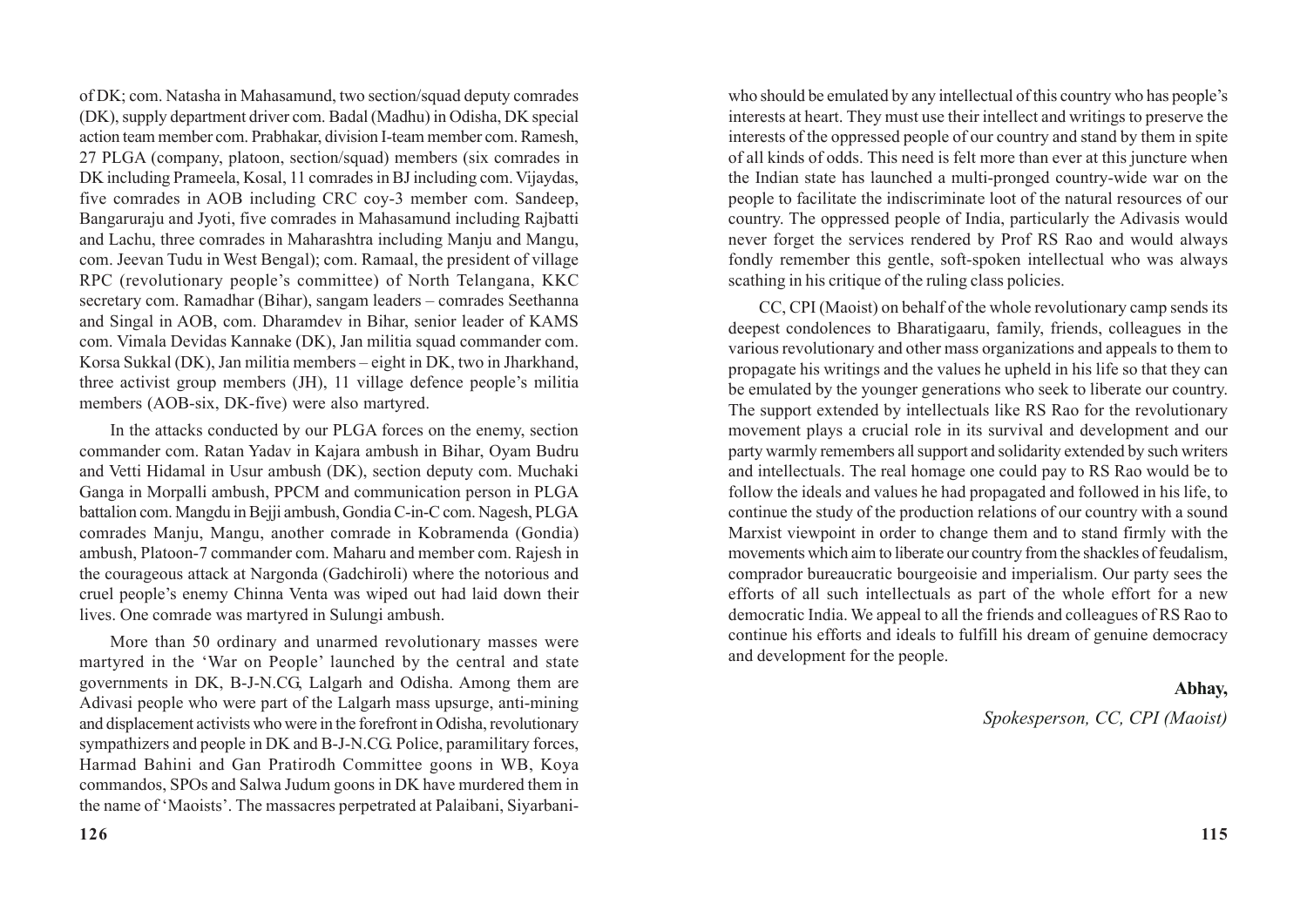# **The offer for peace talks by the President of India is nothing but a ploy to divert the people from the reality of OGH Phase -2 !**

On June 24, the President Pratibha Patil who came on a visit to Chhattisgarh capital Raipur proposed that Maoists should abjure violence and come for talks and that they should join the mainstream and work for the development of Adivasis. This proposal came exactly at a time when thousand Indian Army soldiers had entered Bastar to participate in the Operation Green Hunt (OGH) against the poorest people of India. In the backdrop of the signing of MoUs worth billions of rupees worth to loot the natural resources of our mineral-rich country after many rounds of talks, the President is talking about 'peace talks'. She is proposing these 'talks' when already 750 sq kms of forest land where dozens of villages and thousands of *Mariya Adivasi* community reside have been handed over to the Army without any 'talks' whatsoever.

Pratibha Patil, incidentally the first woman President of India, is advising us to abjure violence even before the wounds of women of Tadimetla, Morpalli, Pulanpadu and Timmapur villages at the southern tip of Chhattisgarh have healed after the brutal atrocities and violence of the government forces perpetrated on them. She is advising us to abjure violence when state violence is a daily occurrence in Dandakaranya, Bihar-Jharkhand, Odisha, Maharashtra and many other areas, particularly the Maoist movement areas or *Adivasi* areas. In fact, state violence expresses itself in many forms. It is carried on in various methods at various times. For example, today it hiked the price of kerosene by two rupees, diesel by three rupees and cooking gas by 50 rupees. This is one form of violence which makes the lives of people even more unbearable. But the President doesn't have any issue with such kinds of 'violence'.

The first citizen of India is even asking us to 'join the mainstream'. The 'heroes' of the 'mainstream' which she is referring to, i.e., the scamster on Chhattisgarh-Odisha borders six comrades were martyred in an enemy ambush on a PLGA company which is working with the task of expanding the revolutionary movement. Two villagers were also brutally killed by the enemy in the wake of this incident.

Secret killer gangs of the enemy gang raped and brutally killed comrade Chaithe, the member of DK press committee in Maad division (DK). Counter-revolutionary PLFI (People's Liberation Front of India) goons have brutally murdered our party sympathizers and activist group members in Kudroom, Kolebira Chowk, Ramjol Bazar Tand in Simdega district of Jharkhand and some more comrades including our platoon commander were killed in Ranchi distict by the goonda gangs of Dhanunjay.

Some comrades died in encounters with enemy forces (Barangbaru and Samri in Gumla district of Jharkhand, Manjari in Banka district of Bihar, the encirclement attack in Dharmaha village of East Champaran district of Bihar, Kullenar in DK and others). Some comrades were martyred in the courageous attacks carried out by our PLGA forces on the enemy forces. Some comrades and people have gone missing in enemy repression. Some comrades were martyred in some other incidents and accidents.

Among the martyrs are mass leader comrades Umakant Mahato, Sasadhar Mahato, RC member Arun and another comrade Khokhan Mahato of West Bengal; six comrades including one leaderhip comrade in Manjari encounter under Katoria PS limits in Banka district of Bihar; Praful Naik, Lakshman Munda, Gagri Kadeski in Odisha; striking company commander com. Nitant (Central Military Instructor), Basadhara Division committee member com. Ravi martyred in the Kashipur encirclement attack in Odisha, com. Nagesh – the divisional commander-in-chief of North Bastar in DK, Gondia divisional C-in-C in Maharashtra, CCM guard and platoon commander com. Kosa (Aitu) martyred in Mahasamund district of Chhattisgarh, revolutionary people's teacher com. Chandana who was to join the DK Education Development Committee and others. Along with them, comrades Rajesh Munda, Bhuthnath, Salim Mahato of B-J-N.CG and Arup Mochi of WB; area committee secretary com. Kishore (DK), platoon commander com. Vikram Munda, section commander com. Ratan Yadav (Bihar), AC/PPC level comrades Chaithe, Vikram, Keshal, Mangdu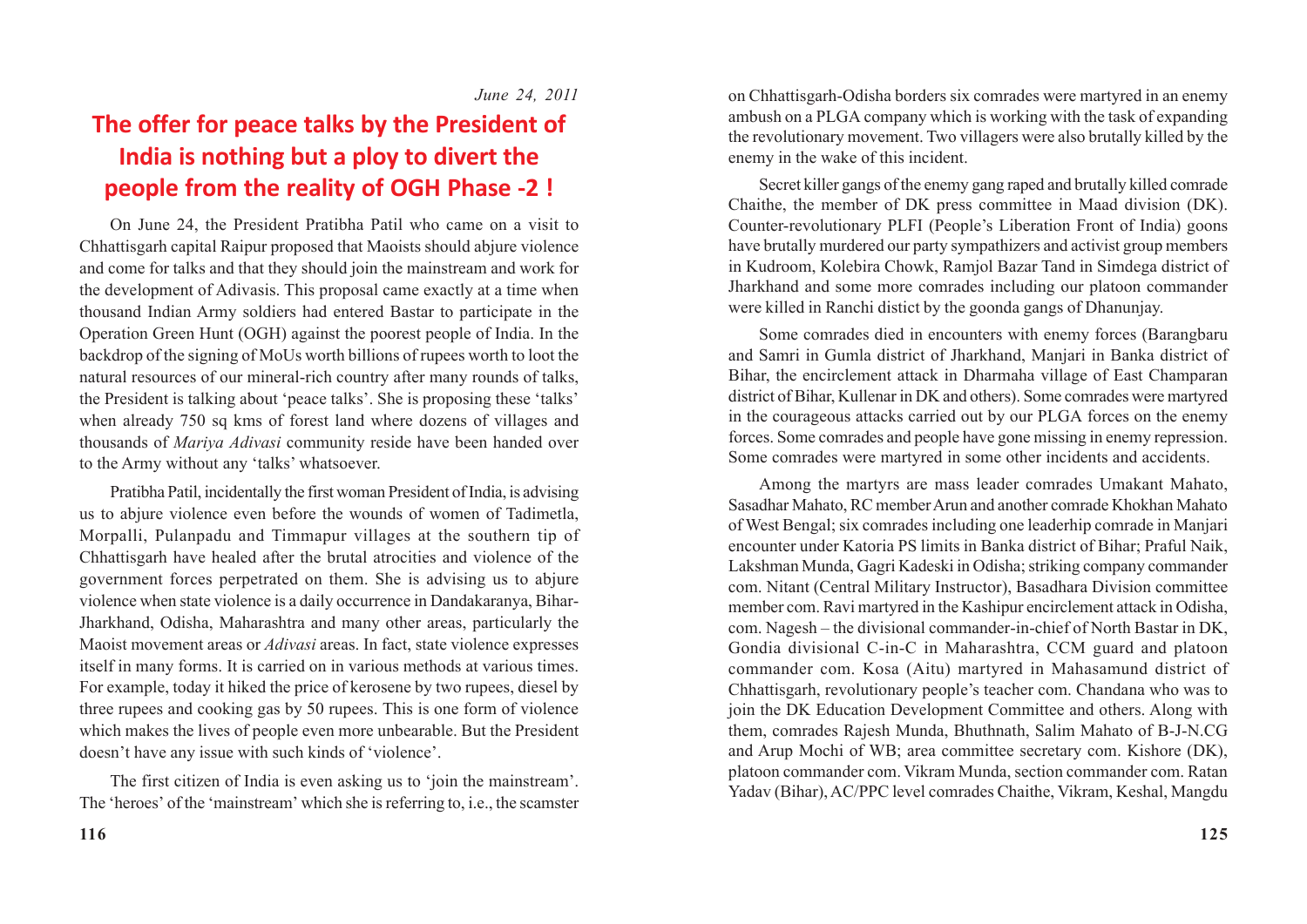Hunt (OGH) launched with the aim of completely decimating the Indian revolutionary movement with the guidance of imperialists, particularly US imperialists. But within a few days the APSIB dogs hunted down our beloved leader and official spokesperson of the party Comrade Azad (Rajkumar) and journalist Hemchandra Pandey and killed them. Later OGH phase-2 was launched by the ruling classes by intensifying their counterrevolutionary offensive. In the process of fighting back this offensive and in the process of expanding the People's War to newer areas, the warm blood of several comrades was spilled in the forests, plains and towns. Among these comrades, 81 in Dandakaranya (DK), 53 in Bihar-Jharkhand-North Chhattisgarh (B-J-N.CG), 25 in Odisha, 16 in Andhra-Odisha border (AOB) area, five in West Bengal, 9 in Chhattisgarh-Odisha borders, three in Maharashtra and one from North Telangana were martyred. More than 25 of these martyrs are women comrades. They realized that sacrifice is an integral part of our revolutionary aim and that we cannot achieve our aim without challenging death and have laid down their lives while bravely fighting back the enemy forces to defeat the 'War on People', to defend the people and to develop the budding new people's power further in the process of advancing the People's War. The blood spilled by them is inspiring the vast masses of our country and the world with a spirit of struggle.

In spite of the opposition from the people of various oppressed classes, democrats, patriots, progressive social activists, environmental activists, lawyers, writers, poets, artistes and various NGO organizations against 'War on People' (OGH), the ruling classes carried on indiscriminate massacres with their mercenary police and counter-revolutionary gangs in OGH phase-2. Fake encounters (Bhilai, Kotrapal, Vakulvahi, Timmapur in DK, Burudhi in West Bengal, Hesia in Jharkhand etc) and massacres were perpetrated in villages, fields and forests to damage the mass base of the revolutionary movement and to terrorize the people. Countless firings and mortar shelling were done on ordinary people (Savargaon in DK). Apart from these, a large number of comrades were martyred due to poisoning (on the banks of river Ganga in Munger of Bihar); ambushes on people and people's militia (Mettagudapara-Silinger, Gondumetta, Burgil in DK and Cheruvuru in AOB) and encirclement offensives (East Champaran in North Bihar, Kashipur etc in Odisha). In Padkipalli of Mahasamund district

and gangster corrupt ministers, political leaders, corporate sharks, and their comprador lackeys are facing the hatred of the people from *Dilli to gully.* The workers, peasants, *Adivasis, Dalits*, minorities and women face nothing but injustice, atrocities and insults in this so-called 'mainstream' of hers.

Our party's official spokesperson and Politburo member Comrade Azad was killed in a fake encounter after he declared our stand to this kind of a proposal for talks by this very government and Pratibha Patil is inviting us for talks in this backdrop. Incidentally this invitation is being extended exactly one week before his first death anniversary. Exactly one year back Chidambaram and his killer intelligence-police dogs must have been giving final touches to the conspiracy to kill him. The state headed by this President responded by killing him when he clearly placed before the people of this country and the world our party's stand about talks. Later too many veteran Maoist leaders were arrested and put in jails and this is a continuous process. Even Maoist leaders as old as 60 or 70 years are also put in jails and tortured apart from not providing them minimum medical treatment. False cases are foisted on them in dozens of states and the state is conspiring to keep them in jails lifelong.

#### **Our heartfelt appeal to the people of our country !**

Demand the President that the 'War on People' by the Indian State – OGH be stopped immediately, that Army training in Bastar be stopped and that Army and paramilitary forces be withdrawn from all the Maoist movement areas before the government proposes for any 'Peace Talks'. If the government is ready to implement this, then the counter-violence of people done in self-defence would stop from the very next day!

Demand the President that all MoUs signed between the governments and the MNCs be scrapped before the government talks about 'development', that all projects which grab the lands of the people be immediately stopped and that the government should accept that people have the right to decide what kind of a development they want before the government talks of 'development'!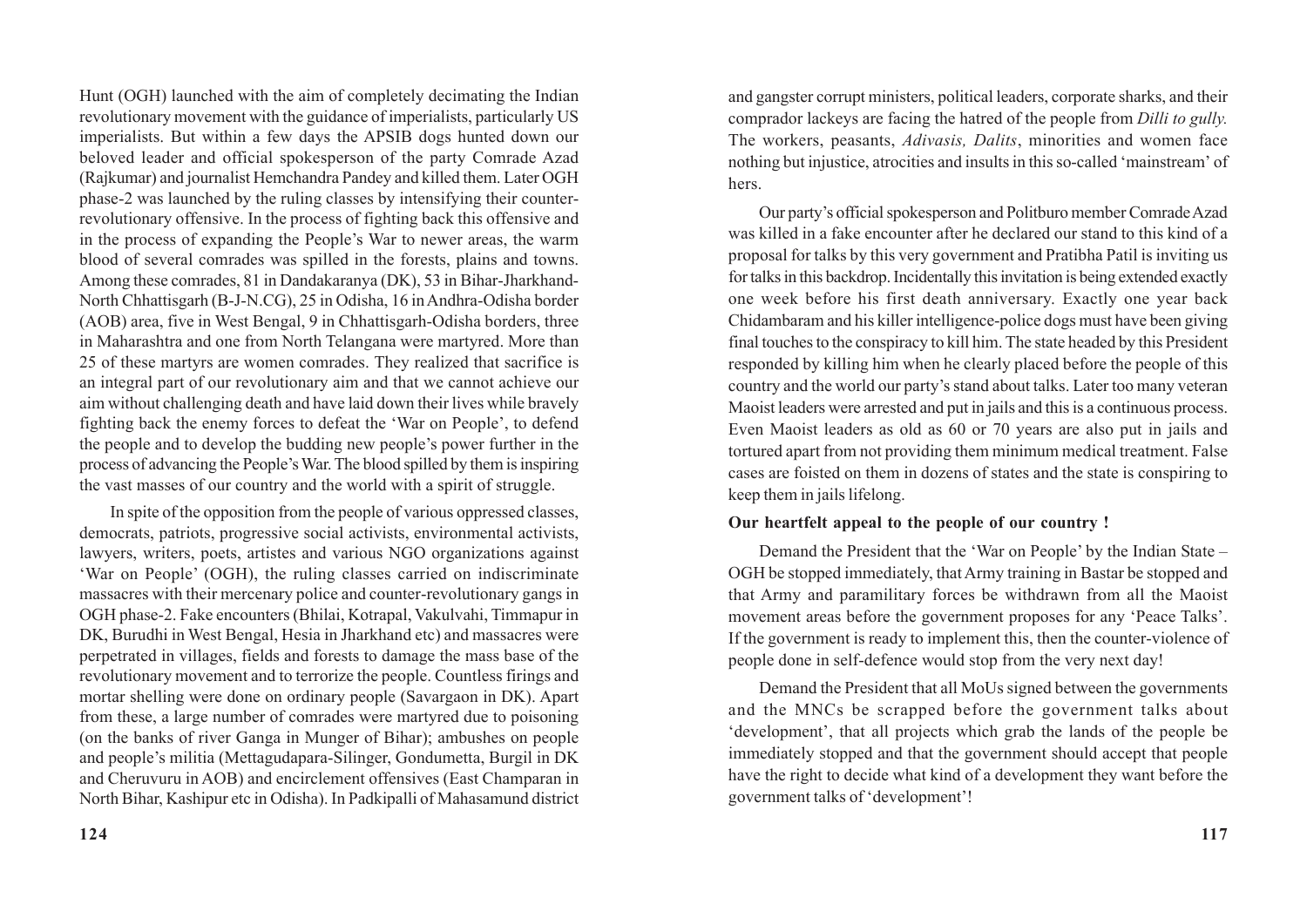Demand the President that all the scamsters and corrupt politicians should be arrested and punished, that all the black money stashed away in foreign banks must be brought back to the country and that all ministers and political leaders be stripped of their posts and publicly punished before the government invites the Maoists to join the 'mainstream'!

**Abhay,**

*Spokesperson, CC, CPI (Maoist)*

*July 12, 2011*

# **Hail the sacrifices of Martyrs who laid down their lives for the cause of people! Intensify the People's War in the light of the aims of martyrs! Defeat Operation Green Hunt!!**

### **Make success the Martyrs Week from July 28 to August 3!**

The martyrs who have laid down their precious lives for the cause of people's liberation are models for entire human society. Oppressed people are achieving many victories with the sacrifices of these great martyrs. In the struggle for the victory of New Democratic Revolution in India waged as part of the goal of establishing socialism-communism on this globe, more than 260 leaders-members of our party, PLGA commanders and fighters, leaders-members of various mass organizations, people's militia fighters, revolutionary and ordinary masses have laid down their lives in the past one year. In Dandakaranya 77 martyrs, in Bihar-Jharkhand-North Chhattisgarh 78, in Odisha 29, In Andhra-Odisha border zone 16, in West Bengal 7, in Lalgarh movement 36, in Chhattisgarh-Odisha border area 10, in Maharashtra three and in North Telangana one martyr have laid down their lives during this year. Among these martyrs more than 30 were women comrades. All these comrades have sacrificed their lives fighting enemy forces heroically with the aim of defeating the Operation Green Hunt in the path of the protracted people's war (PPW) paved by the great teachers of Indian revolution, founders of our party and beloved leaders Comrades Charu Mazumdar and Kanhai Chatterji. CC is giving a call to the party, PLGA, revolutionary people's governments, revolutionary mass organizations and masses to observe Martyrs' Memorial Week in memory of our beloved martyrs this year too starting from July 28.

The Indian ruling classes were shocked with the historic Mukaram (Tadimetla-2) operation conducted by the PLGA against Operation Green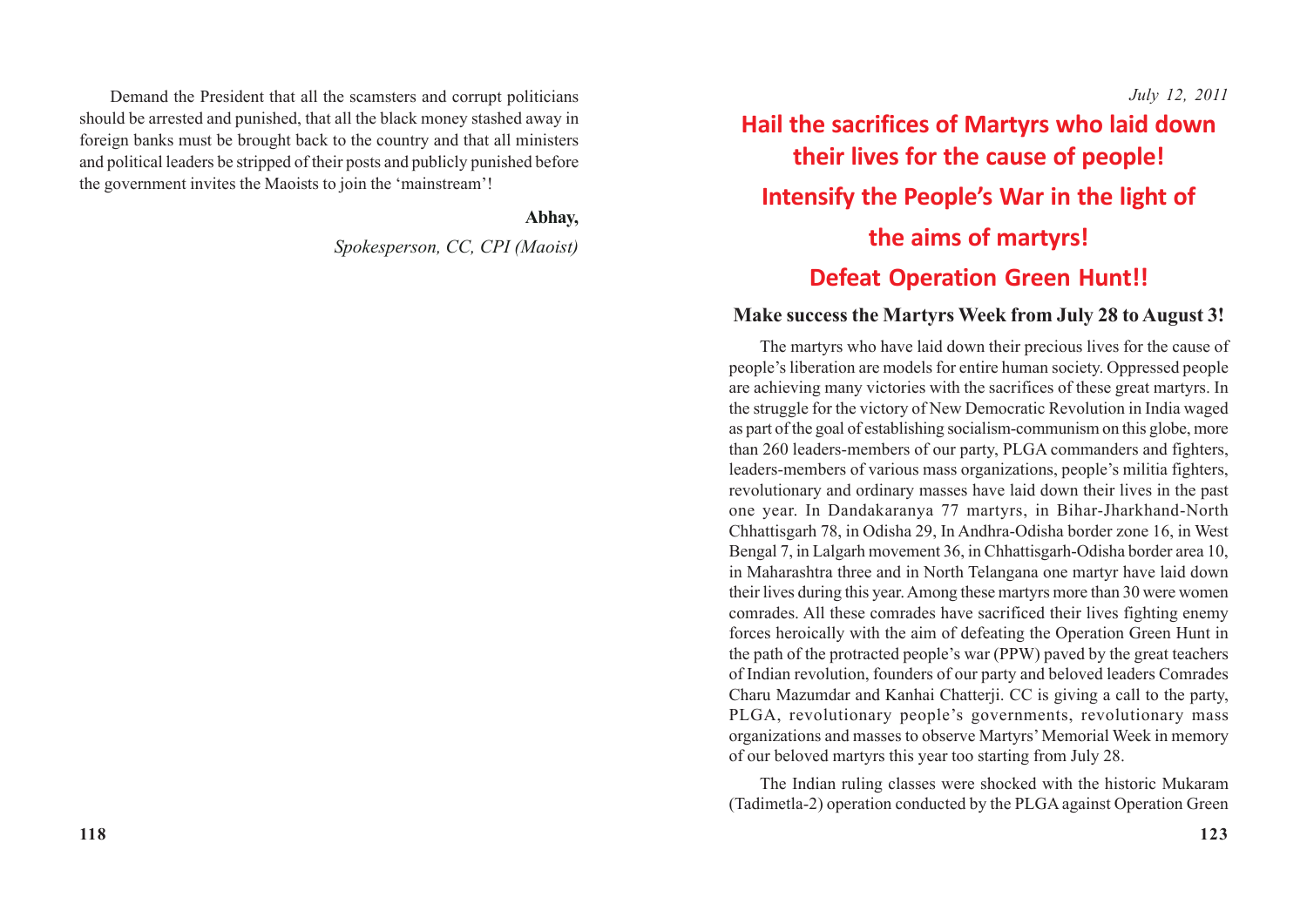It appeals to all democratic organizations, civil rights organizations, organizations for the rights of political prisoners and particularly to all cultural and literary organizations and Adivasi cultural associations to build a vast movement demanding the annulment of these death sentences and the unconditional release of these people's artistes. Let us broaden this movement for ending capital punishment altogether.

### **Abhay,**

*Spokesperson, CC, CPI (Maoist)*

# **Immediately withdraw the death sentences on Adivasi and dalit cultural artistes and leaders Comrades Jeeten Marandi, Anil Ram, Manoj Rajwar and Chhatrapati Mandal !**

On June 23, the Giridih district (Jharkhand) sessions court judge Indradeo Mishra pronounced death sentences to Jeeten Marandi, Anil Ram, Manoj Rajwar and Chhatrapati Mandal in the Chilkari case where 19 people were killed in 2007 and thus the state bared its fascist fangs one more time. Jeeten Marandi and others have always worked openly and the organizations they are working for are not banned organizations. Pronouncing death sentences in a case with which they had no connection whatsoever is a clear is nothing but an act of revenge on them as they are standing firmly with the people using song and dance in all their antiimperialist and anti-feudal struggles, particularly against displacement. As part of Operation Green Hunt launched to suppress the Maoist movement in the country, particularly in Central and Eastern India, the central and state governments have been resorting to the most brutal and heinous atrocities one could imagine on the poorest of the poor – the Adivasis of this country and these latest death sentences are one more proof of this. The cruelest face of OGH could be seen in Chhattisgarh, Jharkhand and Odisha and that too in the Adivasi areas of these states where the Maoist movement is stronger.

Jeeten Marandi is a well-known Adivasi cultural artiste and leader of Jharkhand Abhen, a cultural organization of Jharkhand. He is a leader of the All India League for revolutionary Culture and has toured the length and breadth of India propagating revolutionary songs and culture. Anil Ram, Manoj Rajwar and Chhatrapati Mandal are also Adivasi and Dalit cultural artistes. Jeeten displayed his cultural talents since he was a child and gradually developed himself into one of the finest artistes this country has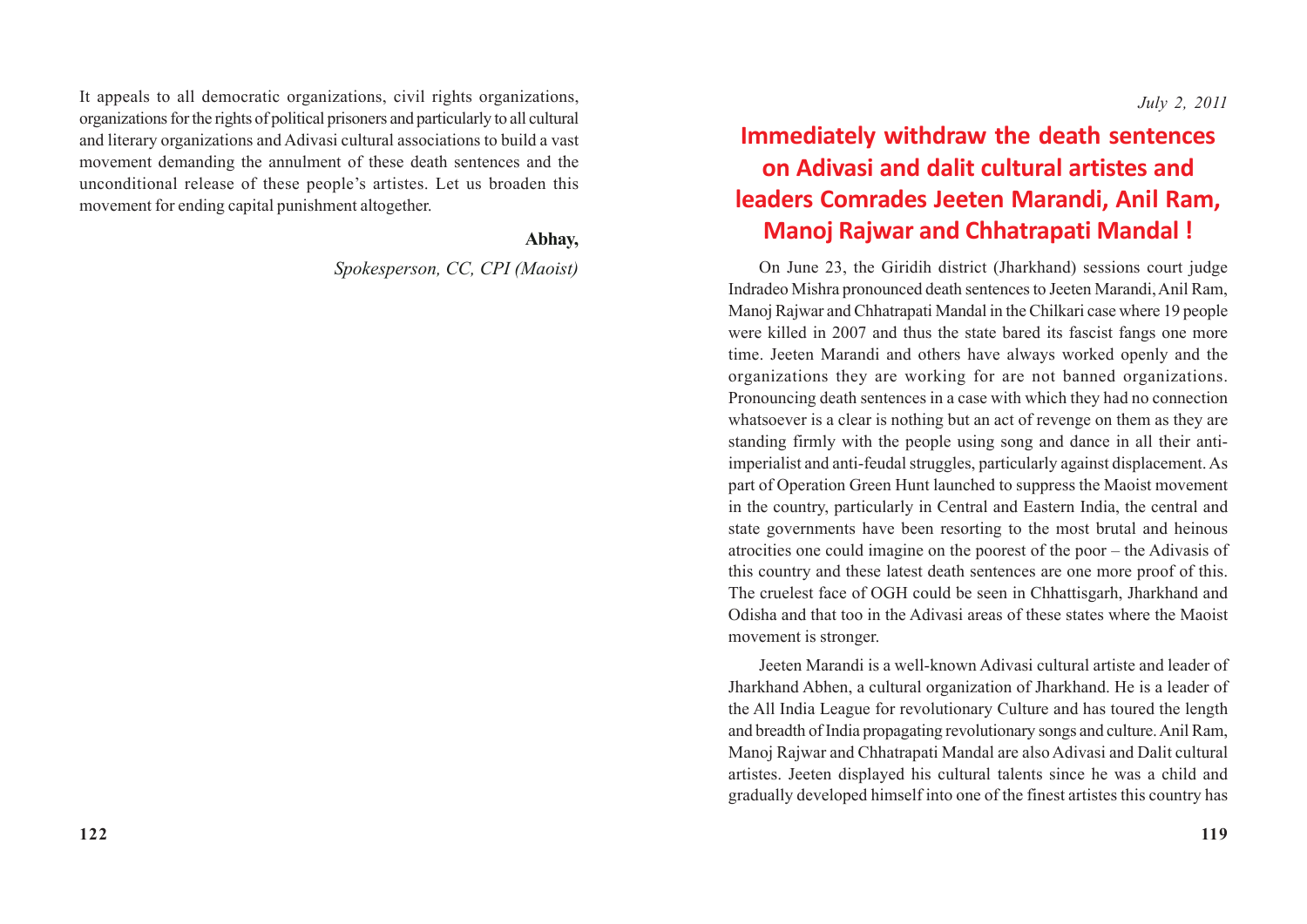ever produced. It was only natural that as a conscious child he could not ignore the plight of the Adivasi society of which he himself was a part. His social investigation of the root causes for the poverty, exploitation and oppression of Adivasis naturally led him to revolutionary politics and he and his cultural organization propagated revolutionary politics to awaken political consciousness among the people.

Propagating one's ideas openly is not a crime and nobody can be punished for that. The ruling classes of India are not ready to tolerate any kind of dissent and have been resorting to all kinds of ploys to stifle the voices of dissent to its pro-imperialist and anti-people policies aiming to loot the natural resources and rich mineral wealth of the people. As true people's artistes they have been in the forefront in the anti-displacement movement in Jharkhand which is giving one of the toughest resistances in this matter. It is very clear that the state is punishing them for these political activities and not for some Chilkari case which everybody knows is just one of the dozens of false cases foisted on them. In the bitter class struggle fought against feudalism in Bihar and Jharkhand massacres were perpetrated by the land lords through their private armies on the peasantry, particularly on the dalits. The peasantry had to resort to counter-violence in self-defence and incidents like Chilkari are a part of it. The state instead of looking into the root causes for such incidents and addressing them, is trying to use them to foist false cases on mass organization activists to stifle their voices of dissent. Firstly they slapped a case of sedition on Jeeten Marandi in 2007 with the allegation that he made inflammatory speeches in front of Raj Bhavan in Ranchi on the issue of release of political prisoners and have been harassing him ever since with incarceration and false cases. Even before that he has been arrested many times and sometimes beaten brutally. This death sentence comes as a culmination of all these conspiracies to stifle his voice forever. The state is so shameless in its callousness that it has foisted some cases of Pirtand and Teesri P.S. which happened when Jeeten was in jail!

This country has a 200 year long history of colonial rule under the British which was consequently witness to countless Adivasi rebellions.

British imperialism sought to suppress these rebellions by using brute force with the advantage of modern weapons they had and hanging of the rebel leaders was one consistent tactic it had used. The comprador Indian ruling classes which inherited this mantle of brute suppression from them are following in their footsteps. Comrades Bhumaih and Kista Goud were the first revolutionary peasant activists to be hanged in 'independent India' and later death sentences were pronounced on many revolutionary activists, particularly on the revolutionary peasant activists in Bihar (which included the present Jharkhand) implicating them in false cases. People's lawyers and civil rights leaders like comrades KG Kannabiran and Pattipati Venkateswarlu as part of their civil rights organizations have vehemently fought against the death sentences pronounced on the revolutionaries both in the courts and outside and built broad movements not only with the immediate demands of annulling the death sentences in particular cases but also for ending capital punishment. It is the necessary to continue this fight on a broader scale as it is obvious that the state would resort to more such fascist acts apart from the massacres, false encounters and atrocities perpetrated on the Adivasi hamlets on a daily basis. Singanna of Narayanapatna was killed point blank in police firings, Lalmohan Tudu of Lalgarh was killed in a 'fake encounter' and now comes this death sentence on Jeeten Marandi of Jharkhand. This is all part of the conspiracy to kill the people's leaders who emerged from the people's movements waged against feudalism, comprador bureaucratic bourgeoisie and imperialism. By rendering the movements leaderless they want to remove all hurdles to their loot of natural resources in the Adivasi areas.

As Jeeten and other people present in the court sang in the court immediately after the death sentences were pronounced – 'that day would definitely come' when people would put an end to all these fascist acts of the state with powerful mass upsurges. Neither death sentences nor false encounters can kill the spirit of true leaders of the people and they would fight to the end.

CPI (Maoist) demands that the death sentences of Jeeten Marandi, Anil Ram, Manoj Rajwar and Chhatrapati Mandal be annulled immediately.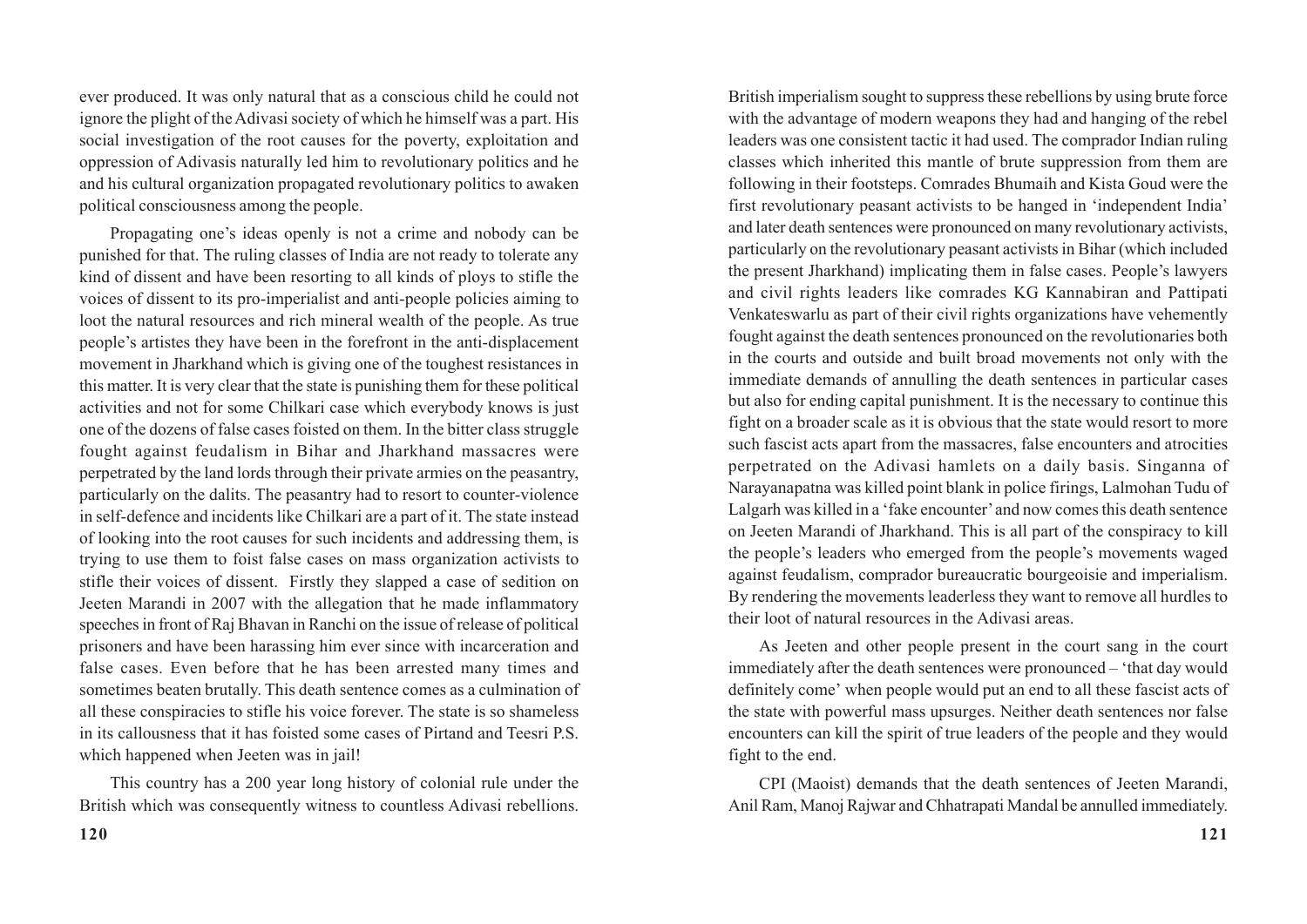### *October 1, 2011*

### **Separate telangana state must be immediately formed!**

### **MAKE SUCCESS "BHARAT BANDH" on October 11, 2011**

## **in support of the "SAKALA JANULA SAMME" (Entire People`s Strike)!**

Telangana people's aspiration for a separate state has turned into an unprecedented upsurge. Unity of Telangana people is blooming. In the "Sakala Janula Samme " initiated by employees, Singareni, RTC, Electric workers with students, lawyers and teachers being in the forefront - artisans, auto drivers, unorganized workers, municipal workers, traders, priests and peasants have joined. With the participation of all sections of people, artisans and intellectuals the strike is intensifying with every day. The participation of family members of the entire people right from old persons to women and children indicates how widespread this strike has become. Worried that they may become isolated from the people with this entire people's strike the ruling class parties like congress, TDP and BJP are vying with each other to tender resignations which are any way rejected. Congress is trying to show as if it is bringing pressure on the high command for Separate Telangana. As the strike intensified congress leaders started immediate consultations in Delhi with Gulam Nabi Azad. In his report to the Congress high command, Azad has stated that it would take 'some more time' to take any decision on Telangana issue and thus displayed his betrayal nature once again. On the other hand all kinds of possible political alternatives are coming to the fore. Congress high command is hands in glove with the Seemandhra wealthy classes and is trying to bring to the fore pre-planned moves. The conspiracy to separate Hyderabad from Telangana and making it a Union Territory or to make it the common capital of two states is part of this. They are propagating another proposal where Hyderabad would

OGH. It is appealing to the people to fight with increased class hatred till final victory against the enemy who is the root cause for all their difficulties and tears.

In the international arena, the Arab world is in turmoil with rebellions. Though not led by revolutionaries, lakhs of Arab people are fighting militantly against tyranny, corruption, unemployment and for democracy against their lackey ruling classes of US imperialism. In these mass rebellions thousands of people and people's leaders have laid down their lives. On the occasion of Martyrs' Memorial Week, let us remember all the brave fighters who have laid down their lives while fighting against all kinds of reactionaries and imperialists for democracy, for national liberation and liberation from class exploitation and oppression in various countries.

#### **Comrades,**

Guerilla warfare is intensifying in various areas of our country as part of fulfilling our central task in response to the call of our party's Unity Congress-9th Congress. Due to the great sacrifices of our martyrs we are advancing by achieving one success after another in People's War. Without the sacrifices of the martyrs, we cannot imagine any of the campaigns taken up by the party in political, military, cultural, organizational, people's welfare spheres, campaigns for expansion into newer areas and newer spheres and the good results achieved by these. In spite of the many schemes and ploys of the enemy to stifle the movement through carpet security and by increasing the police, paramilitary and commando forces, the sacrifices of the martyrs are helping a lot in keeping the initiative in our hands in the movement. The enemy is establishing stronger informer networks in perspective areas to stop us from expanding to vast new areas in the country to confine our movement to limited areas. Despite this our forces engaged in expansion of our movement are fighting face to face with the enemy, making invaluable sacrifices in the tough guerilla warfare and are playing their role in keeping People's War alive.

In the TCOCs taken up by our party, military commissions and commands to defeat the OGH of the enemy, small and medium actions have taken place. Particularly, the Kajara (Lakhisarai) ambush in Bihar and our counter operation that failed the enemy attack in Saranda last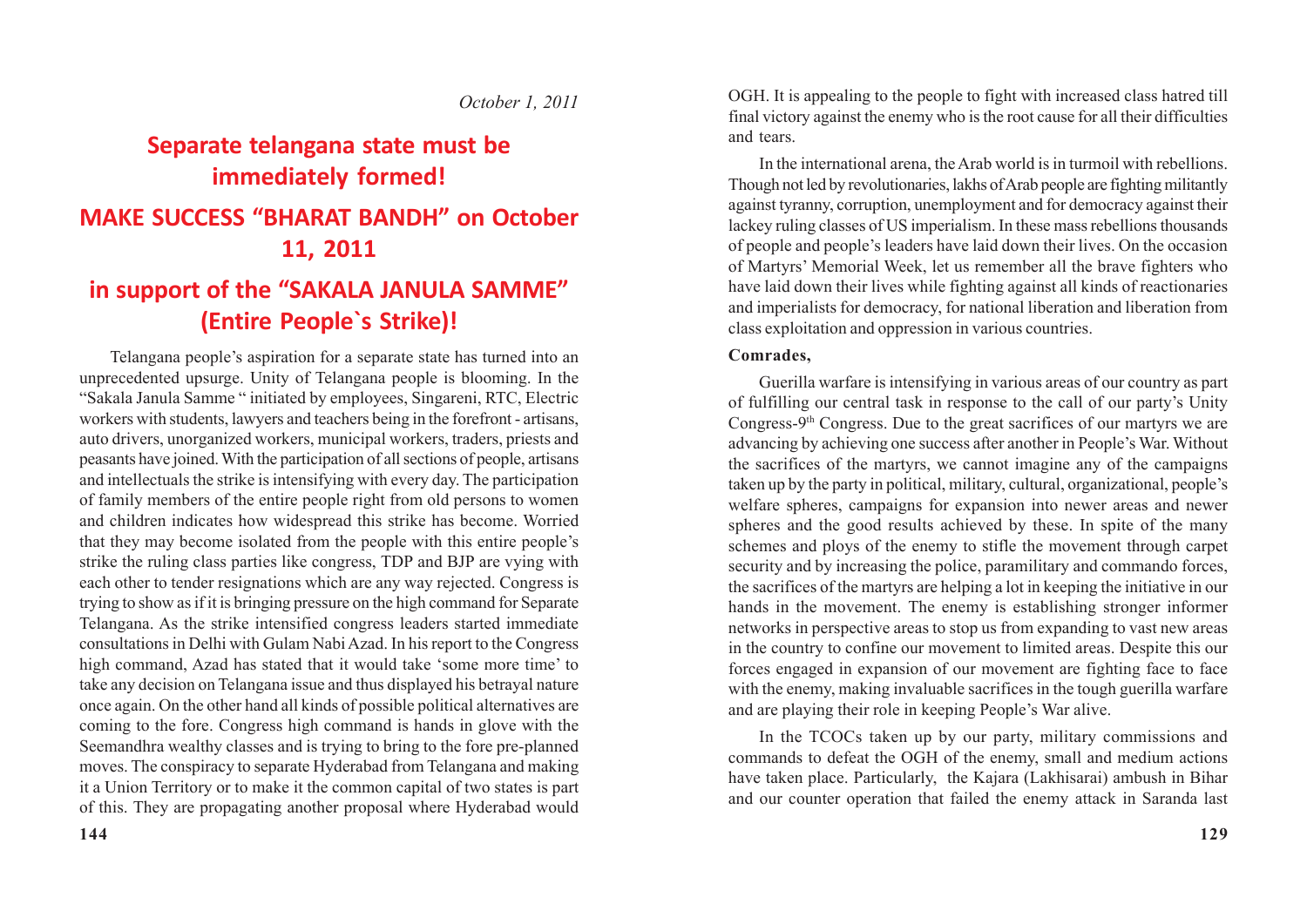year; one of the bravest ambushes conducted by our PLGA in Dhardharia forests in Lohardagga district in the midst of severe repression in Jharkhand this year; in DK - the Morpalli (Chintalnar) ambush, Borguda night ambush (Kerlapal), Amamora (Gariyaband) ambush, Jharaghati frontal attack, the night ambush at Gatam on MPV, the ambush nearby Bejji camp, the night ambush at Kirandul, Sulungi (Koilibeda) ambush etc have checked the aggressiveness of the enemy. Particularly, these attacks which happened when the enemy was intensifying the process of deploying army in Narayanpur district in DK have greatly alarmed the exploiting ruling classes and the enemy forces. Similarly in Jharkhand, our PLGA forces have most bravely fought back the enemy attacks on our central camps which were conducted in military style with thousands of forces.

On the other hand, the Lalgarh and Narayanapatna movements are continuing militantly and developing without surrendering to the enemy despite severe repression. The anti-state, anti-feudal struggles have taken up the correct line for seizure of political power and have become part in PPW. The anti-displacement struggles in Kalinganagar, Niyamgiri, Mali-Deomali in Odisha, Lohandiguda, Raoghat, Bodhghat, Pallemadi in DK, Sompeta and Kakarlapalli, against mining of China clay in Dumriguda, against mining of bauxite in Visakha district in AP are advancing further in the same path. Movement for separate Telangana is becoming stronger with each day with the support of a vast sea of masses and is advancing in a militant manner. This has been possible only due to the blood spilled by several agitators. In recent times, with the inspiration of Singur, Nandigram and Kalinganagar struggles and that of Lalgarh and Narayanapatna mass rebellions which were carried out with the participation of revolutionary forces, anti-displacement struggles are erupting in several areas in our country. The people are everywhere rejecting the 'development model' of the imperialist and the comprador ruling class rich-corporates and agitating. Wherever such struggles are erupting the intelligence dogs are sniffing around them for their links with Maoists and are trying to portray all of them as Maoist movements. This in itself shows how nervous the ruling classes are about Maoists. On the other hand, the Maoist People's War is enthusing the democrats and progressive elements in our country very much. The sacrifices of our martyrs are giving them the inspiration.

World Socialist Revolution as well. He displayed enormous competence, patience, straightforwardness, intelligence, patriotism and love for his nation throughout his career as a revolutionary. Thus he presented himself before the world people as a model of how communists should think about the world.

The CC of CPI (Maoist) humbly bows its head in memory of this Great Leader of the World Proletariat Ka Roger and vows to carry the World Proletarian Socialist Revolution forward.

#### **Abhay,**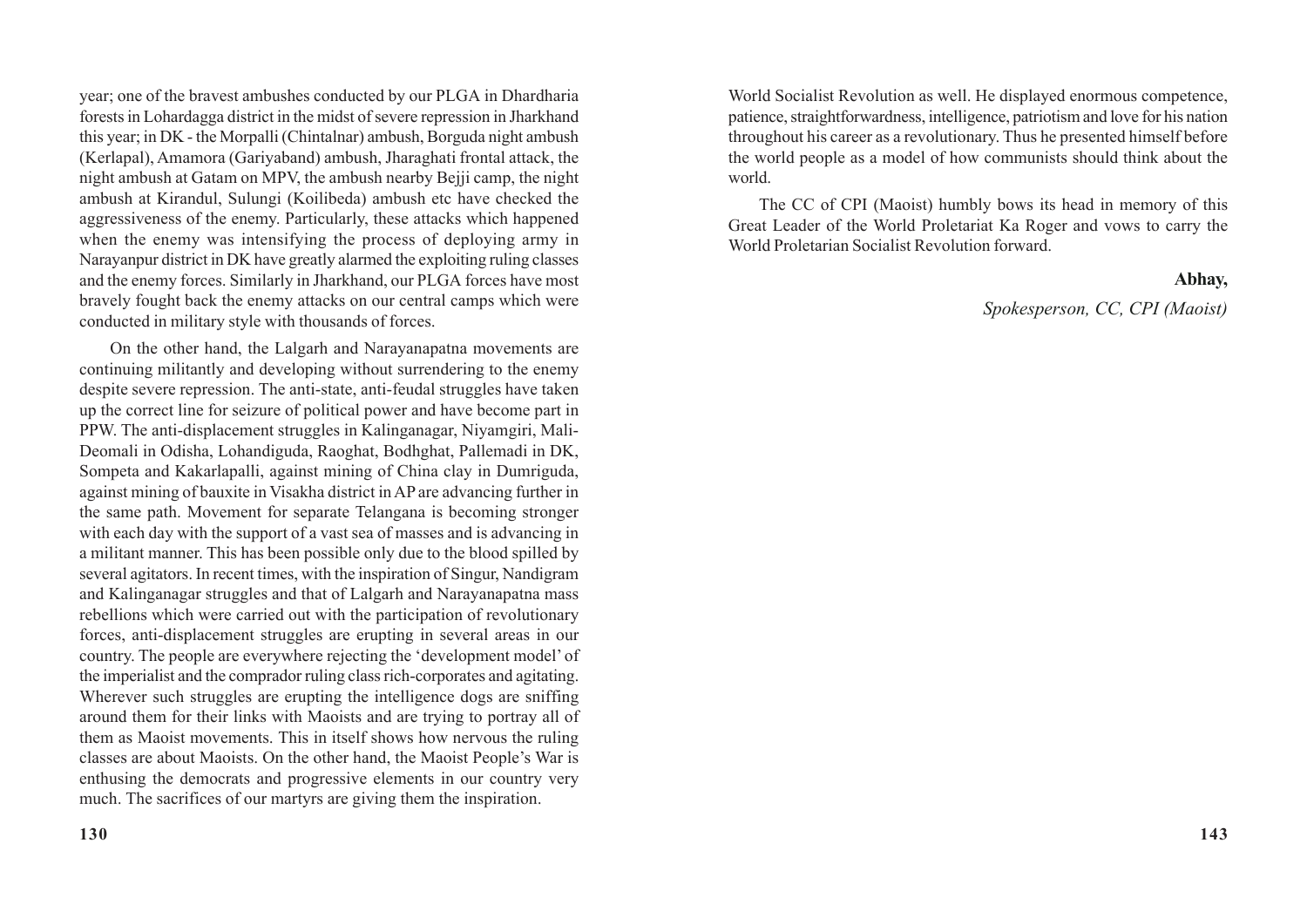#### *September 24, 2011*

# **Condolence message of CC, CPI (Maoist) to the CC, Communist Party of The Philippines on the demise of**

# **Gregorio "Ka Roger" Rosal**

### **Dear Comrades,**

Our CC felt deep sorrow when we heard the news of passing away of Gregorio "Ka Roger" Rosal, spokesperson and chief of the Information Bureau of your Party, the CPP. On behalf of the Indian revolutionary movement and entire revolutionary masses of India, we send our heartfelt condolences to the CPP, NPA and NDF, all near and dears of the departed veteran of Filipino revolution. We share your grief. The demise of Ka Roger is a great loss to entire Communist revolutionaries of the world.

Veteran Communist leader Comrade Roger greatly contributed to the Filipino revolution ever since he joined into the revolutionary movement in 1972. Born in a poor peasant family in the countryside, he raised to the level of the spokesperson of the Party. This would inspire every communist across the world. From 'Great Escape', he played crucial role in expanding and consolidating the Filipino revolution as well as armed struggle and mass struggles. He strode unwaveringly against all odds faced in his personal and political life. Understanding the significance of the propaganda work in revolution he accrued immense experience in propaganda front striving hard. The way your Party waged a relentless revolutionary propaganda war in defeating the psychological war being carried out by the imperialists and their lackey Benigno Aquino III is simply great. It's been an immense inspiration to our Party. Despite severe ill health, as a veteran communist leader Ka Roger had been in touch with the Propaganda Bureau of the CPP furnishing it with his invaluable suggestions till the end and thus he handed over his legacy to his comrades so that the tasks of the revolution could be carried on ceaselessly.

His demise is a huge loss not only to the Filipino Revolution, but to the

Due to the launching of 'counter-revolutionary war on people' in the name of OGH to suppress the revolutionary movement which proved to be a hurdle to the reactionary, anti-people, anti-national, pro-imperialist, procorporate, expansionist economic, political, social and ecological policies of the Indian comprador ruling classes, all social contradictions in our country are sharpening. Due to this, great opportunities are coming forth for the Maoist forces, progressive democratic forces, patriotic forces, the national liberation movement forces, the vast socially oppressed communities like Adivasis, dalits, religious minorities etc to unite and continue the mass resistance on a wider scale. On the one hand, South Asia and Arab world are simmering and on the other hand anti-imperialist struggles are flaring up against loot of resources in Asia, Africa and Latin America and lakhs of workers and unemployed youth who have been thrown on the roads due to the closure of several industries as a result of the capitalist economic crisis are agitating. Due to this all the basic contradictions in the world are intensifying. In one word, the objective situation in our country and the world has turned excellent. In such a situation, the task of defending the leadership by fighting back all conspiracies, strategies and tactics of the enemy to annihilate the leaders of movements, particularly the Maoist leadership has assumed greater significance than before. By deeply understanding the dynamism of the theory of Maoist People's War with proletarian thinking, in an impregnable manner to the enemy, by giving importance to committee work methods and discipline, by preserving ourselves and wiping out the enemy our party must serve as a model to the entire revolutionary ranks. We must properly understand the strength and strategic goal of the enemy. We must change our old tactics and functioning methods and formulate new tactics and functioning methods. We must be very firm in implementing the tactics formulated and secret functioning. Thus we can decrease our leadership losses and prevent unnecessary losses.

We must intensify and expand the guerilla warfare by continuously conducting small, medium and big operations in a planned manner depending on mass base in order to damage the initiative of the enemy forces which are aggressively coming to attack us with the help of carpet security in our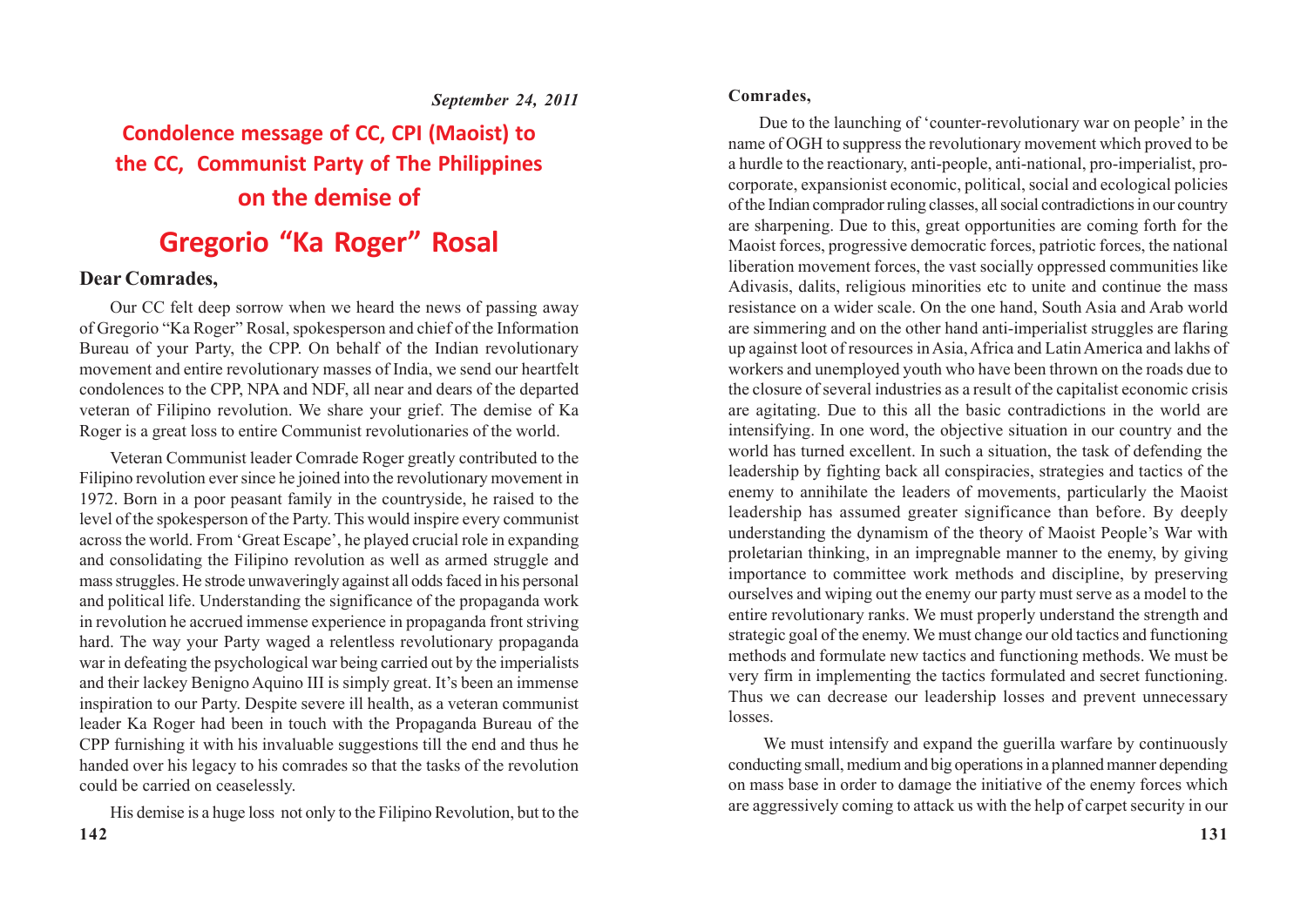movement areas. Our plans for operations should be such that they guarantee success. We must creatively use combat skills, weapons, grenades, mines, cocktails etc in coordination in our battle operations. We must intensify anti-imperialist, anti-feudal, anti-state and anti-state violence mass struggles and agitations in support of guerilla warfare. Mass agitations must be developed into armed resistance struggles. We must expose the deceptive LIC war of enemy aiming to decimate the revolutionary movement by destroying its mass base. We must strengthen vast mass base around the revolutionary movement by awakening the people. Appropriate attention must be given to United Front apart from party and people's army and foundations must be laid for the building of strategic UF by mobilizing the masses of four classes in various agitations, building tactical united forums and strengthening them. Revolutionary People's Committees (RPCs) which are the form of strategic UF must be built from the village level and strengthened. We must advance towards building strategic UF by taking RPCs all over the country as the base.

#### **Comrades,**

Our beloved comrades have sacrificed everything to fulfill the central task decided by our Unity Congress and have transferred that responsibility to us now. No revolution in this world can be victorious without great sacrifices. The sacrifices of our martyrs would not go in vain. This is an era of revolutions. Today our revolution is demanding that we prepare ourselves for more sacrifices to achieve greater successes. Our martyrs are inspiring us for that. History is teaching us that people are invincible if they dare to fight. Let us advance with firm determination in the path of people's war by efficiently utilizing the excellent revolutionary conditions holding high the international banner of proletariat which turned crimson with the blood of the martyrs.

#### **Comrades,**

Celebrate Martyrs' Memorial week on a huge scale in every village and town all over the country with revolutionary spirit. Fight back the enemy at every step with the aim of defeating OGH while holding high the sacrifices, communist values, creativity, courage and bravery and dedication of our martyrs. Publish the life histories of our ideal martyrs. Build martyrs'

MCC', we feel it would suffice if we reiterate what our party General Secretary Comrade Ganapathy had said in an interview given to the media in October 2010.

"....The struggle between correct ideas and wrong ideas is a continuous process in the party. We would solve our differences of opinion by abiding the principle of democratic centralism and in the light of Marxism-Leninism-Maoism. This would only lead to the development of the party. We achieved great unity with the merger of the two parties. Now any discussions or conflict of ideas which takes place in the party would be in the form of ideological and political discussions in a united party and not in the form of differences between erstwhile MCCI and erstwhile CPI (M-L) (People's War). We categorically state that the differences would never ever take the form of conflicts before the merger."

### **Abhay,**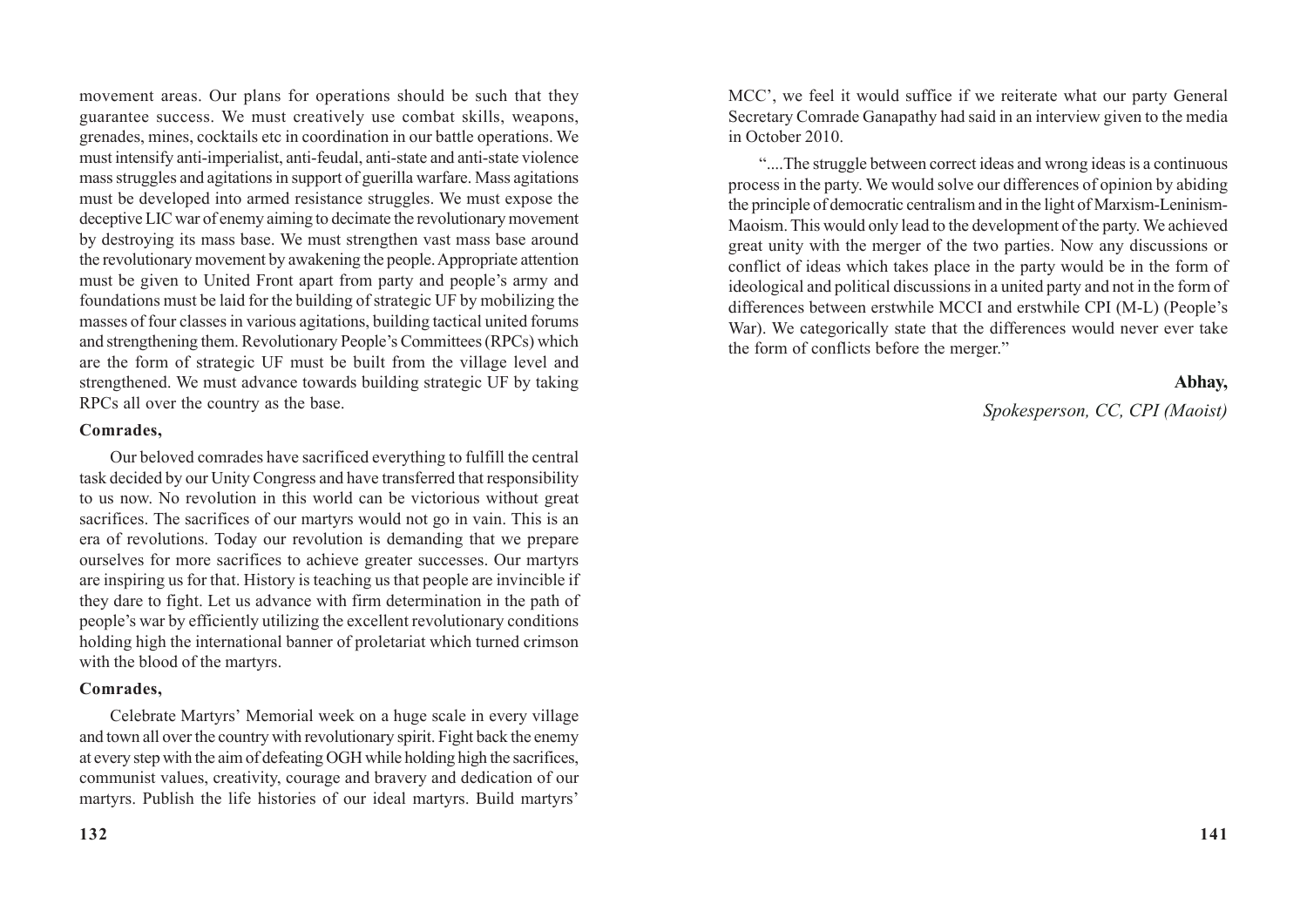come to believe that even these parties would not lead them properly with such careerisms and divides among their leaders. Umpteen numbers of such instances can be quoted from all over the world and this news item of TOI is one such most vicious propaganda against our leaders who in fact have spent decades of their lives in service of the people selflessly. Some of them are now languishing in jails facing inhuman treatment from the state without the minimum facilities or medical treatment at this old age. The callousness of the state towards our leaders who have sacrificed everything for the liberation of the oppressed people of our country is reaching unprecedented heights with each day. In a way, this only indicates that the state is scared about the increasing influence of revolutionary politics and is resorting to all kinds of tricks to reduce it in vain. Our Party is completely rejecting all these allegations leveled against our leadership and is appealing to the oppressed masses and the revolutionary camp not to believe even a word of it.

All genuine revolutionary parties have several differences of opinions and shades of differences among their members in ideological, political, organizational, military, cultural etc matters. Various ideas come for discussion and they are concluded with a majority after each and every member has voiced her/his opinion on them. This is a democratic process followed by the revolutionary parties which can never be seen in or understood by the ruling class parties. Only through such discussions and criticism-self-criticism does a party sustain its revolutionary content and not by blindly following any one leader like in the bourgeois parties. Revolutionaries steel themselves in the flames of class struggle and by going through many sessions of criticisms and self-criticisms. The intelligence agencies are trying to distort this healthy atmosphere inside the party as exactly its opposite and trying to confuse the people and the ranks by propagating that there are bitter differences inside the party and that too on the lines of PW and MCC. We appeal to the oppressed people of the world and our country, democrats and revolutionary ranks to condemn this vicious propaganda, to stay alert to such tricks of the state, to throw them into the dust bin and to stand firmly with the revolutionary movement in solidarity.

Finally, regarding the so-called differences on 'the lines of PW and

memorial columns in every village. Propagate widely about the sacrifices of martyrs in creative forms such as distributing pamphlets, pasting wall posters, wall writings, tying banners etc. Conduct meetings and rallies upholding their ideals. Make success the Martyrs' Memorial Week in a manner which would fill the party, PLGA, mass organizations and revolutionary masses with revolutionary spirit.

On the occasion of this year's Martyrs' Memorial Week, our CC is giving a call to the entire party, PLGA, mass organizations and people to fulfill the following tasks in the present concrete conditions as part of fulfilling the aims of our martyrs.

- **·** Expose the deceptive LIC war of the enemy which aims to decimate the revolutionary movement by destroying its mass base, strengthen the mass base by rallying the vast masses !
- **·** Consolidate party and PLGA theoretically, politically and militarily to take the place of the fallen heroes and to create new cadres on a huge scale with the aim of developing PLGA into PLA. Develop Maoist dynamism in order to get rid of non-proletariat trends. Avoid unnecessary losses by implementing secret style of functioning with proletariat discipline ! Do not hesitate to sacrifice !
- **·** Conduct tactical counter-offensives like Mukram-Tadimetla, Kongera, Mamayil, Silda, Baiphariguda (Mantriyamba), Kajra-Lakhisarai, Saranda counter operation, Lohardagge-Dhardharia, Amamora, Gatam and Borguda on a huge scale with the participation of people!
- **·** Expand the Maosit People's War to vast areas according to the wishes of the people with invaluable sacrifices !
- **·** Create mass upsurges like Lalgarh, Narayanapatna, Kalinganagar, Niyamgiri, Sompeta, Govindpur-Dhinkia of anti-Posco agitation etc to end the exploitation and oppression of imperialists and the Indian ruling classes. Advance such struggles with the aim of seizure of political power !

#### **Abhay,**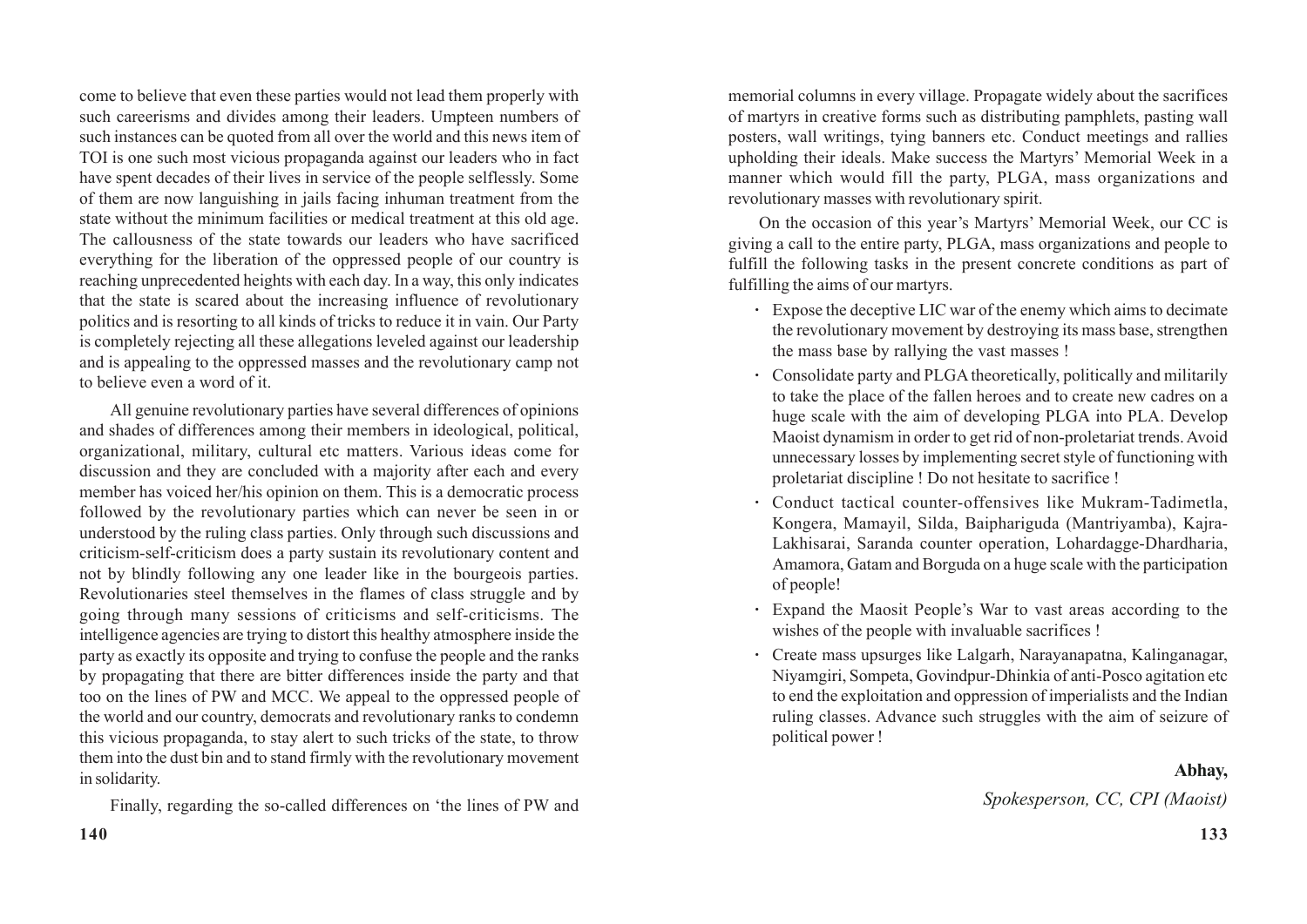### *July 17, 2011*

### **CONDEMN GRUESOME MUMBAI BOMB BLASTS!**

### **Demand for an impartial and independent probe into all the incidents of bomb blasts including Mecca Masjid, Malegaon and Samjhauta Express blasts!**

Communist Party of India (Maoist) severely condemns the bomb blasts took place in Mumbai on July 13, 2011. These incidents of serial blasts are inhuman in which at least 20 innocent people have lost their lives and nearly 80 people were injured. Our Party also strongly condemns the devious and baseless allegations of exploitative ruling classes and their police/ intelligence agencies who are trying to blame our Party without any clue of who might be responsible for these bomb blasts and even before the investigation is started. The oppressed people of India know very well that our Party which is fighting for the emancipation of people would never commit such attacks aimed at innocent people putting their lives at peril. Murderous ruling classes and their corporate media are deliberately blaming us so as to depict our Party as a terrorist organization and our just people's movement as terrorist one, and thus to justify their brutal suppression campaign and the Army deployment in the second phase of ongoing Operation Green Hunt — the War On People.

If we retrospect into the earlier incidents of bomb blasts took place till this day in our country, we would never know the real culprits hidden behind those who are being shown as offenders. It's become a norm now that whenever such incidents of bomb blasts take place, the pro-Hindu fundamentalist Indian state, its intelligence/investigative wings and the corporate media immediately claim that Muslims and so-called Islamic terrorist organizations are responsible. In fact, as part of a conspiracy and collusion of the Indian state which always try to blame Muslim society for every attack of this kind and the top leaders of the ruling class parties like Congress and BJP, the IB itself created an illusionary organization named Indian Mujahiddin which is being held responsible for every incident of bomb blast by the authorities. Corporate media barons and bankrupt intellectuals servile to the ruling classes are branding all those who ask for revolutionary movement and its leadership with utter lies and outlandish fabrications, falsehoods and half-truths are being published and relayed day in and day out. The single and foremost aim of this psy-war is to spread confusion, disappointment and lack of confidence among the people and the revolutionary ranks towards Maoist leadership by creating doubts, prejudices and illusions about our party and its leadership. The ruling classes and their lackey intellectuals are dreaming that by deceiving the people they can carry on their exploitation and pro-imperialist economic policies without any opposition whatsoever. Some of the journalists who come under this category are hand in gloves with the intelligence officials and are propagating crap about the Maoist revolutionary movement through corporate media houses. The white lie published under the title 'Bitter differences crop up between Maoist PW and MCC factions' in *Times of India* dated July 17, 2011 is undoubtedly part of this Psy-War.

This news item dictated by the Indian intelligence agencies and written by Rakhi Chakrabarthy has not only targeted the Maoist leadership but has also falsely created 'PW and MCC factions' and 'severe differences of opinions among them' in the party. The unity of these two revolutionary parties in accordance with the much-awaited aspirations of the oppressed peoples of the world and our country and rich experiences of these two parties by overcoming the most painful period named as "Black chapter" by both of them in their histories has opened a glorious chapter in our country's revolutionary movement. Only genuine and selfless revolutionaries can so accept their mistakes publicly and seek apology from the people and work with steadfast determination not to repeat them. That is why this genuine unity has enthused the oppressed people and revolutionary ranks all over the world as much as it had spread anxiety and dread among the Indian ruling classes and their imperialist masters. It is to be noted that the faithful servant of the imperialists and the Prime Minister of India Manmohan Singh began describing the Maoist movement as the biggest internal security threat after this historic unity. It is also an undeniable fact that the ruling classes have intensified their fascist offensive on massive scale against the revolutionary movement only after this.

It is an age-old trick of the ruling classes to create illusionary divisions among the top leaders of the revolutionary parties so that people would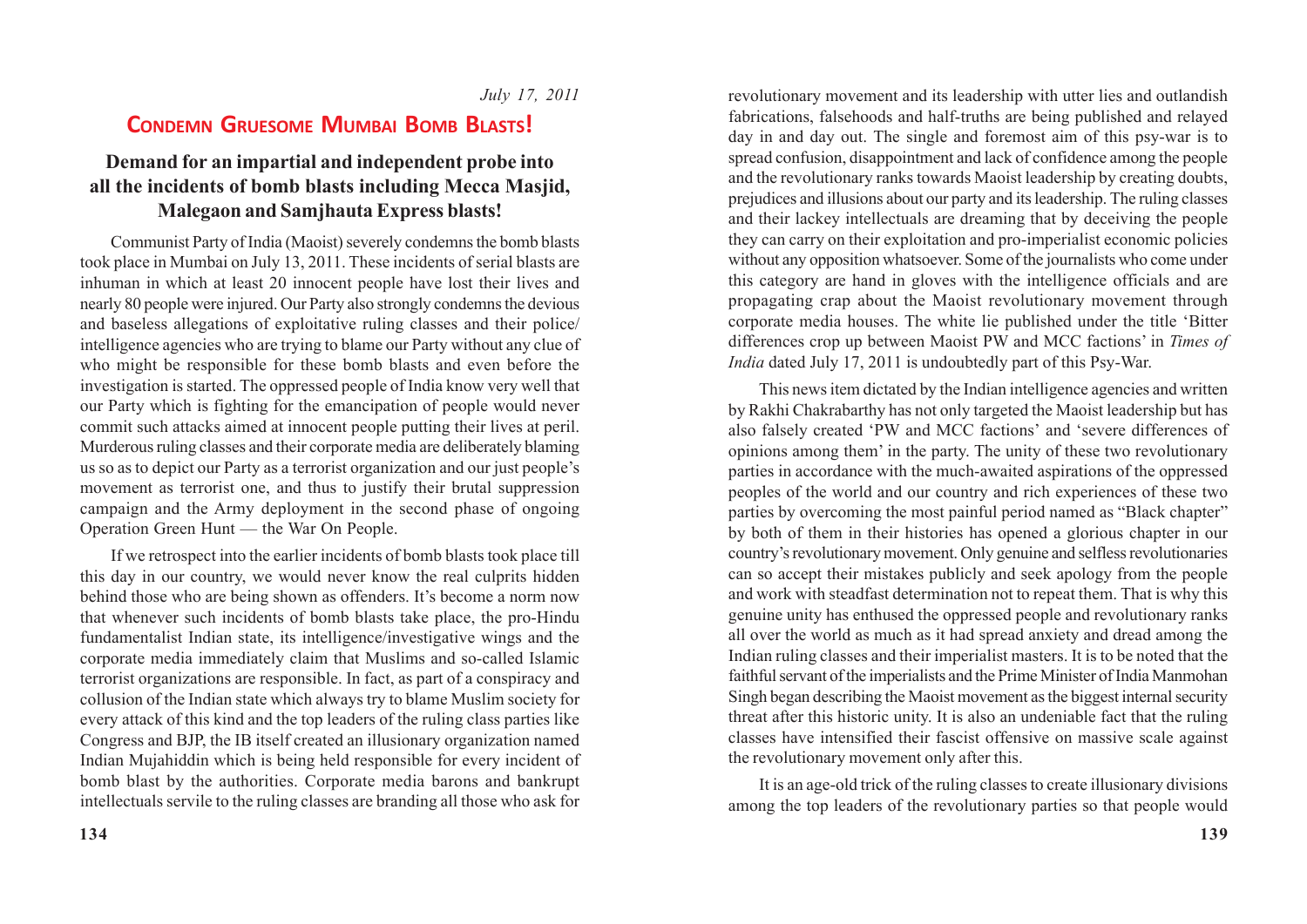*August 19, 2011*

# **Throw into the dust bin all the vicious propaganda carried on by the ruling classes and corporate media against the Maoist leadership!**

At present the Indian revolutionary movement is facing many hard challenges and advancing through the process of victory-defeat and victory. With the aim of completely wiping out the revolutionary movement, the ruling classes are carrying on a cruel war of suppression with the full support of the imperialists. Particularly by following the LIC strategy formulated by the US imperialists, these fascists are carrying on this counterrevolutionary war. Particularly from 2009 onwards the UPA government in coordination with the state governments is carrying on a countrywide suppressive war in the name of OGH. In this unjust war carried on against the people under the leadership of the Sonia-Manmohan Singh-Chidambaram-Pranab Mukherji gang, their strategy is said to be 'suppression and development' (read suppression of the people and development of the corporate houses). As part of this they are using psychological warfare as a strategic weapon and vicious propaganda on revolutionary leadership is a key component in this. Media is being used as one of the main instruments in this psy-war. Media persons who represent corporate sector and pseudo intellectuals who are apologists for the ruling classes' ideology are participating actively in this psy-war through foul-mouthed propaganda.

Counter-revolutionary propaganda is as old as the revolutionary movement. The German fascist propaganda minister Goebbels who said that repeating a lie a hundred times would turn it into the truth has found his Indian avatars in Sonia, Manmohan, Pranab Mukherji, Raman Singh, Naveen Patnaik, Nitish Kumar, Kiran Kumar etc and their faithful spokespersons like Arnab Goswamis and Chandan Mitras are leading this nasty campaign in various forms in the media. Right from the propaganda that Marxism has become outdated to the propaganda that bitter differences have cropped up among the Maoist leaders, news items against the proof of these allegations and who demand for comprehensive and impartial probe as outright traitors and attacking them belligerently, irrationally and frantically. Thus people are being kept at bay from knowing the truth. In our so-called biggest democracy on the earth, the big joke is not asking for incisive probe has become the touchstone for patriotism and the person who asks for any probe is branded as traitor!

In earlier instances of bomb blasts in Mecca Masjid, Malegaon, Samjhauta Express etc. hundreds of innocent Muslims, particularly the youths were arrested, tortured inhumanly and sent to jails. Many were killed in fake encounters. Even after the obvious evidences came forth that the Hindu fanatics belonging to the right-wing RSS gang were responsible for those ghastly incidents, no justice was done to the Muslims. No leader of the Hindu terrorist organizations like *Abhinav Bharat*, Hindu defence force, *Rashtriya Jagaran Manch, Bajrang Dal, Viswa Hindu Parishad* has been punished until this day. At the same time, death sentence given to Afzal Guru in the case of attack on Parliament and to 11 Muslims in Godhra train carnage case recently on March 1 are some examples of the anti-Muslim and pro-Hindutva character of the Indian State. While the butchers like Narendra Modi whose hands have stained with the blood of over 2,000 innocent Muslims are freely wandering in the corridors of power, Muslims are being meted out stringent punishments by virtue of bizarre and inadequate evidences. And this has been spreading the feeling of severe frustration and fury among the Muslim masses.

It's an obvious fact that because of the grisly incidents like the destruction of the Babri Masjid and Gujarat genocide, the Muslim community in general, a large section of Muslim youth in particular, has become furious and outrageous against the Indian ruling classes. Another irrefutable fact is that this situation has given birth to some Islamic organizations. Exploiting this situation and by taking organizations of this sort into their grip or by misleading them in a deceitful manner or by even creating some new organizations of this kind, both India's and Pakistan's intelligence agencies like RAW, IB, ISI are engineering bomb blasts and other attacks in both countries as part of serving their vested political interests. Failing to identify their real enemies many a frustrated Muslim youths are stuck in this lattice and taking part in acts of mindless violence of this kind. Thus they are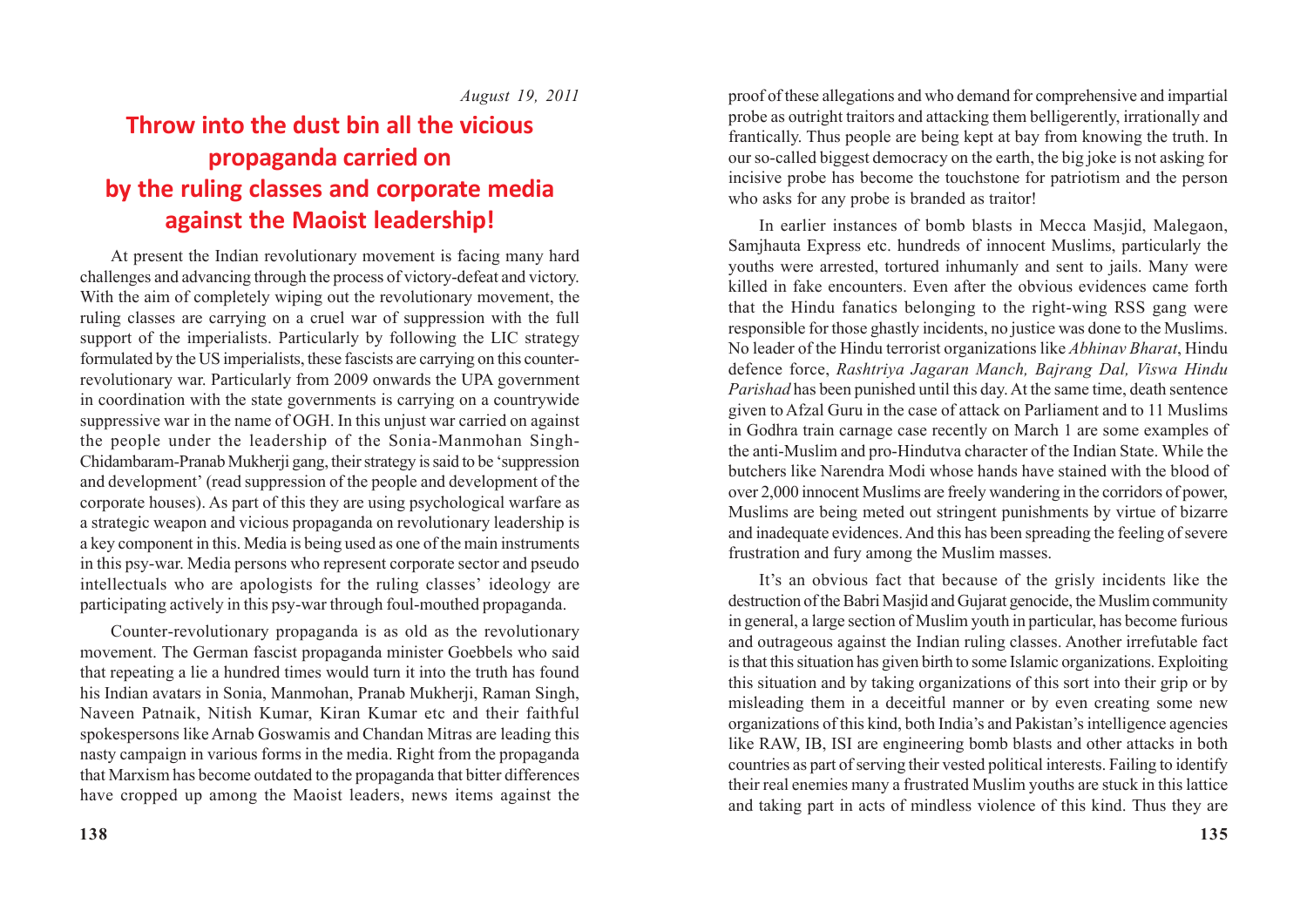taking of the lives of innocent people. This is such a vicious cycle where these youths don't even know in whose hands are they acting and whose vested interests are being fulfilled with such attacks in deed.

On the other hand, after it was clearly exposed that an organization called Abhinav Bharat belonged to the *Sangh* gang (i.e. RSS) was responsible for bomb blasts of Malegaon, Mecca Masjid and Samjhauta Express, people of India have started seeing Saffron terrorism as a dangerous trend. When it became obvious that the Saffron terrorists are responsible for Ajmer Sherif bomb blast also, the demand for a review of all investigations done into the incidents of bomb blasts in various places of our country has come forth. The Muslim youths of Malegaon and Hyderabad have demanded that the government should apologize for the police atrocities inflicted on them. Despite of all its rhetoric, the Congress-led UPA government has been instigating Saffron terrorism as a part of promoting its wicked political motives. The corporate media which act hand in glove with Hindu fundamentalism in general, on the one hand, attack Muslims and Islamic organizations aggressively without any clear evidence and on the other hand, report as less as possible even when there is evident proof is available that the Saffron terrorist organizations were responsible for various incidents of bomb blasts.

If we see in this backdrop, we could arrive at the conclusion that Saffron terrorist organizations or so-called Islamic militant organizations sponsored by the very intelligence agencies like IB, RAW might have committed these heinous acts of July 13 Mumbai bomb blasts. It's also likely that the mafia gangs hand in glove with police top brass and ruling class political leaders could have committed these attacks. Whoever else has done this, only the interests of ruling classes would be served with such acts of mindless violence. Firstly, people's attention could be diverted from the issues like price rise, corruption, scams, black money, Swiss banks accounts which have become burning issues in the country now. Secondly, by posing terrorism as biggest danger, even more draconian laws could be prepared and the teeth of State's suppressive machinery could be sharpened by importing arms and technology from imperialist countries on a massive scale misusing trillions of rupees of hard earned people's money. Thirdly, by supporting directly or indirectly all invasive wars, attacks and intimidations

of US imperialism going on in the name of 'Global War on Terror' and thus by acting as its junior partner in south Asia region, the Indian State could go ahead reducing the country more servile to it by signing the treacherous treaties like Homeland security, civil nuclear deal etc. Fourthly, using the pretext of terrorism, public consent could be built for crushing the people's movements and growing Maoist revolutionary movement militarily which are surging against anti-people and pro-imperialist neo-liberal policies of the governments. Apart from this, consolidating Hindu vote bank by blaming Muslims and Islamic organizations every time without any proof and diverting the people's attention from the basic problems of our country like food, clothing, shelter, price rise, unemployment, poverty, starvation, displacement etc. are necessary for both Congress and BJP and for the feudal and comprador bourgeoisie classes whom they represent, so that their exploitative rule can be carried on unchecked.

However, Communist Party of India (Maoist) believes that the real perpetrators of Mumbai blasts could be traced only through an impartial and independent probe. Our Party humbly appeals the masses and democrats of the country to not to sway away with the malicious propaganda, falsehood and prejudices unleashed by the ruling classes, their intelligence agencies and the corporate media in a mad, one-sided and irrational manner. Our Party demands to uncover the culprits responsible for these blasts and punish them severely. At the same time, our Party calls upon entire people of the country to demand the governments for impartial and independent probes into all incidents of bomb blasts that took place since 1992 and for unconditional release of Muslims and Christians who are languishing in various jails with false cases. Our Party also calls upon the people of the country to demand to punish all those Saffron terrorist leaders who are responsible for all the attacks perpetrated on religious minorities including the Babri Masjid destruction, Gujarat genocide, Kandhamal (Odisha) attacks and to condemn Hindu religious fundamentalism and all other religious chauvinisms.

#### **Abhay,**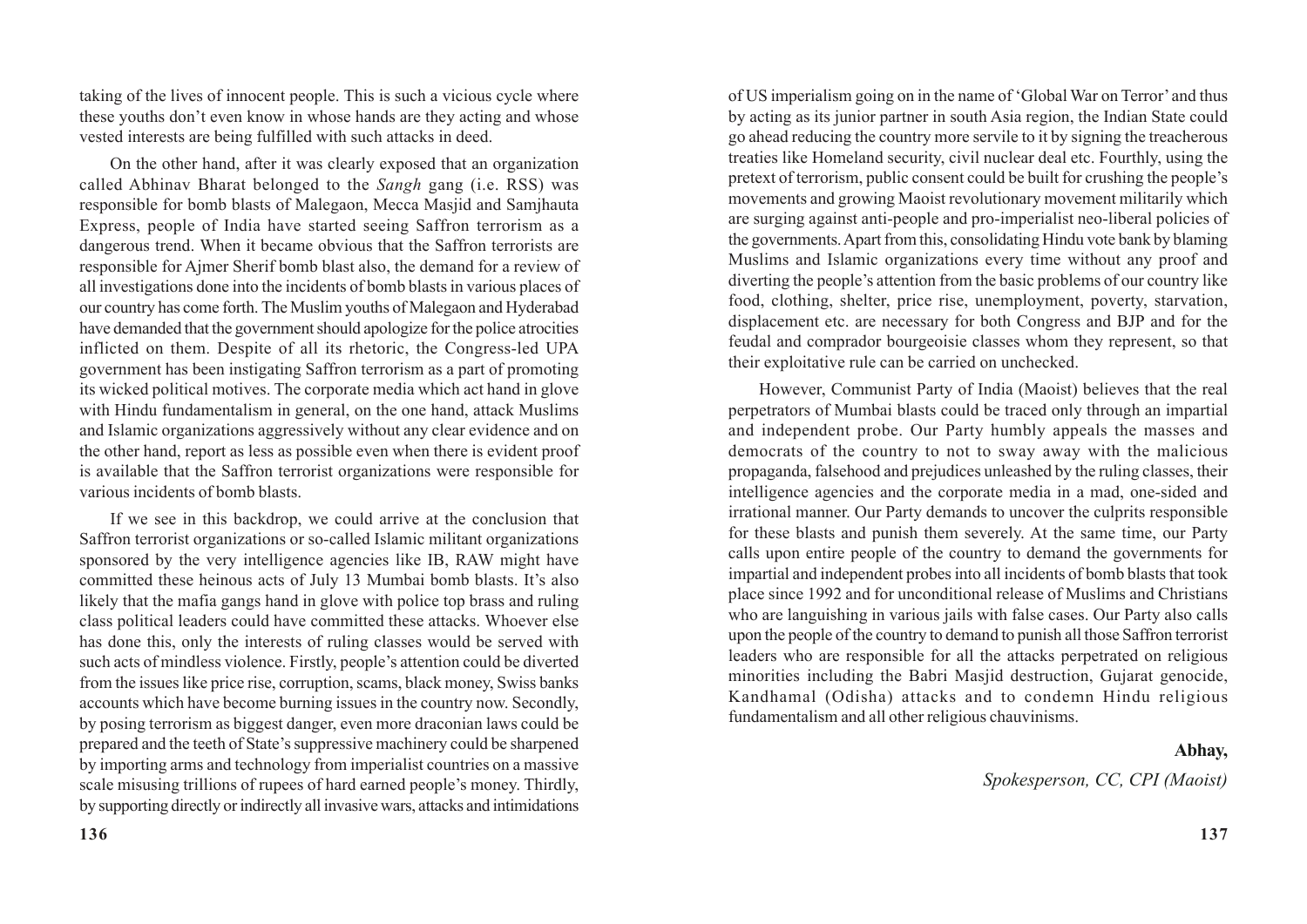an inspiring leader who never left the people and the cadres and who stood firmly during many an ebb and flow in the Indian revolutionary movement with courage and initiative. He was an organizer with initiative, a warrior commander and a guide who imparted love and care. His very presence proved to be a hard nut to crack for the enemy right from the beginning. He successfully fought back several attacks and attempts to murder him. He was a tireless warrior who fought incessantly and uncompromisingly and never let go of any opportunity to attack the enemy politically and militarily. That is why the ruling clique of this country led by Sonia-Manmohan-Chidambaram-Pranab-Jairam colluded with the Chief Minister of West Bengal Mamata Banerjee and killed him in the cruelest manner. The brutal signs of torture on his dead body indicate the fascist nature of the enemy, his cowardliness and his defeat. On the other hand he bore all the inhuman tortures in the hands of the enemy and emerged victorious even in the face of death. The crimson of the international red flag of the proletarians turned deeper with the blood spilled by him in Jungle Mahal.

With the murder of Comrade Koteswarlu @ Kishenji the Indian revolutionary movement lost a great leader. This is a huge loss for our party. Our party has been continuously losing main leadership forces since a few years and this loss cannot be surmounted under these circumstances. However our party would fight firmly to advance the Indian revolution on the path of victory by overcoming these losses. The exploitative ruling classes can never comprehend the truth that people and the people's movements give birth to hundreds and thousands of leaders like Koteswarlu and Azad and they continue daydreaming that they could suppress the movements by killing the leaders. As long as there are exploitation and suppression, people would continue to revolt. Leaders like Koteswarlu keep on emerging. That is why the great struggles with sacrifices and the ideals established by the thousands of great martyrs serve as an inspiration.

Our Central Committee pays red homage with bowed heads to the great martyr Comrade Koteswarlu. Our CC is expressing deep empathy to mother Madhuramma who was calling upon the people to follow the footsteps of her son even while immersed in deep sorrow, to other family members and friends of Comrade Koteswarlu. Our Central Committee calls upon entire Party, PLGA, activists of mass organizations and revolutionary masses who are immersed in deep sorrow and agony with

**160**

be separated and a separate state would be formed by joining Kurnool with the rest of Telangana. Telangana people would never accept any of these proposals. That Hyderabad is an inseparable part of the Telangana is an undeniable historical truth. Telangana people must stand united and defeat the conspiracies to form Separate Telangana state without Hyderabad.

Government is resorting to severe repression to suppress the entire people's strike which is raging like wild fire since 18 days. It is using ESMA to suppress the rights of workers and employees; is turning factories, mines and offices into police camps, lathi charging and firing rubber bullets on processions, making illegal arrests and resorting to threats. On the other hand it is trying to bring a divide between Telangana people and Andhra settlers and trying to suppress the movement. As part of this, it is bringing black legs into the strike and they are resorting to attacks on workers. NGO leader Swami Goud was attacked as part of this. As part of this conspiracy Lagadapati Rajgopal came to Hyderabad under the pretext of a courtesy visit to RTC workers and was also in the forefront in trying to fizzle out the strike by bringing in drivers on hire from Seemandhra. Governor Narasimhan, Chief Minister Kiran Kumar Reddy and DGP Dinesh Reddy are severely trying to suppress the entire people's strike under the orders of the Central Government. Congress ministers from Hyderabad Danam Nagender, Mukesh Goud and Owaisi brothers who are Majlis leaders are working against the demand of Separate Telangana and have turned into traitors of Telangana. Governments and ruling classes are controlling the media following the suggestions given in the 8th chapter of Sri Krishna Committee that this entire people's strike going on at higher leval should not be propagated in Andhra Pradesh and in other states of our country. Thus they are trying to continue their rule by keeping the people of our country in dark.

#### **Beloved people of Telangana!**

Carry on the entire people's strike with more determination and intensify it. Formation of a Separate Telangana state would be possible only by preparing ourselves for bitter struggles. We cannot expect the ruling classes which suppress even the basic rights of people to start the process of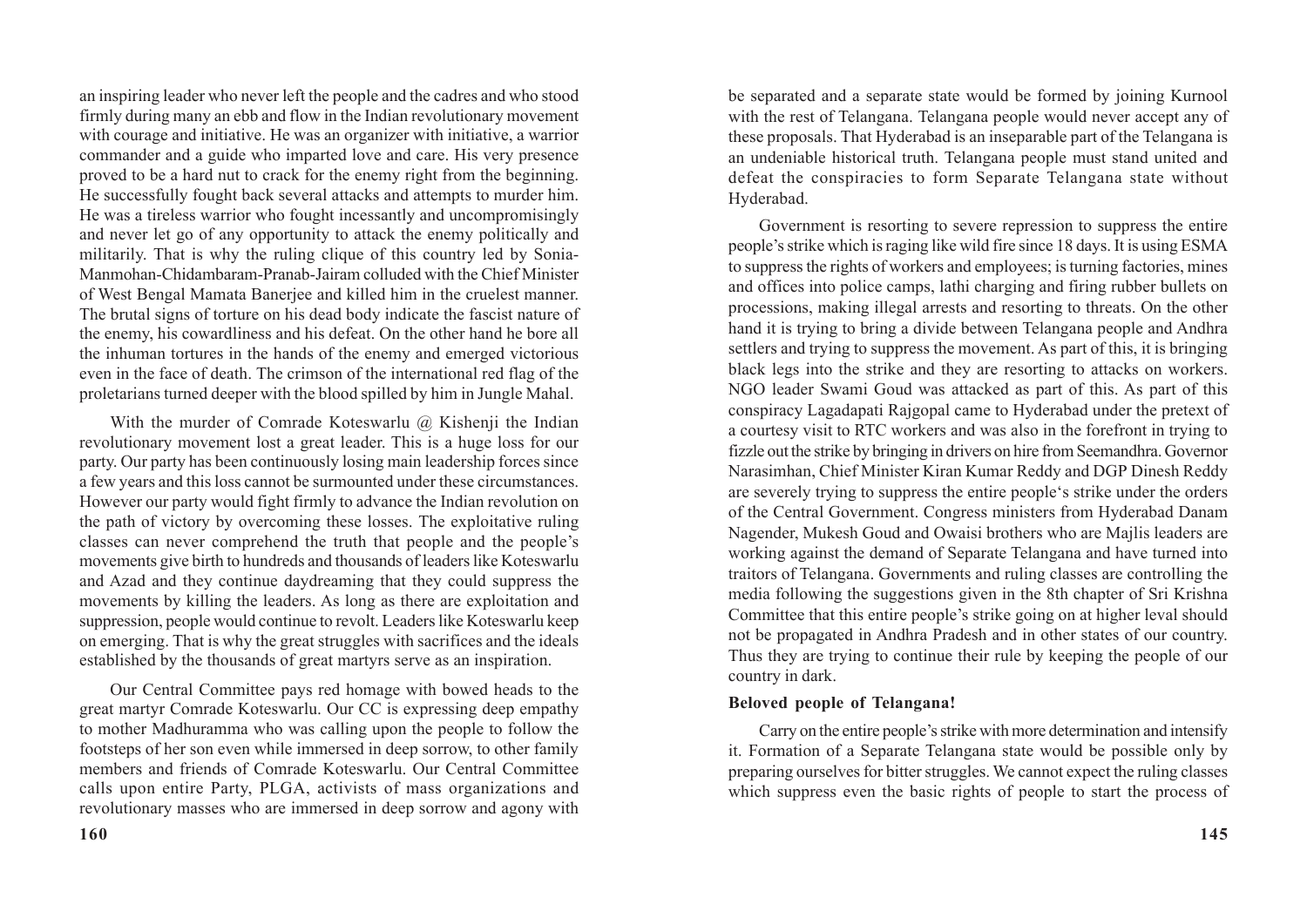formation of Telangana state so easily. When we look at the past history too it can be seen how the Telangana people had to shed blood even for fundamental rights. Preparing ourselves for long term, united and militant agitations and advancing forward along the path of struggle is the only way to achieve Telangana state by bending the Central Government. We all know that the ruling classes and their leaders would try to fizzle out the movement at the first chance by resorting to compromising agreements always. We must expose these conspiracies from time to time and defeat them. When the movement rages for a long time, we must fight back the vacillations occurring among the leaders and keep alive the movement. TRS which believes strongly in achieving Telangana through lobbying is participating in the entire people's strike in an inevitable situation to save itself from getting isolated from the people. But on the other hand it is trying to get its candidate (who jumped from TDP to TRS) elected in Banswada by-election and this is nothing but tactics to divert the people from entire people's strike. Congress which claims that it is committed to Telangana had exposed its opportunism by contesting this election. TDP which had always been opposing Telangana state announced that it would not participate in elections till Telangana is formed and boycotted the Banswada by-election. This is nothing but rank opportunism. The various JACs must advance forward in accordance with the struggle unity coming to the fore very strongly in the entire people's strike in Telangana. They must keep aside their vacillations and lead the militant agitation of the people properly. This is the appeal of CPI (Maoist) to the various JACs at this juncture.

The entire people's strike is creating a great impact on the people of our country. It is serving as a strong inspiration to movements for separate states. It is an important task before the people of our country to stand in support of the Telangana people at present. Our Party is whole heartedly issuing an appeal to the people of Seemandhara to respect the aspirations of the Telangana people which are blooming during the entire people strike and stand in support of the separate statehood demand. We appeal to them not to give in to the conspiracies of the exploiting ruling classes which are scheming to create a divide between Telangana and Seemandhra people and to welcome the democratic demand for Telangana state.

revolution was suppressed within a few years, it had a great impact all over the country. Peasant rebellions arose in many areas following its model. It awoke the students in colleges and universities. The slogan 'Naxalbari Ek Hi Rasta' (The Only Way is Naxalbari) reverberated all over the country. It was this backdrop that turned Comrade Koteswarlu into a Maoist revolutionary. Firstly, at the end of 1970s, he organized the peasantry against deeply entrenched feudalism in his home district of Karimnagar and led many struggles. He played a key role in the peasant movement popularly known as 'Jagityal Jaitrayatra' (Victory March of Jagityal). In no time this spread to the whole of North Telangana apart from Karimnagar and Adilabad districts. Even while mobilizing peasants into anti-feudal struggles, he greatly strove to attract students, writers, intellectuals, workers…all oppressed classes and sections of people into the fold of revolutionary movement. In this course, he worked as a party organizer at first, then as the district committee secretary and was later elected as the secretary of the Andhra Pradesh Sate Committee and won the accolade of the people and the party ranks. Since 1986, he played a crucial role in the development and expansion of the revolutionary movement in central, eastern and northern parts of India. He particularly concentrated on Dandakaranya for eight years and on West Bengal for eighteen years. Since 1993 till he breathed his last he worked as a Central Committee member, later as Politburo member member and held responsibilities for Northern and Eastern Regional Bureaus. He contributed greatly in many spheres in the party such as political education, magazines, propaganda and shone as a man of many talents. He played a prominent role in enriching the party documents and in developing party political-military line and policies. He represented the CC in the meetings and bilateral talks held with various national liberation organizations and Maoist forces in South Asia. He strove a lot to unite the Marxist-Leninist groups and individuals that divided and scattered after the setback of Naxalbari and particularly to achieve unity of the ML and MCC organizations which continued as separate streams since Naxalbari. Thus his role remains etched forever in the annals of the history of Indian revolution.

At the end of 1970s, Comrade Koteswarlu played a crucial role in the Jagityal peasant movement and in the first decade of the 21<sup>st</sup> century he became the architect of the illustrious Lalgarh people's upsurge. He was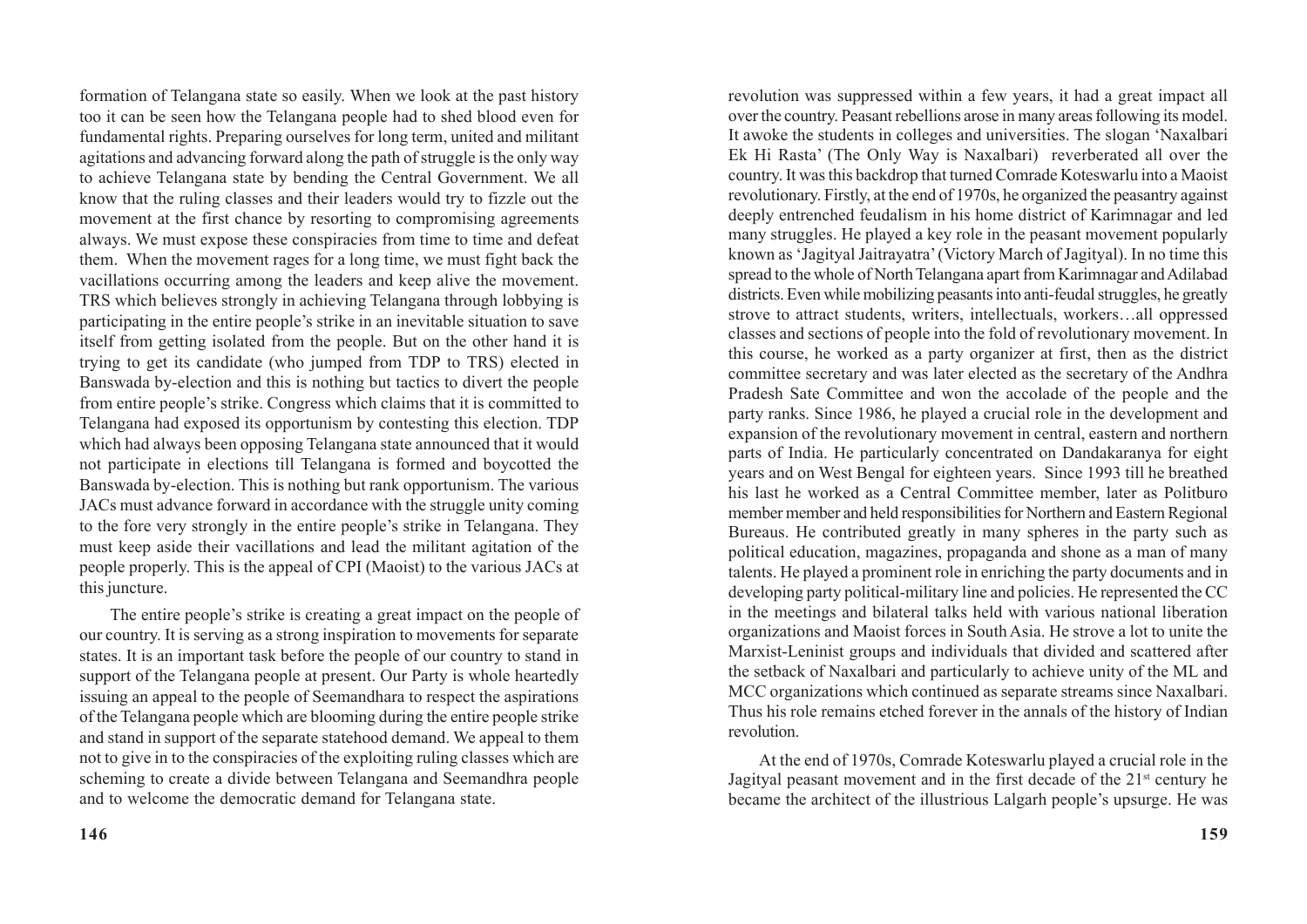*January 13, 2012*

# **Revolutionary greetings from CPI (Maoist) to the friends of Indian revolution and well wishers**

### **Comrades and Friends,**

On 24 November, 2011 the Indian revolution lost its great leader and the oppressed masses of India lost their most reliable servant. November 24 would remain a dark day in the history of the Indian revolution. On July 1, 2010 the Indian ruling classes had murdered our Politburo member and spokesperson Comrade Azad. Within one and a half years, another Politburo member Comrade Koteswarlu (who is popular among the people and party ranks as Kotanna, Prahlad, Ramji, Kishenji and Bimal) was caught alive in a covert operation, tortured inhumanly and was killed in a fake encounter. In India which claims to be the largest democracy in the world, the feudal and comprador bureaucratic bourgeois ruling classes, with the support of the imperialists, particularly the US imperialists, are trying to suppress the democratic, national liberation and revolutionary movements with iron heel. Particularly, since 2009 they are carrying on an unjust war on the people in the name of 'Operation Green Hunt'. They are shamelessly violating even the constitution and the laws formulated by themselves and are killing people, activists and leaders of the movement. They are unsuccessfully trying to justify all their unlawful murders in the name of a lie named 'encounter' tracing the footsteps of the British colonial rulers. Now it is an established fact that 'encounter' anywhere in India means a conspiratorial murder by the state.

Comrade Koteswarlu was born on November 26, 1954 in Peddapalli town of Karimnagar district which has a legacy of the glorious Telangana armed struggle. He led the Indian revolutionary movement for nearly four decades. Comrade Koteswarlu was brought up by democratic thinking parents and imbibed patriotic feelings and love for the oppressed people since childhood. He was a top rank representative of the generation after the glorious Naxalbari rebellion. Though the Naxalbari rebellion which established Maoist Protracted People's War as the path for the Indian

We demand that Separate Telangana State be immediately formed in accordance with the strong aspirations of the people of Telangana and are issuing a call for Bharat Bandh on October 11, 2011 in support of the entire people's strike. We appeal to workers, peasants, students, intellectuals, women, democrats, progressive mass organisations, progressive elements, poets, artistes and the vast masses to participate in observing the bandh and make it a success. We appeal to the people of our country to shut down offices, educational institutions, trade organisations etc completely and show solidarity to the movement for separate statehood of Telangana.

### **Abhay,**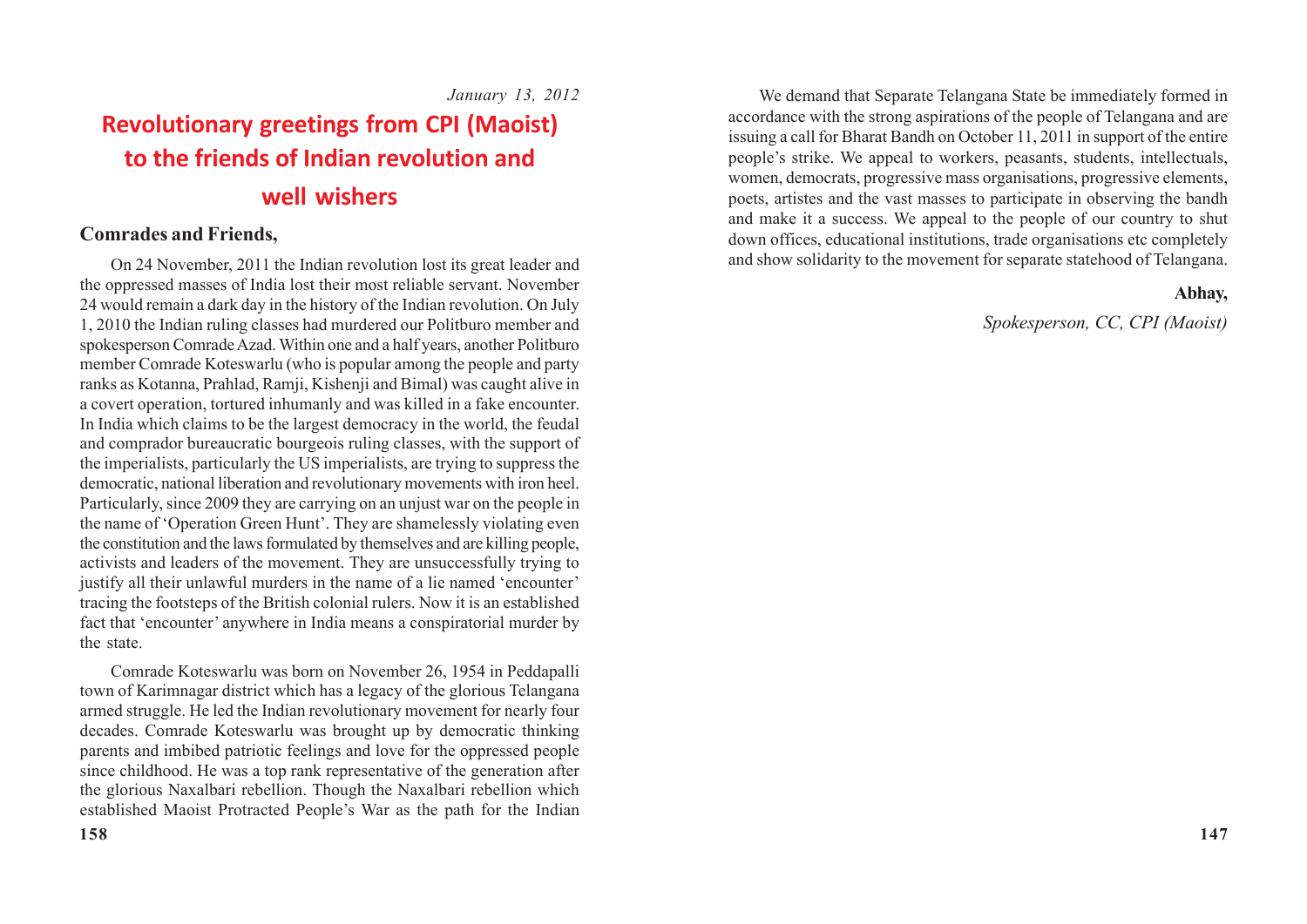*November 20, 2011*

# **Let us intensify People's War with the aim of**

### **defeating "Operation Green Hunt" –**

### **War on People !**

### **Call of Central Military Commission, CPI (Maoist) on the occasion of PLGA 11th anniversary**

### **Beloved people!**

By December 2, People's Liberation Guerilla Army (PLGA) would complete eleven years. On this occasion Central Military Commission (CMC) is giving a call to celebrate the 11th anniversary in all our guerilla zones and red resistance areas with the determination to defeat Operation Green Hunt (OGH) of the exploiting ruling classes. In the People's War ongoing for the liberation of toiling masses in India nearly 150 best daughters and sons of the soil and ordinary people have laid down their precious lives since December 2010 to September 2011. Let us pay revolutionary homage to all the brave fighters. Let us vow to fulfill their aims.

In the past one year, hundreds of local mass organizations, revolutionary people's government activists and people were arrested, booked under black laws and put in jails. To suppress the revolutionary cultural movement, death sentences were pronounced on four cultural activists of Jharkhand Abhen including Jeeten Marandi. It is necessary to build a strong people's movement to annul these death sentences. Particularly, as part of inflicting losses on our party leadership in the dog hunt of the enemy intelligence agencies on April 29, 2011 three Central Committee members and in July comrade Bhupeshda and many other leadership comrades and activists were arrested by the enemy. The enemy is making conspiracies to incarcerate them in jails permanently. CMC is giving a call to the people to build agitations everywhere for the release of these political prisoners.

In the operations conducted by our PLGA forces against fascist OGH all over the country, 150 mercenary policemen were wiped out, 180 were together without rest and traveled great distances. He slept very little, led a simple life and was a hard worker. He used to mingle easily with people of all ages and with people who come from various social sections and fill them with revolutionary enthusiasm. No doubt, the martyrdom of Comrade Koteswara Rao is a great loss to the Indian revolutionary movement. But the people of our country are very great. It is the people and the people's movements which gave birth to courageous and dedicated revolutionaries like Koteswara Rao. The workers and peasants and the revolutionaries who have imbibed the revolutionary spirit of Koteswara Rao right from Jagityal to Jungle Mahal and who have armed themselves with the revolutionary fragrance he spread all over the country would definitely lead the Indian New Democratic Revolution in a victory path. They would wipe out the imperialists and their lackey landlord and comprador bureaucratic bourgeoisie and their representatives like Sonia, Manmohan, Chidambaram and Mamata Banerjee.

Our CC is appealing to the people of the country to observe protest week from November 29 to December 5 and observe 48-hour 'Bharat Bandh' on December 4-5 in protest of the brutal murder of Comrade Koteswara Rao. We are appealing that they take up various programmes like holding meetings, rallies, dharnas, wearing black badges, road blocks etc protesting this murder. We are requesting that trains, roadways, commercial and educational institutions be closed and that all kinds of trade transactions be stopped as part of the 'Bharat Bandh' on December 4-5. However, we are exempting medical services from the Bandh.

### **Abhay,**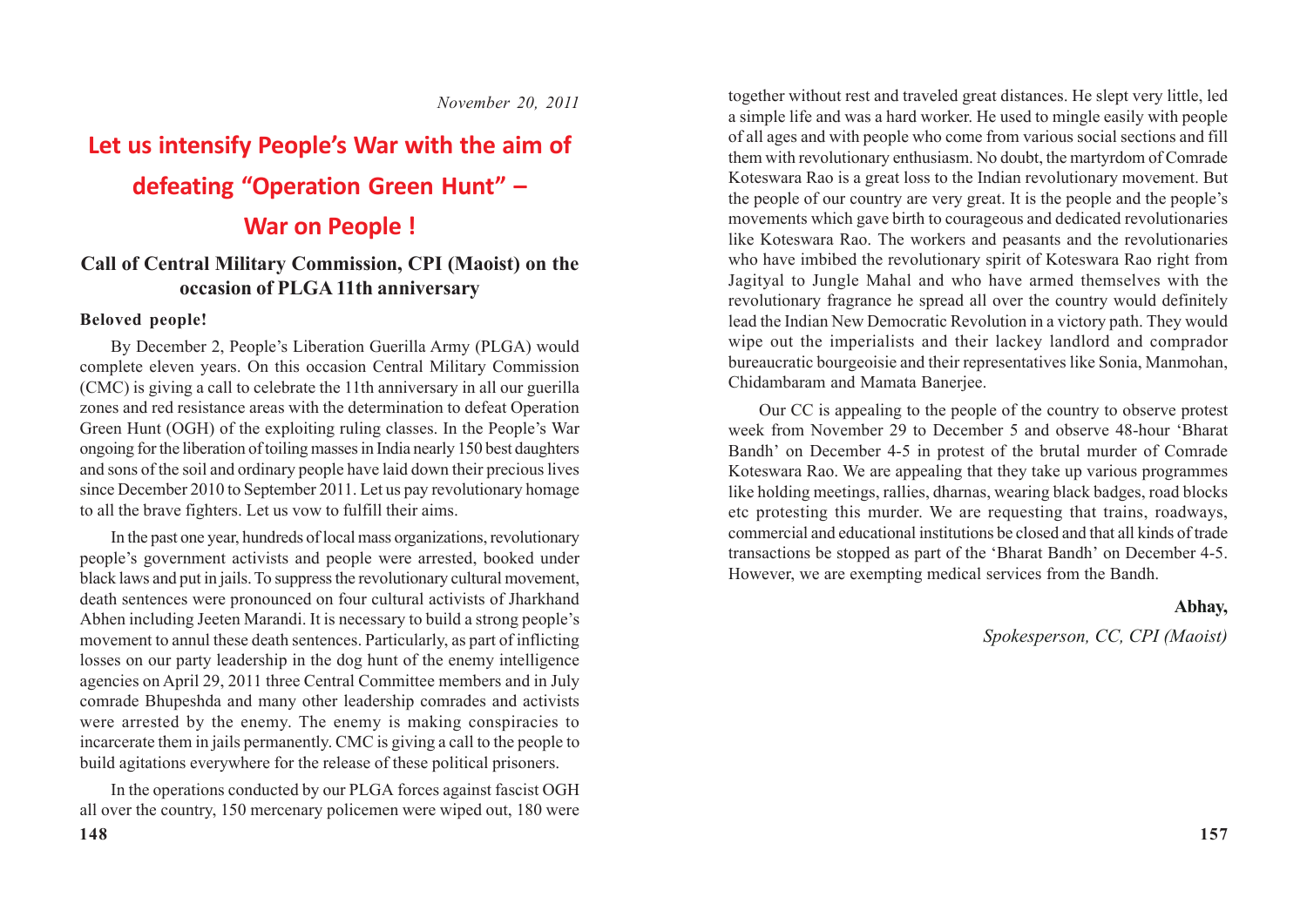movement, in enriching the party documents and in developing the movement. He participated in the Unity Congress-9<sup>th</sup> Congress of the party held in 2007 January, was elected as CC member once again and took responsibilities of Politburo member and member of the ERB.

The political guidance given by Comrade Koteswara Rao to the Singur and Nandigram people's movements which erupted since 2007 against the anti-people and pro-corporate policies of the social fascist CPM government in West Bengal and particularly to the glorious upsurge of people's rebellion in Lalgarh against police atrocities is prominent. He guided the West Bengal state committee and the party ranks to lead these movements and on the other hand conducted party propaganda through the media too with initiative. In 2009 when the Chidambaram clique tried to mislead the middle classes in the name of talks and ceasefire, he worked significantly in exposing it. He did enormous work in keeping aloft the importance of People's War and in taking the revolutionary politics into the vast masses. This great revolutionary journey which went on for almost four decades came to an abrupt end on November 24, 2011.

#### **Beloved People! Democrats!!**

Do condemn this brutal murder. It is the conspiracy of the ruling classes to wipe out the revolutionary leadership and deprive the people of correct guidance and proletarian leadership. It is a known fact that the Maoist movement is the biggest hurdle to the big robbers and compradors who are stashing millions in Swiss banks by selling for peanuts the *Jal, Jungle* and *Zameen* of the country to the imperialist sharks. The multi-pronged, countrywide brutal offensive named Operation Green Hunt of the past two years is exactly serving this purpose. This cold-blooded murder is part of that. It is the duty of the patriots and freedom-loving people of the country to protect the revolutionary movement and its leadership like the pupil of their eye. It's nothing but protecting the future of the country and that of the next generations.

Even at the age of 57, Com. Koteswara Rao led the hard life of a guerilla like a young man and had filled the cadres and people with great enthusiasm wherever he went. His life would particularly serve as a great inspiration to the younger generation. He studied and worked for hours

injured and seized 60 weapons all over the country successfully since December 2010 to October 2011. Moreover, in the continuous single actions conducted by the PLGA forces, 170 anti-people elements, were wiped out. Particularly, the role of people's militia forces is worth mentioning in this.

The central and state governments have announced that the second phase of the fascist OGH is ongoing. This unjust war (Green Hunt military offensive) unleashed by the Sonia-Manmohan Singh-Chidambaram clique against the people of this country from mid-2009, is nothing but a war to let the comprador companies and MNCs to loot the mineral wealth in the adivasi areas. In order to brutally continue the 'War on people' the government deployed a brigade level army force in the name of training in May end of this year. In fact, army officials have been guiding the counterinsurgency operations of the paramilitary forces since six years with the aim of wiping out the revolutionary movement which is proving to be a hurdle to corporate loot. The army on its own established counter-terrorism Jungle Warfare schools including the ones at Kanker of Chhattisgarh and Ambicapur in North Chhattisgarh and is giving special training to policeparamilitary forces. Army higher officials have conducted Bastar tours several times. During the days when Salwa Judum was at the height of its cruelty, American consulate officials have visited the Jungle Warfare School in Kanker and had consultations with Raman Singh and police higher officials in Raipur. All these undoubtedly prove that all this is happening under the guidance of the US imperialists.

Attacks on people, murders, sexual atrocities on women, razing down houses, loot, destruction of harvest and looting of hens, pigs and goats have become commonplace in the fascist Green Hunt military offensive. The Chintalnar murders-atrocities-razing of houses-loot, the massacre conducted in Netai village (Lalgarh, PB) by the CPM with the help of central and state Joint Forces and the massacre by PLFI goons in Jamgai village (Gumla district, JH) are living examples for this. Ninety nine percent of the persons killed by the reactionary Salwa Judum, Sendra, Nagrik Suraksha Samity, Santi Sangams, government armed forces including several kinds of killer gangs in Bihar and Jharkhand are unarmed people. The armed guerillas dying in encounters and fake encounters will not be more than one percent.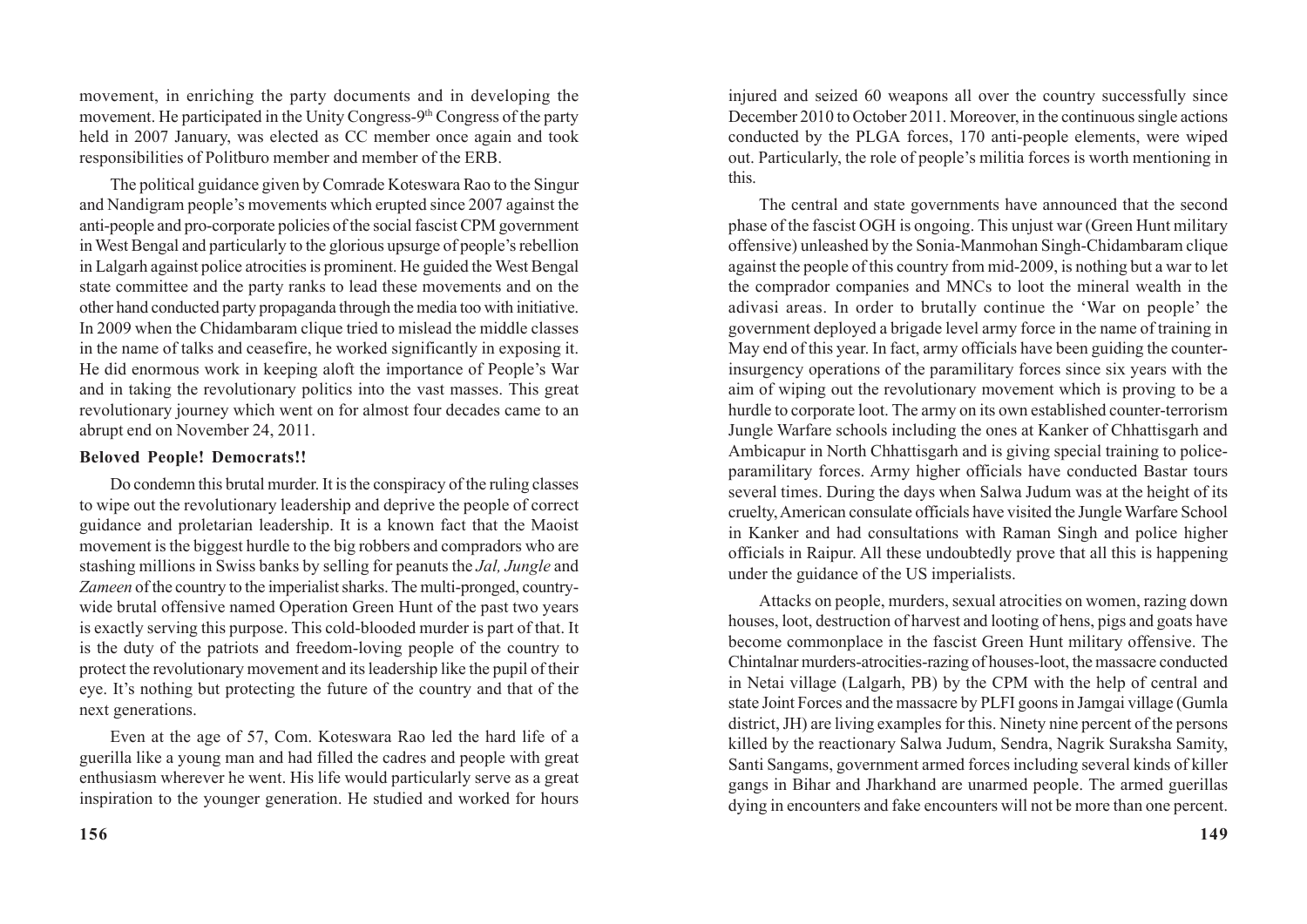This hugely indicates that this is a 'War on the people'.

By portraying DK as a stronghold of Maoist guerillas, the Indian Army stepped in DK in the name of 'training' by violating the laws banning land transfer, PESA act and the acts giving all powers to the Gram Sabhas. But the actual aim of the army is to chase the Adivasis away from their ages old abode to wipe out the most ancient human community and their primitive culture and to nip in the bud the Janatana Sarkars being established by the adivasi people under the leadership of the Maoists. For this sake, the central government gave all powers to the army to implement the majority aspects in AFSPA and to go to any length in the name of self-defence. Indian Army which is supposed to defend the borders of the country is now ready to wage war on its own people in the heart of the country. All adivasi communities all over the country must now agitate against the conspiracies of the Indian ruling classes to safeguard the interests of the imperialists and MNCs and to extend the atrocities and massacres carried on by the Indian Army and paramilitary forces on Kashmir and North-East national liberation struggles. People belonging to all classes and sections, democrats, patriots and mass organizations must stand firmly in their support.

### **Beloved people!**

As a consequence of the distorted development of the imperialist LPG policies, the impact of the world economic crisis is severe on our country too. Increase in corruption, unemployment, price rise, poverty and displacement and due to loss of lands, forests and water, the living conditions of the oppressed working class, peasant and middle class people became unbearable and they do not have anywhere to turn except towards revolution. Material conditions are ripening for revolution. Strikes and agitations of all sections of people are increasing. Economic struggles are turning into political struggles. The political agitations of the backward adivasi peasantry are intensifying. Struggles like Lalgarh, Kalinganagar, Narayanapatna, anti-Posco, Niayamagiri, Mali, Deomali, Singareni, Open casts, Polavaram, Sompeta, Kakarapalli, Jaitapur and Greater Noida, struggle of people displaced due to urban development in Jharkhand, countrywide anti-SEZ struggles, price rises, anti-corruption struggles, struggles on peasant issues and the struggles of dalit and women indicate the political consciousness of the people. People are rallying militantly for the formation of separate

Dandakaranya in 1986 and took up responsibilities as a member of the Forest Committee. He led the guerilla squads and the people in DK. In 1993 he was co-opted as a member into the Central Organizing Committee (COC).

From 1994 onwards he mainly worked to spread and develop the revolutionary movement in Eastern and Northern parts of India including West Bengal. Particularly his role in uniting the revolutionary forces which were scattered after the setback of the Naxalbari movement in West Bengal and in reviving the revolutionary movement there is extraordinary. He mingled deeply with the oppressed masses of Bengal and the various sections of the revolutionary camp, learnt Bangla language with determination and left an indelible mark in the hearts of the people there. He worked tirelessly in achieving unity with several revolutionary groups and in strengthening the party. Comrade Koteswara Rao was elected as a Central Committee (CC) member in the All India Special Conference of erstwhile CPI (ML) (People's War) held in 1995. He strived for achieving unity between People's War and Party Unity in 1998. In the Party Congress of erstwhile CPI (ML)(PW) held in 2001 he was once again elected into CC and Politburo. He took up responsibilities as the secretary of the North Regional Bureau (NRB) and led the revolutionary movements in Bihar, Jharkhand, West Bengal, Delhi, Haryana and Punjab states. Simultaneously he played a key role in the unity talks held between erstwhile PW and MCCI. He served as a member of the unified CC and Politburo formed after the merger of the two parties in 2004 and worked as a member of the Eastern Regional Bureau (ERB). He mainly concentrated on the state movement of West Bengal and continued as the spokesperson of the ERB.

Comrade Koteswara Rao played a prominent role in running party magazines and in the field of political education inside the party. He took part in running 'Kranti', 'Errajenda', 'Jung', 'Prabhat', 'Vanguard' and other party magazines. He had a special role to play in bringing out various revolutionary magazines in West Bengal. He wrote many theoretical and political articles in these magazines. He was a member of the Sub-Committee on Political Education (SCOPE) and played a prominent role in teaching Marxism-Leninism-Maoism to the party ranks. In the entire history of the party he played a memorable role in expanding the revolutionary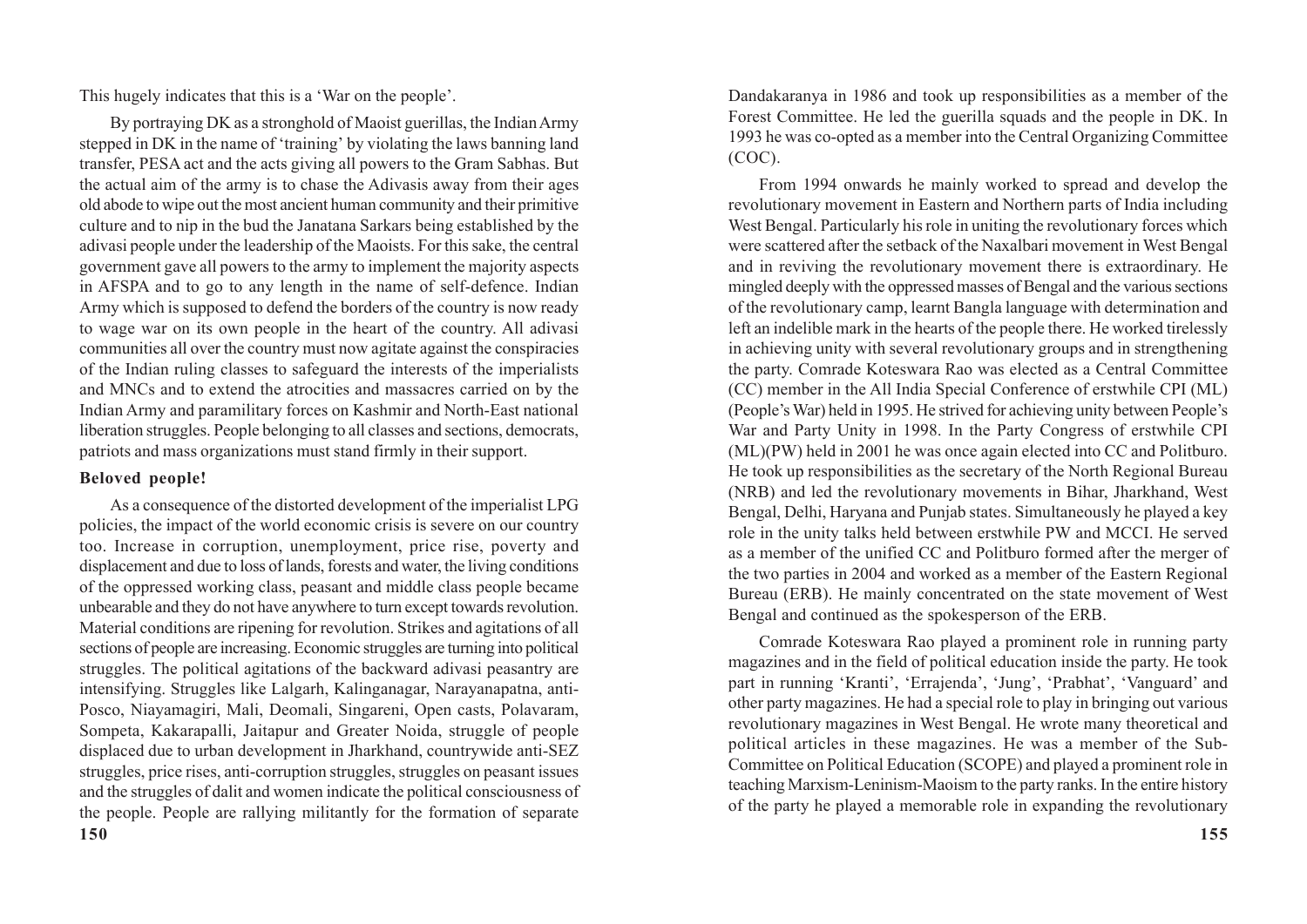exploiting ruling classes and their imperialist masters who are day dreaming that they could wipe out the Maoist party by killing the top leadership of the revolutionary movement.

Comrade Koteswara Rao, who is hugely popular as Prahlad, Ramji, Kishenii and Bimal inside the party and among the people, is one of the important leaders of the Indian revolutionary movement. The tireless warrior who never rested his gun while fighting for the liberation of the oppressed masses since the past 37 years and who has laid down his life for the sake of the ideology he believed in, was born in 1954 in Peddapally town of Karimnagar district of North Telangana, Andhra Pradesh. Raised by his father Late Venkataiah who was a freedom fighter and his mother Madhuramma, who has been of progressive views, Koteswara Rao imbibed love for his country and its oppressed masses since childhood. In 1969, he had participated in the historic separate Telangana movement while he was in his high school studies in Peddapally town. He joined the revolutionary movement with the inspiration of the glorious Naxalbari and Srikakulam movements while studying graduation in SRR college of Karimnagar. He started working as an active member of the Party from 1974. He spent some time in jail during the black period of the Emergency. After lifting up of the Emergency, he started working as a party organizer in his home district of Karimnagar. He responded to the "Go to Villages" campaign call of the party and developed relations with the peasantry by going to the villages. He was one of those who played a prominent role in the upsurge of peasant movement popular as 'Jagityal Jaitrayatra' (Victory March of Jagityal) in 1978. In this course, he was elected as the district committee member of the Adilabad-Karimnagar joint committee of the CPI (ML). In 1979 when this committee was divided into two district committees he became the secretary of the Karimnagar district committee. He participated in the Andhra Pradesh state 12<sup>th</sup> party conference, was elected to the AP state committee and took responsibilities as its secretary.

Up to 1985, as part of the AP state committee leadership he played a crucial role in spreading the movement all over the state and in developing the North Telangana movement which was advancing with guerilla zone perspective. He played a prominent role in expanding the movement to Dandakaranya (DK) and developing it. He was transferred to Telangana state. The national liberation struggle of Kashmir is continuing to rage. In order to divert the militant struggles of the people, NGOs run with the guidance of imperialists and those under the leadership of persons like Anna Hazare are bringing forth struggle forms like hunger strikes in the name of non-violence. Fascist repression of the ruling classes is increasing on our Maoist party which is serving as the beacon light of the oppressed masses and also on working class, peasantry, middle class and oppressed masses. The economic and political crisis is intensifying every where and so vast masses must display revolutionary spirit and take up political agitations with the slogan that we will fight till our last breath. We must rally on a huge scale on daily issues and political issues. We must realize that it is not possible for the economic interests of the oppressed masses to be fulfilled without decisive political struggles and develop these agitations to a higher level by linking it with the slogan that "Political Power must be seized through People's War".

#### **Call of the CMC**

Beloved workers, peasants, adivasis, toiling masses, women, students, youth and intellectuals! Thousands of people, particularly adivasi peasantry are rallying into these struggles to defeat the 'War on People' conducted by the central and state governments. All the toiling classes and sections of the people must integrate into these struggles. Rally actively to stop the brutal attacks of the mercenary police who are massacring hundreds of adivasis and looting their properties, dignity and everything dear to them like a pack of wolves attacking a flock of sheep, in the name of fighting terrorism. Maoists are not advocates of violence. In fact, they would be in the forefront among those who wish for peace. Do not believe a word of the vicious propaganda unleashed by the bourgeois media on Maoists! Stand firmly with the revolutionary movement! If we do not defeat this enemy offensive, if we do not defeat the conspiracy to wipe out the revolutionary movement, Maoist party, PLGA, alternate people's power organs and mass organizations, then all the valuable fruits won by the revolutionary movement would be destroyed. So, play your role in isolating and defeating the enemy! Join the PLGA in huge numbers, increase its force manifold and strengthen it! Integrate with the deluge of mass movements rising in several areas in our country with the slogans of land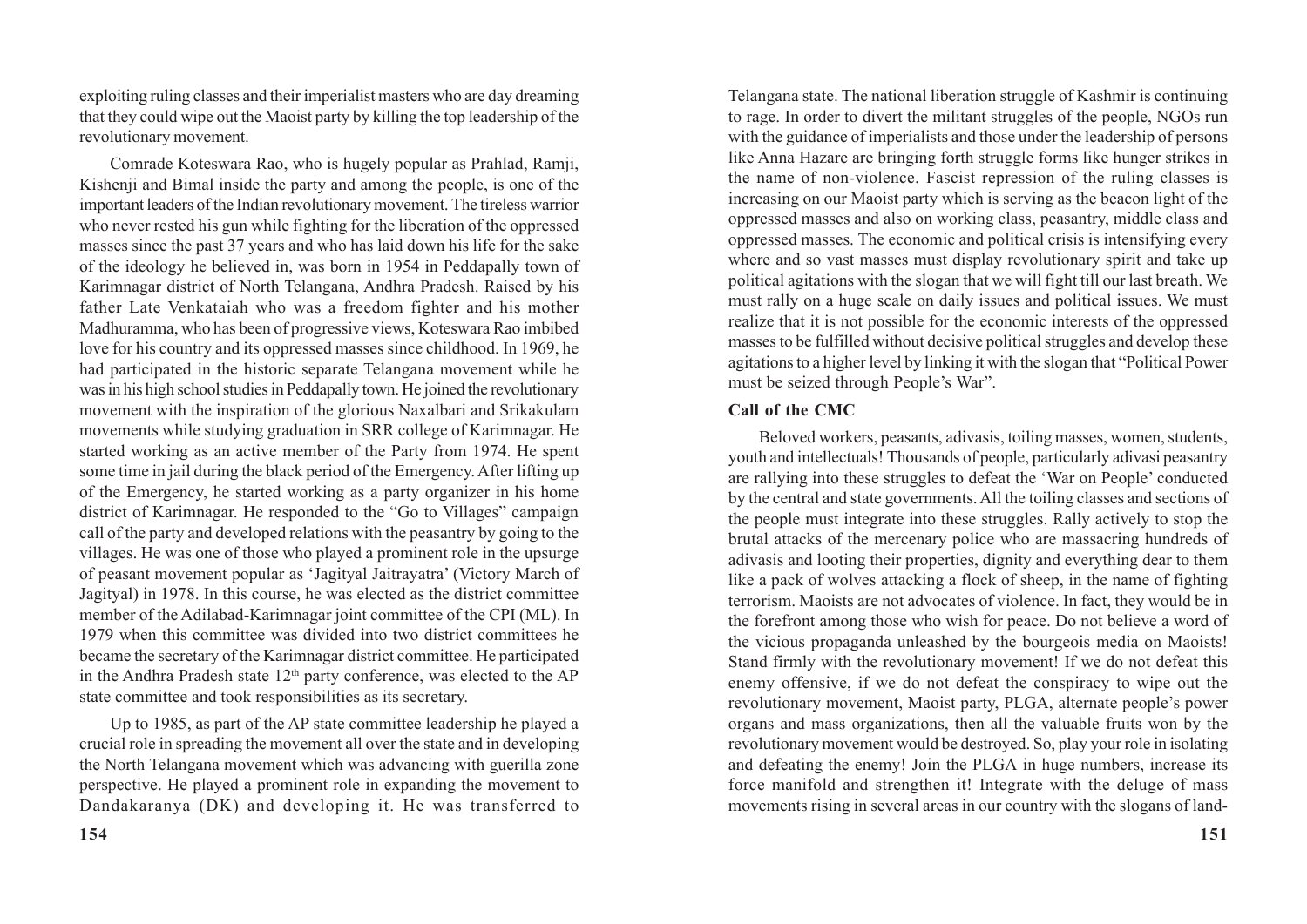power-democracy-building of people's army and self-reliance! Join hands with them! Stand shoulder to shoulder with the armed resistance struggles of PLGA! There can be no fundamental change without completely destroying the exploiting classes. The reforms thrown by them as bread crumbs are useless and would only destroy the lives of the people further. Let us advance for an alternative new democratic society by declaring that reforms are part of the conspiracy to damage the unity of the people and fight them back! Come! Dare to fight and ultimate victory belongs to the people!

- · Let us develop PLGA into PLA and guerilla warfare into mobile warfare with the aim of developing Dandakaranya and Bihar-Jharkhand into Liberated Areas!
- Let us oppose the deployment of army by the Indian ruling classes for wiping out Maoist revolutionary movement!
- · Let us teach a lesson to the mercenary Indian Army which loots, represses and suppresses the Indian toiling masses through our glorious People's War!
- Long live the CPI (Maoist)!

**152**

**Deoji,**

*For Central Military Commission CPI (Maoist)* *November 25, 2011*

### **Condemn the brutal murder of**

**Comrade Mallojula Koteswara Rao,**

### **the beloved leader of the oppressed masses, the leader of Indian revolution and**

### **CPI (Maoist) Politburo member!**

**Observe countrywide protest week**

### **from November 29 to December 5 and**

### **48-hour 'Bharat Bandh' on December 4-5!!**

November 24, 2011 would remain a black day in the annals of Indian revolutionary movement's history. The fascist Sonia-Manmohan-Pranab-Chidambaram-Jairam Ramesh ruling clique who have been raising a din that CPI (Maoist) is 'the biggest internal security threat', in collusion with West Bengal chief minister Mamata Banerjee, killed Comrade Mallojula Koteswara Rao after capturing him alive in a well planned conspiracy. This clique which had killed Comrade Azad, our party's spokesperson on July 1, 2010 once again spread its dragnet and quenched its thirst for blood. Mamata Banerjee, who had shed crocodile's tears over the murder of Comrade Azad before coming to power, while enacting the drama of 'peace talks' on the one hand after assuming office, killed another topmost leader Comrade Koteswara Rao and thus displayed nakedly its anti-people and fascist facet. The central intelligence agencies and the killer intelligence agencies of West Bengal and Andhra Pradesh chased him in a well planned conspiracy and killed him in a cowardly manner in a joint operation and now spreading a concocted story of encounter. The central home secretary R.K. Singh even while lying that they do not know for certain who died in the encounter, has in the same breath announced that this is a big blow to the Maoist movement. Thus he nakedly gave away their conspiracy behind this killing. The oppressed people would definitely send to grave the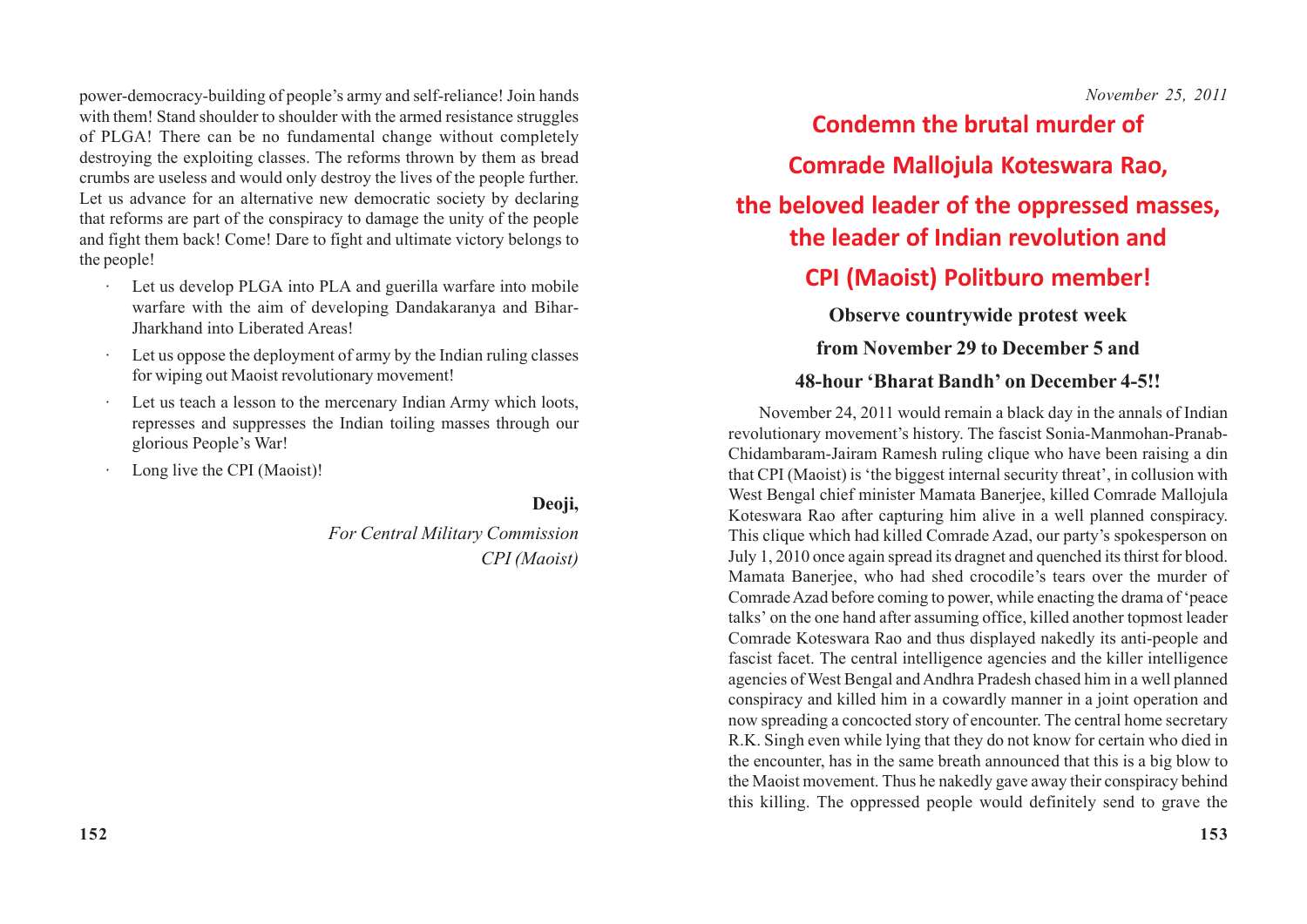meant for Peace. They would also like us to believe that all the draconian laws they got as a legacy from their British masters or those they formulated or amended in the Parliament are also for Peace and if these happened to maim and wreck the lives of lakhs of people we just have to understand that as 'collateral damage' accompanying Peace by taking a leaf from the Bushes and Obamas.

What development can we expect under this Parliamentary system that had spent its whole 60 years of existence formulating laws, Acts and amendments to the constitution surrendering to arm-twisting by the imperialists, particularly the US imperialists? Parliament served the interests of big land lords, CBB and imperialists whether it followed the 'mixed economy' model or adopted New Economic Policies. It widely opened the doors for corporate loot of our country and shamelessly placed the sovereignty of our country at the feet of the imperialists. All that this 'development' gave to the people, particularly the Adivasis is displacement due to big dams, SEZs, mining projects, nuclear power plants etc and impoverishment. It is paving the way for the intervention of the US imperialists behind every policy making decision that decided the fate of our people in economic, political, social and cultural spheres. It is serving the expansionist interests of the Indian ruling classes by trying to coerce and control the South-East Asian countries through various treaties.

The Indian Parliament completely served the Indian ruling classes in turning the country into a prison house of nationalities and Manmohan did not forget to compliment the Parliament for achieving this feat. The just struggles of the nationalities for self-determination including the right to secession are being crushed by it in the most brutal manner. The Indian Parliament has done little to end the horrible plight of Dalits, minorities and women of our country in these sixty years. On the contrary, it is playing a crucial role in perpetrating oppression, exploitation and discrimination on them due to its Brahminic, patriarchal and Hindu communal nature. It is deliberately trying to divide the people and rule using caste, religion, ethnic, nationality and other differences.

Whether it is the ruling parties/coalitions or the opposition parties sitting in the Parliament – all are working hand in gloves in intensifying the the brutal murder of Comrade Koteswarlu to overcome the grief and intensify the People's War. Our CC calls upon the youth to join our Party and PLGA in large numbers and to march forward in the footsteps of Comrade Kotanna to fulfill his cherished dreams. Our party is sending revolutionary greetings to the democrats and revolutionary sympathizers who brought the deadbody of Comrade Koteswarlu from West Bengal to Peddapalli and to all the people who participated in the funeral procession on a huge scale to pay last respects to the fallen leader by overcoming many restrictions and encirclements of the governments and police forces. We humbly express our thanks to various mass organizations, civil rights organizations, revolutionary parties, democrats, writers, journalists, media friends, artistes and the agitators of Separate Telangana struggle who condemned the brutal murder of Comrade Kishenji. Our red salutes to all those writers and intellectuals who have written articles and reports unequivocally condemning this killing. Our CC is sending revolutionary greetings to all the revolutionary parties and democratic organizations of several countries that condemned the murder of Comrade Kishenji and the war unleashed by the Indian government on its people and sent condolence messages to our party.

Our CC is firmly taking the vow once again on behalf of the entire party, PLGA, revolutionary mass organizations and the revolutionary masses of India that we would advance by overcoming all the hurdles in the path of accomplishment of New Democratic Revolution of India with the aim of achieving socialism and communism and that we would carry the unfulfilled aims of the thousands of martyrs including Comrade Kishenji till their fulfillment. It is assuring the oppressed masses of India as well as entire world that it would not rest until feudalism, comprodor bureaucratic bourgeoisie and imperialism are sent to the grave and all kinds of reaction are put to an end.

- $\triangleright$  Long Live Comrade Kishenii!
- $\triangleright$  Long Live Marxism-Leninism-Maoism!
- **EXECUTE:** Long Live Proletarian Internationalism!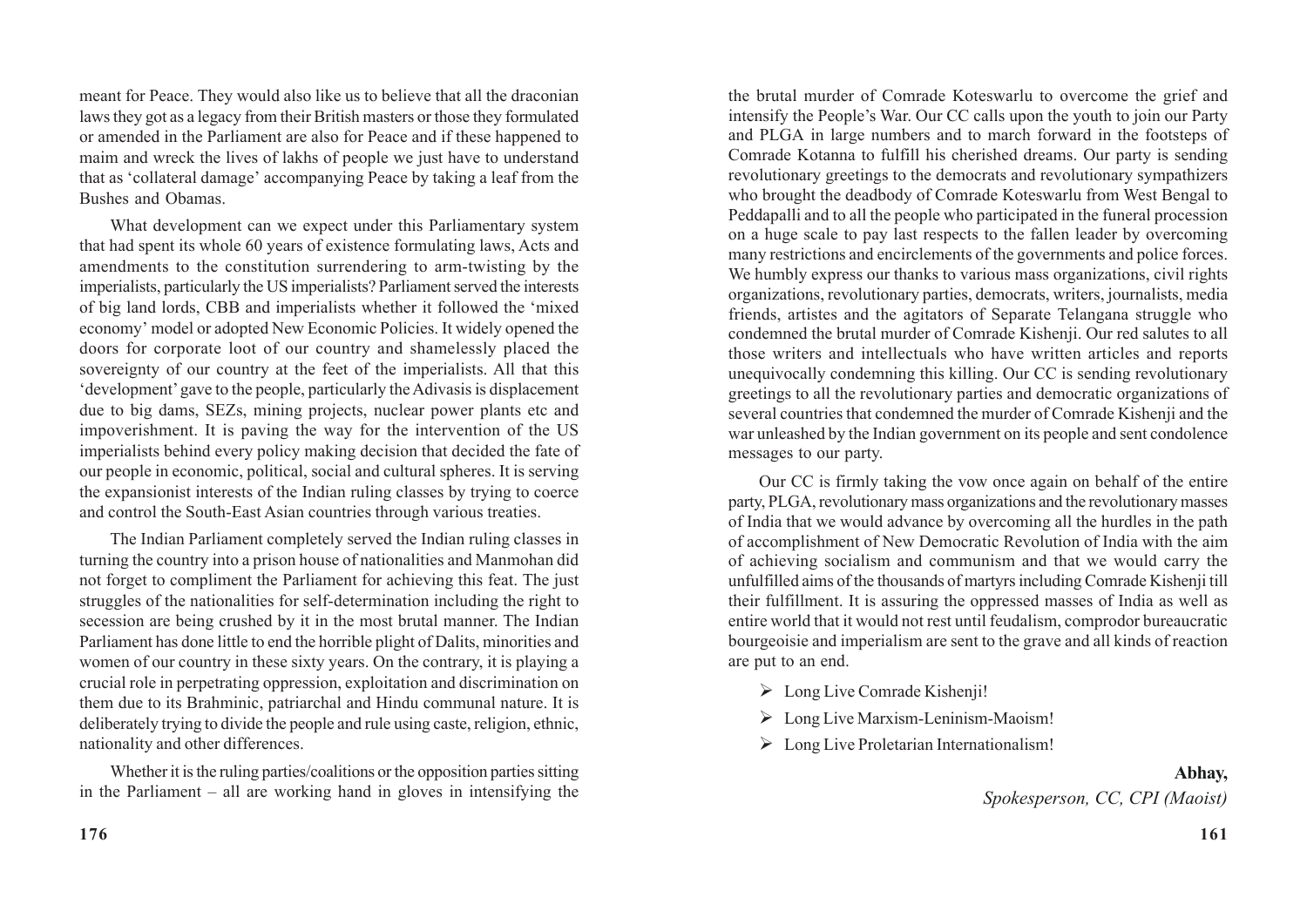### **Condemn the arrests and torture of Maoist activists in Kolkata and Mumbai!**

In the last week of February 2012, the police have arrested activists of our Party including some senior cadres from Kolkata and Mumbai. On the specific intelligence inputs provided by the murderous APSIB, joint forces of police and STF of AP, Maharashtra and West Bengal have raided the shelters of our comrades in Kolkata and Mumbai suburbs and arrested at least nine comrades including two women comrades. Comrades Sadanala Ramakrishna, Deepak Kumar Pargania, Sukumar Mandal, Bapi Mudi and Sambhu Charan were arrested from Kolkata while Comrades Dinesh Wankhede, Aasimkumar Bhattacharya, Suman Gawde and Paru Patel were picked up from Thane in Maharashtra. Comrades Sadanala Ramakrishna alias Santosh (62) and Aasimkumar Bhattacharya (65) were the seniors among the arrested. Senior comrade Sadanala Ramakrishna has been working for the revolution for at least four decades. He has been ailing with serious health problems for so many years. A mechanical engineer graduated in prestigious Regional Engineering College (REC) of Warangal from where martyr leaders like Surapaneni Janardhan and Azad were emerged as great revolutionaries of their times, Comrade Ramakrishna sacrificed his bright life for the cause of liberation of the downtrodden.

Both the two women comrades arrested - Vijaya and Suman - have been undergoing medical treatment for some time staying in the shelters outside the struggle zones. Particularly, comrade Vijaya has been suffering from serious heart problems.

The police forces, better known for worst kind of cruelty, have been torturing these comrades mentally and physically in custody. They have foisted several false cases against these comrades so that they could be languished behind the bars forever.

On one hand the ruling classes are asserting that these arrests are a big success for them and on the other hand, they are trying to portray our comrades as dangerous criminals claiming that they have recovered huge amounts of cash and other material that is used for making arms.

Agri business corporations are guzzling the water that is essential for irrigating the lands and the vast number of MoUs signed by the governments for SEZs and other useless-for-people projects are displacing the peasants on a huge scale. Workers who fulfill every need of the citizens through their toil are progressively being denied all the hard-won rights at work place and are forced to work 12 to 18 hours a day like in  $18<sup>th</sup>$  century Europe. Strikes are banned, demonstrations are fired upon, protests are crushed and agitators are jailed. Retrenchments, forceful retirements, closures of factories, evictions of slums, unemployment, backwardness, uneven development, price rises, deaths due to malnutrition or malaria, inflation, illiteracy, female foeticide, lack of housing or safe drinking water facilities, utter paucity of medical care in the villages…the list of the 'gifts' bestowed by the stinking Parliament to the Indian people can go on. It is obvious that no viable solution of the fundamental problems of the people can be sought through this Parliament. Progress does not mean anything without 'Land to the tiller' in India. And the pigs fattening on the sweat and blood of the workers and peasants of the country have the audacity to declare that their pigsty of a Parliament represents Progress, Freedom and Self-respect!

What Peace can we expect to have with the unprecedented swelling of armed forces and whopping increases in defence budgets all of which are meant for targeting the poor people of our country? The Indian Army is marching wreaking havoc in its footsteps in the North-East, Kashmir and now in the heartland of India fighting the nationalities, Dalits and Adivasis who are perceived as the 'biggest enemies' by the rotten heartless system known as the Indian Parliament. If Peace means loot, destruction, rapes, massacres, fake encounters, mayhem, arson, abductions, missing cases, incarcerations, tortures, custodial deaths, false cases, denial and violation of human rights then we have a horrendous abundance of it. The revelation that Special Forces of the US are already present in India also comes with a 'Peace' tag. The blood-sucking man-eaters sitting in the Parliament would want us to believe that even the land mines of hundreds of MoUs signed between the governments and the MNCs and planted in the mineral-rich regions of our country all set and ready to blast the very existence of the indigenous communities and their age-old cultures are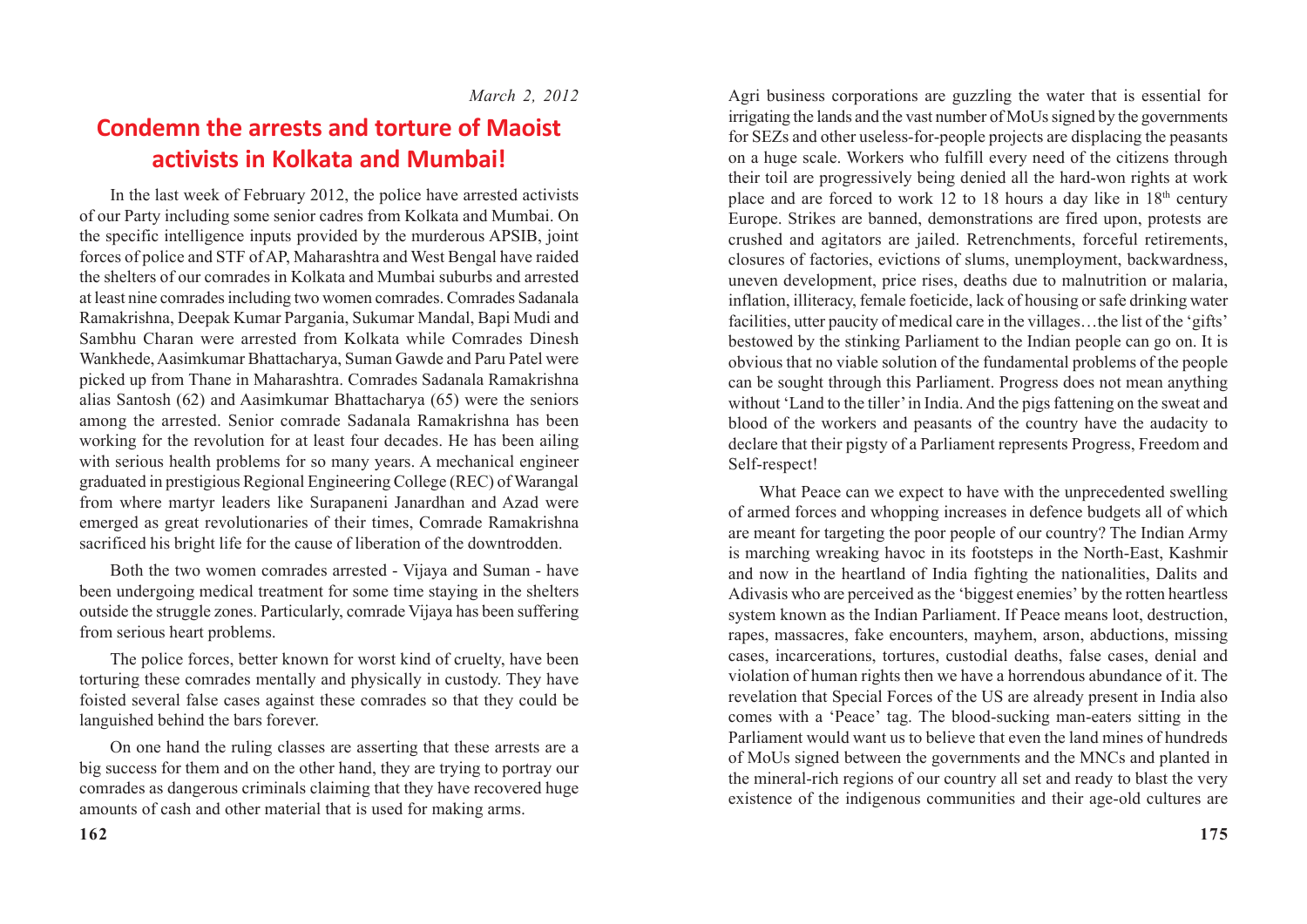### *May 14, 2012*

**60 Years of Parliamentary rule in India meant Impoverishment & displacement for the people, particularly the Adivasis, Servitude to imperialists for the country, Prison house for the nationalities and Insecurity & discrimination for the minorities, Dalits and women**

The Parliament of the world's 'largest democracy' celebrated 60 years of its existence with much fanfare in May 2012. The Prime Minister Manmohan Singh unabashedly waxed eloquent about Progress, Peace and Development achieved and to be achieved under the Parliamentary system.

The Indian Parliament is one of the most rotten institutions in the whole world and parliamentary democracy is a big lie. It is a thin cover for the autocratic rule representing the dictatorship of comprador bureaucratic bourgeoisie (CBB) and feudal classes subservient to imperialism. Its very birth was a result of collusion between the imperialists, the big land lords and the CBB and it was imposed by British imperialism from above. It was an absolute deception of the Indian people and sell-out to the imperialists. In its 60 years of existence it had absolutely fulfilled the purpose for which it was formed – facilitating and exacerbating the exploitation, oppression and discrimination of the toiling masses by the exploiting classes and selling of our country's resources and riches to the imperialists for peanuts.

What Progress can be achieved when the workers and peasants who produce the riches of our country are being exploited and oppressed in the most inhuman manner? Peasants who feed this country with their sweat and blood are committing suicides in their lakhs. Due to pro-imperialist agricultural policies of the governments, agriculture became a burdensome occupation and the overwhelming majority of the Indian population that depends on land for livelihood is increasingly and rapidly becoming landless.

These arrests are nothing but a part of Operation Green Hunt (OGH), i.e. the 'War on People', which has been underway since 2009. The comprador ruling classes in connivance with their imperialist masters, particularly with the US imperialists, have unleashed this brutal war of suppression in the poorest parts of India so that their neo liberal policies of plunder of resources could get going unhindered. They are particularly targeting the revolutionary leadership and eliminating them. As the Pentagon itself claimed recently, the US Special Forces are not only actively involved, but also assisting their Indian counterparts on the ground in the counterinsurgency operations aimed at eliminating the revolutionary leadership. This fact also shows us that the US has been patronizing in the ongoing OGH making the values such as freedom, independence, and sovereignty of our country a joke. The exploiting rulers of our country are daydreaming that this movement can be suppressed if its leadership is wiped out.

Revolutionary movement cannot be crushed with arrests and murders. The bars of the dungeons can not restrict the revolutionary ideas from spreading among the vast masses.

The CC of CPI (Maoist) strongly condemns these arrests and inhuman torture being inflicted to them. We demand immediate and unconditional release of these comrades, as well as all of the political prisoners languishing in various jails in all corners of our land. We also demand to lift all the false cases foisted against these comrades.

#### **Abhay,**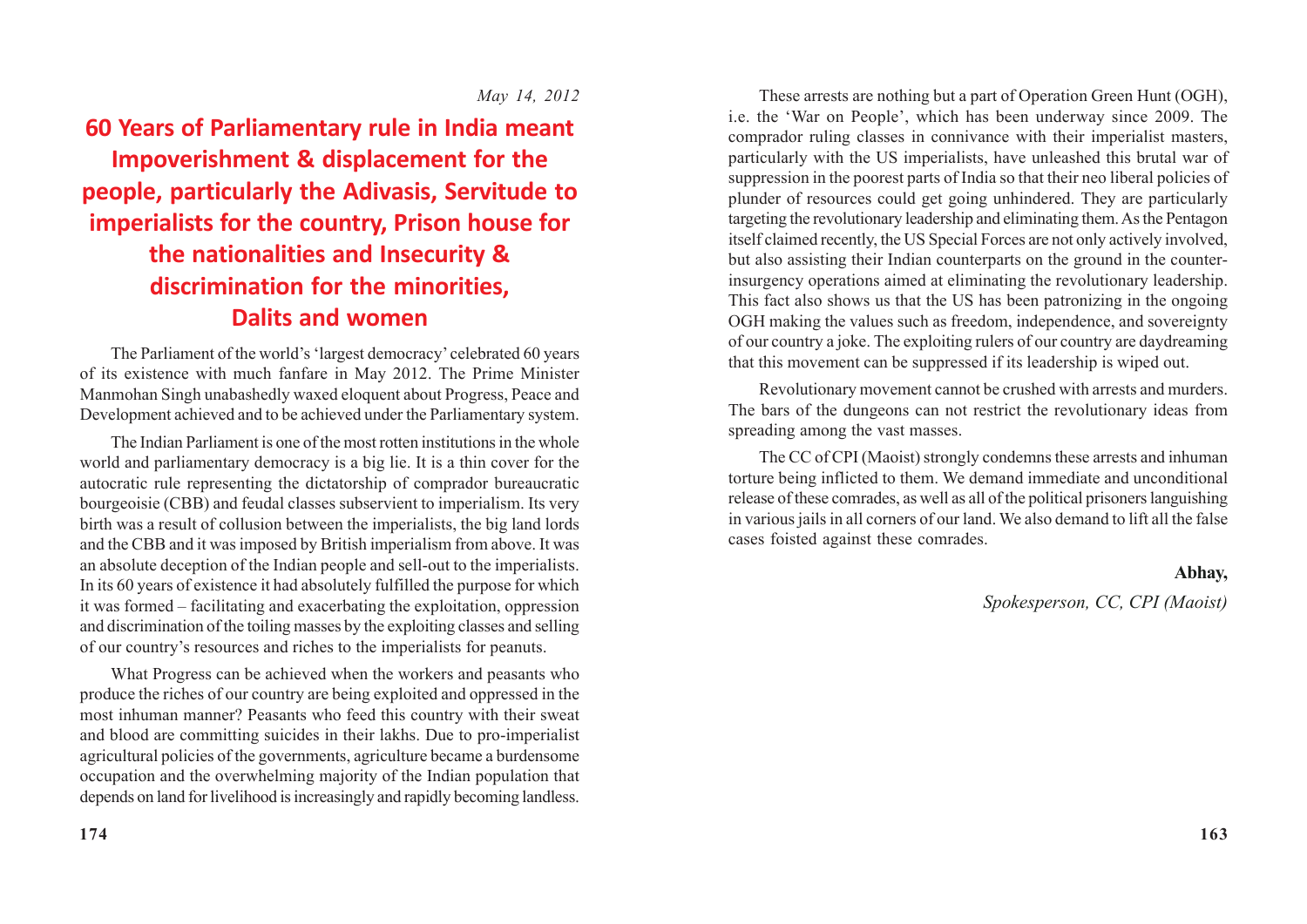### **Scrap the Proposal for the Formation of Anti-people, Tyrannical and Fascist NCTC!**

On May 5, 2012, a meeting was planned by the Central government with the state Chief Ministers to take final decision on the formation of National Counter-Terrorism Center (NCTC) and to make some changes in the police and intelligence structures. NCTC is an outright fascist institution that is going to be formed with the advice, guidance of the imperialists, particularly the US imperialists, following their model. The motive of the Indian ruling classes behind the formation of NCTC is to crush with more centralized methods the people of our country fighting on their issues and for democratic rights, the Muslim minorities who are protesting in various forms and resisting the attacks of the Hindu chauvinists and Hindu fundamentalism, the nationality movements fighting for the selfdetermination of the nationalities including the right to secession and particularly the Maoist movement that is rejecting the government's sham development model and building people's alternative development model and fighting for the liberation of all the oppressed masses of India through New Democratic Revolution. This institution that is to be formed based on the provisions in UAPA that curbs the democratic rights of the people more cruelly than all the previous repressive laws and gives arbitrary powers to the Indian armed forces, is going to be the 'biggest threat to the sovereignty, peace, security, freedom, democracy and right to live of the citizens of this country'.

The Central Home Minister Chidambaram suggested while putting the proposal for the formation of NCTC in 2009 December the bifurcation of the MHA separating law & order and investigation so as to allow the Home Minister to concentrate his full energy to the crucial function of internal security keeping in view the imperatives and challenges in internal security at present and in the coming 5 to 10 years. He said that the security architecture must be radically restructured at the national level. All the internal security challenges that he mentions are in fact nothing but the hurdles that the imperialists, feudal lords and the comprador bureaucratic bourgeoisie (CBB) are facing in indiscriminately looting the natural resources

**the Indian masses is compulsory and necessary for getting the indisputable democratic rights of the deprived to be realized in practice.**

It is the democratic right of the people to take up various struggle forms for fulfilling their genuine demands or even to propagate them when every inch of democratic space is being gradually but rapidly occupied by the giant octopus that is the Indian State. When this space is getting shrunk with each passing day due to the marching of the security forces in their hamlets and villages and now with the formation of a fascist institution like the NCTC, it is the inalienable right of the people to resort to various struggle forms including arrests of this kind. No struggle form is anathema to the fighting people as long as they adhere to mass line and class line as taught by our Marxist Teachers.

Chidambaram is saying that formation of NCTC is the 'need of the hour'. Through this fascist institution modeled on the NCTC of US, the Indian ruling classes and the imperialists, particularly the US imperialists backing them wish to crush every democratic aspiration and genuine demand of the people. The 'need of the hour' is to fight back such fascist attempts by the Indian State to crush every political struggle and struggle form in the name of so-called 'terrorism'. The Indian people would definitely defeat the two-pronged strategy of 'development' and repression (two sides of the same coin) of the central and state governments by creatively inaugurating a rainbow of myriad struggle forms. Yes, of course, Mr. Chidambaram! The people led by the CPI (Maoist) definitely wish to put a stop to your anti-people, pro-imperialist, undemocratic and repressive 'development' model. They categorically reject it and are very clear about it. They would prove with their uncompromising struggle for New Democratic Revolution that true 'development' is what they aspire for while having the interests of their children and their ecology at heart and not what the ruling classes want to impose on them while having the interests of the MNCs and the big land lords at heart.

### **Abhay,**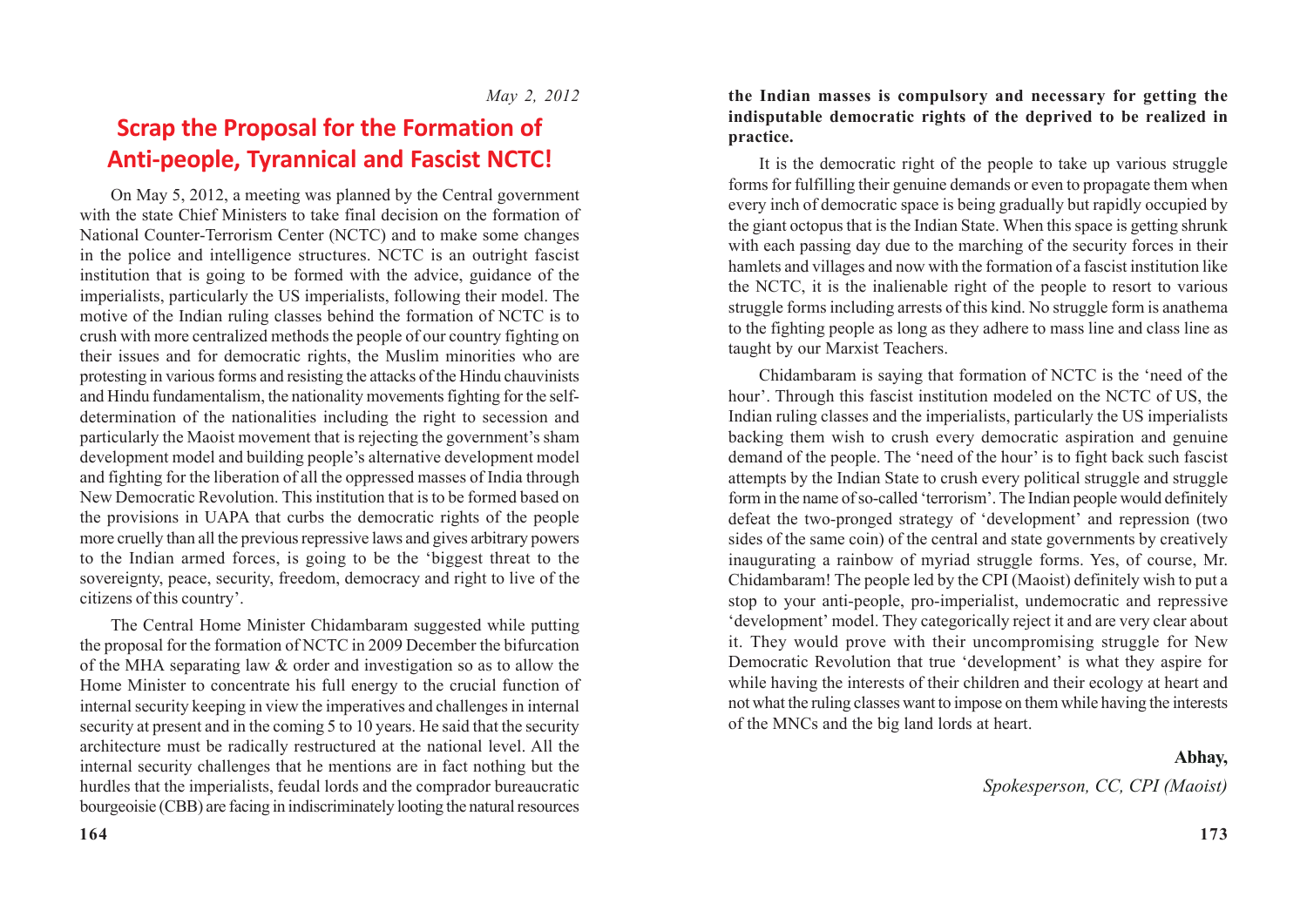MNCs and the big land lords and do not lend their voice or space to the poor people, sometimes such struggle forms are being used by the people to even bring the genuine demands of theirs to the attention of the citizens of this country.

A quick perusal of the main demands put forward during such arrests would give anybody a fair idea about the ordeal of people under Operation Green Hunt (OGH). They are demanding the release of ordinary Adivasis who were 'kidnapped' by the state and have been traceless since then or were put in jails under fabricated charges and they are demanding the release of their leaders. On such occasions, they are also focusing the demand to end the multi-pronged country-wide offensive named OGH but in reality a 'War on People' - on the toiling masses of our country, most of whom are Dalits and Adivasis and half of whom are invariably women.

The young collectors that Chidambaram is speaking of are implementing the 'development' part of the two-pronged strategy and this development leads to nothing but the impoverishment and displacement of the hundreds of thousands of Adivasis and is nothing but the other side of the coin that has repression on one side. And the foreigners he is speaking of were taking objectionable photos of Adivasi women as part of tourism that the Indian state wants to promote at the cost of the dignity of the Adivasi people. There is no need to write much about the 'elected representatives' that are part of the rotten parliamentary system reeking of corruption, nepotism and is implementing nothing but anti-people policies as dictated by their imperialist masters. These representatives have done nothing to get the poor Adivasis released from the jails and deliver justice to them in all the years of their tenure. In fact, they are very much part of the implementation of OGH in their areas.

**172** So we appeal to all democrats and citizens of this country to truly distinguish who the real 'terrorists' are  $-\overline{\phantom{a}}$  is it the poor Adivasis led by their party the CPI (Maoist) resorting to some struggle forms for their genuine demands or the Indian State that is unleashing 'terror' day in and day out on the disadvantaged destitute of our country? **We appeal to the Indian masses to support the genuine demands put forward by the people during such arrests and fight for their fulfillment by joining hands with them. Our party firmly believes that a broad united struggle of** and riches of our country. These challenges are the struggles waged by the most poor and most oppressed masses of our country to stop the selling of our country to corporate companies. Particularly, the armed resistance put up by the workers and peasants, the majority of whom are Adivasis and Dalits, under the leadership of CPI (Maoist) against exploitation and oppression on them is prominent among these challenges. After the introduction of New Economic Policy that opened wide the doors of our country to the imperialists and in accordance with the imperialist LIC strategy, a restructuring of all spheres in our country is going on. This proposal to restructure the security architecture at the national level is also part of it. The sole aim of this restructuring in all the spheres is to secure super profits for the imperialist MNCs and the CBB companies. Any thing that proves to be a hurdle to these profits is to be crushed under the juggernaut of the ruling classes – whether it is democracy, sovereignty of our country or the rights won by the people through struggles. The characteristic feature of this restructuring is more fascization and more centralized powers – in all spheres and in all aspects.

This proposal would make the Home Minister an unopposed emperor of internal security. All the intelligence agencies would be put under this. This would tear the veil of even the namesake federalism written in the constitution and would give full powers to the centre. This would be a pocket borough of the centre to completely control the states. This would control and coordinate all the counter-terrorist operations. Functionaries of the state government (including police) must provide information, documents and reports to NCTC. The Defence and Finance ministries all also supposed to depute their representatives to the NCTC. They want to bring any institution that participates in suppressing the so-called terrorism under the oversight of NCTC to the extent they deal with 'terror'. Since NCTC would be under the IB, this would give arbitrary powers to the IB and NCTC director. The HM mentioned that his director would be the single person accountable to the country on all matters relating to internal security. Intelligence, investigation and operations would also come under this. With many more arbitrary powers the ruling classes are forming this as an opaque, most tyrannical institution above the constitution that is not answerable to any and thus violating even the namesake democratic principles written in their own constitution. More alarmingly, the ruling classes are portraying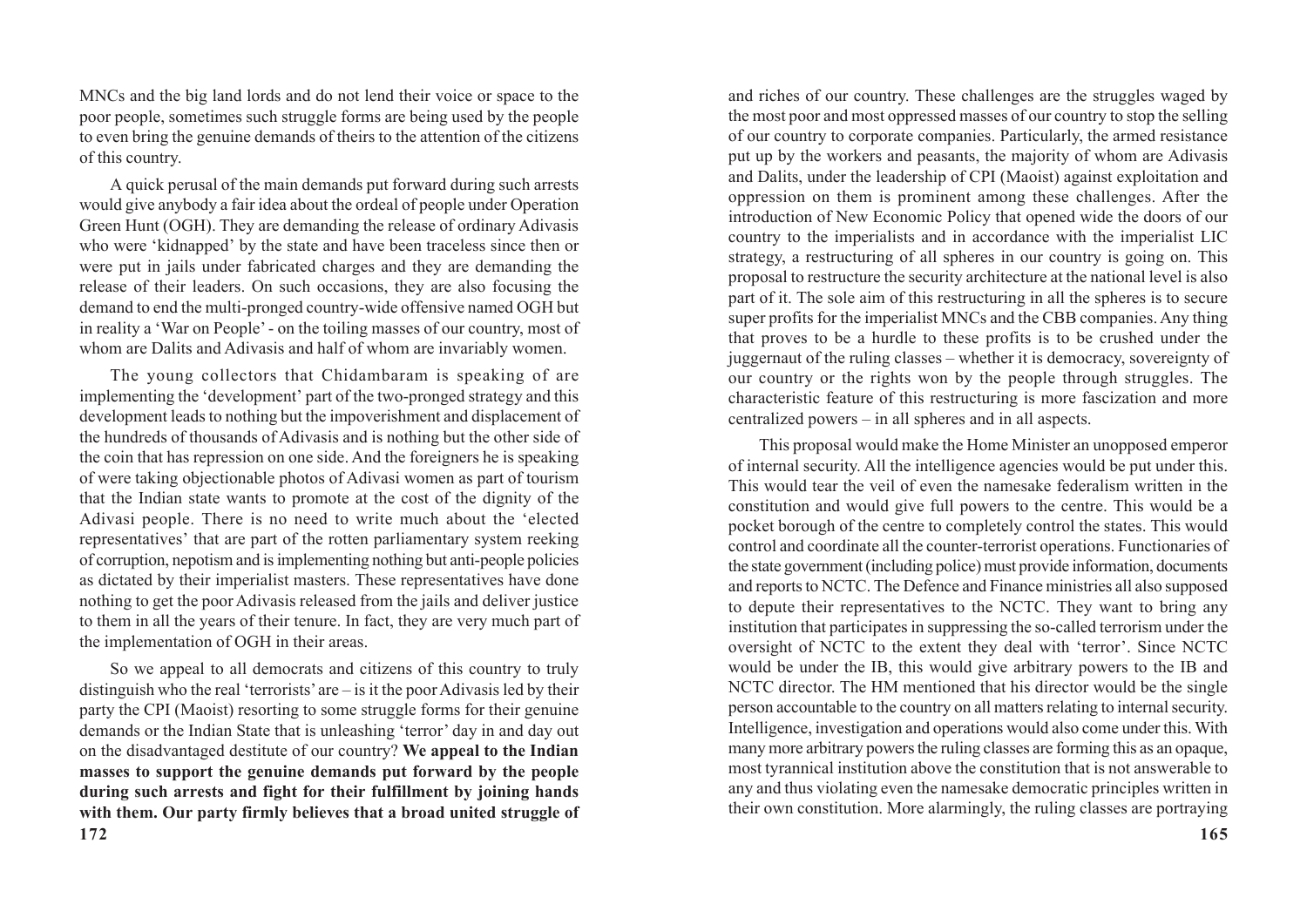all kinds of political movements as 'terrorist'. They are focusing 'terrorism' as a monster to divert the attention from the basic issues of the people and burning problems such as displacement, nuclear projects, SEZs etc implemented as part of the pro-imperialist policies. So, bringing all counterterrorism operations under it means suppressing all political movements by terming them 'terrorist'.

Such centralized powers are in fact ridiculing the law & order that is a state government subject. It is on this point that non-congress Chief Ministers like Mamta Banerji, Naveen Pattanayak, Narendra Modi, Prakash Singh Badal and Jayalalitha are creating a ruckus that this would curb the rights of the state governments and violates federalism. Are they really worried about federal principles? Not at all. And there is not a single word from them that NCTC would lead to further suppression of the people. In fact, the Congress party and the non-Congress ruling parties are all bloodsucking dictators. The history of each of these dictators is one of soaking the people's movements in blood and murdering the people's leaders who are the daughters and sons of the soil and wiping out the revolutionary movement's leaders. All of them kowtow in front of the corporate companies, stash away the millions they earn as kickbacks, tie their interests tightly with that of the corporate classes and go to any end to remove all kinds of democratic and revolutionary forces that resist this. So, why this hullabaloo as if they are opposing the NCTC? Their actual grievance is that their bandit leader Chidambaram is violating their agreements on distribution of booty and rights and entering their arena and trying to usurp their repression powers too. These CMs who rule like despots in their states without being accountable to anybody are worried that they may have to be now accountable to the home ministry to that extent. This is just like a squabble between the robbers while distributing the booty. The most undemocratic manner in which they all passed the amendments to the UAPA in December 2008 unanimously, without any discussion or opposition in the parliament would suffice to understand that they are in the same boat. And it is on these arbitrary powers of the UAPA that this NCTC is based. Without any doubt all these bandits would solve their so-called 'differences' 'smoothly' in a 'friendly' atmosphere on May 5<sup>th</sup> and would appear on the screen more 'united'. That this unity is to intensify in a more 'united' manner the 'War on People' goes without saying.

Bengal, Andhra Pradesh, Tamilnadu, Karnataka, Uttar Pradesh and other states for fighting against displacement and for Jal-Jungle-Zameen. Peasants fighting the land lords with the slogan 'Land to the tiller' and fighting police atrocities have been put in jails in large numbers in areas like Narayanapatna and Lalgarh. They had been implicated under false cases and denied bails in the most unjust manner. Many had been arrested in front of the jail gates after being granted bails and again put in jails after foisting more false cases on them. In fact, most of them would have been released even if they had been sentenced. Such is the callousness of the Indian state towards the Adivasis and the poor of our country and the reason for this is to pave the way for corporate loot of natural resources in the mineral rich forest areas of our country.

The sole reason for such 'arrests' is not any so-called 'terrorist tendencies' among the people or the CPI (Maoist) leading them but the Indian State. If at all it had delivered justice to the people at any point of their life, people would not have been forced to take up such struggle forms to get their demands fulfilled. A people crushed under the iron heels of the State are very rarely taking up such forms after taking up all kinds of struggle forms like dharnas, bandhs, rallies, protest marches, hunger strikes - in one word every kind of collective struggle form involving hundreds and thousands of people for days, weeks, months or even years together to get their people (ranging from juveniles to very elderly persons) released. The Indian state always answered with bullets, more arrests, more beatings, more custodial deaths, more false cases and more 'abductions' of these agitators. The police, paramilitary, judiciary, civil administration, bureaucracy etc that constitute the Indian State are acting like the tentacles of a giant Octopus and entangling the people and making them breathless. The struggles of political prisoners in the jails are also being crushed most brutally. The rights to which prisoners are entitled are also violated most blatantly. It is this suffocating situation inside and outside jails that is leading to arrests of government representatives by people.

With all doors closed for justice, such struggle forms are taken up to find some respite from the umpteen numbers of violations of human rights of the Adivasi people by the central and state armed forces. In a country where media corporations are in cahoots with the interests of the imperialists,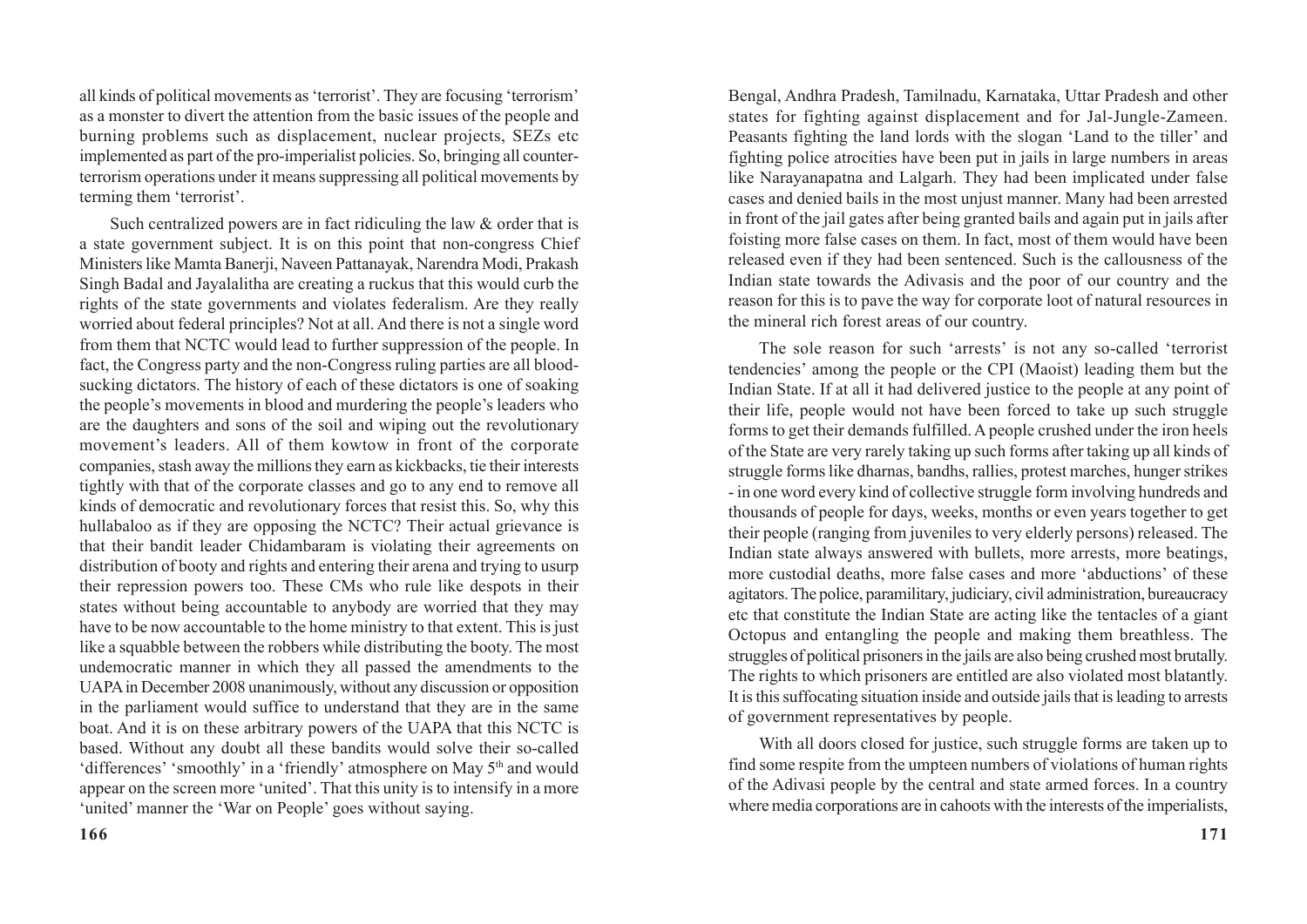### **Chidambaram has no moral right to talk about 'kidnaps' by Maoists While incarcerating thousands of Adivasis and agitators in jails**

On 9-05-2012 Home Minister P. Chidambaram while replying in Rajya Sabha said - Maoists 'kidnapping' young collectors, elected representatives and foreigners indicates a clear shift in the nature of the Maoist extremism and shows that Maoists are resorting to 'terror' tactics to bend the state government to their demands and that Maoists seek to stop development in those districts. He reiterated his government's resolve to continue the antinaxal operations by following a two-pronged strategy of development and security related strategies to face this challenge.

Chidambaram was obviously referring to the recent 'kidnaps' of the Italian tourists and Jhina Hikaka (MLA) in Odisha and collector Alex Paul Menon in Chhattisgarh. This statement also comes in the backdrop of the centre pushing hard for the formation of the NCTC. The government wants to put each and every just struggle under the head of so-called 'terrorism' and suppress the movements that they are part of. With the May 5th meeting with the Chief Ministers not reaching a decisive conclusion on the formation of NCTC, P. Chidambaram even while trying every trick in his basket to form it, is fast weaving his vicious web to create opinion that would push every action taken by the people for their genuine demands into the socalled 'terrorism' vat and consequently makes every citizen who participates in these struggle forms a so-called 'terrorist'.

Firstly, we want to state that these are not 'kidnaps' done for ransom, vendetta, personal demands or settling scores. People are 'arresting' them and putting the genuine long-standing collective demands of the oppressed people, particularly the Adivasis in those areas in front of the government. All the demands are pertaining to the severe excruciating state repression that has been unleashed on them, particularly for the release of thousands of Adivasis incarcerated in the jails and their leaders. 3000 Adivasis are in jails in Chhattisgarh while 6000 Adivasis are in jails in Jharkhand. Thousands more are jailed in Punjab, Uttarakhand, Bihar, Maharashtra, Odisha, West

### **Beloved people and Democrats!**

Already as part of Operation Green Hunt, the 'War on People', the democratic rights of people are getting curbed with each passing day. The government armed forces are crushing all kinds of resistance (both unarmed and armed) under their iron heels. If NCTC is formed every fighting organization would be banned just as our party and other organizations have been banned under UAPA. Every protest of the people would become a crime. Every struggle would be termed illegal. All movement areas would turn into concentration camps. India would turn into Germany under Hitler. Particularly, the intervention of US would increase further in all matters related to internal security.

So, our CC, CPI (Maoist) is giving a call to build a huge movement demanding the scrapping up of the proposal by the ruling classes to set up NCTC as a naked fascist institution to sell our country to the MNCs and to completely wipe out all the organizations that are proving a hurdle to the implementation of hundreds of MoUs signed with them. NCTC formed by replicating the Homeland Security Act of US and tying the interests of our country to the security and intelligence agencies of US would try to wipe out any king of people's resistance to corporate loot by banning fighting organizations in the name of 'War on Terror' and by suppressing the democratic rights of the people. This is bent upon annihilating the leaders of the people's movements, particularly that of revolutionary movements so that such people's resistance can be made leaderless. Our CC is calling upon the workers, peasants, students, intellectuals, writers, journalists, professionals, media friends, women, minorities, Adivasis, Dalits, democrats, progressives, patriots and one and all to grasp the conspiracy behind NCTC and demand that the proposal for its formation be withdrawn to fail that conspiracy. It is appealing to the people to rally on a huge scale demanding that UAPA that is taken as the basis for NCTC and other repressive laws such as AFSPA, CGSPSA, MCOCA etc should be annulled immediately.

### **Abhay,**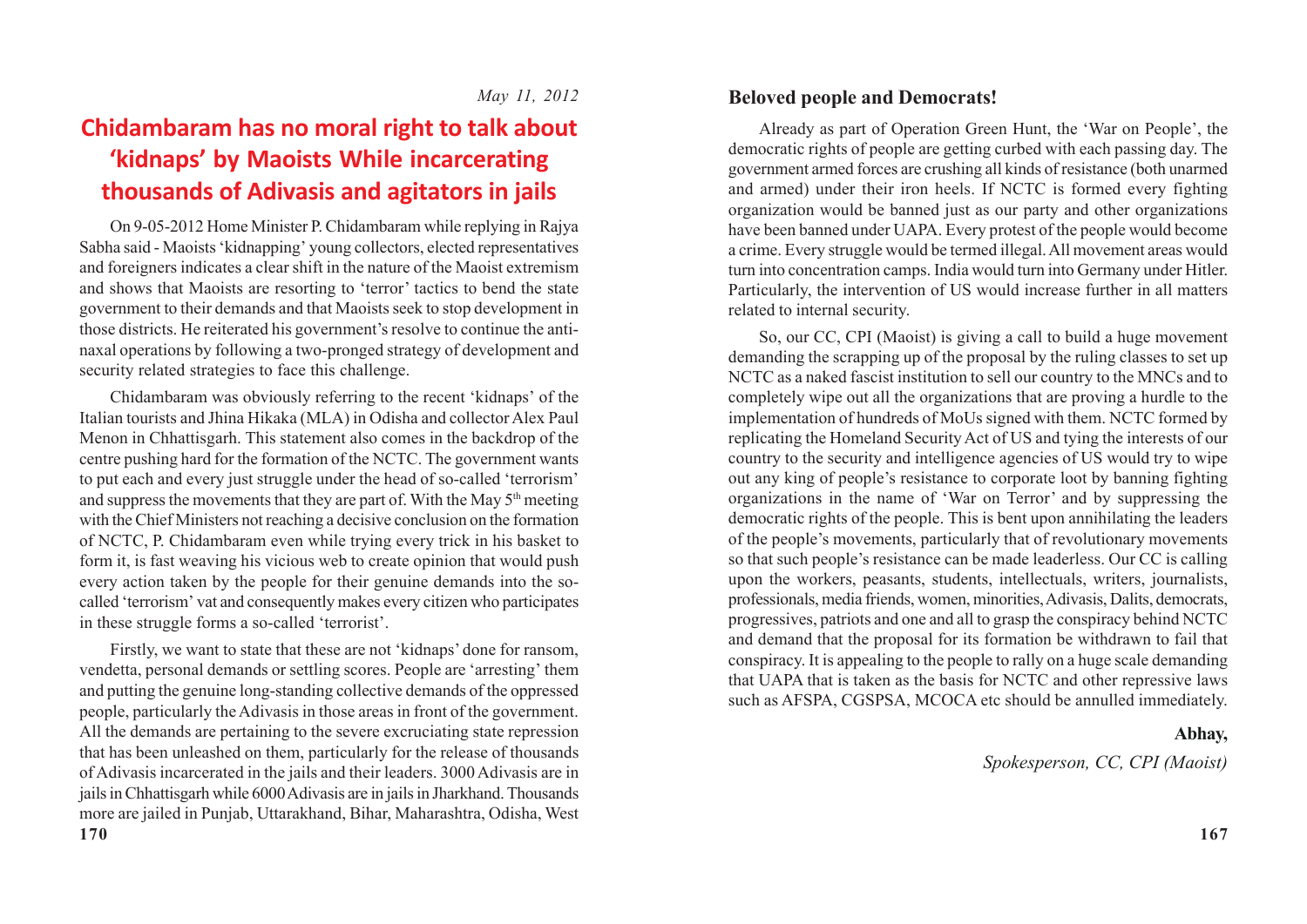*May 10, 2012*

# **Revolutionary Greetings from CPI (Maoist) To the NPA for seizing 66 weapons in the Butuan Raid**

The New People's Army Front under Front 4 under the NPA North Central Mindanao Command successfully conducted a raid on an arms storage facility being maintained by a security agency in Butuan City in the Mindanao island of Philippines on April 22, 2012 and seized 66 assorted high-powered firearms. CPI (Maoist) congratulates the NPA commanders and the red fighters for conducting this successful raid. The caché of firearms seized by the NPA is composed mostly of AK-47 assault rifles, several sniper rifles and hand pistols.

NPA seized these modern weapons from the Earthsaver Security Agency's office that the mining companies had established in Barangay Libertad, Butuan City. This brave raid enthused the people and the revolutionary forces of Philippines a lot. This raid served as a model to the NPA forces all over Philippines. The people and the NPA hailed the NPA forces in the North Central Mindanao Command. Many young women and men who were motivated by this raid are coming forward to join NPA. They are readying themselves to advance the armed agrarian revolution in their country. Our party, the CPI (Maoist) is sharing this elation along with you. This incident very much inspired the advancing revolutionary movements in Philippines, India, Turkey and other countries.

In the past few years, the NPA revolutionary guerillas led by the Communist Party of Philippines conducted hundreds of tactical counter offensives on the counter-revolutionary police (APP) and military forces (AFP). They seized hundreds of weapons. These offensives played a crucial role in advancing the People's War in Philippines. At present, the Philippines revolution is striving to advance in a planned manner from the stage of strategic self-defence to the stage of strategic stalemate. The NPA revolutionary forces conducted the Butuan raid as part of this. Within a few days of this incident, on April 25, 2012, in a brave ambush conducted

by the NPA in Ifugao, eleven soldiers including battalion operations officer of the 86th Infantry Battalion were wiped out. This is another big blow to the Philippines Army this year.

Comrade Mao has repeatedly taught us that wiping out the enemy and seizing of weapons play the most crucial role in establishing the New Democratic society by overthrowing the exploiting society. The task of the revolutionaries all over the world who are following the path of Protracted People's War is to wipe out the enemy in huge numbers on the one hand and on the other hand build revolutionary people's armies with the weapons seized from the enemy forces, train them, further advance the People's War and establish alternative people's political power. At present, it is necessary to conduct many more raids like Butuan for the advance of the World Socialist Revolution. Through such raids we must build the people's political power, strengthen it and expand it. Our party is sending revolutionary greetings to the NPA and CPP for placing a model in front of the world revolutionaries through this Butuan Raid. Communist revolutionary parties, groups and revolutionaries following the path of People's War formulated by Comrade Mao would definitely advance forward by emulating the model of Butuan Raid.

### **Abhay,**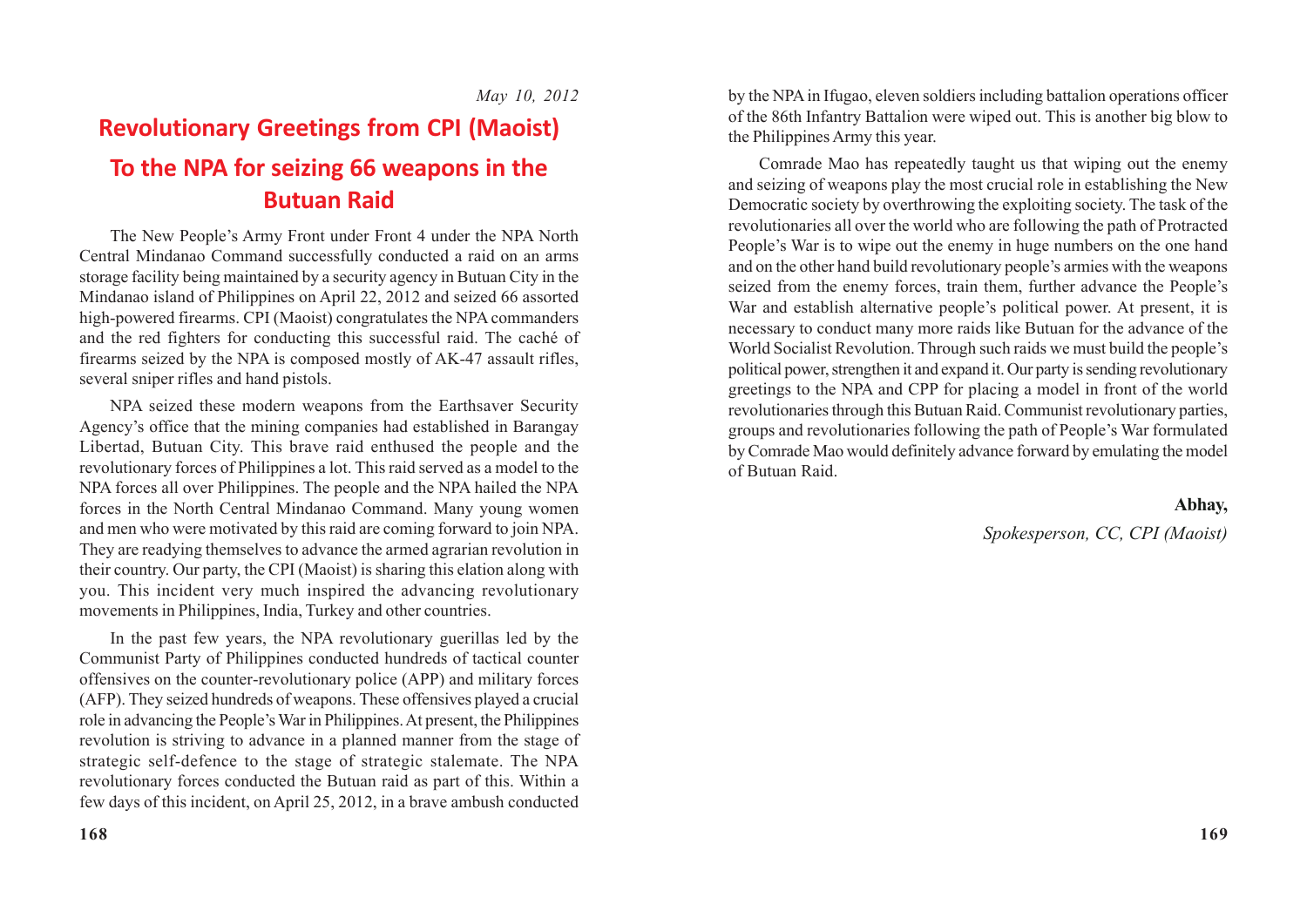the centre. Apart from this, there has been a considerable change in the counter-revolutionary war carried on by the Indian ruling classes with the full support of the imperialists, particularly US imperialists since mid-2009 in the name of Operation Green Hunt. Panda's degeneration and betrayal must be seen in the context of the country-wide, multi-pronged massive military offensive that is being carried out on our movement since then. Party suffered serious losses all over the country in this offensive. Even Odisha state where class struggle is still weak had to bear the brunt and it suffered serious losses from end-2010. The offensive is bound to intensify in this state too. The reason for the intensification of this massive offensive is the MNC and our country's comprador corporate interests that want to crush every organization and the people that prove a hurdle to their plunder of natural resources and raw materials in backward countries like India. As the financial crisis that is engulfing the world economy intensifies, the offensive on the revolutionary party, its leadership, movement and the oppressed and toiling masses would also be intensified in proportion by them in order to come out of it. In such a backdrop, to lead the revolutionary movement is like walking a sword's edge for any leader of the revolutionary party. Any true party leader would strive to utilize the excellent revolutionary material conditions in the country and the world to politically prepare the people, to develop the People's War and turn the tide in favor of the revolution. It requires commitment towards revolutionary ideology, tremendous grit, courageous decision-making, mobilizing the party, people's army and the people in a unified way, and sacrificing nature to fulfill this task. It requires a steely will to transform oneself and the party according to the needs and tasks of the revolution. Those who do not display these qualities either fail to give leadership to the revolution or lose their capacity to lead. Some among them run away like cowards from the battlefield or join the enemy ranks. These opportunists and renegades take the side of the ruling classes and resort to all kinds of allegations to cover up the fact. There have been such renegades not only in our party history but also in the revolutions of various countries in the past and Panda would not be the last one.

Keeping all these things in view, our Central Committee began putting special efforts to rectify him by placing all allegations on Panda in front of him in a political manner and giving him a chance to rectify. But since the

repression on the toiling masses. Wasting huge amounts of public exchequer, parliamentarians are making a mockery of democracy and several of them are stashing away billions of dollars through scams and kickbacks from imperialists. Most of them are billionaires and came to power throwing huge amounts of money and using muscle power. Several of them have criminal records including allegations of rape. Manmohan said that this was not a perfect democracy but a functioning democracy. So much for its 'functioning'! If the kowtowing to the US imperialists is absolute, then it would be 'perfect' for this spineless PM who wails whenever there is even namesake opposition to US dictated policies brought forth by him.

CPI (Maoist) has always called for a boycott of the sham Parliament and the elections for it. It is once again appealing to the Indian people to realize the exploitative, oppressive and repressive nature of this instrument of the State and reject it outright. As Lenin said almost a century back, "*Elections are held to decide once every few years which member of the ruling class is to repress and crush the people through parliament such is the real essence of bourgeois parliamentarism, not only in parliamentary-constitutional monarchies, but also in the most democratic republics.*"

 It firmly reiterates one more time that only New Democratic Revolution with armed agrarian revolution as its axis following the path of protracted people's war can smash this Parliament and the semi-colonial, semi-feudal Indian State that it is part of and pave the way for a genuine democratic state of the four revolutionary classes (the proletariat, peasantry, the urban petty-bourgeoisie, and national bourgeoisie) based on worker-peasant unity. Only such a state can ensure an end to all kinds of regressive, reactionary, counter-revolutionary characteristics that the present Parliamentary system blatantly represents.

### **Abhay,**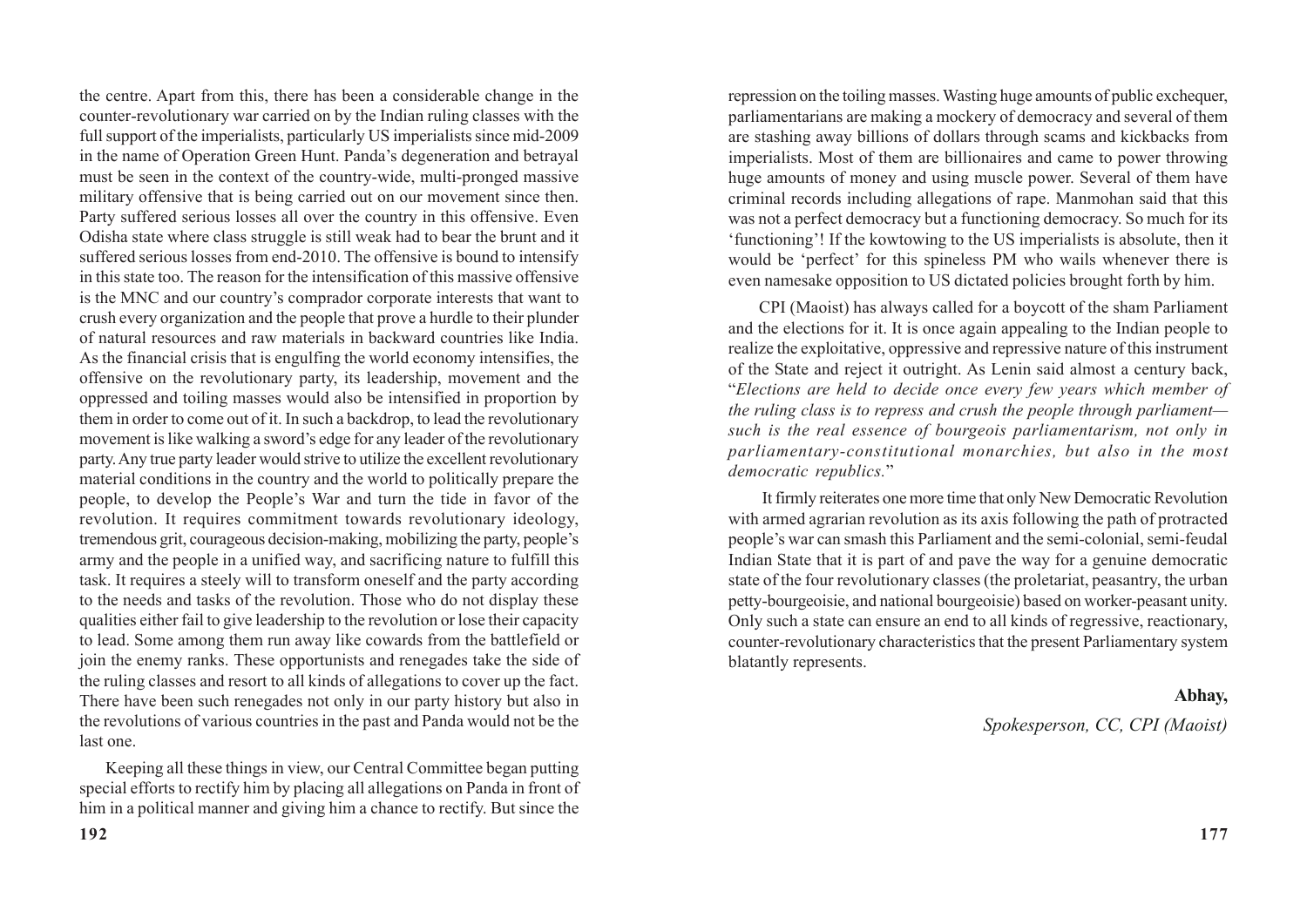### *June 4, 2012*

# **Condemn the proposal to ban worldrenowned writer Jan Myrdal's visits to India by the Central Government**

Comrade Jan Myrdal belongs to Sweden and is a world-renowned writer. He visited several countries including People's China and is writing since six decades in support of the oppressed masses of the world and on several subjects including art, culture, history, environment etc. He visited India at the ripe age of 82 years to attend some democratic program and toured the revolutionary movement area led by the CPI (Maoist) and wrote a book "Red Star Over India". He met the top leadership of CPI (Maoist). Again he visited India and went to several cities including the capital Delhi for the inaugural meetings of this book and shared his views with several writers, democrats, students and journalists. All his tours and publications are happening in public view with everybody's knowledge. Similarly, his views are also clearly known to everybody. He clearly stated that he was a communist. He has been clearly observing since more than three decades the long-term repressive measures on the revolutionary movement by the exploiting ruling classes in India. He toured Andhra Pradesh in the early 1980s and wrote a book "India Awaits". The supports he has been giving recently to those who mobilize democratic forces all over the world in support of the Indian democratic revolutionary movement are praiseworthy. He stood on the side of the oppressed masses and is fearlessly stating his anti-imperialist, democratic and communist views using his pen effectively. It is known world over that US imperialism has imposed indirect ban on him from entering US by imposing stringent regulations. The Indian government trying to ban his visits to India tracing the footsteps of the neofascist US state uncovers its democratic facade completely and exposes its fascist nature and its fear towards revelation of truth. Our party unequivocally condemns the fascist treatment of the world-renowned writer by the Indian state. It appeals to the intellectuals, democrats, writers, artistes, students, journalists and people from all walks of life to condemn the interviews and statements. This created political and organizational problems in the party and caused severe damage to the Odisha movement as he was taking stands that were against the decisions of the Special Plenum, party's political line and policies. He resorted to downright opportunistic methods during the arrest of Italian tourists under his leadership. He declared a one-sided seize-fire for the entire state of Odisha. But in fact, it was not correct on his part to declare so when two different state border party committees are working in considerable parts of Odisha and its borders and he had no right to dictate terms to the other two party committees. He not only openly criticized AOB comrades for arresting a MLA and killing a SI after he had declared his one-sided seize fire but even went to the extent of saying that it had become a fashion for AOB comrades to kill.

Keeping aside the reviews made by the entire party under Odisha SOC, he declared that the annihilations of class enemies Laxmananda and Jagbandhu were not correct. He began a malicious campaign by giving statements in the name of comrade Nikhil, trying to create divide between comrades hailing from various communities and states. It is not a coincidence that when stories were being published continuously in the media about Panda leaving the party and forming a new group, Panda who always stays in touch with the media did not release any explanation. It is clear as the day that since the completion of the Special Plenum, Panda had been planning to desert the party and resorted to all these opportunistic methods and liquidationist activities. Finally he quit the party as a culmination of his degeneration.

Panda took a right opportunist stand regarding some political issues that came to the fore in the course of the Odisha movement and finally degraded into a revisionist who rejects the line of Protracted People's War. His sectarian, bureaucratic, ultra-democratic, factionist attitudes, careerism, craving for name and fame and organizational indiscipline caused severe damage to the Odisha party and the movement. He sought an easy life and was not hard-working. This opportunist utilized the situation where Odisha party and the State Organizing Committee that were in the course of consolidating faced severe losses and the enemy offensive was seriously concentrated on the CC, to carry on his disruptionist activities. The root for all this lies in his spilling over individualism which keeps the individual at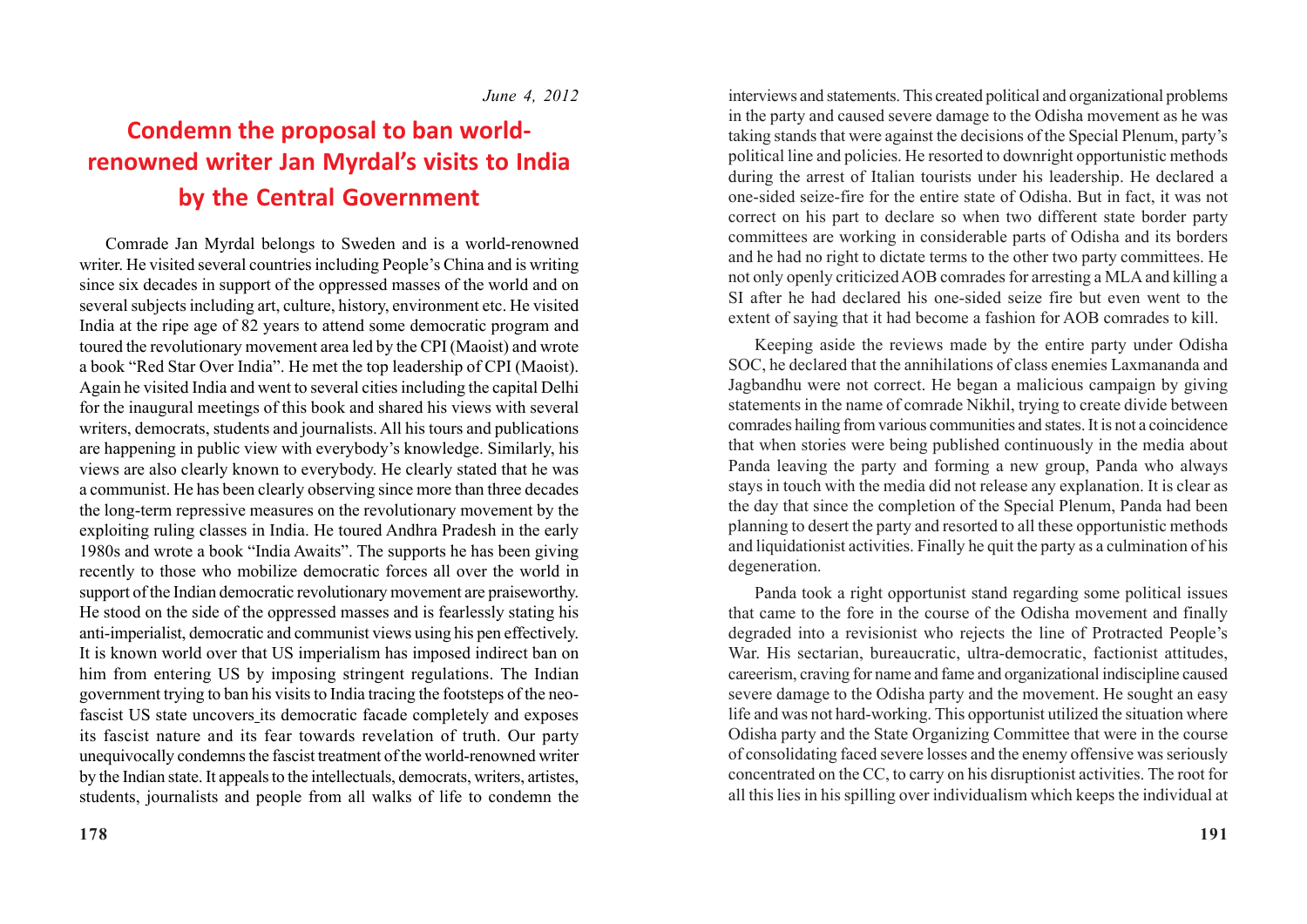itself with the people, their culture and all the aspects relating to people's lives as in the past 25 years. Not only had our party integrated but it is also holding aloft all the progressive elements in the political and cultural lives of the people, imbibing them, developing them and revolutionizing them. The revolutionary masses would anyway not believe the allegation by Panda who worked as a state secretary that party is not allowing activists to go home even for festivals. This is just another instance of an opportunistic attack by him to make those who are not familiar with the realities of the revolutionary movement to believe that the revolutionary party is so horrible as to not send activists home even for festivals.

The allegation that Ganapathy wants to establish a dictatorship based on terror and fear is so ridiculous that it in fact does not even deserve an explanation. CPI (Maoist) is not at all any bourgeois party. Its immediate aim is to overthrow the present semi-colonial, semi-feudal system in our country and establish new democratic revolutionary rule, i.e., the democratic dictatorship of four classes – workers, peasants, petty-bourgeoisie and national bourgeoisie under the leadership of the proletariat and based on worker-peasant unity. Its ultimate goal is the establishment of socialism and communism. Panda is fully aware of this. Panda is making false allegation on comrade Ganapathy and our party with the selfish motive of gaining a place through compromise in the dictatorship of the comprador bureaucratic bourgeoisie and the land lords that are in collusion with the imperialists and carrying on an unprecedented despotic rule wearing the mask of parliamentary democracy.

In reality, it was Panda who was trying to establish his dictatorship inside Odisha. After seeing the reviews and decisions made in the Special Plenum he realized that the party cadres are no longer prepared to accept his domination. They criticized his bureaucratic behavior and his undemocratic and sectarian attitude towards comrades from other states. Realizing that he can no longer carry on his bureaucratic methods, this opportunist decided to quit the party and doubled his preparations for the same since then.

In fact, Panda stopped contacting the Odisha state in-charge CC comrade since the completion of the state level Special Plenum. Since then, for nearly half a year he went on spitting venom on the party in tyrannical stand taken by the Indian government.

Apart from Jan Myrdal, his father Gunnar Myrdal and mother Alva Myrdal had close relations with India. Both of them were Nobel Laureates and his mother had served as Sweden's ambassador in India for about five years between 1955 and 1961. The Indian government felicitated the couple with the Jawaharlal Nehru International Understanding Award. Their son Myrdal is frequently giving speeches on several issues in Delhi University. Thus he has been in touch with our country since a long period, knowing about the issues and difficulties of the oppressed masses here and putting them in writing to his full ability. The stand taken by the Indian government to stop such a great friend of India from coming is most shameful. The Indian government that is giving red carpet welcome to MNCs and big bourgeoisie to indiscriminately loot the most valuable riches of India is being intolerant towards those who are opposing them with genuine democratic and progressive views. The Indian government is inviting international big corporate sharks like Enron, Dow Chemicals, POSCO, Monsanto, Vedanta and Areva and so many others. It is hugely supporting Jindal, Mittal, Esssar, Tata and Ambani that are colluding with these and serving them. The Adivasis are fighting a life and death struggle to preserve the most valuable lands, forests, hills, waters, minerals and all kinds of other natural resources in the vast areas of our country from their exploitation. The central and state governments have deployed lakhs of police and paramilitary forces in the forests and rivers of blood are flowing due to its cruelest Green Hunt military offensive of the past three years. Green Hunt offensive has extended to towns and cities and the ruling classes are harassing, arresting, interrogating, inhumanely torturing and implicating in false cases, the democrats, revolutionaries, Adivasi wellwishers, people's writers, artistes and journalists in various manners. The proposed ban on Jan Myrdal's visits to India is an express example of the fact that at present Green Hunt offensives have crossed the country's borders. The Indian government is all set and ready to deploy the Indian Army at any second apart from the armed forces that were deployed to crush the revolutionary party that is leading the revolutionary movement. Our party is absolutely hopeful that people's writers, poets, artistes, democrats and Adivasi well-wishers, in other words all those who side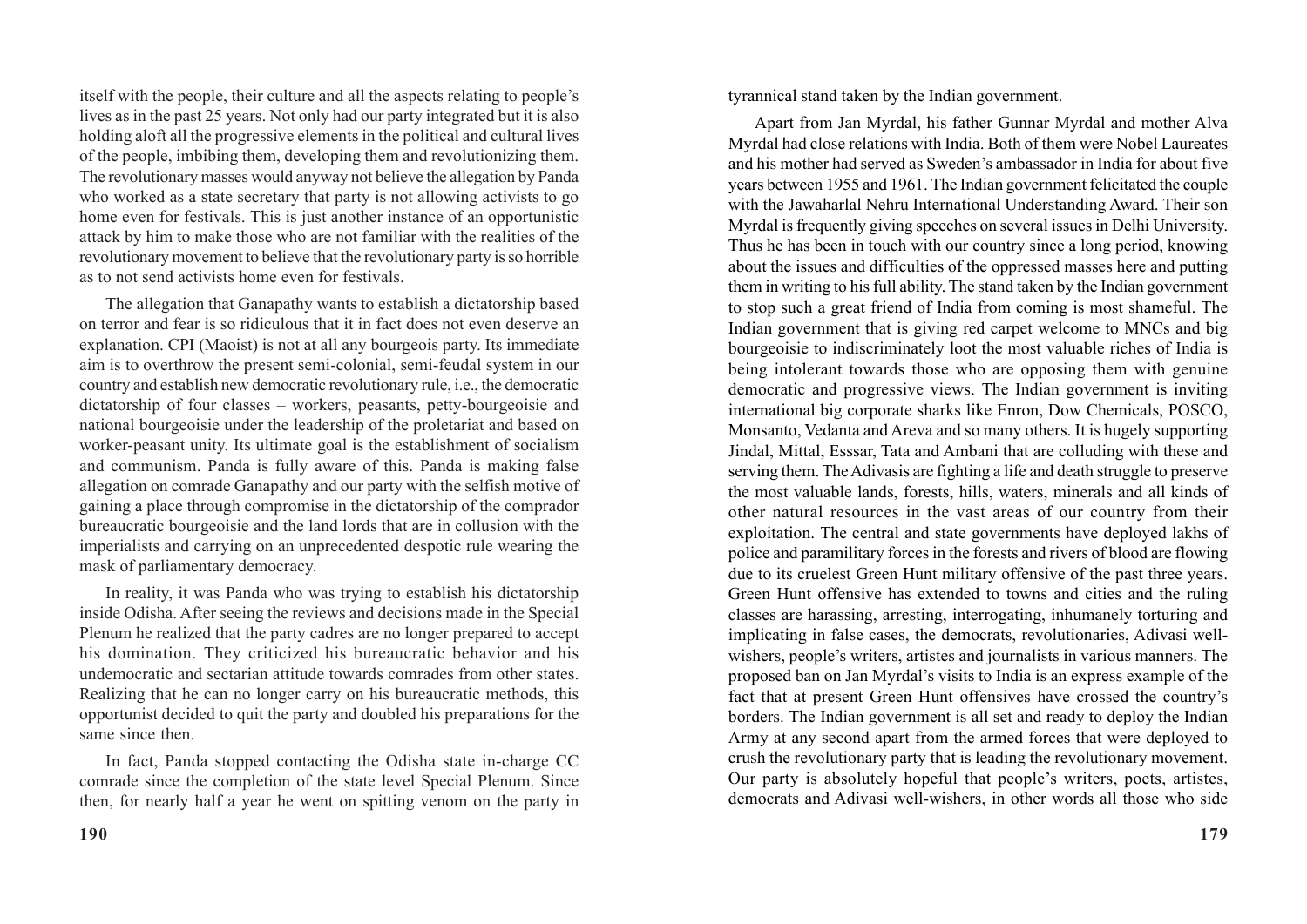with the oppressed masses would stand firmly in support of Comrade Jan Myrdal who himself stood firmly with the oppressed masses and the revolutionary movement by exposing the most dangerous trends of the imperialists and fight against this proposed ban.

It is not new for the ruling classes of this country to deal artistes, writers, journalists, film producers and directors in a fascist manner. There are several writers and democrats who have been implicated in countless conspiracy cases and put in jails in this country. Even recently on July 1, 2010 a Delhi based journalist named Hem Chandra Pandey was shot dead in a fake encounter by the Andhra Pradesh police. Well-known writer Arundhati Roy was sentenced under the Indian Penal Code for supporting the just struggle of the Kashmir people. The communal goons beat Supreme Court lawyer Prasant Bhushan. The state that killed Safdar Hashmi in the past, recently sentenced people's artiste Jeeten Marandi to death and later withdrew it due to popular pressure. Recently the Bengal neo-fascist Empress, Chief Minister Mamta Banerji got Professor Abhishek Mahapatra arrested with the ire that he drew a cartoon on her. The Jadavpur University students who questioned this were harassed in the name of Maoists. Thus the fascist attacks of the ruling classes are increasing and spreading by the day and exposing the cruelest face of Green Hunt. During the British rule, several writers, artistes and revolutionaries were hanged for displaying their patriotism. The Indian state is obediently following the steps of those imperialists, particularly the US imperialists at present and is intensifying its suppression measures. Our party is appealing to one and all to condemn the above, to build a broad and strong solidarity movement that would give more strength to the pen of Comrade Jan Myrdal and to fight till the Indian government revokes the proposal to ban his visits to India.

#### **Abhay,**

*Spokesperson, CC, CPI (Maoist)*

classes. And, who are Maoists? Who are Adivasis? Are not all the Adivasi comrades inside the party Maoists? We are not at all surprised that the individual labor necessary in the daily life of a revolutionary movement, the collective labor necessary in military, technical, production-development, welfare and other fields and the various kinds of labor that people do in the course of people's movements looks like 'exploitation by Maoists' to this brand new opportunist who left the revolution and became an apologist for the ruling classes. In a proletarian party everybody does one's own work as part of daily life. Everybody participates in collective works and carries luggage too. Patients, physically weak persons and those with special responsibilities are extended help by other comrades. A people's army itself means that apart from participating in war it does its works like cooking and carrying luggage that are an integral part of it on its own. Everybody must inevitably do all these works as part of People's War with no discrimination based on nationality, gender, region etc. This has happened in all the guerilla zones in our country and is still continuing. In fact, the culture in a Maoist party is a democratic, socialist culture that does not discriminate between man and woman, literate and illiterate and cadres and leaders. This is one of the major factors in attracting a huge number of Adivasis towards our party. It is this kind of culture that our party strives to spread among millions of people.

The allegation that Maoists are raping and sexually harassing women in the party/Adivasi women has been hurled repeatedly by the state. In what other manner can we expect the newly turned renegade to attack the Maoists than in the heinous manner of the ruling classes? The answer given by our party several times in the past is the answer to this allegation now too. But the best answer to this allegation is being given by the hundreds of women comrades who are joining the party, the thousands-lakhs of members in revolutionary women's organizations along with the women in our movement areas and the hundreds of women martyrs who had laid down their lives for the liberation of the toiling people in the past 45 years since Naxalbari.

Since communist party was formed in India in 1925 till now, in the more than 90 years of Indian communist movement's history, it is not an exaggeration to say that never before had the communist party integrated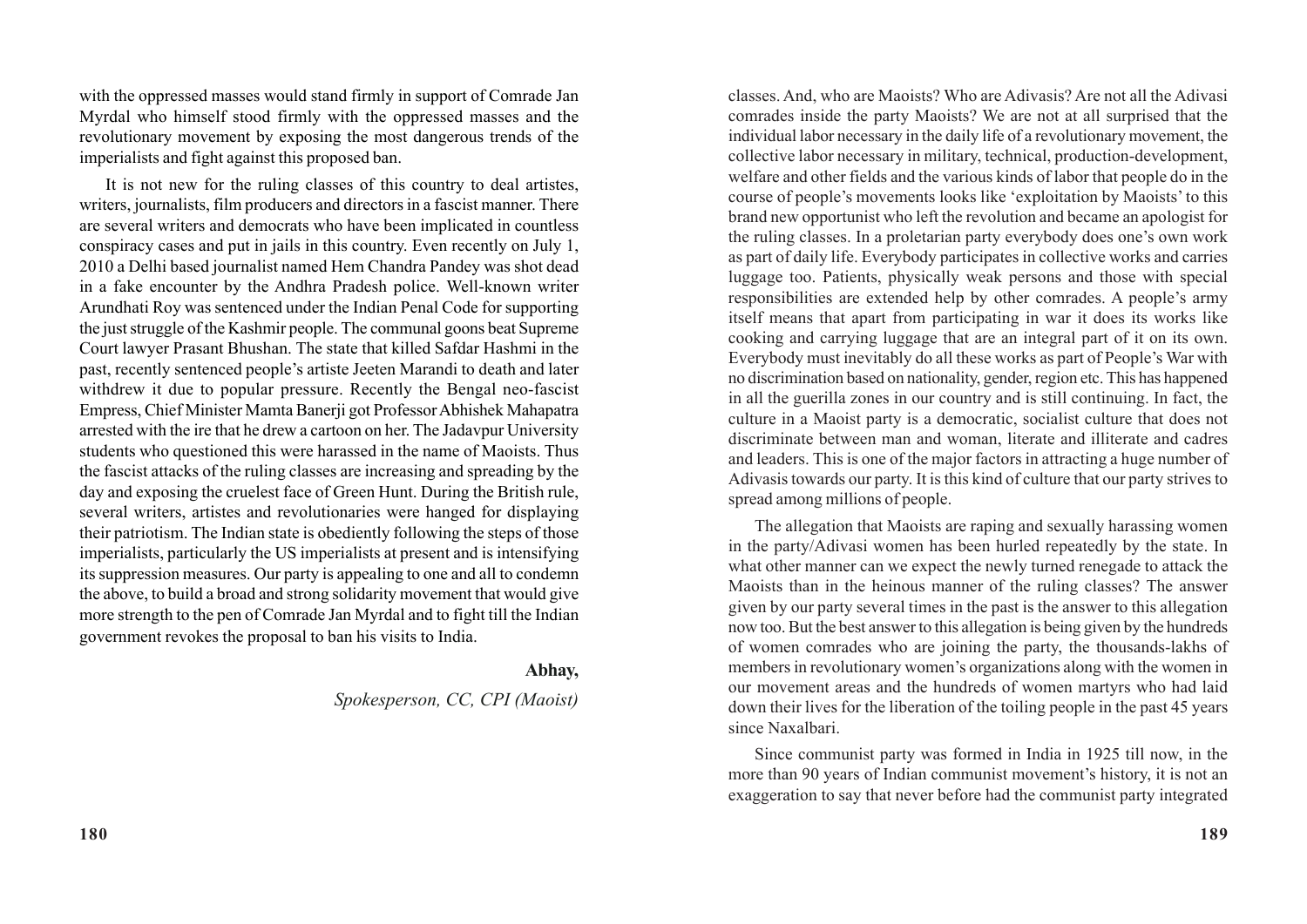with a strategic outlook it deploys its forces in various areas accordingly and carries on the work. It develops local mass base, develops party and army and establishes area-wise political power. By following this line, it brings a change in the strength of forces, finally surrounds the cities and captures political power all over the country. Keeping this in view, every member of our party must be prepared to go to any part of the country to work. Moreover, as internationalists communists must be prepared to go any country or area and work shoulder to shoulder with the people there for their liberation. The entire history of Indian revolution indicates that revolutionary movement spread to various parts of the country due to the determined and revolutionary efforts of comrades who left their areas and states and went to other areas and states to work. Such comrades learnt the languages, respected the cultures of the people there and integrated themselves with them. The movements built in new areas are proof of this collective effort of comrades. Due to his narrow-minded regionalism not just today, but Panda could never accept the fact that comrades from other states are coming and working in Odisha. Instead of appreciating the selflessness of those comrades he continuously and conspiratorially tried to create a divide between them and the Odiya comrades by resorting to factionist methods. Panda displayed narrow-minded regional chauvinism towards comrades from other states who came to work in Odisha according to the needs of the movement and behaved in a domineering, undemocratic and sectarian manner with them. The fact is Odiya people and the Odiya comrades have happily welcomed and accepted the fact that comrades from Andhra Pradesh, Jharkhand and Chhattisgarh are coming to work for them and with them. We hope that those handful of cadres who are with Panda would rethink about the People's War path, see through the lie and expose him by realizing his conspiracies.

Nothing could be more deceiving than Panda shedding crocodile tears like the ruling class butchers and hurling accusations about the 'exploitation of Adivasis' by the Maoists even while discarding the aim of liberating the Adivasis as part of people's revolutionary movement. For Panda who never participated in collective works while he was in the party, the striving of Adivasi comrades for revolution by bringing out their energy to the full voluntarily and with the highest level of revolutionary consciousness is looking like 'exploitation by Maoists' after he wore the glasses of the ruling

### **Punish the perpetrators of Basaguda Massacre !**

### **Demand the immediate withdrawal of all paramilitary and military forces from Bastar !**

On 28-6-2012 in one of the most brutal massacres till date in Chhattisgarh's Bastar region 17 innocent, ordinary, unarmed villagers were killed by about a thousand blood-thirsty CRPF-CoBRA, state police forces and Koya Commandos and SPOs. These mercenary forces surrounded a gathering of villagers discussing about their harvest and related festivals in Sarkinguda on that night and killed several people in an indiscriminate, onesided cold-blooded firing reminding one of the Jallianwalabagh massacre. Many more villagers were injured. Nine of the dead were juveniles between 12 and 16 years of age. There were children, women and elderly persons among the injured too. The mercenary forces wreaked havoc the whole night and shot dead some more villagers, looted their homes and resorted to sexual abuses on women. They threatened the villagers who tried to help the injured that they too would face the same fate. On the same day two more Adivasi peasants were murdered by the same fascist government armed forces in Simlipenta, a nearby village taking the toll to 19.

This massacre was perpetrated by the mercenary forces as part of the second phase of Operation Green Hunt (OGH) launched by the Indian ruling classes with the full support and aid of the imperialists, particularly the US imperialists since mid-2009. The blue-print for this well-planned massacre was prepared under the auspices of the notorious ruling clique of Sonia-Manmohan-Chidambaram-Jairam Ramesh and their 'reliable lieutenants' at the centre and in Chhattisgarh (CG) – secretary for Home RK Singh, CRPF DG Vijaya Kumar-Raman Singh-Nankiram Kanwar-Longkumer-Anil Navani-Ramnivas et al., who are carrying on this countrywide, multi-pronged, counter-revolutionary massive military offensive on the Maoist movement areas in the most atrocious manner and where massacres of ordinary villagers has come to be one of the most common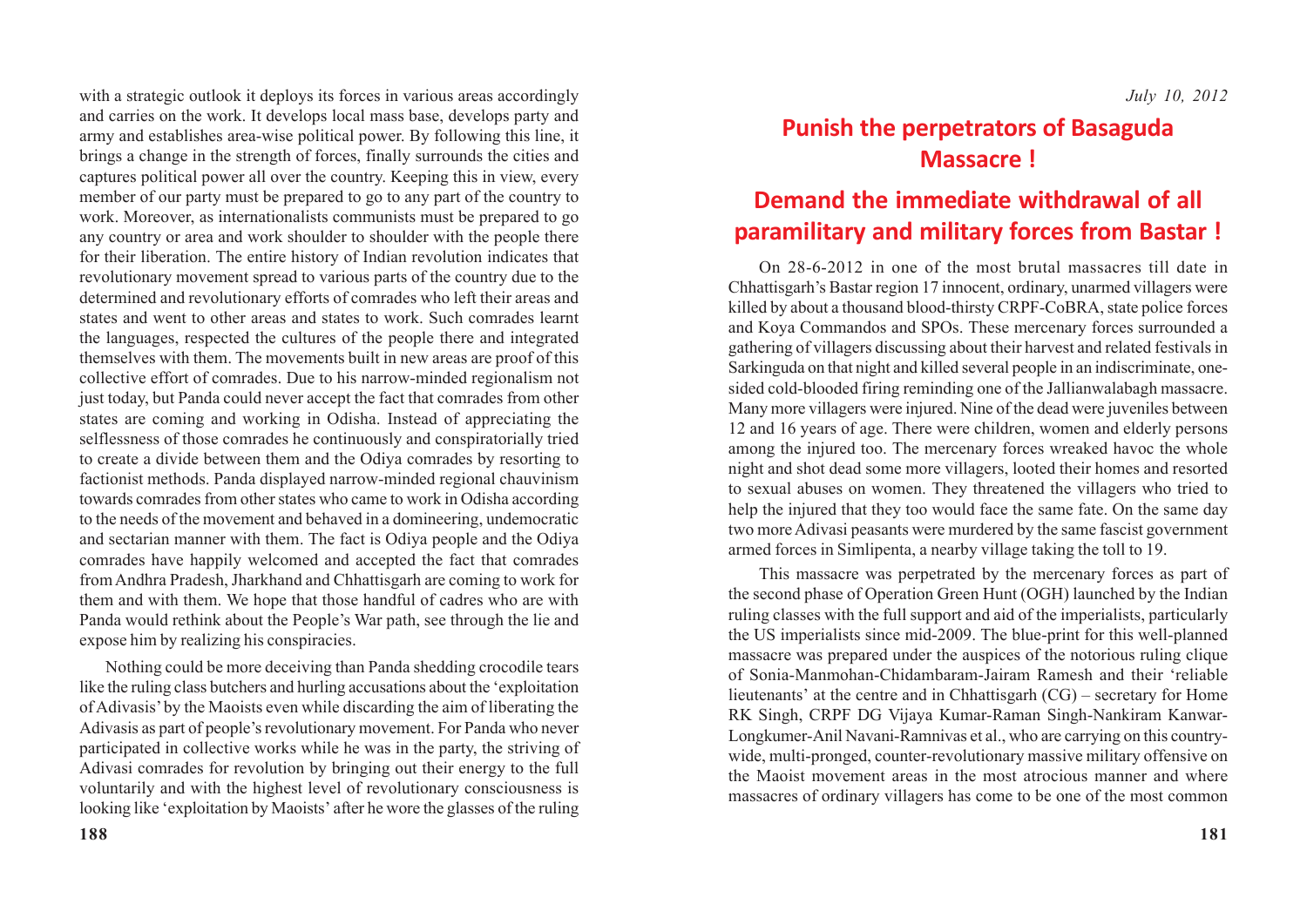forms of repression in this "War on the People". The statements by Raman Singh and Nankiram Kanwar about a massive offensive on Maoists to be launched in June in CG forewarned about what was in store because as any keen observer of these 'offensives on Maoists" is well aware – it is most common for ordinary people to become victims in fake encounters, lock-up deaths and massacres in such 'offensives on Maoists'.

In Dandakaranya (DK) starting from Singaram massacre in January 2009 several massacres of Adivasis have been carried on by the state and central mercenary forces like in Vechapad, Singanamadugu, Palachelima, Gompad, Gumiapal, Kokavada, Takilod, Ongnar and massive destruction and murders as in Tadimetla-Morpalli-Chintalnar etc., and none of the perpetrators – neither the 'Generals' like Sonia, Manmohan, Chidambaram, Raman Singh, Nankiram Kanwar, Vijay Kumar, Longkumer or a Kalluri nor the actual police-paramilitary officers and 'foot soldiers' who carried out their orders - of these massacres have been booked or punished till date. All the culprits are roaming scot-free in the corridors of power in New Delhi and Raipur and the off the hook police-paramilitary forces are ruthlessly going about their daily routine of mayhem, murder, loot, destruction, arson and rapes in the heart of India.

The Basaguda massacre is all the more bizarre for the utter lies, distortions, twisting of facts and the lower depths the ruling classes could stoop to justify their unscrupulous deed. Firstly, they for the umpteenth time repeated the routine story that armed Maoists had attacked them and that these 'Maoists' were killed when they retaliated. They even lied that they had seized weapons and explosives from the site. Six injured jawans were shown as 'proof' of the fact that an exchange of fire took place. Herr Chidambaram could not hide his glee at the death of 'twenty Maoists' and in a moment of truth announced that 'this was a pre-planned attack' based on information. Later this Indian avatar of Goebbels had to eat his foul lexis as every fact pointed out to a cold-blooded massacre and even the Congress in CG was forced to form a committee on this after the people of the village and neighboring villages came on the roads and stated the facts for the entire world to hear. In spite of the facts put forward by the entire people of the village and his own party, Chidambaram conveniently and shamelessly 'passed the buck' to the Raman Singh government saying that it is for the state government to decide if an enquiry is needed or not Koya comrades in the Party. 3. Adivasis are exploited the most by the Maoists, they are made to cook and carry luggage; cadre are not allowed to meet their families even during festivals; Adivasi women are being exploited sexually by the Maoists 4. Ganapathy wants to establish a dictatorship based on terror and fear.

State suppresses people fighting for their rights with all kinds of weapons available with it. And if that fight is for the liberation of the people i.e., for the political power of the toiling masses, the state suppresses it most severely. Its police, paramilitary and military carry on this offensive from the front while all its other components participate most cruelly in the offensive in a planned, coordinated and conspiratorial manner. So it becomes absolutely necessary for people to resort to armed struggle. Anybody who knows ABC of Marxism would know about this fundamental and primary principle about revolutionary violence. Nobody would think that Panda did not know about this party line when he left the right opportunist CPI (ML)- Liberation party, accepted the line of the revolutionary party and joined the party and when he accepted the line of the Unity Congress. However as Panda wanted to disassociate himself from the party, he is spitting venom that Maoists resort to violence for no reason and that they are killing innocent people. He is trying to show that he is opposing all this so that the Indian state takes a benevolent attitude towards him. Class enemies like Laxmananand and Jagbandhu, government armed forces and officers who carry on the state repression and participate in it, who severely torture the people, destroy their lives in all aspects and resort to killings, are suddenly being perceived as innocents by Panda. He is displaying more faith than the master to kowtow before the ruling classes and is surpassing the enemy foul propaganda in uttering lies.

Panda is resorting to the age-old cheap 'divide and rule' tactic of the British colonialists and the Indian ruling classes who are retracing their steps by making the allegation that Telugu and Koya comrades are dominating in Odisha. The revolutionary movement led by CPI (Maoist) follows the path of Protracted People's War and builds the revolutionary movement to finally seize political power all over the country by spreading from smaller areas to vaster areas, isolated areas to all over the country, and by developing from a small force to a mighty force. From the beginning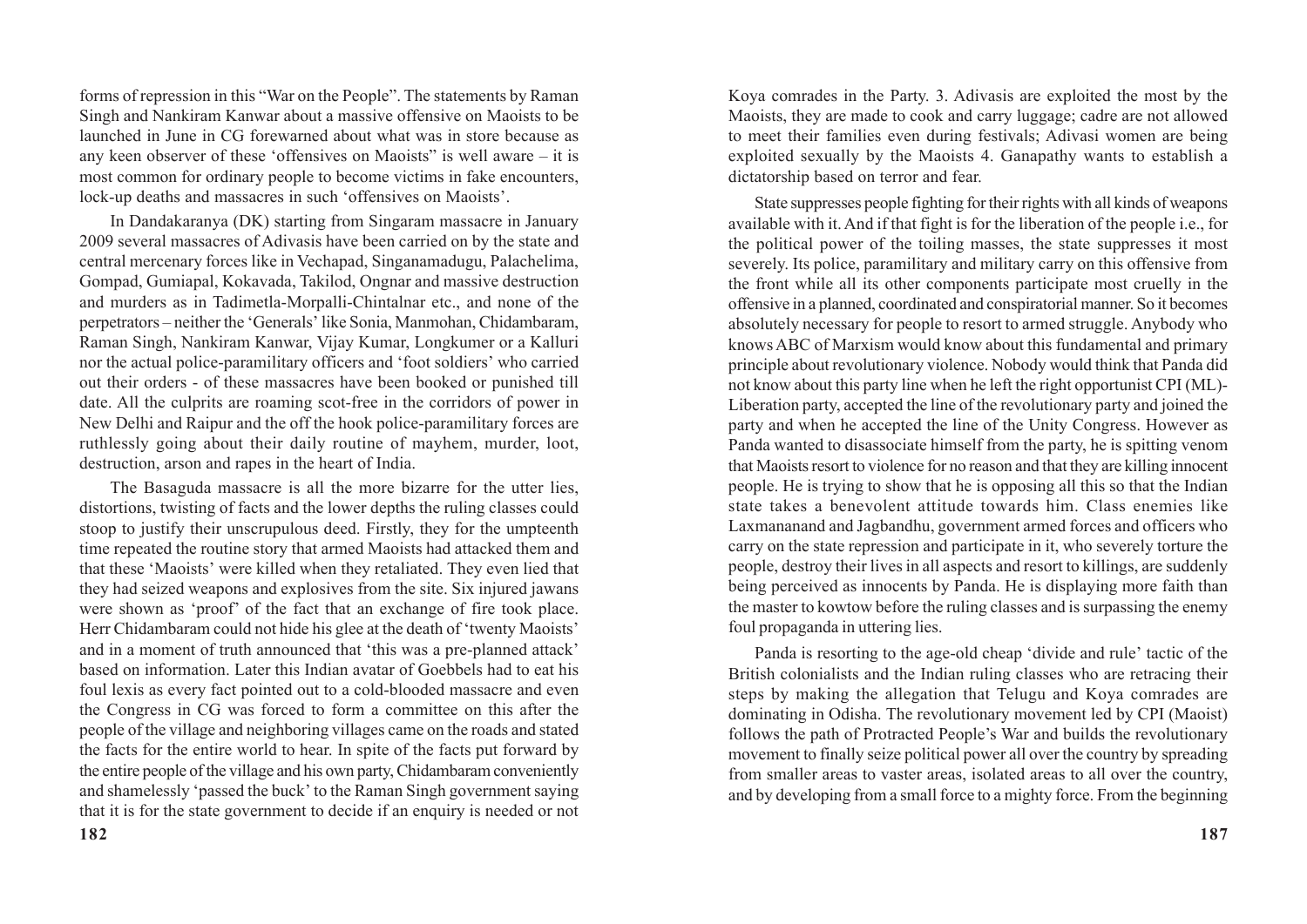practice. Even in the state level Special Plenum held in December last year, when he was criticized he accepted only some of his mistakes that too for namesake and escaped answering some of them. This coward ran away leaving the revolutionary movement instead of sincerely realizing and rectifying his mistakes like a true proletarian revolutionary.

His 16-page letter is full of rotten lies, distortions and twisting of facts and there is not an iota of truth in them whatsoever. They were hurled with the most awful intention of liquidation and destruction of revolutionary movement in Odisha and damaging the image of our party that is serving as a ray of hope for the toiling masses and renowned for dedication to a great cause, the cause of liberation of our country and selfless unparalleled sacrifices. It is an open secret that he hurled them with the evil and appalling intention of fulfilling his selfish political motives that serve the ruling classes. Ruling classes bring to the fore people like Panda to gain legitimacy for the foul propaganda they carry on about the revolutionary movement and such phenomena occur frequently in history. The enemy has been hurling such fabricated lies on several of our leaders like comrades Charu Mazumdar and Kanhai Chatterji, on our party and the revolutionary movement ever since the launch of the revolutionary movement by keeping opportunists like Panda in the front.

Before going into the allegations made by Panda and the reasons behind them, we want to clearly state the fact that our party conducts meetings, plenums and conferences in order to correct and improve our practice and to advance with higher tasks. It realizes its mistakes and corrects them through criticism – self-criticism, reviews and rectification campaigns taken up specifically. This is a continuous process. Panda's evil intentions can be gauged from the fact that in spite of knowing all these things he placed before the people his 16-pages of sham allegations. The actual fact is that he decided to leave the party as he was not ready to rectify himself in such a process.

The list of Mr. Panda's filthy and foul-smelling allegations is long enough, some of the allegations he hurled prominently are as follows :

1. Violence for no reason and killings of innocent persons has become the norm for the Maoists; cadres are being ordered to kill innocent and unarmed policemen indiscriminately 2. There is domination of Telugu and

and that the central government had nothing to do with this. Shedding crocodile tears he had the audacity to say that he regretted if innocent people had died even while self contradicting himself that this was a 'transparent and upfront' attack. Raman Singh not even caring if any sane person believed him, once again spun the same old bull-shit theory that Maoists used the ordinary people as human shields and so they died! Like a pet dog more faithful than the master Nankiram Kanwar went to the end of saying that whoever is with the Maoists is also a Maoist implying that those villagers could be (or deserved to be) killed as 'they were with Maoists'.

The stark fact is that there were no Maoists with the villagers and no exchange of fire had taken place. The mercenary forces just surrounded the villagers from all sides and fired upon them and some were pulled out of their homes and shot dead. Even the so-called injuries of the jawans must have been a hoax as in some earlier instances or they might have been injured in their own cross-fire.

This massacre happened in the backdrop of the deployment of Indian Army in Bastar in the name of training and the attacks already being launched by the Air Force in the pretext of logistical support and selfdefense. It is like a curtain-raiser to the things in store and let nobody make the mistake of seeing this massacre as a mistake of the government forces in the field. As every concerned democratic citizen in this country is increasingly realizing and as our party has stated several times, this "War on People" is being perpetuated with the sole aim of the plunder of the rich natural resources of our country and to crush every kind of force that proves to be a hurdle to it. The people led by the CPI (Maoist) and the party are perceived by the imperialists and the Indian ruling classes as the most formidable 'hurdle' (read biggest threat to the 'internal security' of the plunderers) to the loot of our country and particularly that of Adivasi areas by the imperialists, comprador bureaucratic bourgeoisie and the big landlords of our country which explains this massive military offensive on our movement areas. In the name of crushing Maoists the ruling classes are crushing all kinds of democratic and patriotic forces in this country and we once again appeal to the people to realize that this is not just an offensive on the Maoists but a "War on the People". This is what lies behind massacres like the one at Basaguda.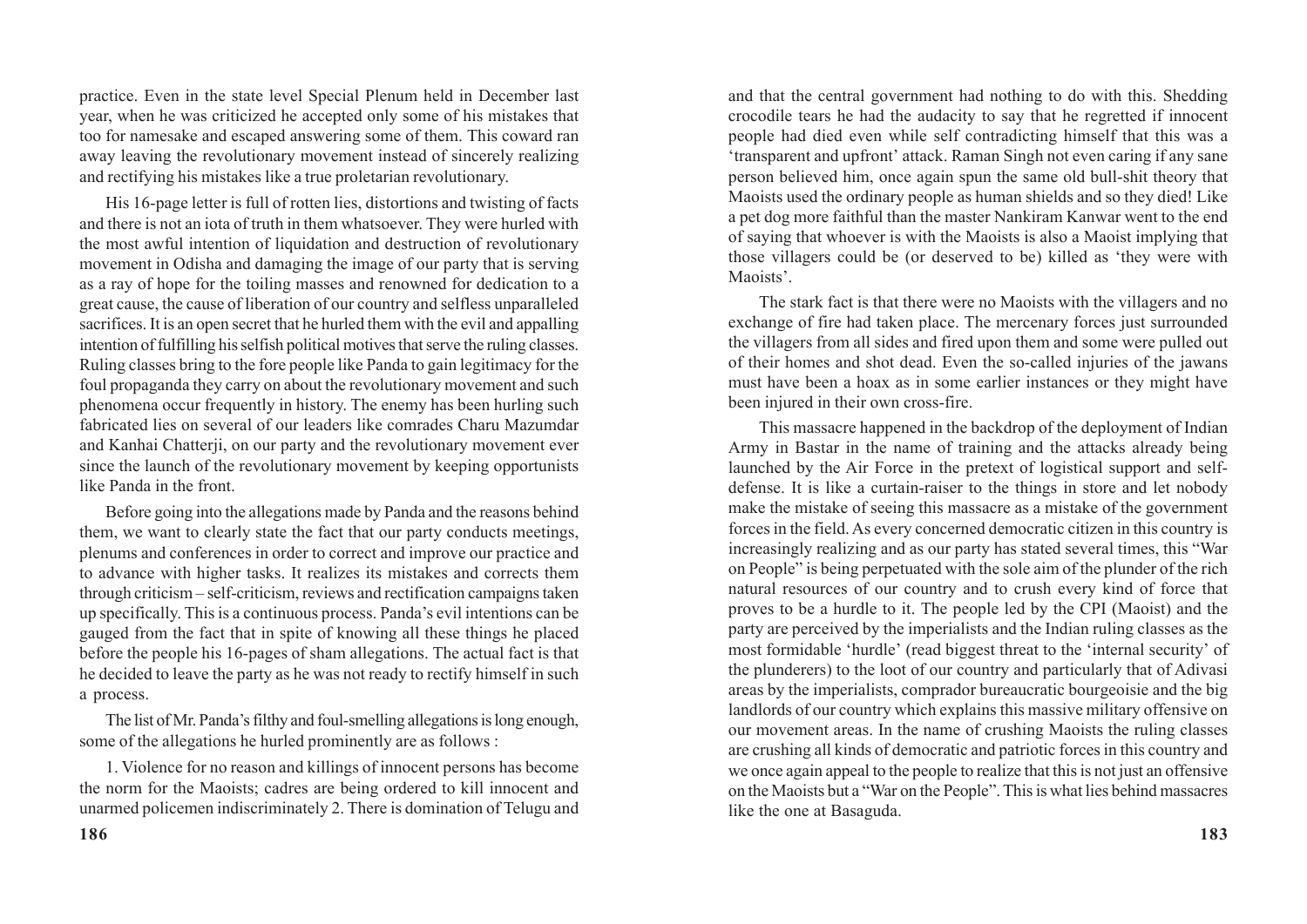The lives of ordinary citizens and Adivasis of this country hold no value for the ruling classes is something that has been proven hundreds of times in police firings and such massacres. The only new thing is that now they are shouting this fact from the roof-tops openly. The convoluted logic that whoever is with the Maoists deserved to be killed or could be killed should be thoroughly exposed and condemned as this is nothing but a thinly veiled threat to the lives of the citizens of this country and particularly the Adivasis in the Maoist movement areas. The full scale preparations for drone attacks and the future deaths of Adivasis in these attacks would also be justified with the same logic of 'collateral damage' as in Afghanistan or a Pakistan. Already in Peda Kedwal and Chinna Kedwal villages of Bastar the government forces conducted an aerial operation in December 2011 using more than a dozen helicopters for deployment of forces. In all the massive military operations conducted recently in Dandakaranya, Bihar, Jharkhand, Chhattisgarh-Odisha Border and Andhra-Odisha Border areas involving Brigade level of forces, UAVs were used. They had openly declared that this is how future attacks would be conducted in Maoist areas.

We appeal to all citizens of this country, democrats, patriots, wellwishers of Adivasis and all civil liberties organizations to condemn the Basaguda brutal massacre in no uncertain terms and demand severe punishment for the perpetrators. Demand the immediate withdrawal of all paramilitary and military forces from Bastar. We particularly appeal to the media persons to bring the facts about this massacre into light as some pro-government corporate media persons are trying to hide the facts and falsely portray this massacre as 'people being crushed between government forces and Maoists'. We appeal to one and all to build a vast and united agitation all over the country with these demands. We appeal to all revolutionary and democratic forces in the country and the world to condemn this massacre, to oppose the deployment of UAVs to crush the Maoist movement in India and to demand an end to "War on People" – the Operation Green Hunt.

#### **Abhay,**

*Spokesperson, CC, CPI (Maoist)*

### **CC, CPI (Maoist) out rightly rejects all the vicious, baseless and sham allegations made by Sabyasachi Panda In cahoots with the ruling classes And expels him from the party for his betrayal**

Sabyasachi Panda, the secretary of our Odisha State Organizing Committee released a 16-page letter addressed to the General Secretary of our party, Comrade Ganapathy to the media on 14-07-2012. In cahoots with the ruling classes he spit venom on the CPI (Maoist) and the revolutionary movement led by it and hurled several baseless, sham allegations and fabricated lies. He released this letter with the evil intention of liquidating the party and the revolutionary movement, discarded the ideology of Marxism-Leninism-Maoism and left the vanguard party of the proletariat. He openly declared that he is completely disassociating himself from the People's War line and revolutionary practice and exposed his modern revisionist face. In the most abominable, crooked and conspiratorial manner he betrayed the party and revolution and the great cause of the toiling masses, particularly of the oppressed masses of Odisha and proved himself to be a renegade

Sabyasachi Panda worked for some period in the CPI (M) and later in the CPI (ML)-Liberation. He was influenced by the revolutionary movement and joined the erstwhile CPI (ML) [PU] in 1998 leaving the right opportunist Liberation party. Due to the merger of parties he continued to work in the erstwhile CPI (ML) [PW] and latter in CPI (Maoist). He worked as a member of the AOBSZC between 2003 and 2005, as a member of Odisha State Organizing Committee from 2005 and as its secretary since 2008. In his 15 year long practice, though he worked in a revolutionary party he failed to transform himself into a genuine proletarian revolutionary and had been criticized several times by his colleagues, cadres and the CC comrades for his anti-revolutionary opportunist political views, stands and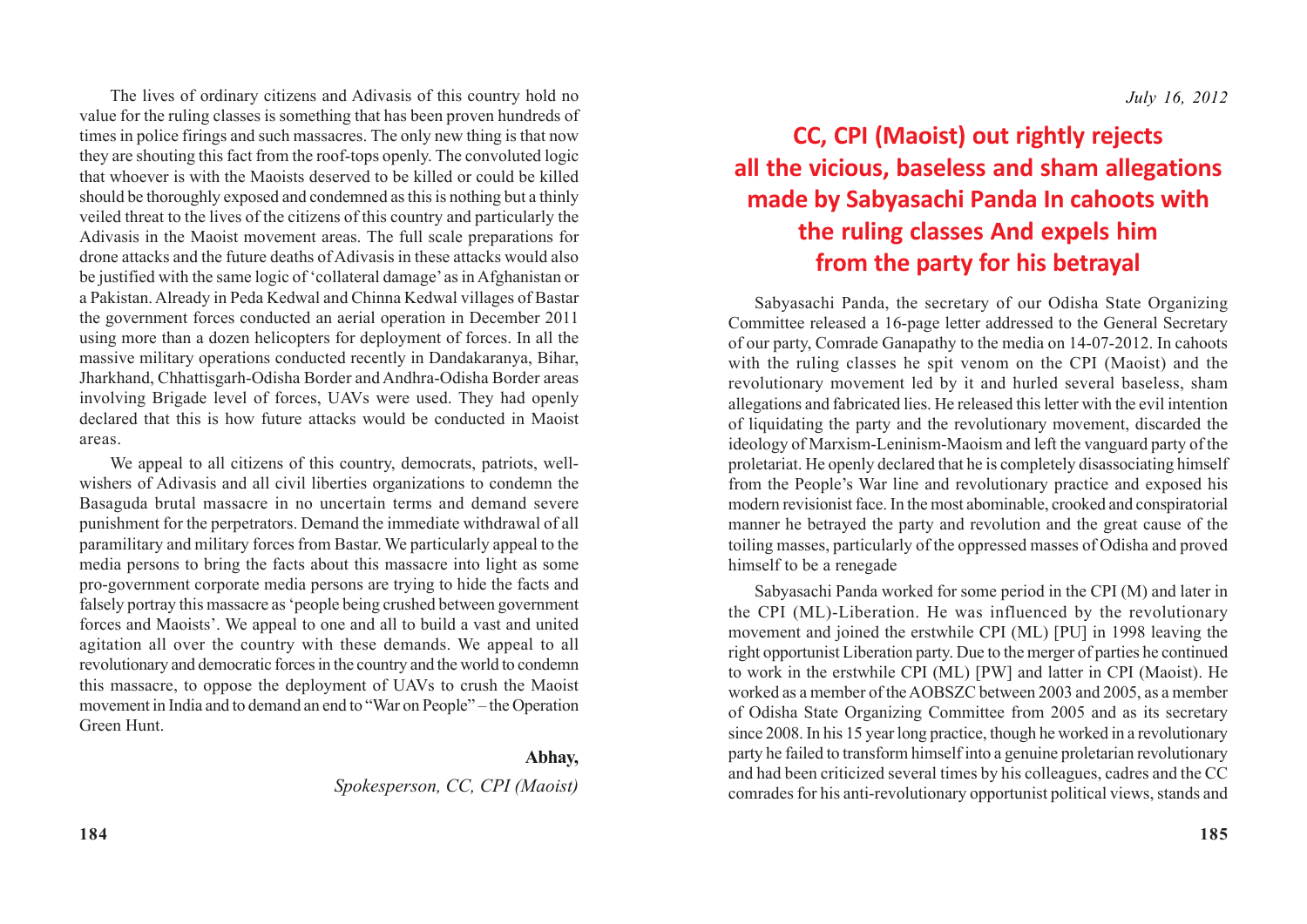completion of the state level Special Plenum, he cut his contacts with the CC in-charge comrade and went on attacking our party, movement and the leadership openly and in a series. As a culmination of all this, he released this letter to the media and proved himself to be a renegade. So our CC is expelling Sabyasachi Panda from the party and declaring the fact to our party comrades in Odisha, the entire revolutionary masses and the revolutionary camp in our country.

We are appealing to the Odisha comrades, mass organizations of Odisha and the revolutionary-democratic masses to condemn Panda's enemy-like opportunistic stand towards our party, movement and leadership and the pro-ruling class, anti-people stands taken by him and to completely reject him and his rotten modern revisionist politics and his allegations. History has proven several times that renegades such as Panda who boast about themselves as the heroes of revolution and who are focused as such by the ruling classes would be relegated to the dustbin and that the true revolutionary party, its leaders and the revolutionary masses led by it would advance en-route for victory in the midst of great storms and whirlwinds with undaunted courage and bravery. It is people who are makers of history and not sham revolutionaries like Panda. Our party is fully confident that the revolutionary masses of Odisha would certainly reject traitors like Panda who try to be in the limelight in the name of Odisha and immerse themselves in the service of the ruling classes to their heart's content and that the Odisha comrades and the vast toiling masses would follow the revolutionary path under the leadership of the CPI (Maoist).

#### *Anand*

*PBM, Central Regional Bureau Secretary For Central Committee CPI (Maoist)*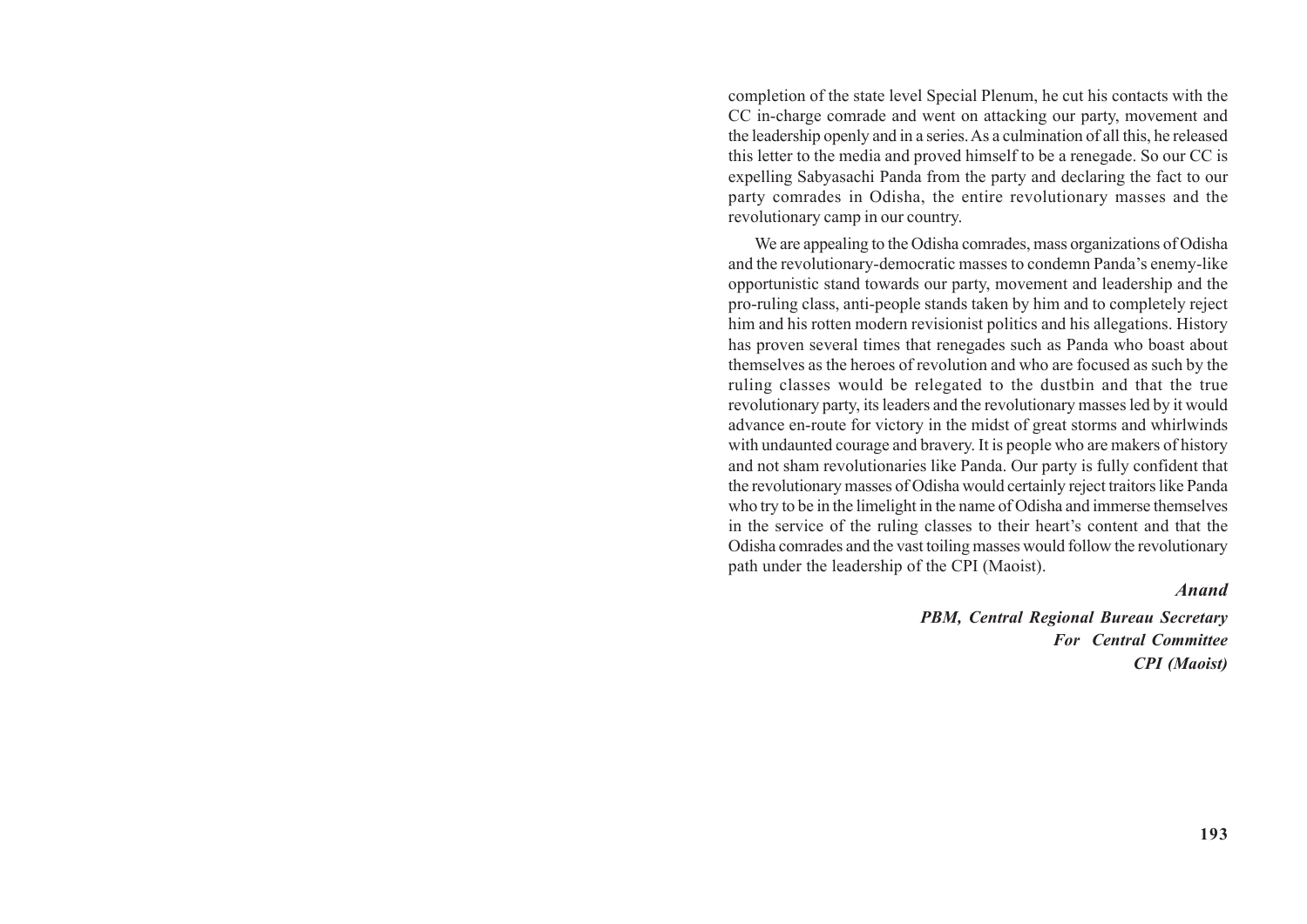*July 29, 2012*

### **Red Salutes to Veteran of Srikakulam Struggle & Epitome of Staunch Communist Commitment Comrade Goru Madhava Rao**

The revolutionary movement in our country has lost another great fighter. The communist fighter Comrade Goru Madhava Rao who arose from the flames of Srikakulam armed struggle died on July 18, 2012 in his native village Jinkibhadra due to old age. He stood steadfast with the oppressed masses and greatly served the revolutionary movement for nearly five decades since he joined the *'Tegimpu Sangham*' (revolutionary peasant organization) as a youth and till he breathed his last. He stood as a huge pillar of support for the movement and his martyrdom left a void for the revolutionary movement.

Comrade Madhava Rao was born in a poor family in Jinkibhadra village (Sompeta Mandal, Srikakulam district). As the communist movement was strong in that area, he imbibed revolutionary ideas since his childhood. The impact of the movement led by popular revolutionary leader Comrade Tamada Ganapathy and other comrades in that area was strong on him. In those days '*Tegimpu Sanghams*' were formed in each village. The young Madhava Rao joined the *Sangham* of his village and became its activist. Soon he developed into a communist party member.

Madhava Rao got married while working in the movement and introduced revolutionary politics to his life partner Comrade Muthyalu too. He paid attention in teaching communist politics to her as he believed them with all his heart. They had two girl children.

The Naxalbari armed peasant rebellion led by Comrade Charu Mazumdar showed the path for the revolutionaries in our country and in Srikakulam too genuine revolutionaries rejected the modern revisionism of CPM and chose the path of armed struggle. When the question whether to start armed struggle in Srikakulam or not arose, the right opportunists tried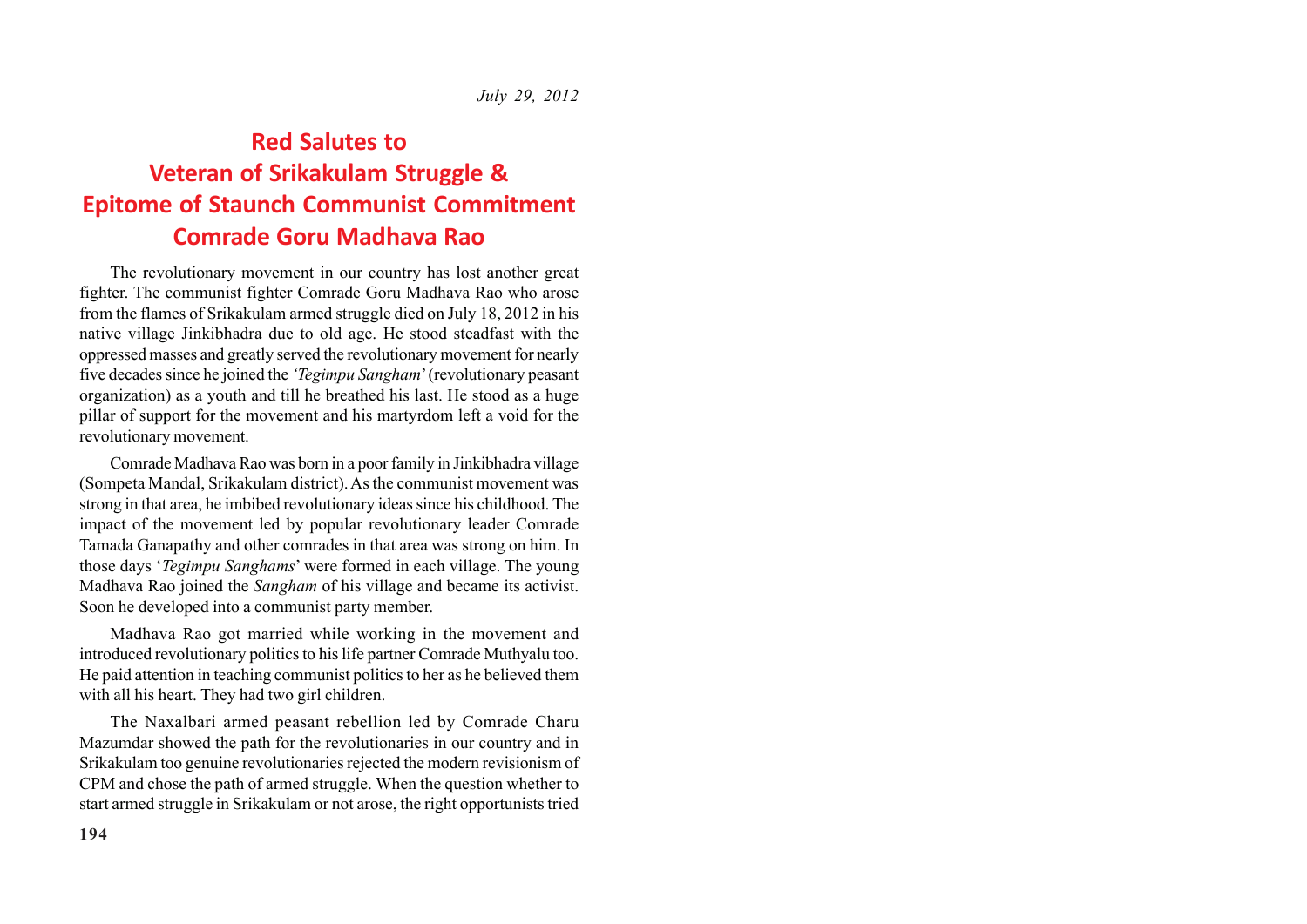every democrat and intellectual who wishes to liberate our country from feudal, comprador bureaucratic bourgeois and imperialist exploitation and oppression that must learn from the life and practice of Comrade Madhava Rao, a veteran of Indian revolutionary movement. In the backdrop where some persons are leaving the revolutionary path showing various reasons and excuses as they are not able to withstand the ups and downs, difficulties and travails and enemy repression in the course of revolutionary movement, the ideal of comrades like Madhava Rao who continued in the revolutionary movement till the end through decades of practice must be held aloft, followed and propagated widely.

With the martyrdom of Comrade Goru Madhava Rao, the party and the revolutionary masses have lost a great revolutionary fighter who held aloft the party line for more than five decades. CPI (Maoist) Central Committee pays revolutionary homage to him with bowed heads on behalf of the entire revolutionary ranks. It pledges to carry forward his aspirations till they are fulfilled.

#### **Abhay,**

*Spokesperson, CC, CPI (Maoist)*

to postpone the armed struggle by resorting to several excuses. The communist revolutionaries argued that armed struggle must be launched immediately. Comrade Madhava Rao stood on the side arguing for the launch of armed struggle and displayed clear understanding regarding revolutionary line from the beginning. Thus the effort put by Comrade Madhava Rao and all the Srikakulam revolutionaries in those days in rejecting modern revisionism and in breaking its back and later in defeating right opportunist politics and holding aloft the line of armed struggle was very crucial in establishing correct revolutionary line in our country. This would serve as guidance for practice for generations of revolutionaries to come.

As soon as armed struggle was launched in the district, Comrade Madhava Rao responded to party's call and joined it as a professional revolutionary. Comrade Muthyalu welcomed his decision. He joined the guerilla squad led by the legendary woman commander Comrade Pachadi Nirmala. He stood in the forefront in several revolutionary activities conducted by that squad. With the information provided by an informer, the mercenary police and paramilitary forces surrounded their squad early in the morning on December 22, 1969 and cruelly shot dead comrades Nirmala, Ankamma, Saraswathi, Tamada China Babu, Subbarao Panigrahi and Ramesh Chandra Sahu after torturing them inhumanly. Comrade Madhava Rao who was in the squad when this happened could escape from the enemy dragnet. Later he worked along with comrades Dr. Chaganti Bhaskar Rao and Devineni Mallikarjuna Rao in Uddanam area. Comrade Madhava Rao was arrested in 1971, was given life sentence based on false evidences and put in Visakhapatnam jail. He again began working as a professional revolutionary since his release from jail in 1979. Comrade Muthyalu also worked as a PR and till 1990 both of them fulfilled several technical needs of the party.

Madhava Rao participated as a delegate in Andhra Pradesh State 12<sup>th</sup> Conference held in 1980 September and the AP State 13<sup>th</sup> Conference held in 1987 of the erstwhile CPI (ML) [People's War]. He conducted proceedings as the President in the  $12<sup>th</sup>$  Conference and unfurled the Party Flag in the 13<sup>th</sup> Conference.

When fascist repression intensified on the revolutionary movement